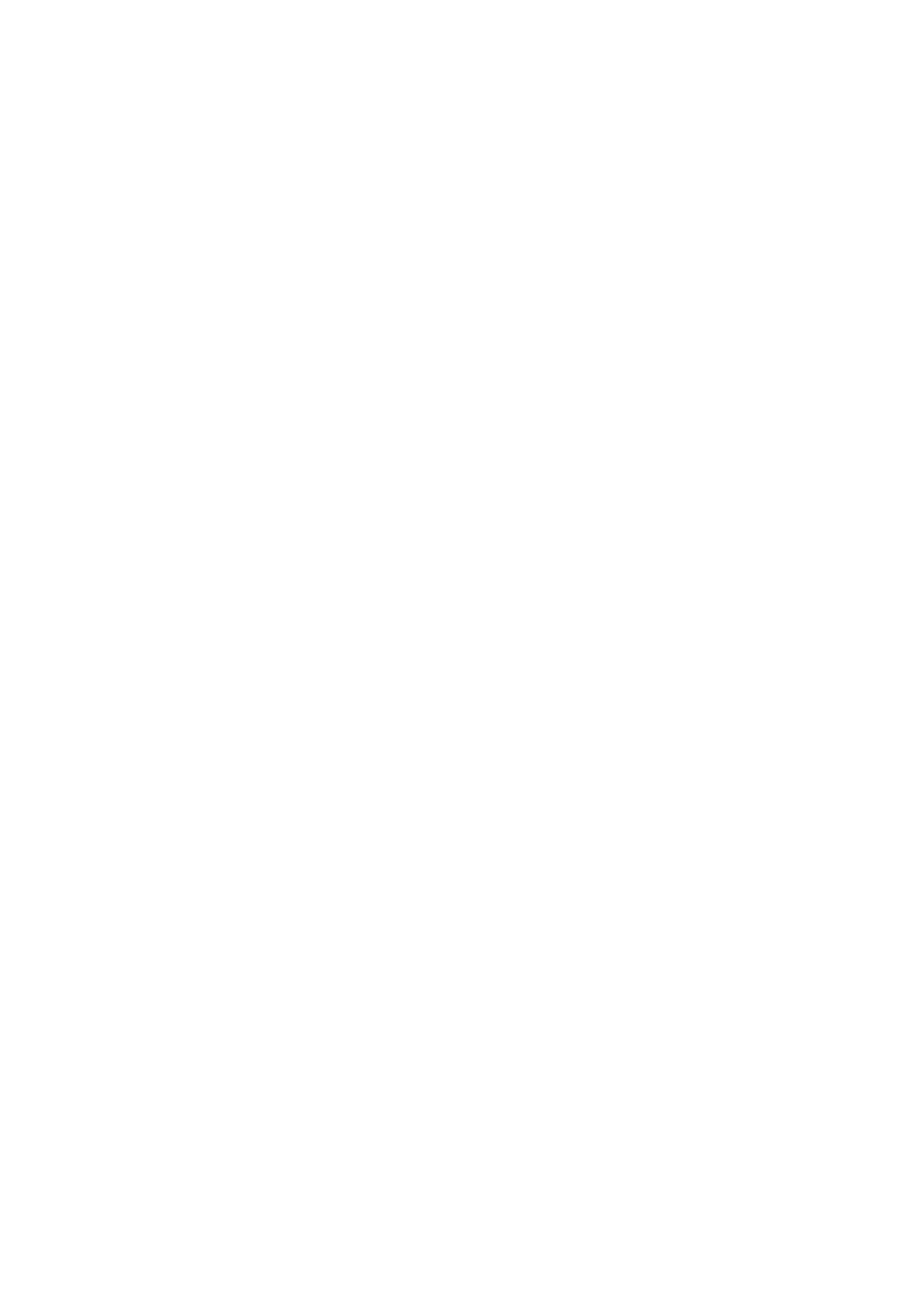I have prepared and published this report in accordance with the Government of Wales Act 2006.

The Wales Audit Office study team comprised Claire Flood-Page, Rachel Harries and Mark Jeffs under the direction of Matthew Mortlock.

> **Huw Vaughan Thomas Auditor General for Wales Wales Audit Office 24 Cathedral Road Cardiff CF11 9LJ**

The Auditor General is independent of the National Assembly and government. He examines and certifies the accounts of the Welsh Government and its sponsored and related public bodies, including NHS bodies. He also has the power to report to the National Assembly on the economy, efficiency and effectiveness with which those organisations have used, and may improve the use of, their resources in discharging their functions.

The Auditor General also audits local government bodies in Wales, conducts local government value for money studies and inspects for compliance with the requirements of the Local Government (Wales) Measure 2009.

The Auditor General undertakes his work using staff and other resources provided by the Wales Audit Office, which is a statutory board established for that purpose and to monitor and advise the Auditor General.

© Auditor General for Wales 2017

You may re-use this publication (not including logos) free of charge in any format or medium. If you re-use it, your re-use must be accurate and must not be in a misleading context. The material must be acknowledged as Auditor General for Wales copyright and you must give the title of this publication. Where we have identified any third party copyright material you will need to obtain permission from the copyright holders concerned before re-use.

For further information, or if you require any of our publications in an alternative format and/ or language, please contact us by telephone on 029 2032 0500, or email info@audit.wales. We welcome telephone calls in Welsh and English. You can also write to us in either Welsh or English and we will respond in the language you have used. Corresponding in Welsh will not lead to a delay.

**Mae'r ddogfen hon hefyd ar gael yn Gymraeg.**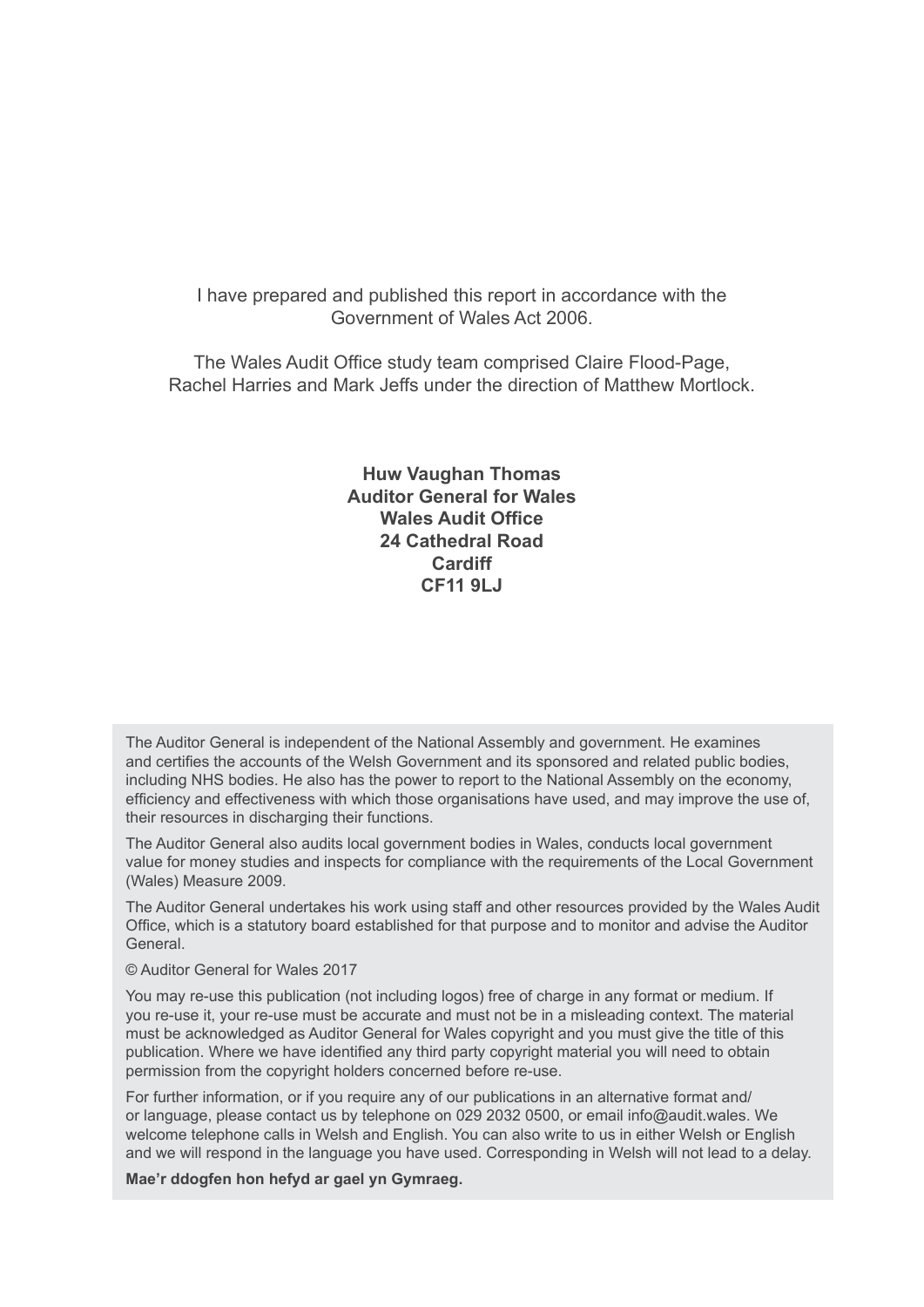# **Contents**

|   | <b>Summary</b>                                                                                                                                                                                                            | 6  |
|---|---------------------------------------------------------------------------------------------------------------------------------------------------------------------------------------------------------------------------|----|
|   | Recommendations                                                                                                                                                                                                           | 14 |
| 1 | The programme is generally well-managed but the Welsh<br>Government will need to make some adjustments if the funding or<br>approach change for the next band of investment from 2019                                     | 20 |
|   | The Welsh Government set a clear, long-term direction which its<br>partners support although it will need to clarify its detailed<br>expectations and manage relationships if the funding or<br>approach change in future | 21 |
|   | The Welsh Government has a robust approval process which has<br>developed over time but there is a lack of detail in the analysis<br>underpinning final decisions on projects                                             | 32 |
|   | The Welsh Government manages its funding flexibly and the<br>current phase of the programme looks set to remain within budget<br>although there is uncertainty about future investment                                    | 37 |
|   | The regional frameworks for procurement have been a positive<br>development but could operate more effectively and will need to<br>change for Band B                                                                      | 48 |
|   | Councils have generally valued the support provided by Welsh<br>Government in developing their programmes to date and new<br>arrangements for specialist advice and technical support are<br>being put in place           | 52 |
|   |                                                                                                                                                                                                                           |    |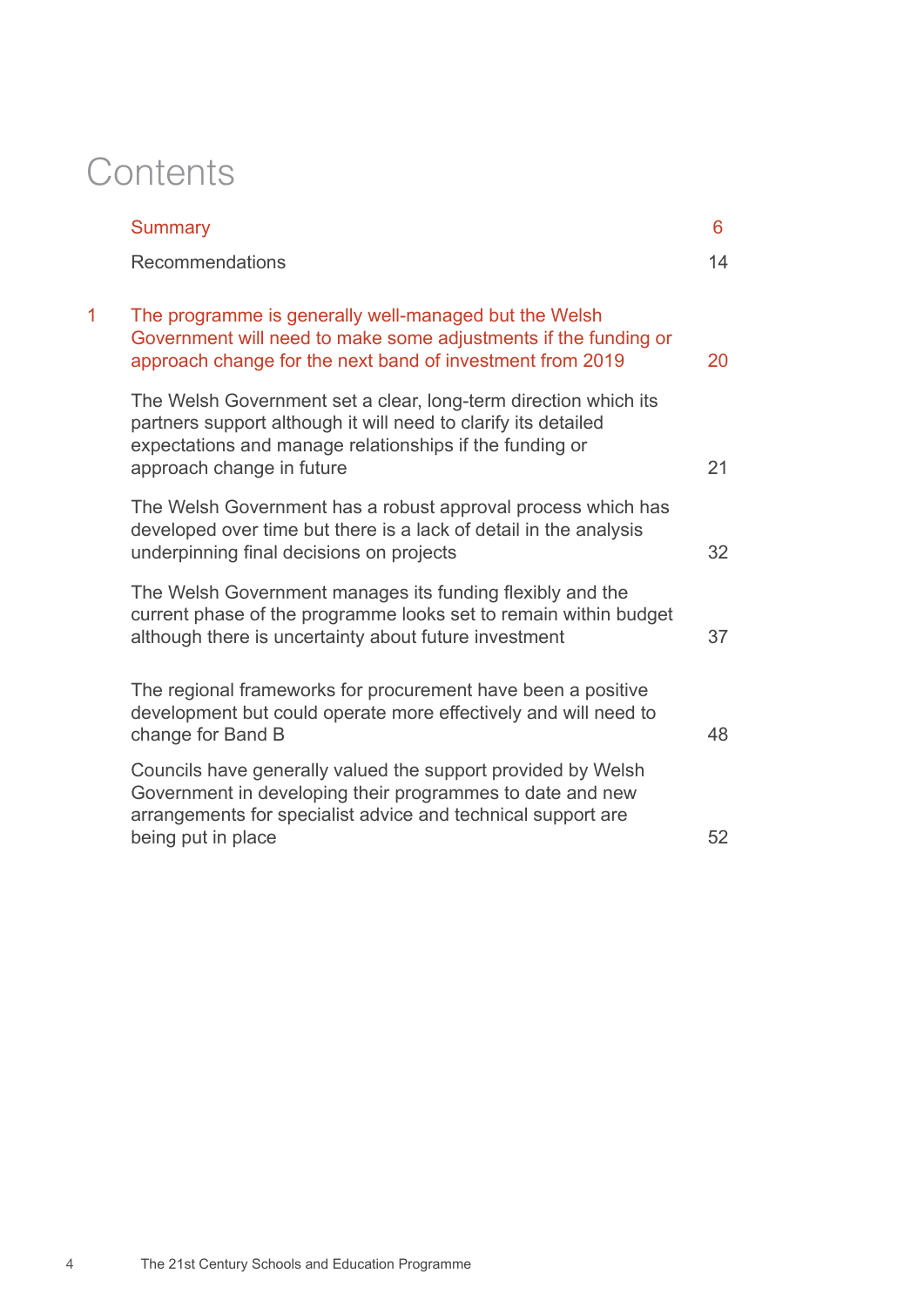| $\overline{2}$ | The programme is beginning to deliver improved school buildings<br>and reduce surplus places but needs to get better value<br>from future investment                         | 55 |
|----------------|------------------------------------------------------------------------------------------------------------------------------------------------------------------------------|----|
|                | The programme is beginning to achieve improved school<br>buildings but many are still in poor or bad condition and there is<br>scope to get better value from the investment | 56 |
|                | The programme has contributed to reducing the number of surplus<br>school places although difficulties matching demand and supply<br>remain                                  | 65 |
|                | Identification and monitoring of wider benefits is patchy and there<br>are concerns that intended cost savings from energy efficiency<br>are not being achieved              | 70 |
|                | Appendices                                                                                                                                                                   | 78 |
|                | Appendix 1 – audit methods                                                                                                                                                   | 79 |
|                | Appendix 2 – profile of the 21st Century Schools and Education<br>programme                                                                                                  | 81 |
|                |                                                                                                                                                                              |    |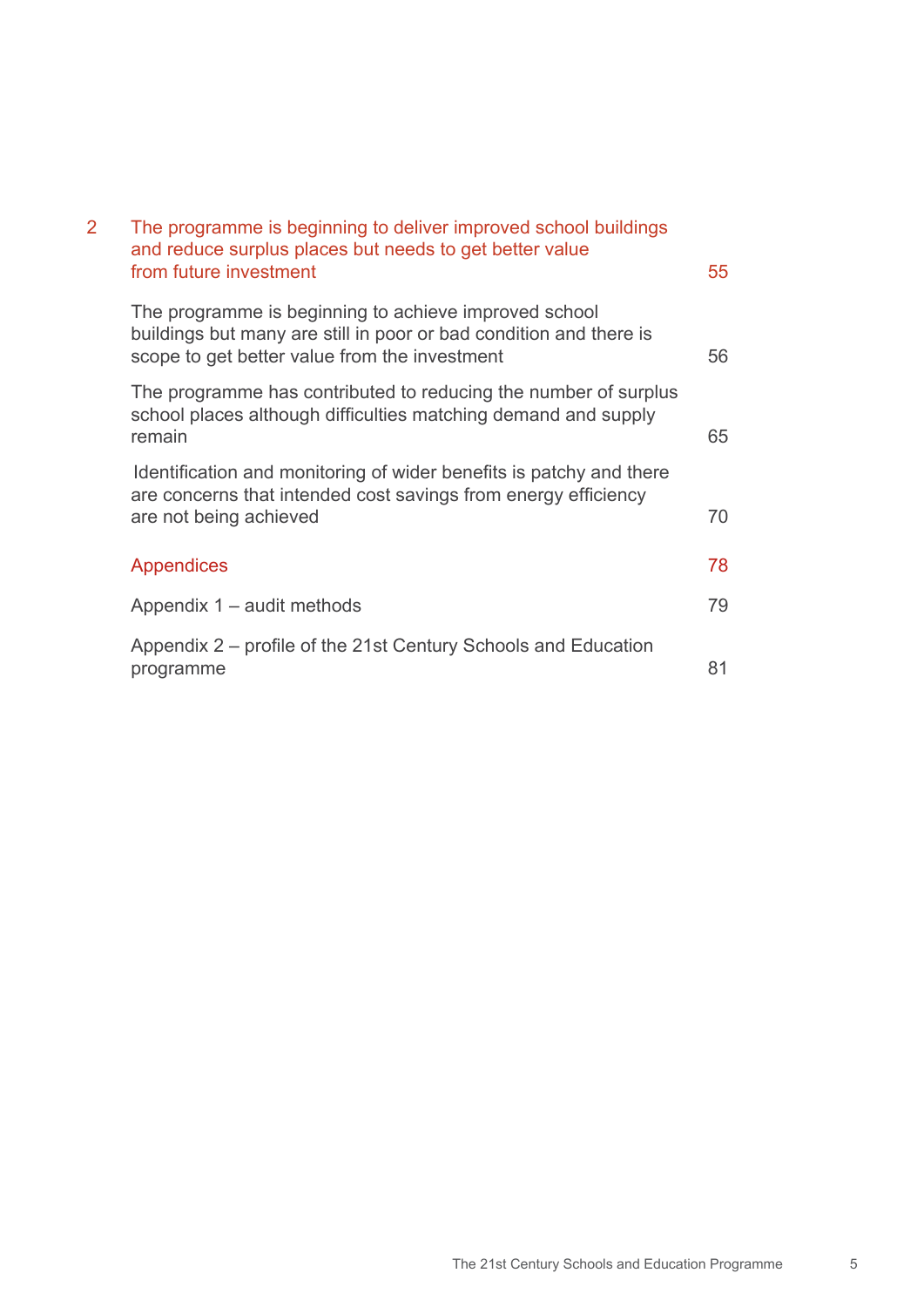# Summary

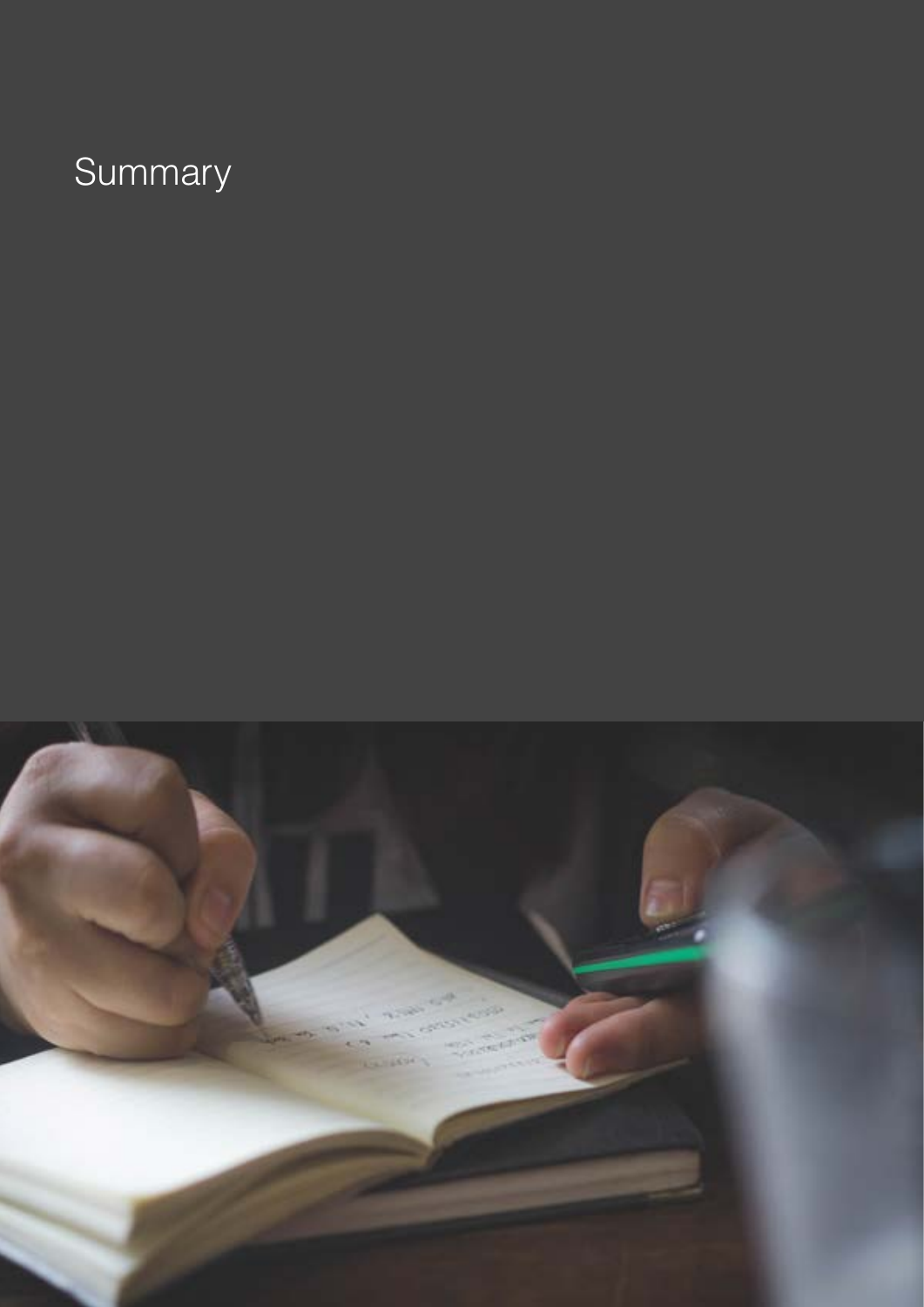1 In 2009 the Welsh Government announced its 21st Century Schools programme (the programme). Its 2010 business case confirmed that it was to be a long-term capital investment programme to improve learning environments and educational outcomes. It also aimed to enable councils to address the long-standing problem of surplus school places and create a more sustainable education estate (Box 1). In 2012 the then Minister for Education and Skills invited further education colleges to submit their capital investment priorities for inclusion within the programme1 .

### Box 1: 21st Century Schools and Education Programme – aims and objectives

The programme's overarching aim is to act as an enabler to enhance teaching and learning within a sustainable environment throughout the whole of Wales. To do this, the Welsh Government, in partnership with the WLGA and councils will deliver:

- learning environments for children and young people in Wales aged from 3 to 19 that enable the successful implementation of strategies for school improvement and better educational outcomes;
- a sustainable education system through better use of resources to improve the efficiency and cost-effectiveness of the education estate and which enhances local public service provision; and
- a 21st Century Schools standard for all schools in Wales which reduces recurrent costs, energy consumption and carbon emissions.
- 2 The programme is a collaboration between the Welsh Government, Welsh Local Government Association (WLGA), local authorities, Diocesan education authorities for the voluntary-aided sector and Colegau Cymru, representing further education. It is co-funded, with the Welsh Government providing 50% of funds in most circumstances.

1 Subsequently the programme is referred to as the '21st century schools and education programme'.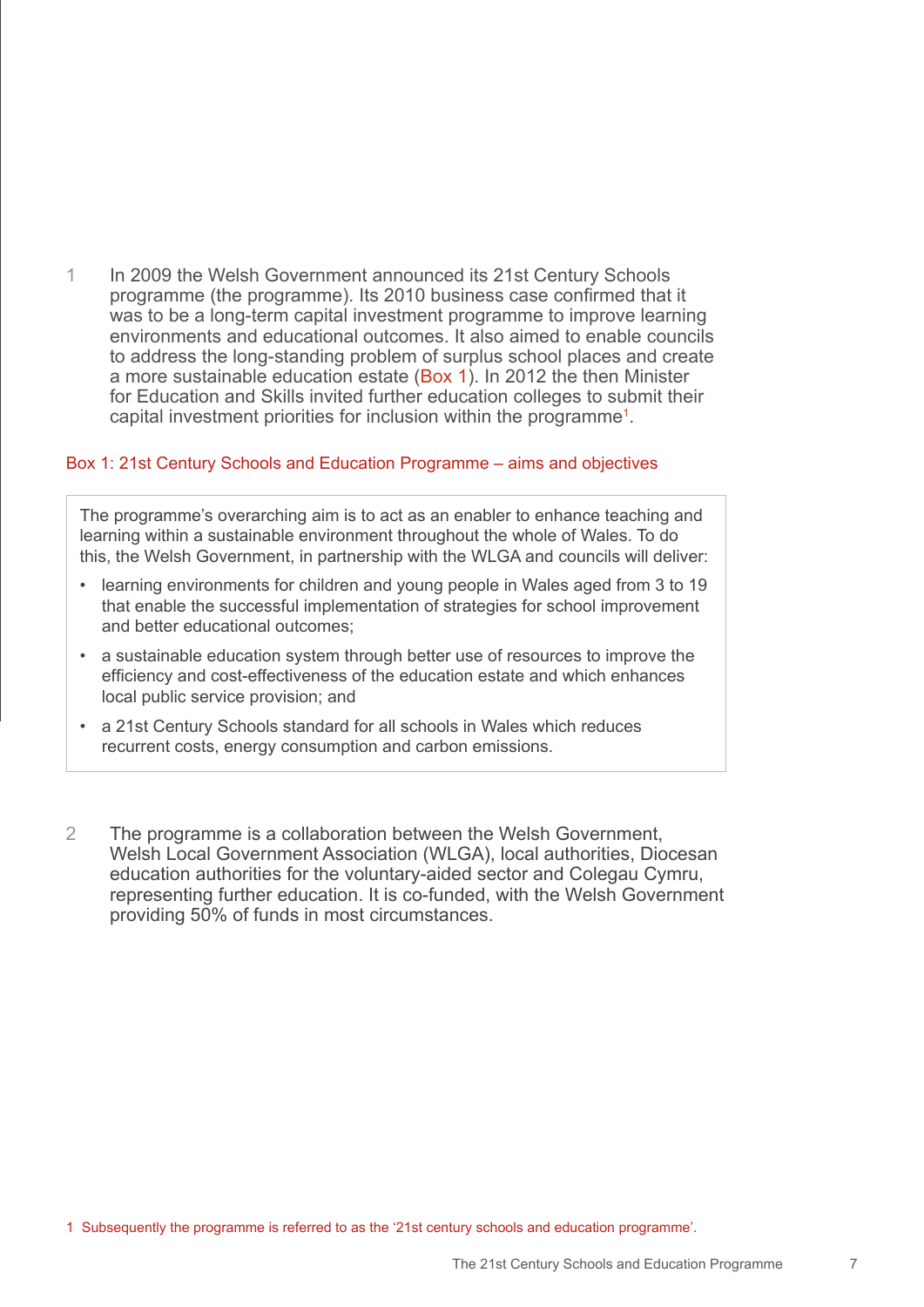- 3 The programme is intended to be long-term and is phased. Band A runs between 2014-15 and 2018-19. Initially, the Welsh Government intended Band A to start in 2012 but, an unfavourable funding settlement in 2010 led to the programme being paused. Councils reassessed their schools programme based on a 50% Welsh Government contribution rather than the initial suggestion of 70% government funding. At the end of 2011, the Welsh Government announced Band A of the programme from 2014. It also made available £42 million of transitional funding for councils' priority projects in the meantime. The total budget for Band A is around £1.5 billion with a mix of new and substantially refurbished buildings. Councils must still invest in smaller and routine maintenance to keep existing buildings in good repair. The Welsh Government is currently working with councils, further education colleges and the voluntary-aided sector to develop plans for Band B of the programme from 2019-20.
- 4 We reported previously on capital investment in schools in 2010<sup>2</sup> and the National Assembly's Public Accounts Committee then produced its own report<sup>3</sup>. These reports identified weaknesses in the planning and management of capital investment in schools and made recommendations to be taken forward in the 21st Century Schools programme. In our current review, we have not sought to systematically follow-up progress against these recommendations. However, where appropriate we do comment in this report on whether the current programme is better than what went before.
- 5 At what is still a relatively early stage in the programme, we have examined whether the Welsh Government's arrangements for its design and delivery provide a sound basis for the programme now and in the future. We concentrate on Band A of the programme from 2014-15 and plans for Band B from 2019-20. We did not examine individual councils' decision making process in regard to school organisation or developing their local programmes. Nor did we examine the procurement of building and refurbishment works by individual councils or further education colleges or the operation of the procurement frameworks. We do not consider councils' expenditure on routine maintenance and minor refurbishments or school buildings completed from 2014 but funded outside of the programme.
- 6 Overall, we have concluded that **the Welsh Government is generally managing the 21st Century Schools and Education Programme well but will need to clarify some detailed expectations and make adjustments in response to proposed changes in approach and funding to get better value from future public sector investment.**

<sup>2</sup> Auditor General for Wales (July 2010) **Capital Investment in schools**

<sup>3</sup> National Assembly for Wales Public Accounts Committee (December 2010) **Capital Investment in Schools**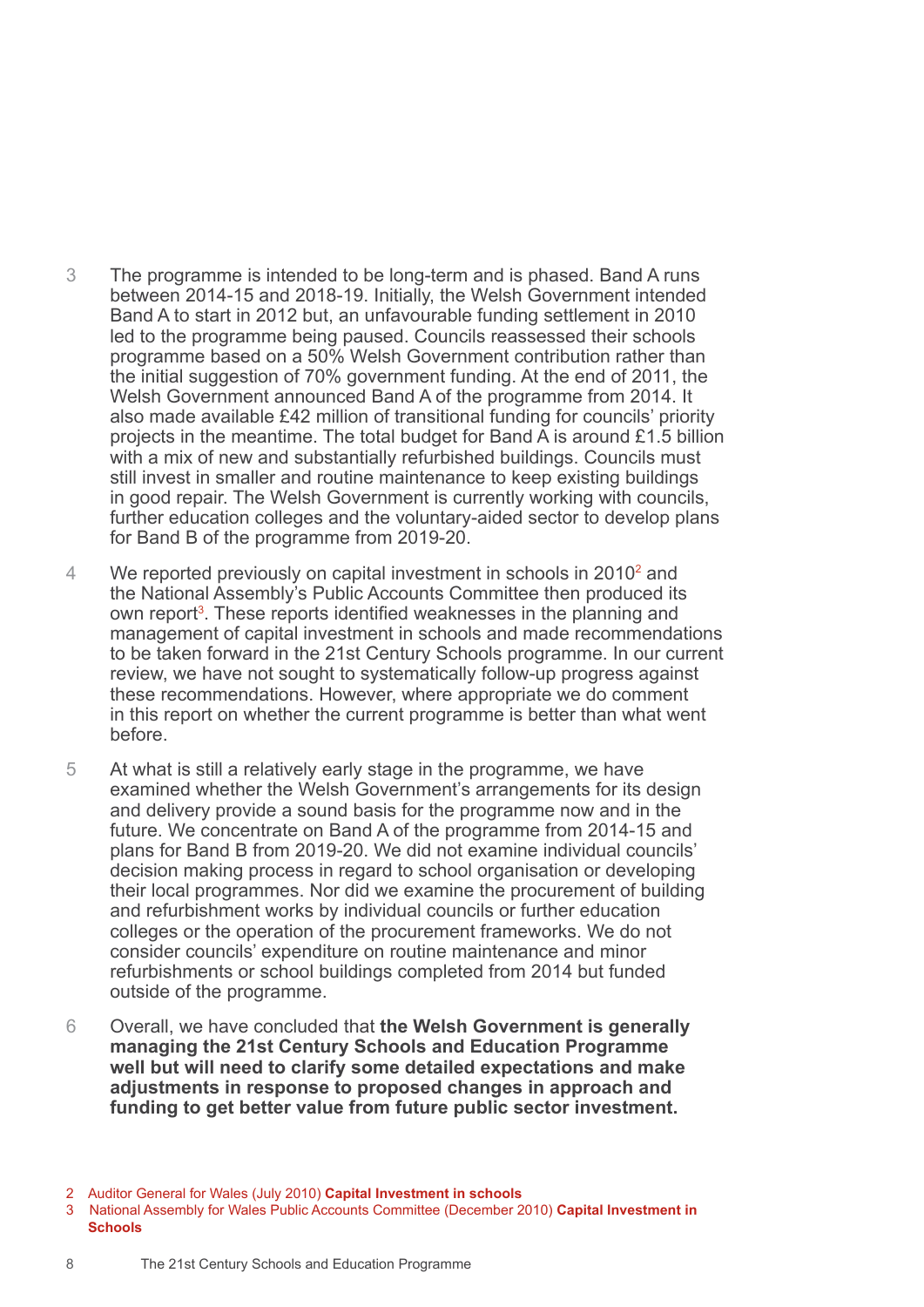- 7 It is clear from the evidence we have seen that the programme's approach is a vast improvement on what went before. The shift from an annual grant to a long-term programme has led to a profound change in the approach to improving the education estate in Wales. In the past, the short-term focus meant councils would patch-up school buildings to make them last beyond their expected life span. They were reluctant to start major, and often controversial, school re-organisations without any guarantee of the funding required to deliver those plans over many years. The programme addresses those underlying strategic problems and has been welcomed by councils across Wales. Indeed, the close working between the Welsh Government and councils to develop and manage the programme is a very positive feature of this programme.
- 8 The Welsh Government is generally managing programme finance appropriately. Few projects, so far, have gone over-budget and the Welsh Government is flexible in bringing forwards projects where there are potential under spends. Overall, the governance arrangements around project approval are robust. The Welsh Government has a sound process for reviewing and approving the strategic plans for re-organising schools in each council area and the detailed plans for building or substantially refurbishing individual schools. However, there does need to be some tightening up of the analysis to inform final Ministerial decisions.
- 9 The Welsh Government is now addressing some gaps where it did not set out its expectations clearly at the outset. In particular, it is now being clearer about the detailed specifications of new schools (such as how big classrooms should be) and exactly what wider benefits the programme intends to achieve. The Welsh Government's requirement for councils to come together to procure construction and refurbishment using common regional frameworks is a positive development that could result in efficiencies of scale. In practice, these frameworks have not been used as effectively as they could have been.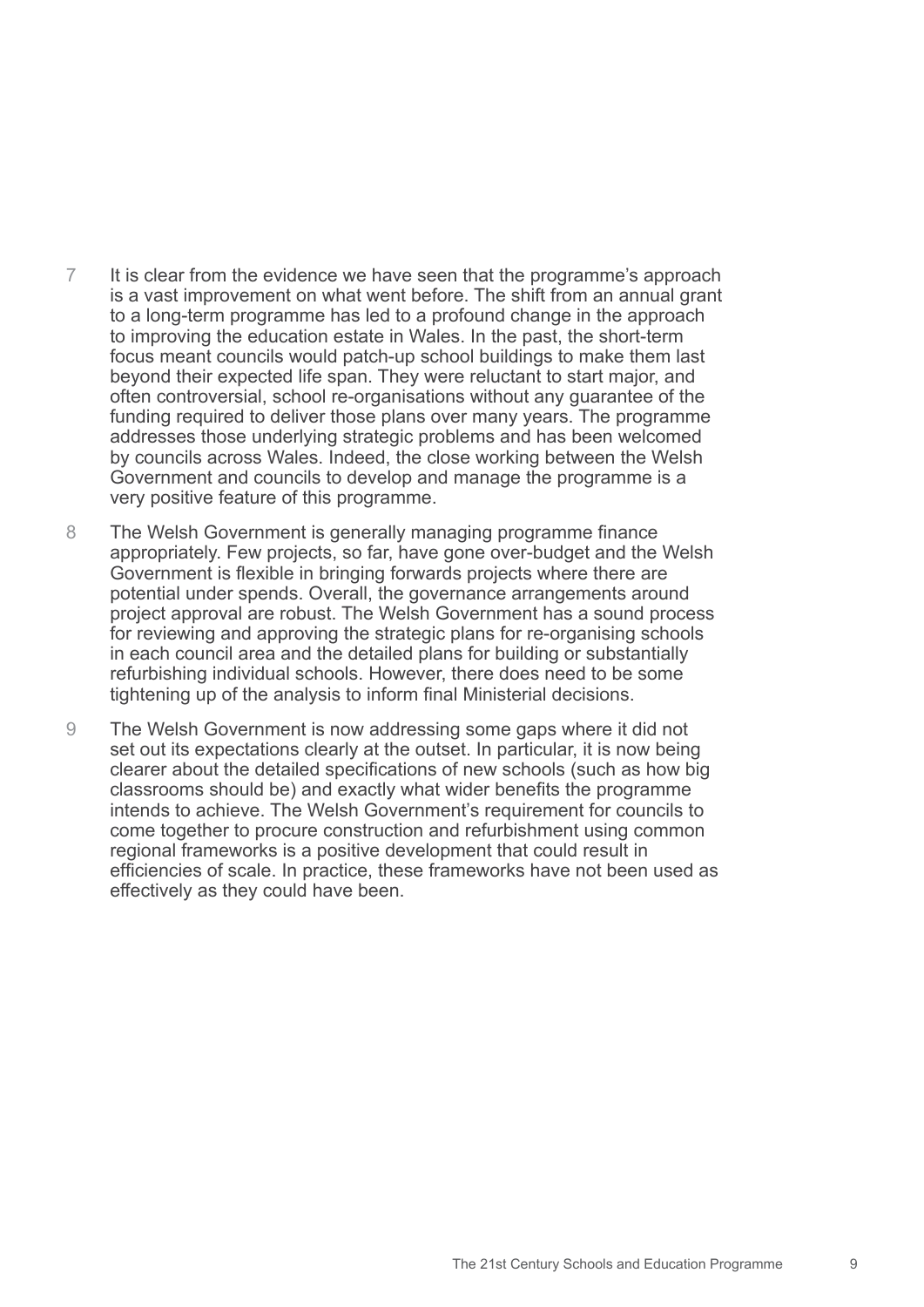- 10 The programme is starting to achieve new and refurbished school buildings across Wales. The programme seems broadly on track to achieve the intended number of projects. Of the 176 planned schools and further education projects in the programme, 132 schools and six further education projects have been approved. Of these, 59 are complete. There are 37 schools and one further education project in planning but which have not yet been approved. There have been some delays to projects, particularly secondary school projects that have involved complex and controversial re-organisation of local schools. However, the Welsh Government could have got better value, by requiring projects to adhere to industry standards from the outset and by encouraging the wider use of building information modelling in the construction process which has been shown to be associated with substantially reduced costs. We estimate that had industry standards for school sizes been applied throughout Band A, the programme could have saved between £28 million and £35 million.
- 11 It is difficult to be sure about the scale of change in the overall school estate and the remaining challenge. By the end of 2019-20 almost all schools that were classed as bad in 2010 should have been either replaced or brought up to satisfactory or good condition. However, since 2010 many schools have deteriorated and are now in poor or bad condition. The scale of the remaining challenge is unclear. An independent review of a sample of councils' 2016 condition assessments changed the councils' original categorisations for almost four in ten schools. However, regardless of the quality of the data, it is clear that there remain a significant number of schools across Wales that are in bad or poor condition or are unsuitable. The Welsh Government intends that by 2024-25 there will be no 'bad' schools and the number of 'poor' schools will have reduced by 25%.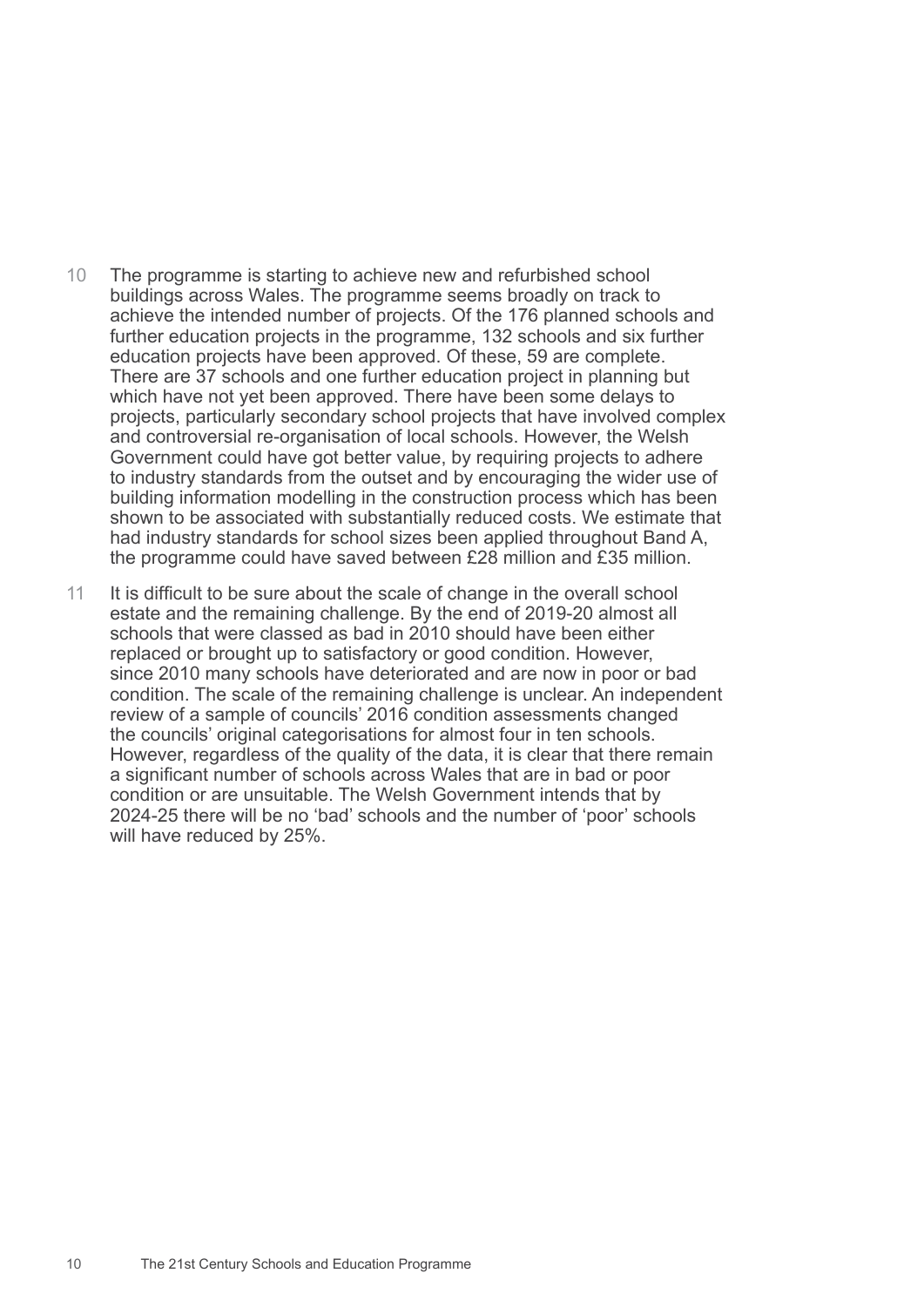- 12 The programme has contributed to a reduction in the overall number of surplus school places. In part, this is due to school re-organisations that have closed down and merged schools. But demographic changes have also contributed, with a rising birth rate at the start of this decade that has seen a rise in the number of primary school pupils. Surplus places in primary schools fell from 21% in 2010 to 13% in 2016. This figure is closer to the Welsh Government's target of 10% surplus places to allow for changes within the year and some parental choice. Surplus places in secondary schools rose from 16% to 20.5% over the same period, but this picture is likely to change as the current cohort of primary school children move through to secondary school. These demographic factors vary considerably from council to council, with some still having large surplus places. Nonetheless, even in areas with high surplus capacity, individual schools may be oversubscribed. More recently, however, the birth rate has dropped off significantly and it is this volatility that adds to the difficulties facing councils and the Welsh Government in predicting and planning for future demand, for primary education in particular.
- 13 The programme is contributing towards the Welsh Government's goal of increasing the number of pupils learning through the medium of Welsh. Planning for and meeting demand for Welsh-medium education is complex. Building and refurbishing schools can only play a part in addressing those issues. Our analysis suggests that councils have prioritised Welsh-medium education in their school re-organisation plans, with more being spent per Welsh-medium learner than English. However, there remain a wider set of challenges if the Welsh Government is to meet its ambitious targets to continue to increase the proportion of pupils learning through the medium of Welsh from 21% in 2009 to 30% by 2020.
- 14 The evidence on the extent to which the Welsh Government is achieving the wider benefits it intended is less clear:
	- there is evidence to suggest that the project is leading to local economic and social benefits, but these have not been consistently measured and have recently been defined more clearly;
	- some new school buildings have not achieved the intended environmental standards and there is widespread concern that energy efficiency technology has not delivered the expected cost savings;
	- the evidence on attainment is unclear. It is difficult to establish a causal link between school buildings and educational attainment, but the Welsh Government's plans to get schools to track benefits post-occupancy should help provide some clarity;
	- the programme has led to new schools that are offering a wider range of services to the community.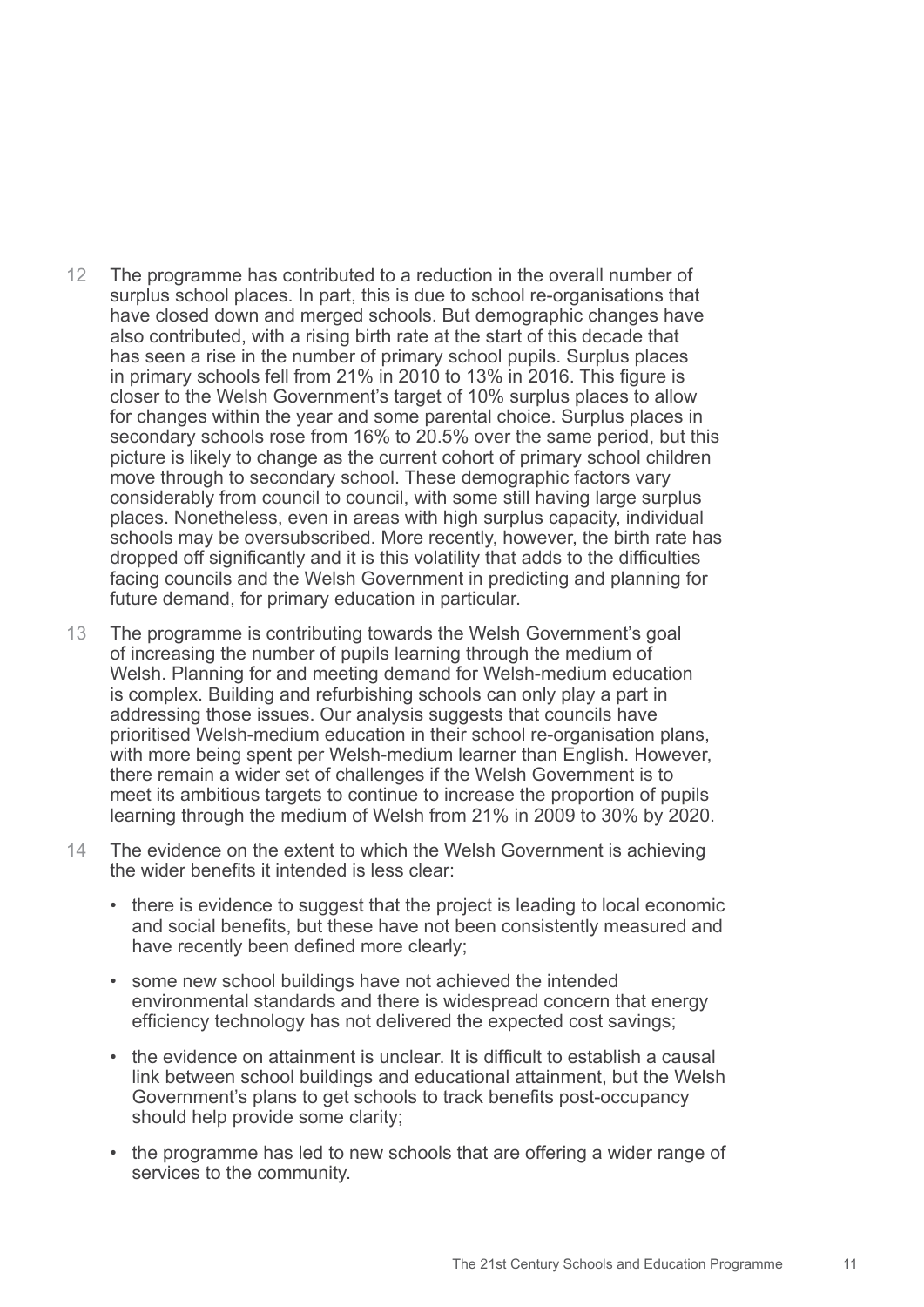- 15 Looking forwards, the Welsh Government and its partners will need to manage some new risks as well as learn from progress to date. The Welsh Government is currently developing Band B of the programme, which will run from 2019-20 to 2023-24. It has allocated indicative capital funding for part of the period. Revenue funding of £500 million will also be available for design, build and facilities management of new facilities. This use of the Mutual Investment Model, the Welsh Government's planned form of public –private partnership to design, build, finance and manage newbuild schools raises new risks and challenges. The Welsh Government is working with partners in terms of local funding contributions but at the time of drafting this report, had not confirmed its funding plans. Many councils told us that they are struggling to find the funding to continue to invest in schools. Councils have already significantly increased their borrowing and sold off assets in order to fund their contribution to the programme. At the time of drafting, Councils and further education institutions are developing their plans for Band B. There is a degree of urgency to finalising these funding decisions as there is much work to do to plan and engage communities so that projects will be ready to start in April 2019.
- 16 Emerging plans for Band B suggest that the Welsh Government is intending to be more directive. The Welsh Government has already started to be more robust in requiring projects to adhere to industry standards on size and looking at standardising costs. It is also considering introducing a requirement for greater standardisation and joint procurement of new school buildings across council areas. While there are strong arguments that this approach will provide better value for money buildings, the Welsh Government will need to manage the risks that more centralisation and standardisation poses to the collaborative ethos that the programme has engendered to date.
- 17 Looking forwards, the programme will also need to operate in line with the Well-being of Future Generations (Wales) Act 2015. The Act sets a framework of seven goals to develop and protect the social, economic, development and cultural well-being of Wales and five ways of working to achieve sustainable development. Although the programme pre-dates the Act, the way in which the programme was designed means that it is already reflects, to some extent, the five ways of working (Box 2) and some of the Welsh Government's well-being objectives<sup>4</sup>. There is, however, scope for improvement in some respects, or potential risks for the future.

#### 4 Welsh Government (November 2016) **Taking Wales Forward: Welsh Government's well-being objectives**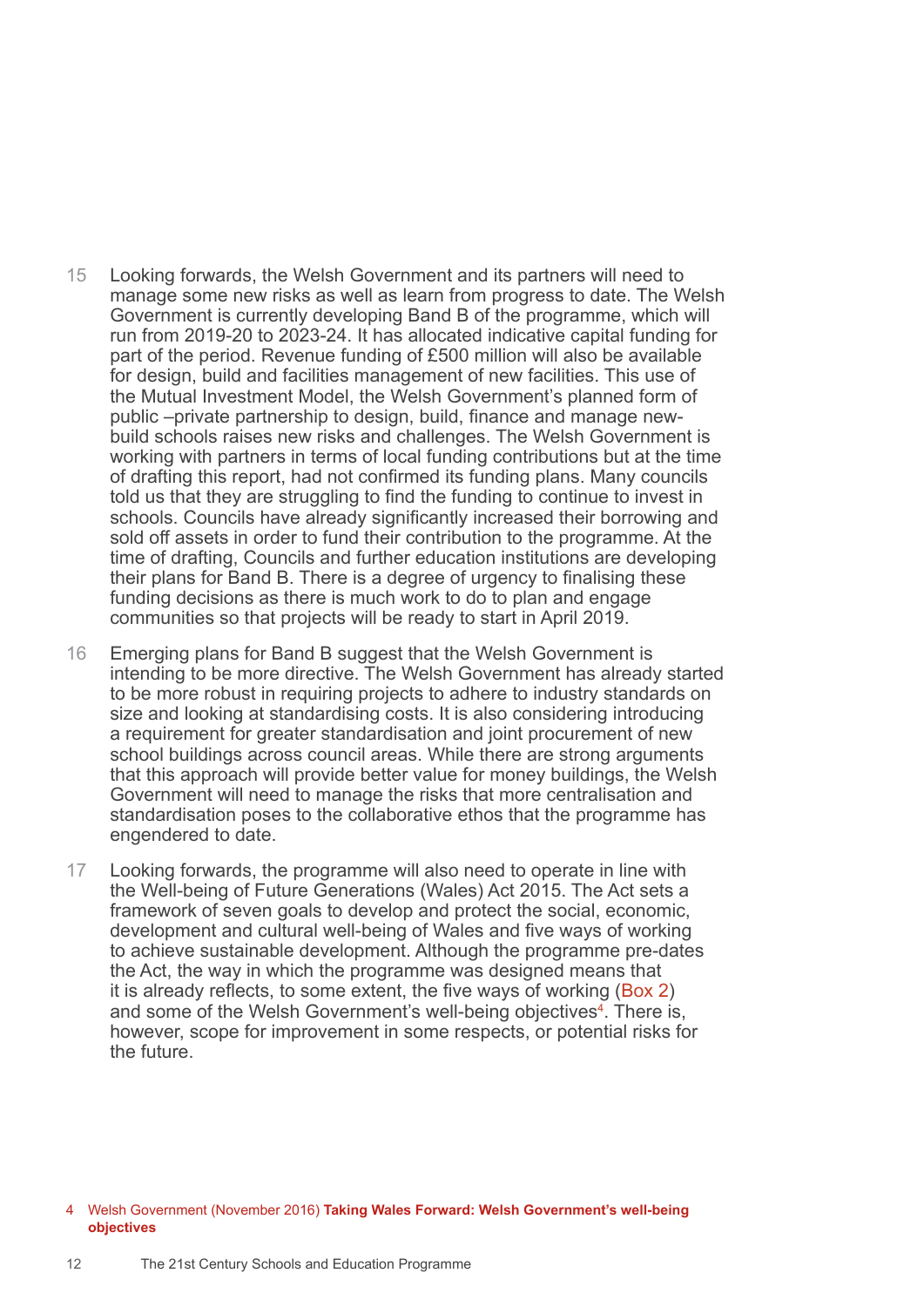# Box 2: The Well-being of Future Generations (Wales) Act 2015

| Way of working | <b>Wales Audit Office commentary</b>                                                                                                                                                                                                                                                                                                                                                                                                                                                                                                                                  |  |  |  |
|----------------|-----------------------------------------------------------------------------------------------------------------------------------------------------------------------------------------------------------------------------------------------------------------------------------------------------------------------------------------------------------------------------------------------------------------------------------------------------------------------------------------------------------------------------------------------------------------------|--|--|--|
| Long Term      | This is a long-term programme running for at least ten years. For<br>Band B and beyond the Welsh Government faces the challenge of<br>clarifying the funding arrangements for the longer-term, including<br>balancing short-term benefits and long term costs of using private<br>finance to part-fund the programme.                                                                                                                                                                                                                                                 |  |  |  |
| Prevention     | The programme aims to support wider policy goals of early years'<br>intervention including using schools to provide community facilities<br>for families. Its emphasis on creating an estate that can deliver the<br>modern curriculum and support attainment is intended to prepare<br>pupils for life. The Welsh Government recognises that, together with<br>councils, it needs to do more to ensure schools are seen and used<br>more as a community resource.                                                                                                    |  |  |  |
| Integration    | The programme has clear elements of integration, from a strategy<br>to integrate school building with wider education, through to detailed<br>governance arrangements that involve different parts of Welsh<br>Government and other sectors, including councils, further education<br>and faith schools.                                                                                                                                                                                                                                                              |  |  |  |
| Collaboration  | The programme has been designed and managed in a genuine<br>collaboration between the Welsh Government and councils. Going<br>forwards, there are risks balancing the collaborative ethos with<br>emerging plans for greater central control over the programme and<br>the design of schools.                                                                                                                                                                                                                                                                         |  |  |  |
| Involvement    | The Welsh Government has established processes for involving and<br>consulting with all partners, learners, parents and the general public<br>about school organisation in the 2013 School Organisation Code.<br>There are examples where designers and builders have included<br>learners and teachers in decision-making about the planning and<br>design of new and refurbished buildings. Going forwards, sustaining<br>public and staff engagement may be more challenging if there is a<br>move to more standardised buildings although this is not inevitable. |  |  |  |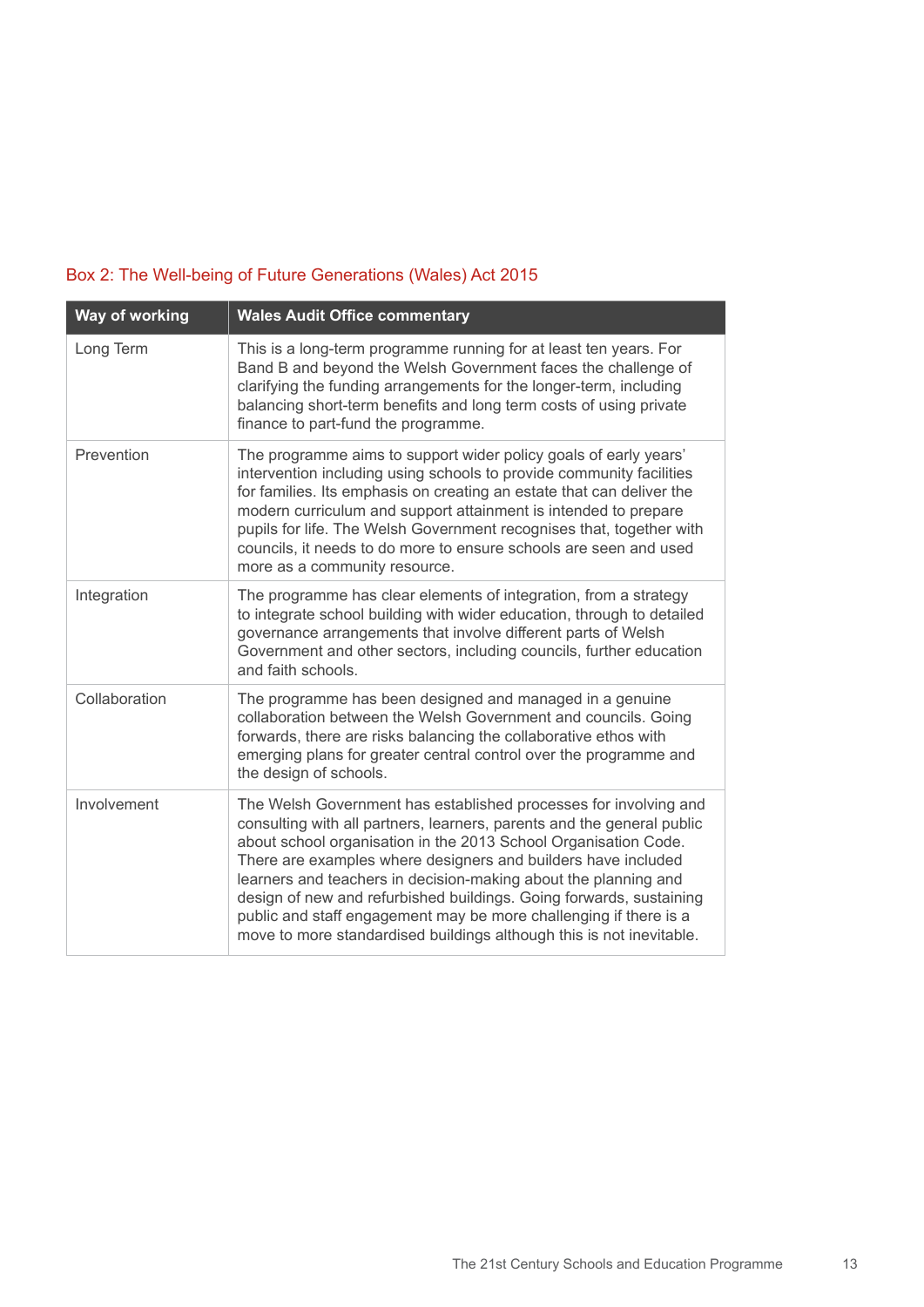# Recommendations

The Welsh Government has shown a commitment to improving and refining its arrangements for the programme. We are aware that the Welsh Government is developing its approach and thinking in many of the areas covered by the recommendations for improvement below.

**Ensuring that the programme's governance arrangements remain fit for purpose as the approach and funding develop for Band B**

- R1 Overall, our view is that the governance arrangements for overseeing and approving projects are sound. However, we found that the final advice put to Ministers, on which to base their funding decisions, did not adequately reflect outstanding risks and concerns with the projects. The Welsh Government has subsequently updated its approach but there is scope to go further. **The Welsh Government should ensure that Ministerial briefings on which funding decisions are taken set out the actions taken in response to any concerns or conditions identified by the Capital Investment Panel.**
- R2 Going forwards, the Welsh Government is likely to make some substantial changes to the way the programme is funded and managed. **The Welsh Government will need to finalise updated governance arrangements for Band B of the programme that take appropriate account of:**
	- a **the complexities of making use of revenue funding, learning from the experience of other parts of the UK; and**
	- b **any shift in the balance of funding between partners.**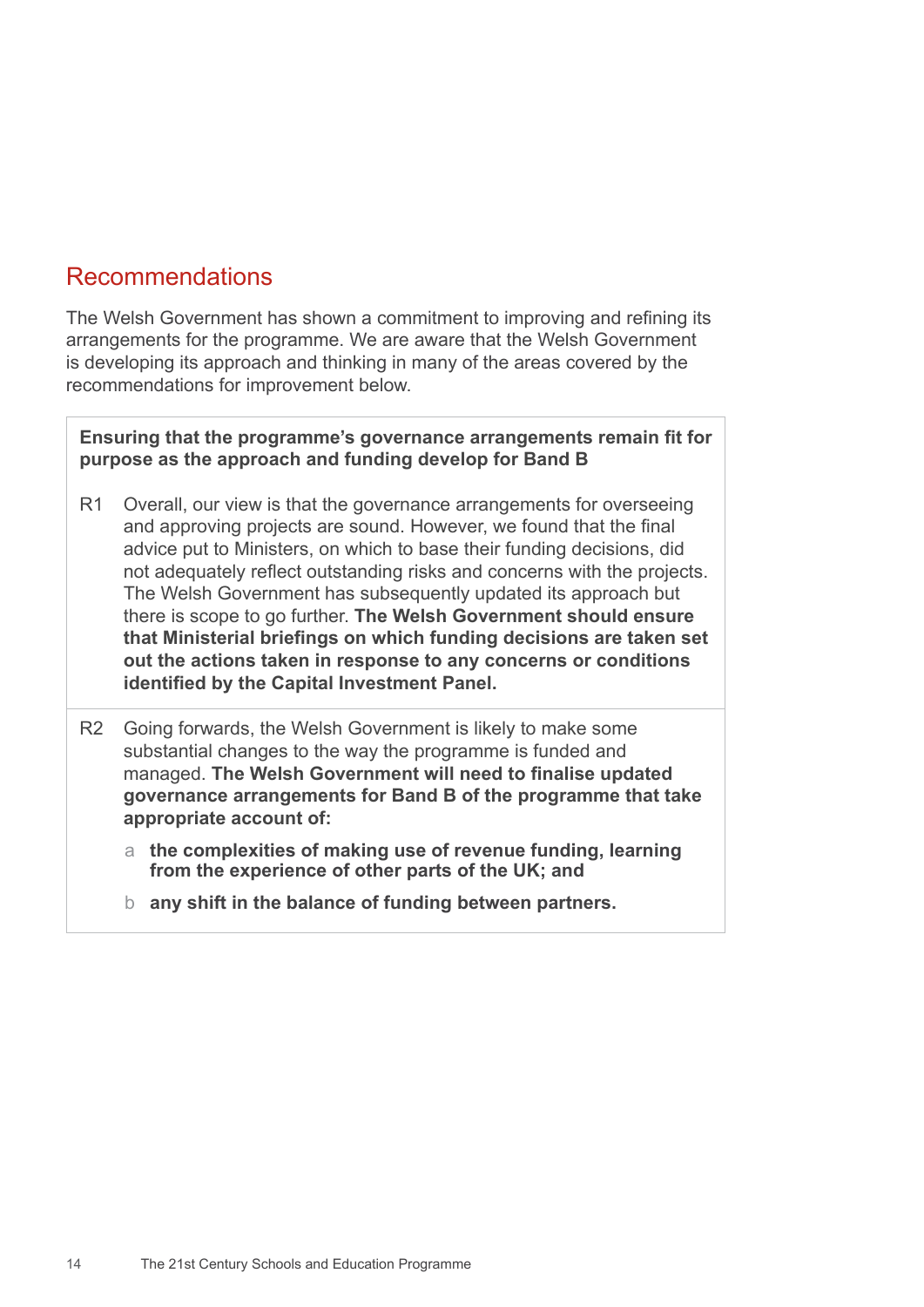### **Clarifying the approach to funding for councils, church schools and further education colleges for Band B**

- R3 The Welsh Government is currently consulting with councils and further education colleges about the funding for Band B and, in particular, if there is appetite to participate in the Mutual Investment Model. Recognising this on-going work, **the Welsh Government should set out its plans for funding Band B of the programme as soon as possible, taking into account:** 
	- a **the volume and cost of the remedial work required to bring all schools in Wales, including voluntary-aided schools, up to a good or satisfactory standard; and**
	- b **the capacity of councils, further education colleges and the dioceses to fund further capital or revenue based investment in schools.**

**Developing an up to date, reliable picture of the condition and suitability of the education estate**

- R4 A national condition survey in 2010 helped to provide a clear baseline on the condition and suitability of the school estate, although there has been little public reporting of the data or the progress of the programme nationally. Since then, councils have updated their data annually. A sample survey was also carried out in 2016 to assess consistency of data. Given the proportion of schools that were judged to be incorrectly categorised, we recommend that **the Welsh Government:** 
	- a **urgently issue updated guidance on classifying schools, setting out any common issues and errors identified in the sample review;**
	- b **require councils to update their assessment of every school, based on the updated guidance;**
	- c **carry out another review of a sample of the data to check that councils are applying the categories correctly and consistently; and**
	- d **report publicly on progress to improve the condition and suitability of the school estate alongside achievement of wider benefits.**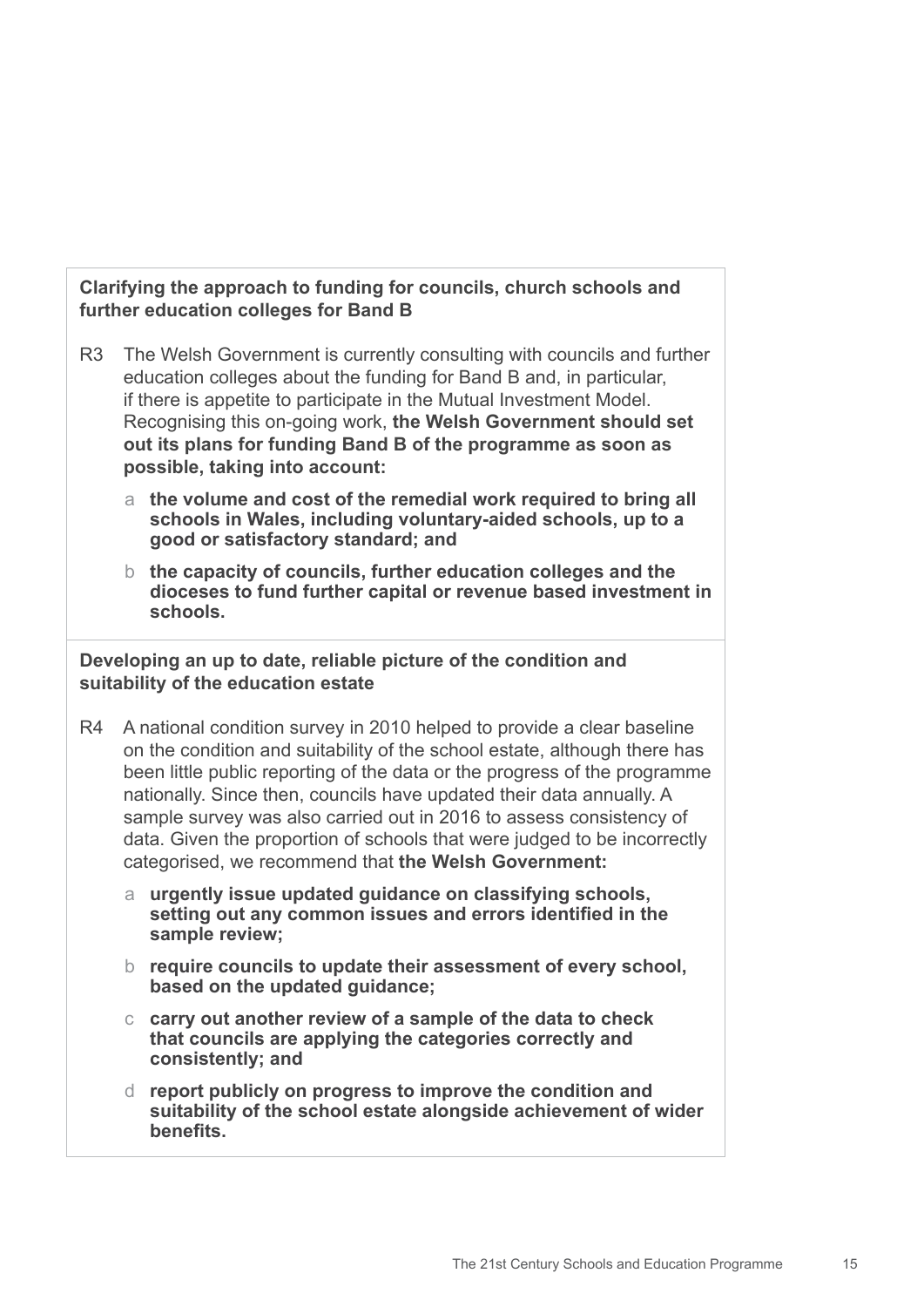|                |                                                                                                                                                                                                                                                                                                                                                                                                               | Addressing surplus places and school place planning                                                                                                                                                                                          |  |  |  |
|----------------|---------------------------------------------------------------------------------------------------------------------------------------------------------------------------------------------------------------------------------------------------------------------------------------------------------------------------------------------------------------------------------------------------------------|----------------------------------------------------------------------------------------------------------------------------------------------------------------------------------------------------------------------------------------------|--|--|--|
| R <sub>5</sub> | The programme has prioritised the reduction of surplus places and<br>has been one of several factors contributing to a fall in surplus places<br>although most councils are still above target, especially for secondary<br>school places. For Band B, the Welsh Government is prioritising<br>building condition more than surplus places. The Welsh Government<br>should continue to work with councils to: |                                                                                                                                                                                                                                              |  |  |  |
|                | a                                                                                                                                                                                                                                                                                                                                                                                                             | ensure that the programme continues to contribute to a<br>reduction in surplus places despite the shift in priorities,<br>especially in those council areas where a growth in the<br>secondary age population is not expected;               |  |  |  |
|                | b.                                                                                                                                                                                                                                                                                                                                                                                                            | ensure that building programmes for Band B appropriately<br>reflect local demand for Welsh-medium education and the<br>Welsh Government's intentions to substantially increase the<br>number of pupils learning through the medium of Welsh; |  |  |  |
|                | $\mathsf{C}$                                                                                                                                                                                                                                                                                                                                                                                                  | engage with Diocesan authorities to assess the likely demand<br>for faith schools across Wales; and                                                                                                                                          |  |  |  |
|                | d                                                                                                                                                                                                                                                                                                                                                                                                             | identify cost effective and timely approaches for councils that<br>face acute pressures for new places.                                                                                                                                      |  |  |  |
|                |                                                                                                                                                                                                                                                                                                                                                                                                               | Creating a sustainable estate with lower running costs                                                                                                                                                                                       |  |  |  |
| R <sub>6</sub> | Some of the completed new school buildings are not achieving the<br>Welsh Government's energy efficiency and sustainability targets<br>for the programme. We recommend that the Welsh Government<br>strengthens its work with councils to:                                                                                                                                                                    |                                                                                                                                                                                                                                              |  |  |  |
|                | a                                                                                                                                                                                                                                                                                                                                                                                                             | liaise with industry experts to understand the gap between<br>expected and achieved energy efficiency performance and how<br>it can be remedied and reduced in future projects;                                                              |  |  |  |
|                | b.                                                                                                                                                                                                                                                                                                                                                                                                            | challenge business cases that rely on significant savings from<br>energy efficiency technology in the whole life cost assessment<br>robustly; and                                                                                            |  |  |  |
|                | C.                                                                                                                                                                                                                                                                                                                                                                                                            | encourage schools to assess their energy use when the<br>building is first occupied and then annually to ensure that they<br>are benefitting from the anticipated recurring savings in energy<br>costs.                                      |  |  |  |
|                |                                                                                                                                                                                                                                                                                                                                                                                                               |                                                                                                                                                                                                                                              |  |  |  |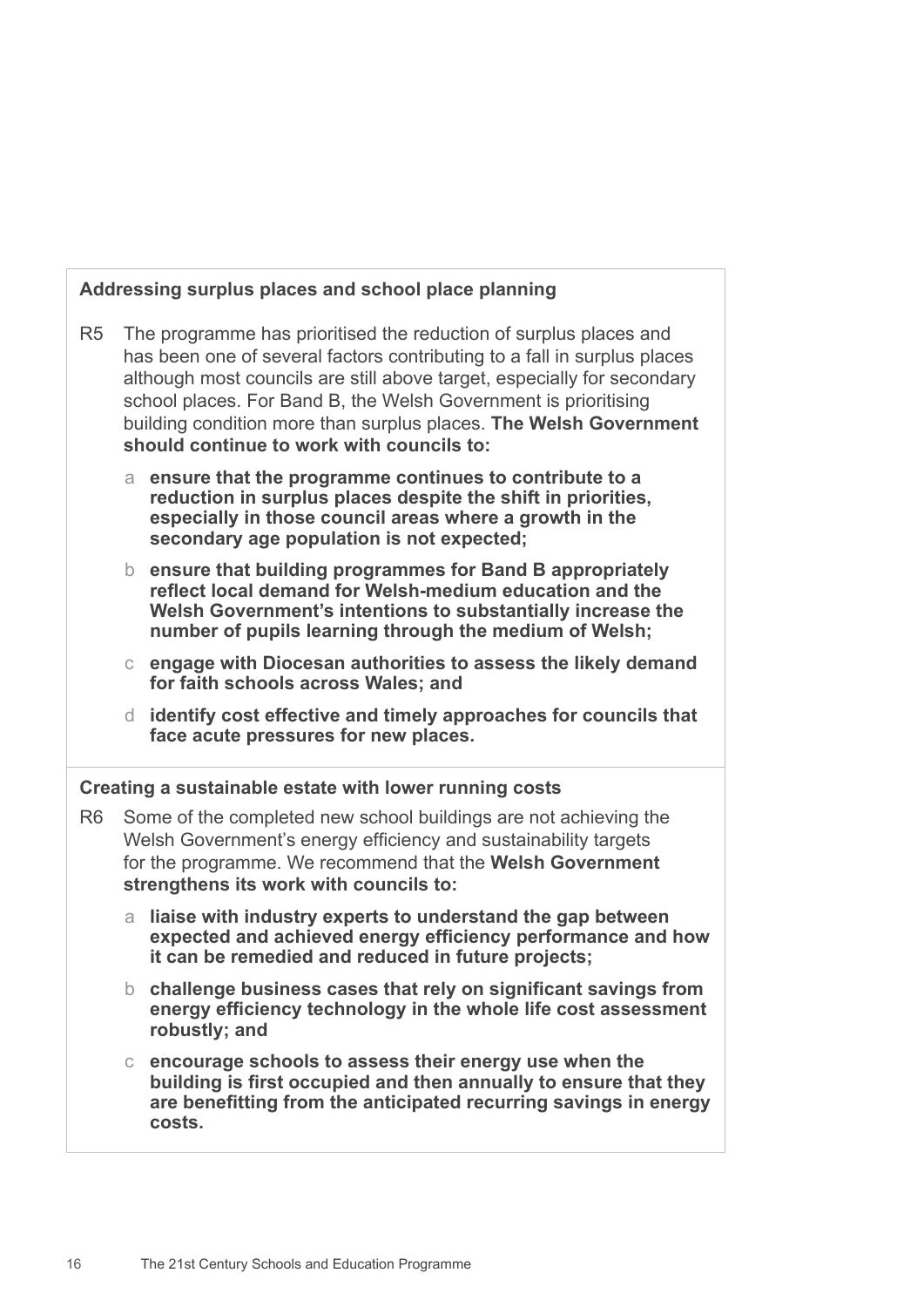### **Ensuring more cost effective procurement of projects**

- R7 Analysis of the costs of completed Band A projects shows significant variation in the total costs as well as in ICT and fixtures, fitting and equipment costs. New schools have exceeded the maximum industry area standards by 7-10%. Some projects are using an approach known as Building Information Modelling in the design and construction phases that has been shown to achieve time and cost savings as well as improving quality. **The Welsh Government should build on work already carried out to:** 
	- a **reach agreement with councils, other partners and industry representatives on the options for bringing greater standardisation to the projects including floor area and elements of the build;**
	- b **require the use of Building Information Modelling in projects within the programme; and**
	- c **provide more detailed guidance about the level of IT and fixtures, fittings and equipment that can be funded from the programme to ensure consistency between projects.**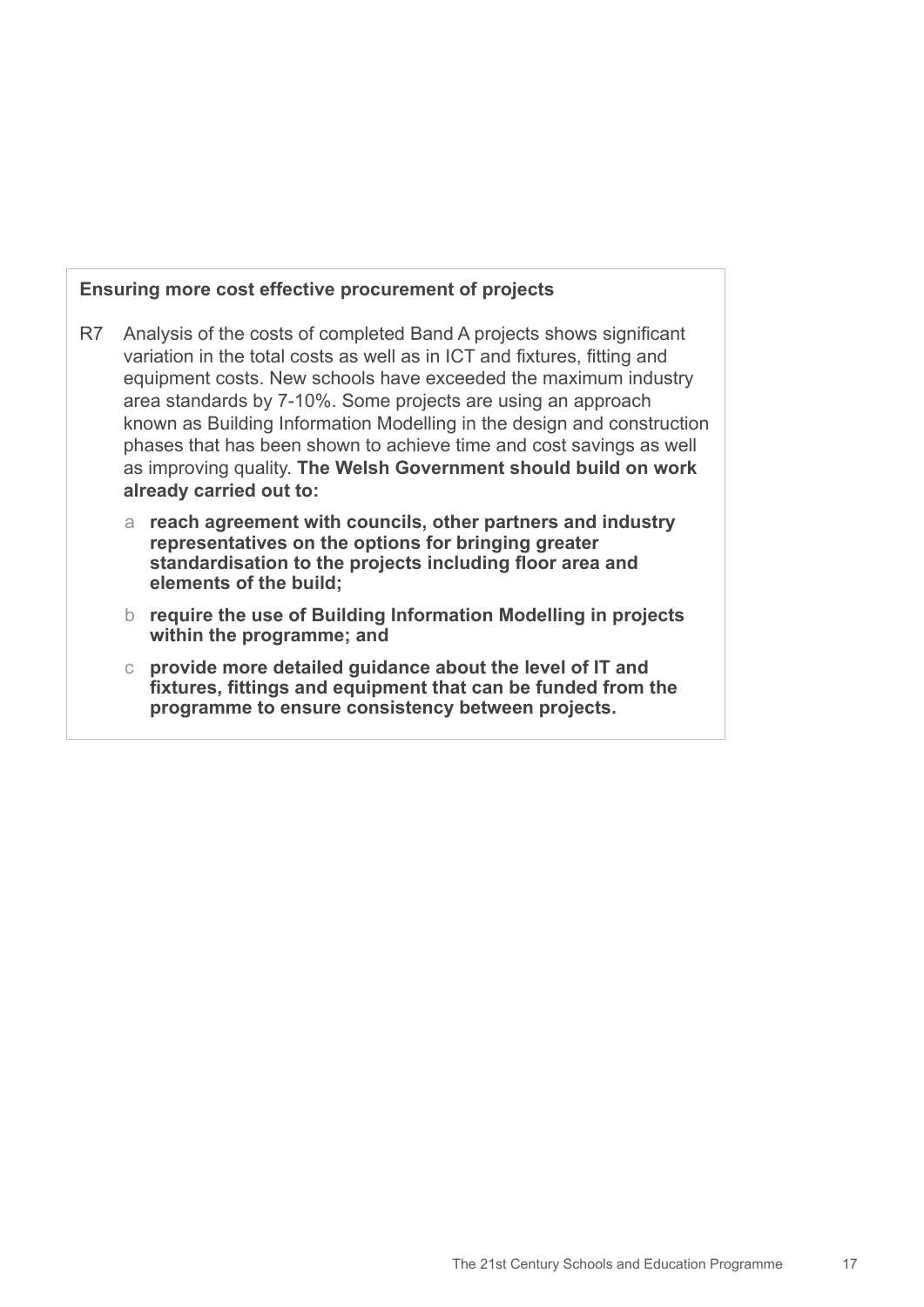- R8 There is evidence that the regional procurement frameworks are not operating as intended, with some duplication and councils not adopting good practice in procurement methods. **The Welsh Government should**:
	- a **ensure that councils adopt accepted good practice in the approach to construction, with a presumption in favour of design and build (excepting projects funded through the Mutual Investment Model);**
	- b **improve communication with industry on the likely timing and scale of work under the frameworks;**
	- c **understand and address the reasons why some councils are conducting pre-tender exercises despite contractors already having gone through the same process to get on the frameworks; and**
	- d **engage stakeholders, including councils and the construction industry, in developing and finalising the procurement frameworks in light of changes for Band B.**

### **Achieving wider benefits from programme investment and sharing good practice**

- R9 The Welsh Government has now established more clearly than in the past what benefits it wants to achieve through the programme. It has established a discrete set of targets for local supply chain. apprenticeships and training and STEM engagement with schools. It is also clear that a future priority will be to make more community use of the school buildings. **To increase the wider benefits flowing from investment in the programme, the Welsh Government should:** 
	- a **ensure that its targets for projects remain stretching over time;**
	- b **promote good practice in achieving community benefits, for example through regularly updating the 21st century schools website, regional networks and industry events; and**
	- c **review how the identified barriers to increasing community use of school buildings can be addressed in Band B of the programme.**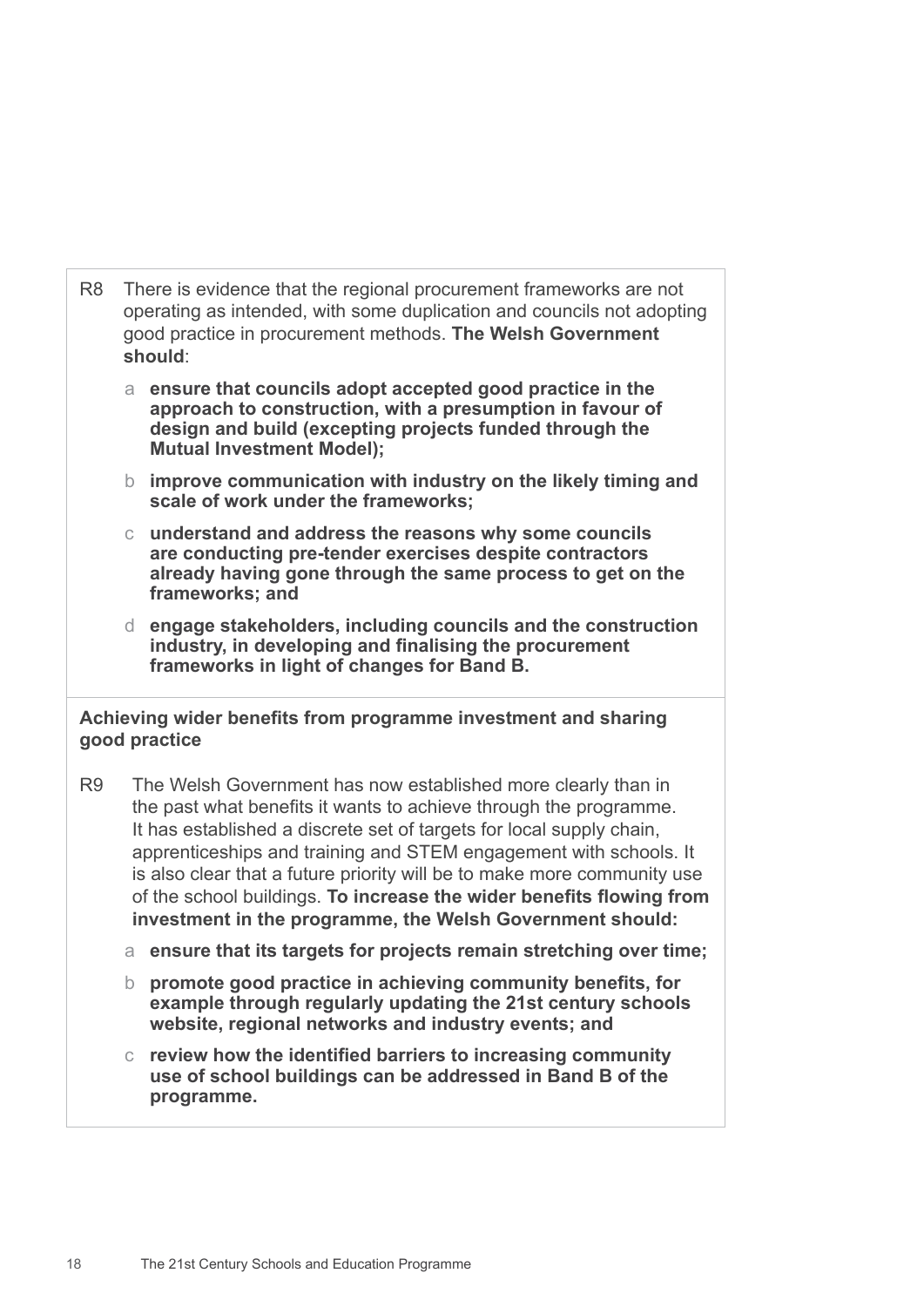### **Ensuring that a suitable level of technical skills and knowledge is available to the programme team and councils**

- R10 The Welsh Government has put in place arrangements for technical support to the programme. It has strengthened the capacity of its own team through recruitment of experts in public-private finance. It is also setting up framework contracts to provide technical support to councils. **Given the technical changes to the programme under Band B, the Welsh Government should, at the end of 2018, fully review whether the arrangements are working to:**
	- a **provide the Welsh Government with the technical expertise it needs to manage and oversee the programme; and**
	- b **provide councils with the technical support they need to plan and deliver the programme locally.**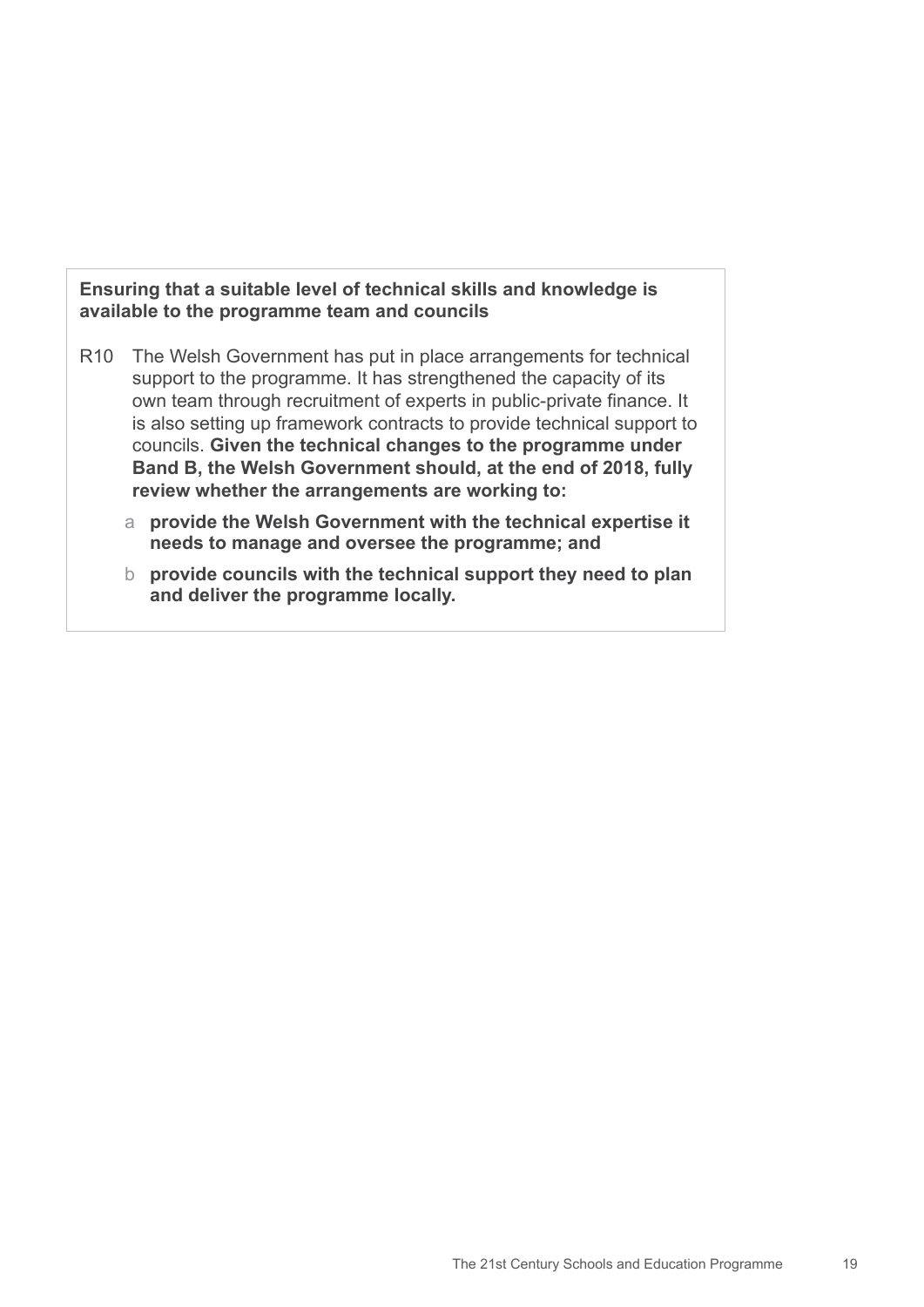# Part 1

The programme is generally well-managed but the Welsh Government will need to make some adjustments if the funding or approach change for the next band of investment from 2019

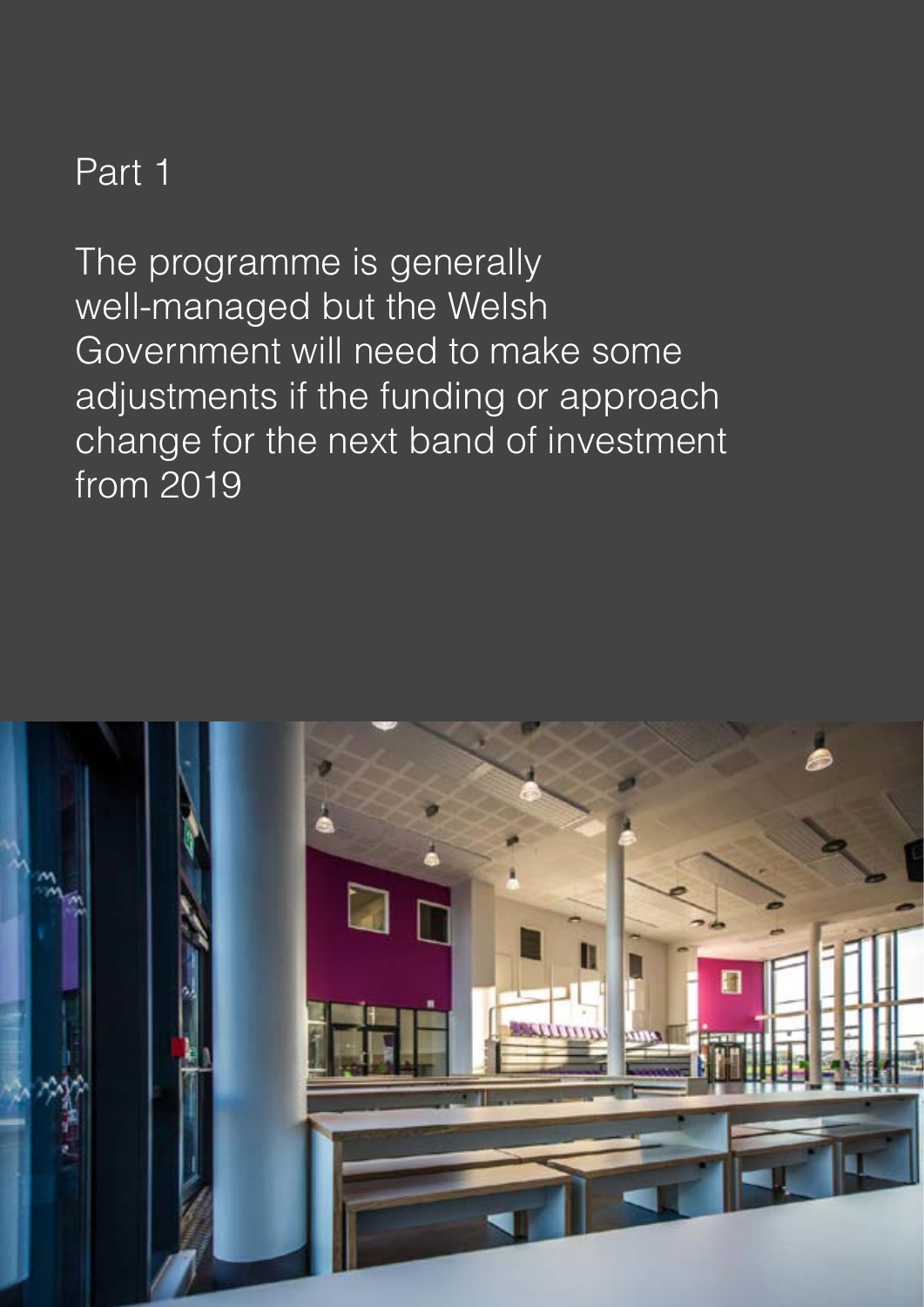- 1.1 In this part of the report, we examine the Welsh Government's establishment and management of the 21st Century Schools and Education programme (the programme). We report both on the arrangements for Band A from 2014-2019 and developing plans for Band B from April 2019. The majority of our analysis focuses on schools which necessarily form the bulk of the programme. However, we also include references to further education colleges in Wales which are part of the programme. We focus on five risks often associated with a programme of this size and complexity:
	- clarity of strategic direction and objectives;
	- good governance, as regards decision-making and transparency;
	- availability of funding and financial management;
	- procurement arrangements; and
	- capacity and support for delivery.

# The Welsh Government set a clear, long-term direction which its partners support although it will need to clarify its detailed expectations and manage relationships if the funding or approach change in future

The Welsh Government made clear that the programme would be long-term, strategic and collaborative with broad ambitions beyond improving buildings

- 1.2 From the outset, the programme was clearly about more than improving building condition. The November 2010 business case for the programme confirmed that it was to be a major and strategic long-term investment aiming to achieve:
	- learning environments for children and young people in Wales aged from 3 to 19 that enable the successful implementation of strategies for school improvement and better educational outcomes;
	- a sustainable education system through better use of resources to improve the efficiency and cost-effectiveness of the education estate and which enhances local public service provision; and
	- a 21st century schools standard for all schools in Wales which reduces recurrent costs, energy consumption and carbon emissions.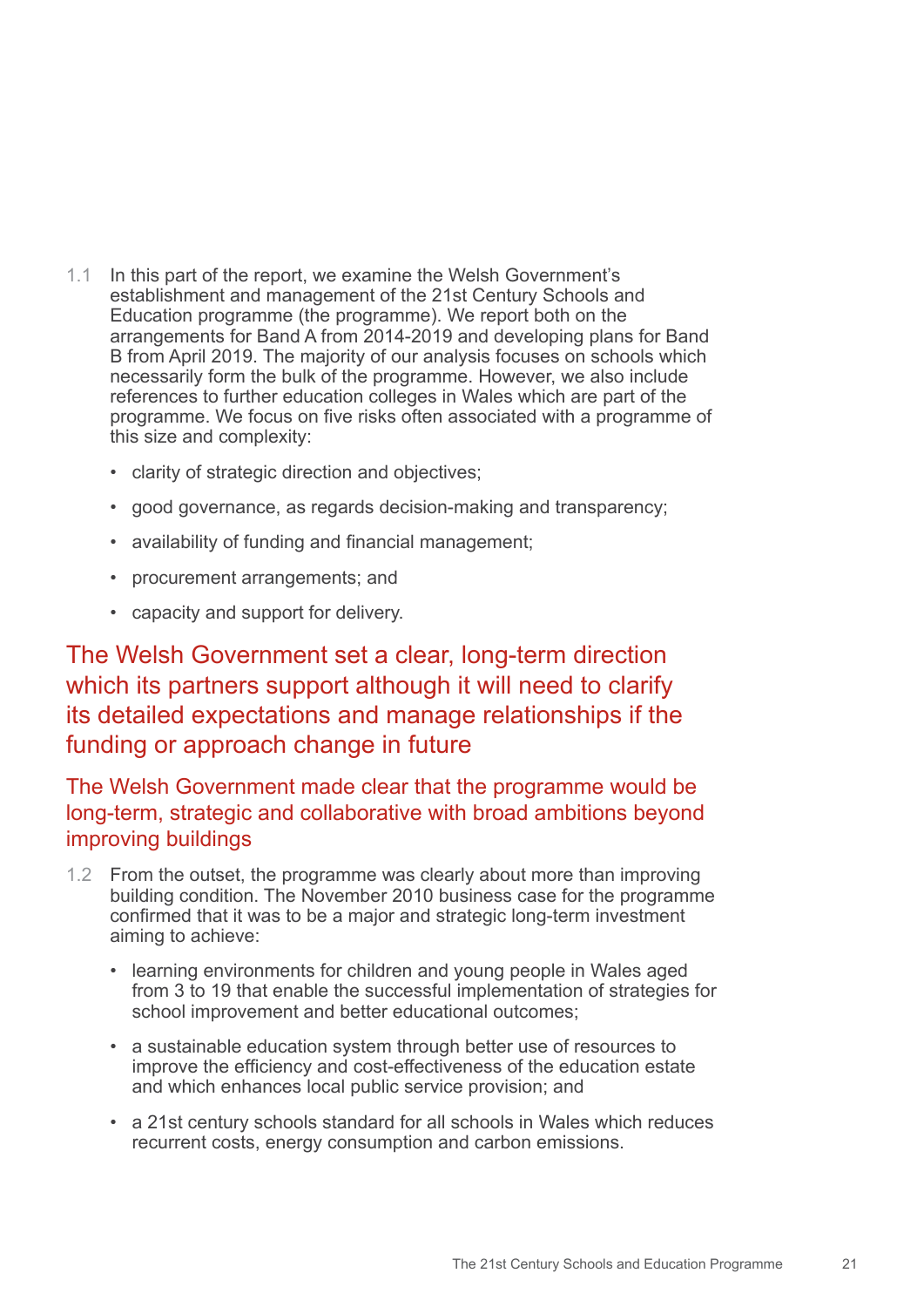- 1.3 The capital investment programme formed one strand of the Welsh Government's plans to transform education by improving and more clearly linking pre and post 16 education published in September 2008<sup>5</sup>. As well as creating a single capital fund for 21st Century Schools and further education, the Welsh Government's plans included developing the school curriculum and qualifications, requiring councils to offer wide ranging curriculum to 14-19 year olds that included a vocational qualifications through the 2008 Learner Measure and wide ranging initiatives to raise standards<sup>6</sup>.
- 1.4 From the outset, the Welsh Government and the Welsh Local Government Association (WLGA) developed the programme collaboratively. Initially, the WLGA recruited and employed the programme staff although programme management transferred to the Welsh Government in 2012. The WLGA have continued to play an active role on the Programme Board. We found that WLGA staff still retain a strong sense of ownership of the programme. They consider their involvement to have been key in setting the scene for the programme and ensuring councils were well-informed about what to expect.
- 1.5 Our 2010 report found weaknesses in the previous strategic approach. In particular we found that the previous annual grant funding approach did not provide councils with sufficient certainty to be able to develop a strategic approach to school planning or commit to larger investments. As a result, councils' programmes had tended to focus on primary schools rather than costly secondary projects. The approach also encouraged a short-term solution of 'patching-up' schools rather than making a strategic investment in a new school or major refurbishment. In their responses to our survey, many councils referred to the long-term funding commitment as a key strength of the programme.

5 Welsh Government (September 2008) **Transforming Education and Training Provision in Wales: Delivering skills that work for Wales** 

<sup>6</sup> The Welsh Government set out its approach to raising standards in schools in its **School Effectiveness Framework** (February 2008) and for post-school provision in Skills that work for Wales (July 2008). Its plans for higher education were in **For our Future** (November 2009).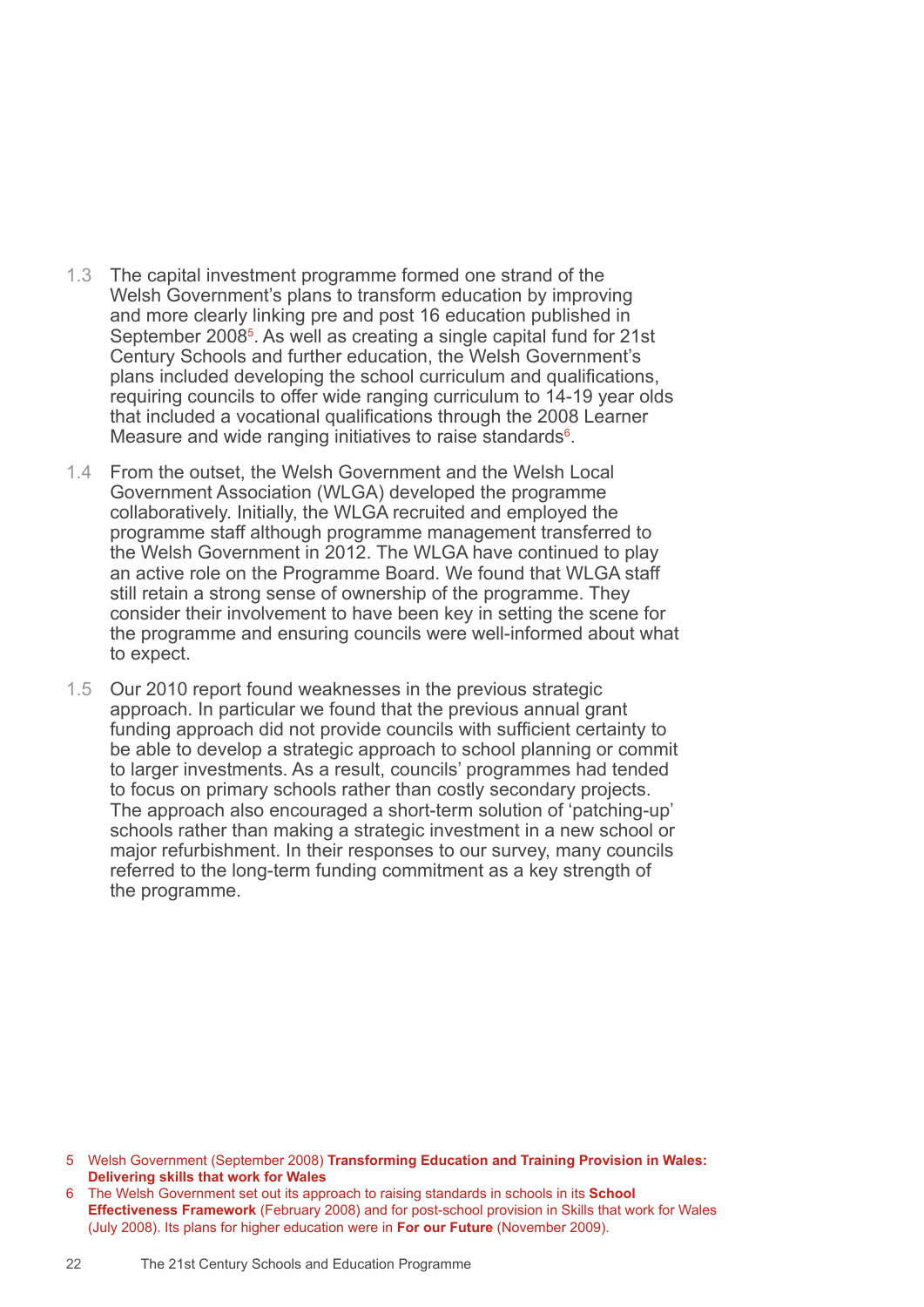Councils were generally clear about the programme's objectives for Band A, although there were some trade offs between local and national priorities and the Welsh Government did not clearly define the wider benefits it expected to get from the programme

1.6 Councils focused their plans for the first band of investment on the Welsh Government's top priorities of reducing surplus places and improving building condition. Despite challenging timescales, all councils developed a strategic outline plan for schools reorganisation by the end of 2010. Most councils responding to our survey believed that the Welsh Government's approach and guidance about prioritising individual projects was clear. However, diocesan officers responsible for voluntary aided schools reported that it was difficult to engage with and influence the shape of councils' individual strategic outline programmes, particularly because each diocese officer had to liaise with several councils in the relatively short time available. Voluntary-aided schools' difficulties were compounded by inaccurate Welsh Government guidance which, although corrected later, initially stated that the schools' contribution to costs was to be higher than 15% of the total (Box 3).

### Box 3: Voluntary-aided schools in Wales

At the outset of the programme there were 252 church schools in Wales: 92 voluntary-controlled schools where the local authority is totally responsible for admissions and for upkeep of the buildings and 160 voluntary-aided schools. School Governors have a substantial influence in the running of the schools and are required to contribute to capital costs. The Welsh Government funds 85% of the cost of renewing or maintaining the buildings. It also allocates an annual Capital Repair and Maintenance Grant to each diocese for routine maintenance. Regulations on the capital funding of faith schools in England changed in 2002, reducing the Governors' contribution to capital investment from 15% to 10%. This change did not apply in Wales.

Voluntary-aided schools are administered by the seven Church in Wales and four Roman Catholic dioceses, each spanning several local authorities. A representative from nine diocesan directors in Wales sits on the Programme Board.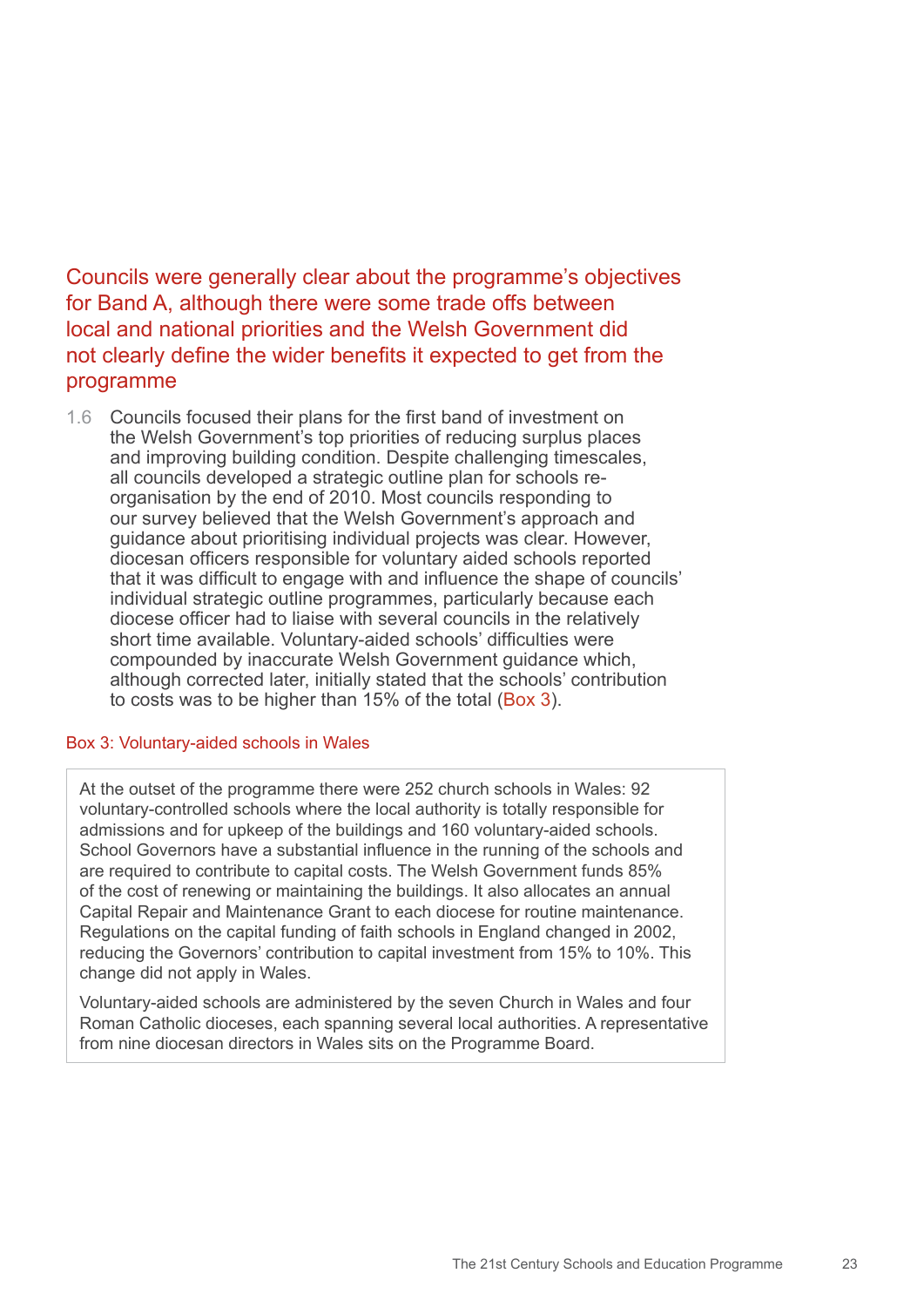- 1.7 The Welsh Government intended that all councils would benefit from investment through the programme, even though not all had a high proportion of either poor-condition buildings or surplus places. While the overall programme objectives included improving the school estate and reducing surplus places, councils interpreted what that meant for their local area. The resulting mix of local and national priorities meant that some projects were included in the programme that may not have been if the Welsh Government had adopted a purely national approach to prioritisation.
- 1.8 Funding patterns suggest that, in practice, the main priority during Band A has been reducing surplus places. We found no clear relationship between the value of investment and the condition of councils' schools (Figure A2, Appendix 2). For example, seven of the ten councils with an above average proportion of schools in poor or bad condition had a lower than average investment per learner. There was an arguably clearer relationship between investment per learner and surplus places: four of the eight councils with a higher than average proportion of surplus places also had higher than average investment per learner.

# The Welsh Government has only recently begun to be clear about the wider benefits it intends the programme to achieve

1.9 The Welsh Government and WLGA set out more clearly what they meant by improving the school estate than was previously the case. In 2010, the Welsh Government commissioned the first independent condition survey of the whole school estate, costing £2.5 million. The survey classified schools on the basis of their condition and suitability for delivering the curriculum. Having four consistent categories – good, satisfactory, poor and bad – has helped to provide a common understanding of what a good or satisfactory school means in these respects. The programme also reflected the requirements for all new public buildings to meet specific industry standards in relation to energy efficiency and sustainability.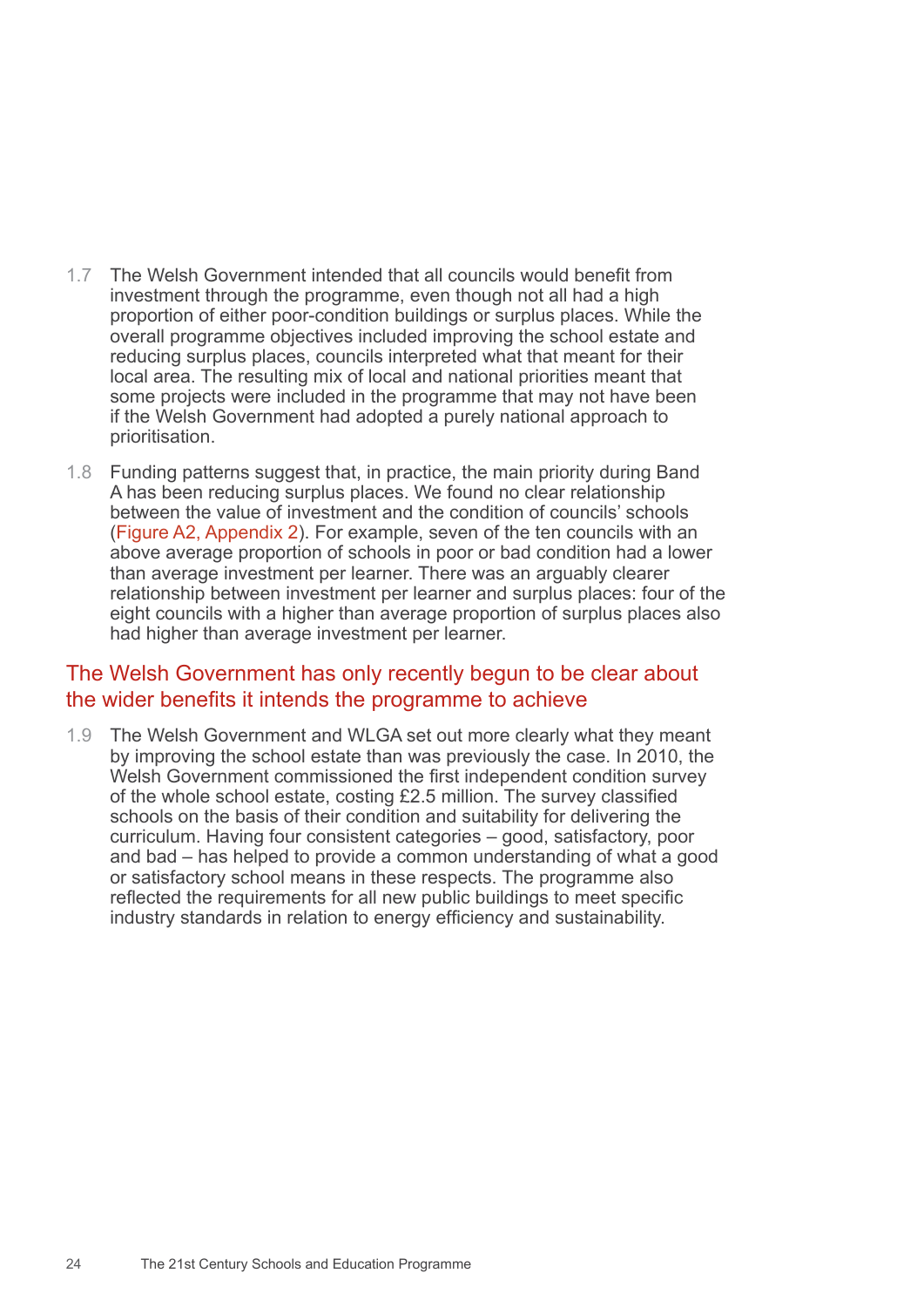- 1.10 While the approach was clearer about improving the condition and suitability of schools, there were still some important omissions. In particular, the Welsh Government chose not to provide detailed specifications for school buildings or set maximum costs or sizes for new builds or refurbishment at the outset, despite there being industry standards at the time. The Welsh Government has now decided to require future projects, including some Band A projects not yet approved, to meet industry standards. Paragraphs 2.11 to 2.14 explain how local discretion over standards has led to significant variation in the size and costs of school buildings across Wales. For comparison, the Scottish Government set out standard costs and designs in its Building Better Schools programme, developed in partnership with the Convention of Scottish Local Authorities<sup>7</sup>.
- 1.11 The Welsh Government has generally been clear in terms of its target for surplus school places. Surplus places represent a drain on resources and the Welsh Government has set councils a target of 10% of surplus places, a level it considers allows sufficient flexibility for councils to meet both parental preferences and accommodate in-year additional demands while using school buildings efficiently. In May 2012, the then Minister for Education and Skills wrote to councils, reminding them of the Welsh Government's target and requesting that councils reduce surplus places in primary and secondary schools below 15% by 1 January 2015.
- 1.12 The Welsh Government also intended to achieve wider benefits from its investment in the programme and identified some broad categories (Figure 1). However, it did not set out the anticipated benefits in detail in its 2010 National Business Case. An Internal Audit report in December 2011 recommended that the Welsh Government more clearly define the intended benefits both from the programme overall and from individual projects. However, the Welsh Government did not act on the recommendation at the time.

<sup>7</sup> Building Better schools is the Scottish Government programme for school estate renewal. It built on and superseded a previous £2 billion school buildings programme launched in 2003 which it argued was less detailed but set out the then Government's aspirations for the estate. Building Better Schools was supported by a financial strategy and an implementation plan. Source: Scottish Government (September 2009) **Building Better Schools: Investing in Scotland's Future**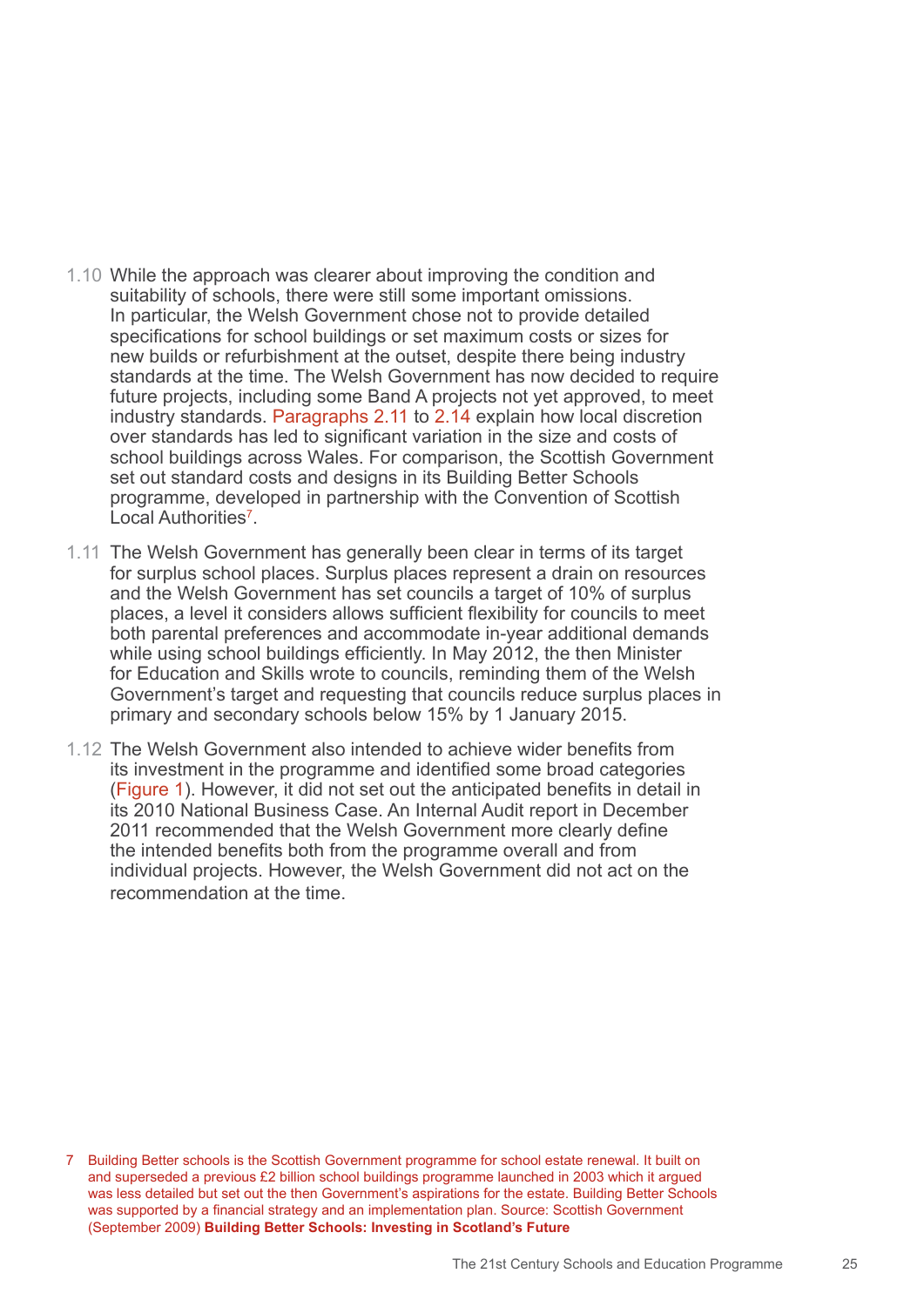### Figure 1: The clarity of the Welsh Government's intention for benefits flowing from the public sector investment in the programme

| <b>Category of</b><br>benefits                        | Wales Audit Office comment on clarity of intended benefits                                                                                                                                                                                                                                                                                                                                                                                                                                                                                      |
|-------------------------------------------------------|-------------------------------------------------------------------------------------------------------------------------------------------------------------------------------------------------------------------------------------------------------------------------------------------------------------------------------------------------------------------------------------------------------------------------------------------------------------------------------------------------------------------------------------------------|
| Improving<br>educational<br>attainment                | The Welsh Government has not clearly articulated the intended benefits.<br>This is an inherently difficult area due to the complex causal relationship<br>between school buildings and educational outcomes. The Welsh<br>Government is piloting a post-occupancy toolkit which could provide more<br>evidence of the impact of the programme on attainment. There is potential<br>to incorporate emerging evidence on links between the physical school<br>environment and attainment into future school plans (paragraphs 2.26 -<br>$2.27$ ). |
| <b>Community benefits</b><br>(economic and<br>social) | The Welsh Government encouraged councils to take a community benefits<br>approach to procurement, in line with wider procurement policy, but did not<br>set out specific wider benefits for the programme The focus on community<br>benefits was refined in 2016 to concentrate on key issues, such as<br>increasing local jobs, apprenticeships and skills. However, contracts for<br>early projects varied the type and level of social and economic benefits<br>required. (paragraphs 1.9 - 1.13).                                           |
| Energy efficiency                                     | The Welsh Government requires new build projects are required to<br>achieve an EPC Rating of A and BREEAM Excellent Refurbished buildings<br>will be completed to current building regulations so will achieve higher<br>environmental and energy standards than the previous buildings. Councils<br>set out the expected energy efficiency savings in business plans, through<br>'whole life costing' but the Welsh Government recognises these estimates<br>were not always challenged (paragraphs 2.27-2.28, Figure 13).                     |
| Local public service                                  | The 2010 Business case set out the intention that the programme should<br>enhance local service provision. Although not clearly expressed, this<br>referred to 'community schools' offering a range of services to the public<br>in an area. The Welsh Government did not clearly articulate specific<br>intentions in terms of the number and types of benefits it expected to get<br>from the programme in this regard (paragraphs 2.30 - 2.31).                                                                                              |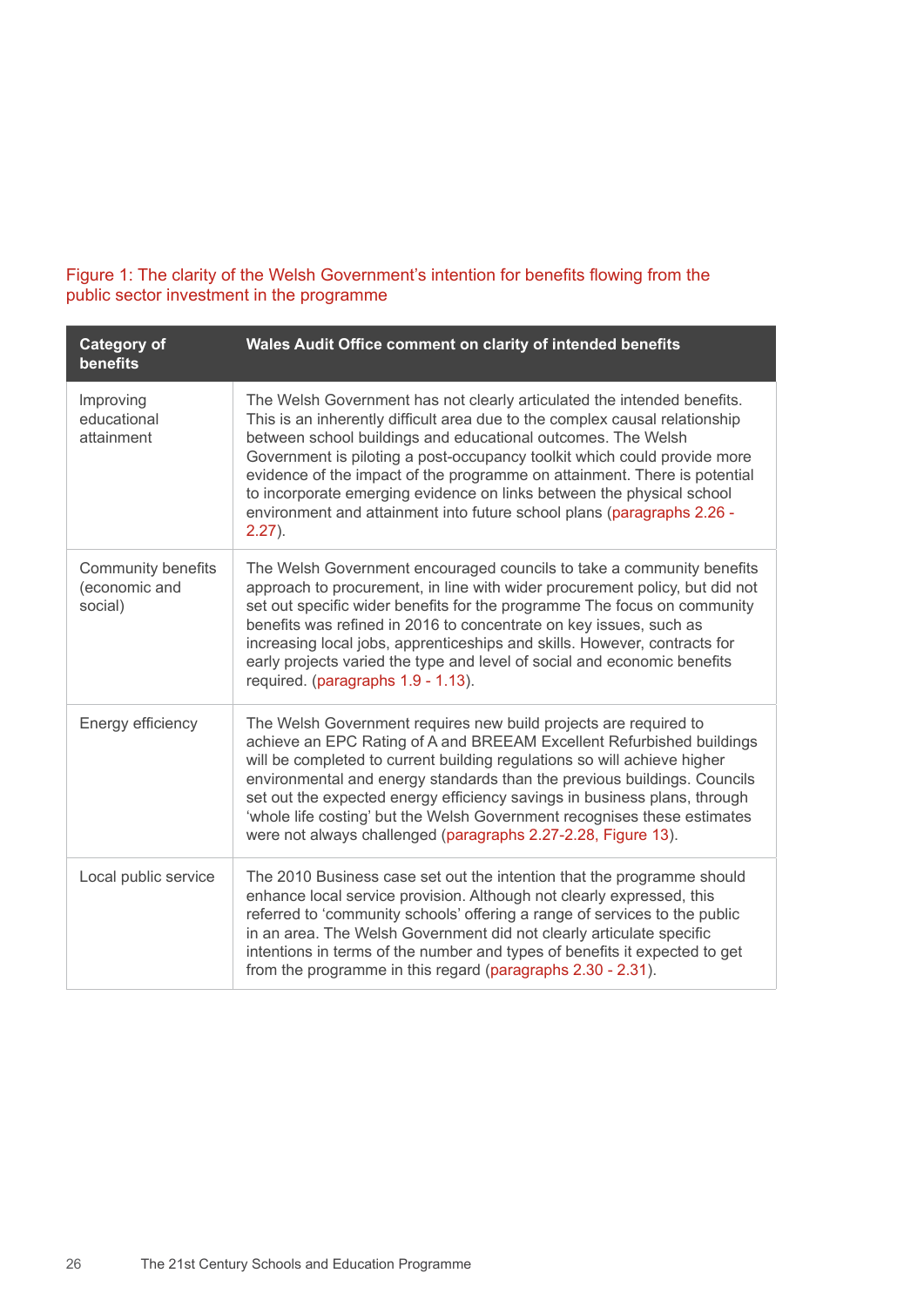1.13 A 2015 Gateway review recommended that the Welsh Government should take a more robust approach to benefits management, linking intended benefits to the strategic objectives of the programme. In November 2015, the Welsh Government started to improve its approach, focusing initially on the economic benefits which it felt most relevant to the programme. It has developed targets and benchmarks for each category that it believes to be both achievable and realistic (Appendix 3). These targets are included in contracts with programme funding from 2016. The Welsh Government recognises that some councils and further education colleges could struggle to achieve some targets. Its guidance suggests that, in such cases, the council or further education college should seek to raise their standard in another area. However, our analysis shows that where the proposed targets and benchmarks are comparable to current data, some do not appear to be stretching. For example, data from a sample of 26 projects suggests that an average of 1.6 jobs for disadvantaged people were created per £million spent (Figure 2, paragraphs 2.25 and Figure 12). This figure is significantly more than the benchmark of 1 job per £million spent.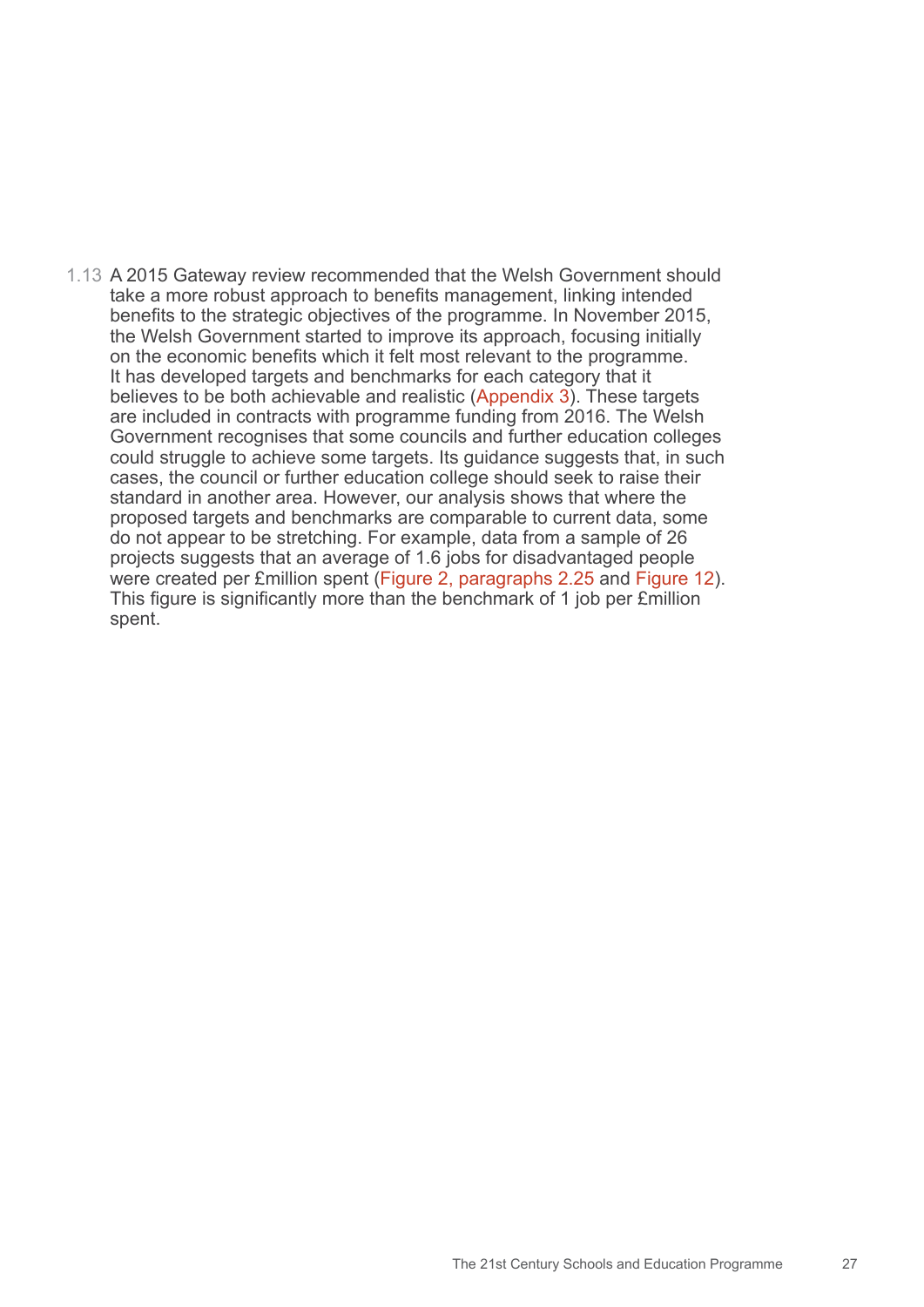| <b>Benefit type</b>                                                                                                            | <b>Measure</b>                                                              | <b>Value</b> | <b>Example</b>                                                                                                                                |  |  |
|--------------------------------------------------------------------------------------------------------------------------------|-----------------------------------------------------------------------------|--------------|-----------------------------------------------------------------------------------------------------------------------------------------------|--|--|
| <b>Targets</b>                                                                                                                 |                                                                             |              |                                                                                                                                               |  |  |
| Apprenticeships                                                                                                                | Number of<br>apprentices per £m<br>invested                                 | 1            | Relating the number of weeks into individuals who have<br>been employed. Promote the use of Y Prentis or other<br>shared apprentice schemes   |  |  |
| Environmental                                                                                                                  | Percent waste<br>diverted from landfill                                     | 85           | Measured from waste transfer advice note                                                                                                      |  |  |
|                                                                                                                                | Amount of waste<br>produced tonnes/£m                                       | 10           | Measured from waste transfer advice note                                                                                                      |  |  |
| Fair payment                                                                                                                   | Payment within 10<br>days by client                                         |              | Audit percentage of payments                                                                                                                  |  |  |
|                                                                                                                                | Payment to sub-<br>contractors within 23<br>days                            |              | Audit percentage of payments                                                                                                                  |  |  |
| <b>Jobs Created</b><br>(For people<br>who are not<br>in education,<br>employment<br>or training<br>or long-term<br>unemployed) | Person weeks per<br>£m invested                                             | 52           |                                                                                                                                               |  |  |
| <b>Jobs Created</b><br>(For people<br>who are not<br>in education,<br>employment<br>or training<br>or long-term<br>unemployed) | Number of jobs<br>(FTE) per £m<br>invested (based on<br>52 weeks provision) | 1            | Relating the number of weeks into individuals who have<br>been employed i.e. 1 person employed for 52 weeks                                   |  |  |
| School<br>Engagement in<br><b>STEM</b> careers                                                                                 | Number of Pupil<br>interactions per £m<br>invested                          | 150          | School assemblies or individual lessons Assembly with 70<br>children – 70 interventions. Maths lesson with 30 children<br>$-30$ interventions |  |  |
| School<br>engagement in<br><b>STEM</b> careers                                                                                 | Hours donated per<br>£m invested                                            | 100          | Wider team involvement - interviews, careers fairs                                                                                            |  |  |
| Training<br>(including<br>graduates, work<br>placements, pupil<br>placement)                                                   | Person weeks of<br>training provided per<br>£m invested                     | 25           | Welsh Graduate engineer sponsored; Welsh Year out<br>student; Work experience                                                                 |  |  |

### Figure 2: The Welsh Government's targets and benchmarks for the programme – January 2017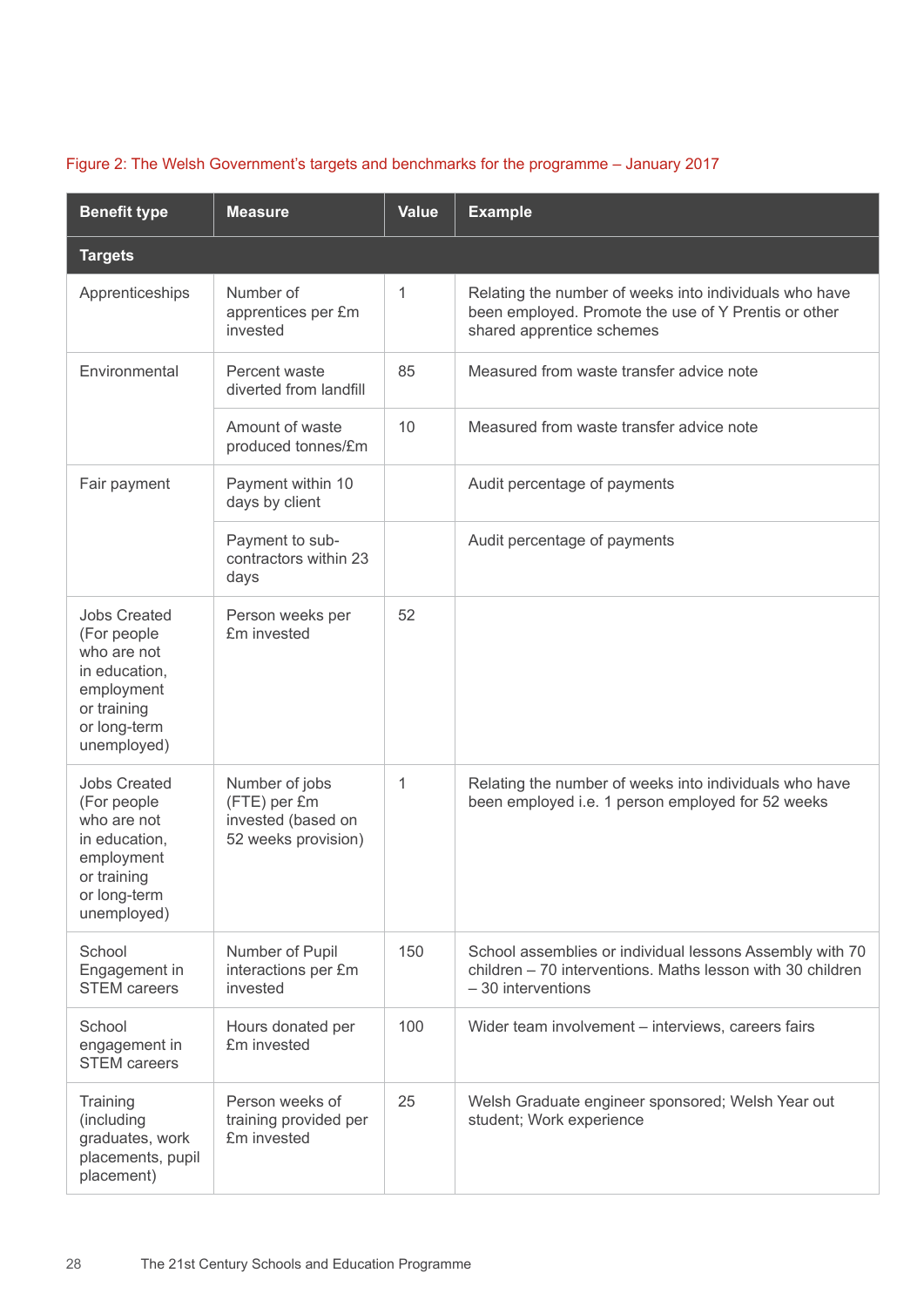| <b>Benefit type</b>                        | <b>Measure</b>                                       | <b>Value</b>     | <b>Example</b>                                                                             |
|--------------------------------------------|------------------------------------------------------|------------------|--------------------------------------------------------------------------------------------|
| Welsh<br>Government<br>measurement<br>tool | Complete Welsh<br>Government's<br>measurement tool   | 1                | Complete on completion of the project and update<br>annually                               |
| <b>Benchmarks</b>                          |                                                      |                  |                                                                                            |
| Community                                  | Community<br>initiatives per project                 | 2                | Work with local scout group to repaint hall.                                               |
|                                            | Community<br>newsletters per<br>project              | $\overline{2}$   | Letter sent out to local residents                                                         |
| Labour Force                               | % workforce from<br>postcode                         | 30               | Use postcode of the project and measure visits to site                                     |
|                                            | % workforce from<br>Wales                            | 60               | Use postcode of the project and measure visits to site                                     |
| Supply chain<br>initiatives                | Percent spend in<br>Wales per project                | 60               | Value of contact and location of supplier. CBME electrical<br>contractor Cardiff postcode  |
|                                            |                                                      |                  | £100,000 contract value expressed as percentage                                            |
|                                            | Number and type of<br>materials produced<br>in Wales | $\overline{2}$   | Welsh Steel, Welsh slate                                                                   |
|                                            | Value of materials                                   | 10 <sup>m²</sup> | £ per tonne (Steel), £ per metre squared (slate)                                           |
|                                            | Volume of materials                                  | 25m <sup>2</sup> | Tonnage (Steel), number of metres squared (slate)                                          |
|                                            | % Welsh sub-<br>contractors per<br>project           | 60               | Total number of contractors used with welsh postcode<br>expressed as percentage            |
|                                            | Number of supply<br>chain engagements<br>per project | 2                | Meet the buyer event                                                                       |
|                                            | Use of sell2wales<br>to advertise<br>opportunities   | 3                | Advise opportunity for subcontractors through the Welsh<br>Government's sell2wales website |

Source: Wales Audit Office summary of unpublished information supplied by the Welsh Government (January 2017)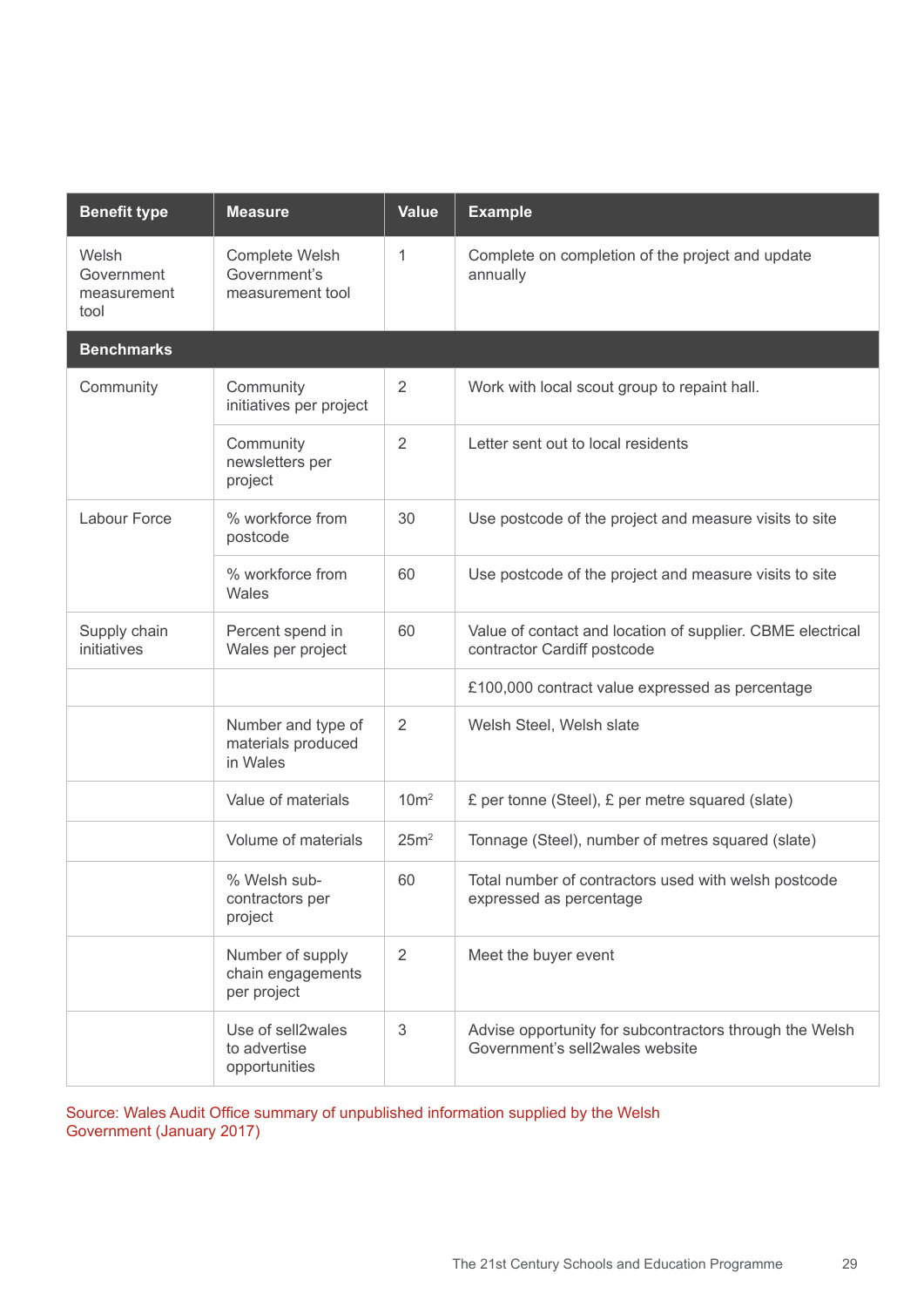## The Welsh Government is developing arrangements for Band B of the programme, in collaboration with partners, although the greater standardisation proposed could pose a risk to their goodwill and co-operation

- 1.14 During 2016 and 2017 the Welsh Government has been preparing for Band B of the programme. It has engaged widely with local government as well as further education and voluntary aided schools. The Strategic Outline Case for Band B suggests a shift in priorities. Band B will have a greater emphasis on improving the condition of the school estate and less on surplus places than in Band A. There is also a strengthened emphasis on making school facilities available for community use. Councils and further education colleges submitted their high level investment plans for Band B at the end of 2015 and were asked to update these at the end of 2016. They are currently revisiting those plans in light of further updates from the Welsh Government regarding its plans.
- 1.15 The Welsh Government's emerging plans for Band B involve a more prescriptive approach to individual projects and procurement. The Strategic Outline Case approved by Ministers in February 2017 includes adopting a standard size and cost per square metre for Welsh Government funding for new buildings, similar to the approach taken in Scotland where central government funding is available to prescribed limits. There will also be strong encouragement for councils to procure some or all of their programme as a single procurement rather than for individual school projects. The greater use of standardisation and collaboration potentially offer some cost, time, and sustainability advantages. However, we found that some councils are opposed to this potentially greater Welsh Government control of co-funded projects, which poses a risk to the goodwill and co-operation which has characterised the programme to date. It is not yet clear how councils will respond to the plans for public-private investment through the Mutual Investment Model (paragraphs 1.36 - 1.38).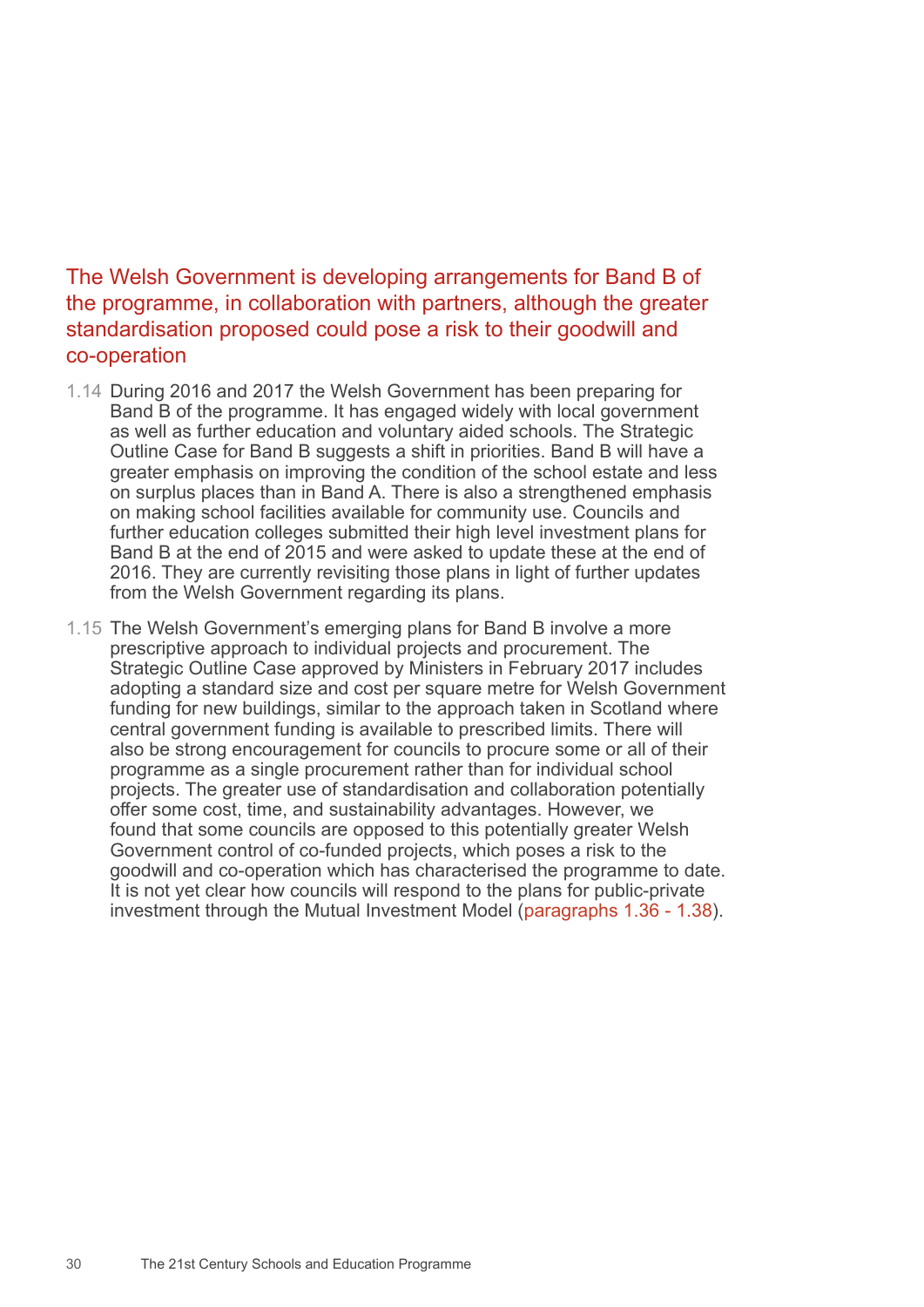- 1.16 Other policy decisions may have implications for the future of the programme. These currently include:
	- a **Increasing the number of hours of free childcare for three and four year olds from 10 to 30 for 48 weeks a year** – The Welsh Government is piloting alternative methods to achieve this commitment in the maintained and non-maintained sectors. Several school projects in Band A included childcare provison (paragraph 2.30). The Welsh Government has allocated £20 million per year from 2018-19 for investment in childcare settings alongside the programme, either in refurbished or new buildings.
	- b **Welsh language** The provision of sufficient places to allow pupils to learn though the medium of Welsh will make an important contribution to achieving the Welsh Government's goal of one million Welsh speakers by 2050. In planning Welsh medium places, councils must both meet their responsibilities to meet current demand and encourage take-up of Welsh medium education (paragraph 2.22).
	- c **Reducing infant class sizes** In January 2016, 7.6% of pupils were in classes of over 30. In January 2017 the Welsh Government announced £36 million of capital and revenue funding over 4 years to reduce the size of infant classes. Initially, this will focus on infant schools with classes of over 30. This may mean some schools having to create extra classroom capacity.
	- d **Rural schools** In November 2016, the Welsh Government announced that it would make changes to the School Organisation Code to include a presumption against the closure of rural schools. The case for closing a rural school will have to be strong and local authorities will need to carry out rigorous consultations including looking at opportunities for schools to work together, known as federation. As rural schools often have the highest level of surplus places, this policy has implications for the future priorities and shape of the programme.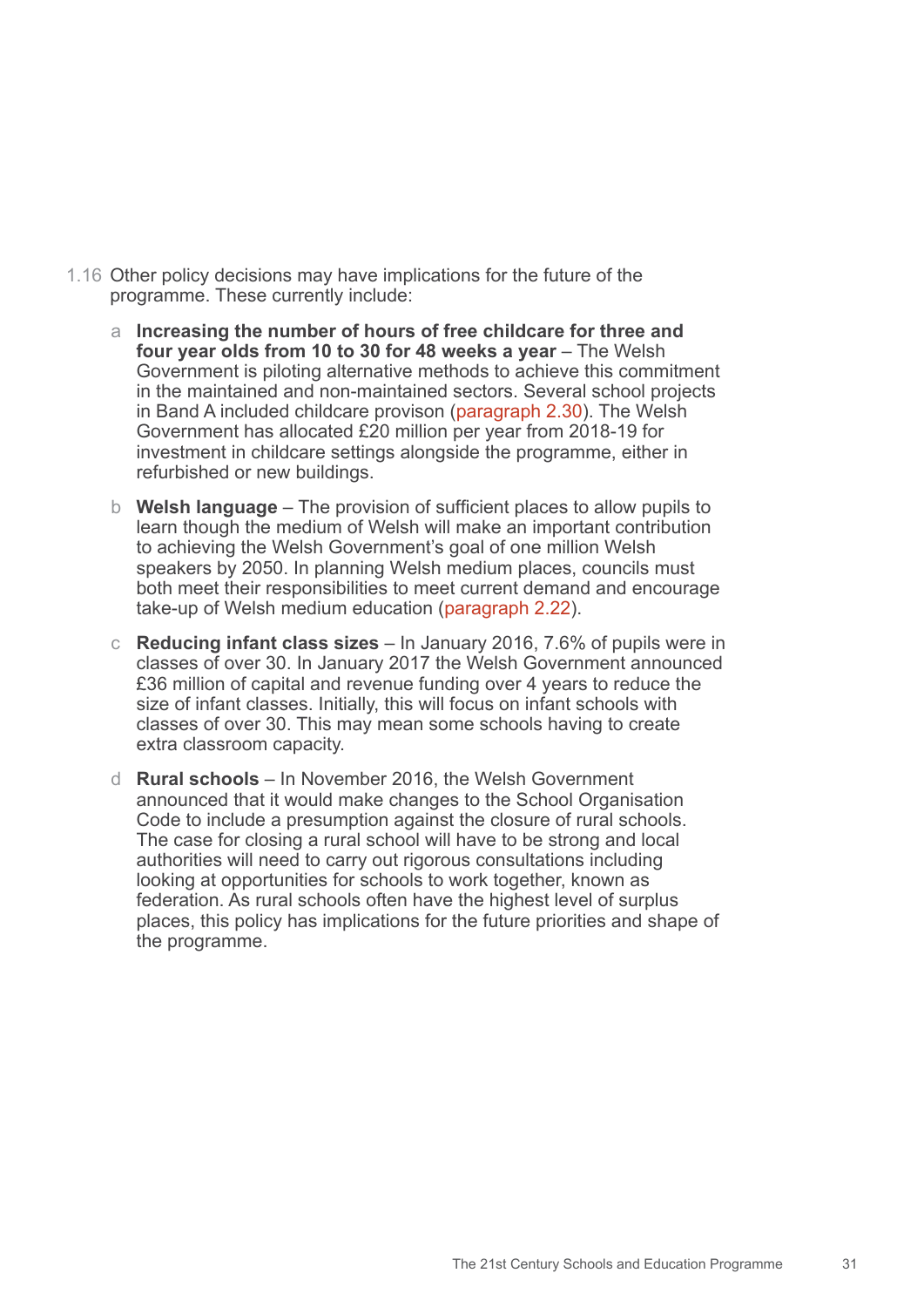The Welsh Government has a robust approval process which has developed over time but there is a lack of detail in the analysis underpinning final decisions on projects

The Welsh Government has established a well-defined project approval process which has developed in response to feedback

- 1.17 The collaborative and co-funded approach is an important element of the programme. The Welsh Government and WLGA established programme governance to reflect the differing levels of management responsibility appropriately. At a programme level, the Welsh Government is responsible for leading and overseeing the whole programme across Wales. Councils are responsible for ensuring that there are sufficient school places taking account of the demand for Welsh-medium and faith schools and special educational needs. The 2013 School Organisation Code and associated guidance sets out the process for planning and consulting on school plans. The programme is overseen by the Programme Board, which is responsible for monitoring the delivery of the programme. The Programme Board includes representatives from the Welsh Government, the WLGA, the Association of Directors of Education Wales, and Colegau Cymru, diocesan authorities and SOLACE, representing council Chief Executives and senior managers.
- 1.18 The Welsh Government and WLGA worked together to develop a robust method for councils to use to develop their plans. This follows the Five Case Model, which was developed by the Welsh Government, Department of Health and HM Treasury and is widely used in England and Wales<sup>8</sup>. The process started with councils producing a strategic outline plan. These plans set out their programme for re-organising schools in the area, including reducing surplus places, new buildings and refurbishment and an indicative cost. These high level plans were subject to considerable local scrutiny and consultation as well as assessment by the Welsh Government. Estyn, the education inspectorate, provided councils with their views on whether individual school organisation proposals are likely to support school improvement. Finally, the Programme Board reviewed outline plans before they were submitted for Ministerial approval.
- 1.19 The next stage, following approval of strategic outline plans, is to produce business cases for individual projects. The process for scrutinising project proposals ahead of Ministerial approval is described in Figure 3. For projects over £5 million, Business Cases are submitted in three stages: Strategic Outline Case (SOC); Outline Business Case (OBC); and Full Business Case (FBC). For smaller projects less than £5 million in value the SOC, OBC and FBC are replaced by a single document, the Business Justification Case (BJC).
- 8 HM Treasury (2013) **Public Sector Business Cases Using the Five Case Model**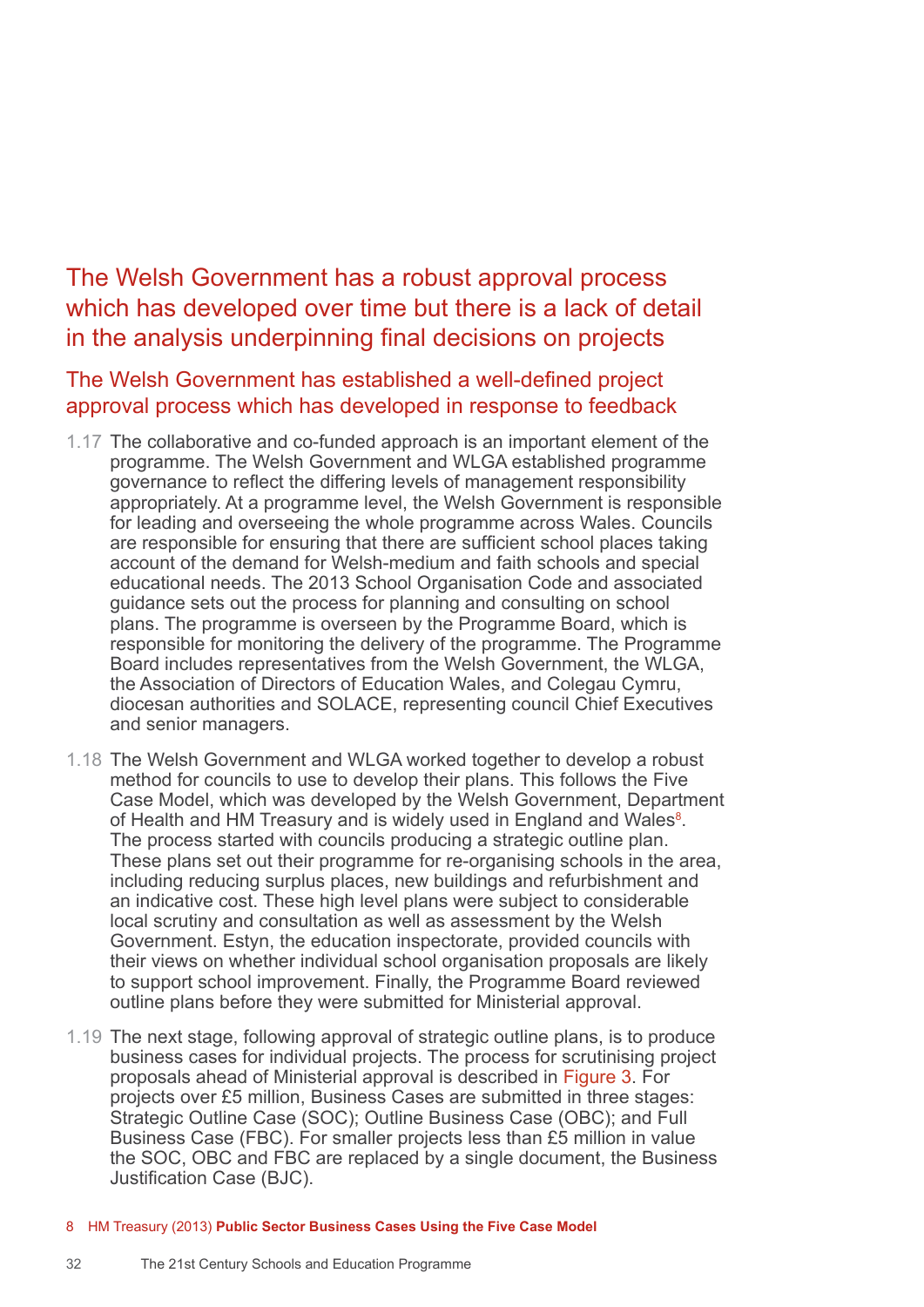### Figure 3: Process for approving individual projects

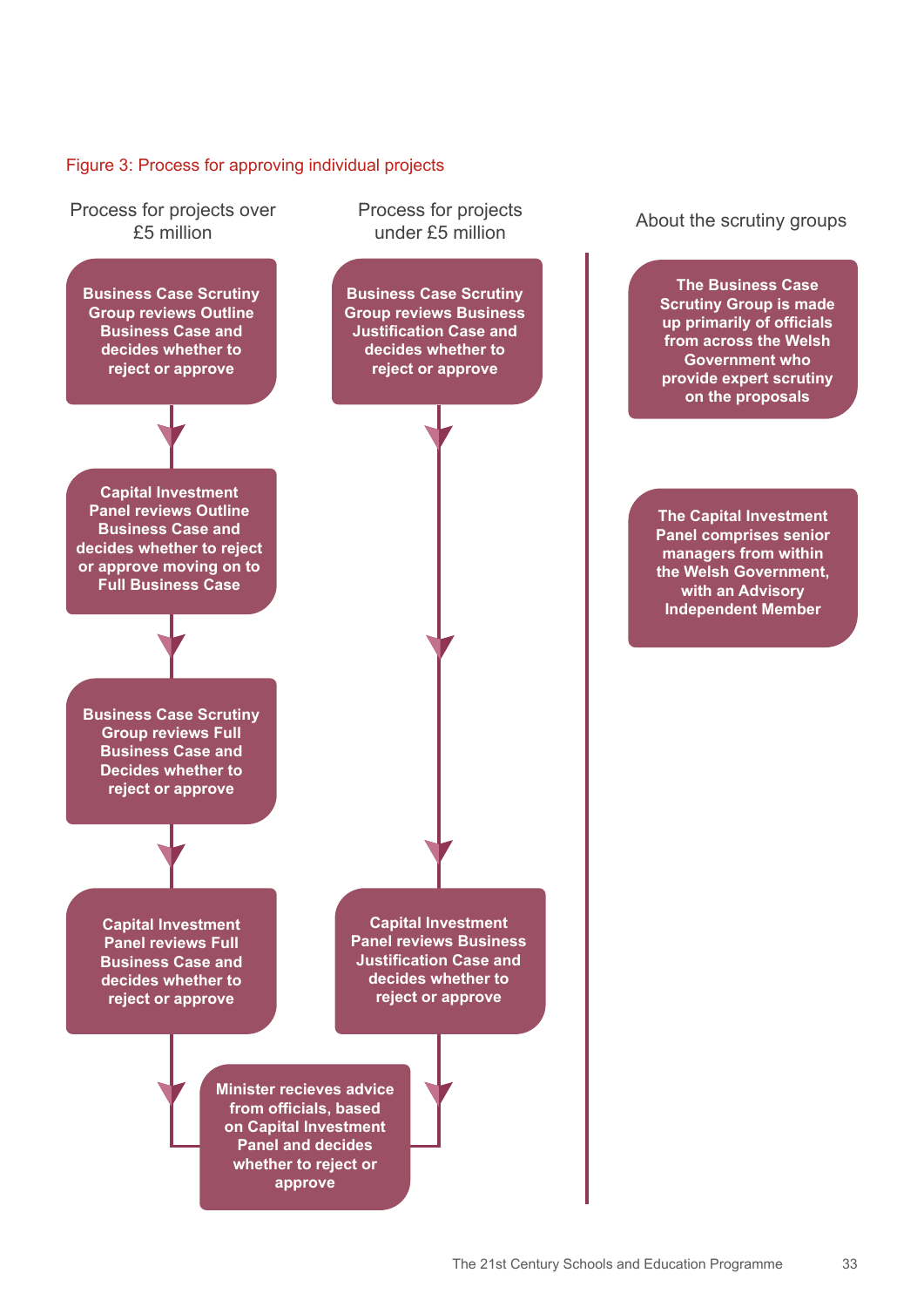- 1.20 The scrutiny and approval process has been subject to reviews from the Welsh Government's Internal Audit service in 2011 and 2014 and a Gateway review in 2015. These reviews show that the arrangement for governance of the programme have been strengthened in several ways by:
	- a in 2012, moving the programme team fully into the Welsh Government from the WLGA and strengthening the terms of reference for the programme board and programme team;
	- b in 2013, issuing new detailed guidance on developing business cases using the Five Case Model and providing training on it for council officials and developing the 21st Century Schools website; and
	- c in 2015, streamlining the business case approval process for projects up to £5 million in total value.
- 1.21 The Welsh Government recognises that new governance arrangements, particularly around the public-private Mutual Investment Model, will be required for Band B. Work is on-going but will need to recognise that the Welsh Government would need to provide central support for the procurement process for any private finance for the programme and be able to ensure that the programme aligns with other programmes funded through the Mutual Investment Model (paragraph 1.36 - 1.38) as well as the Welsh Government's wider private finance initiatives.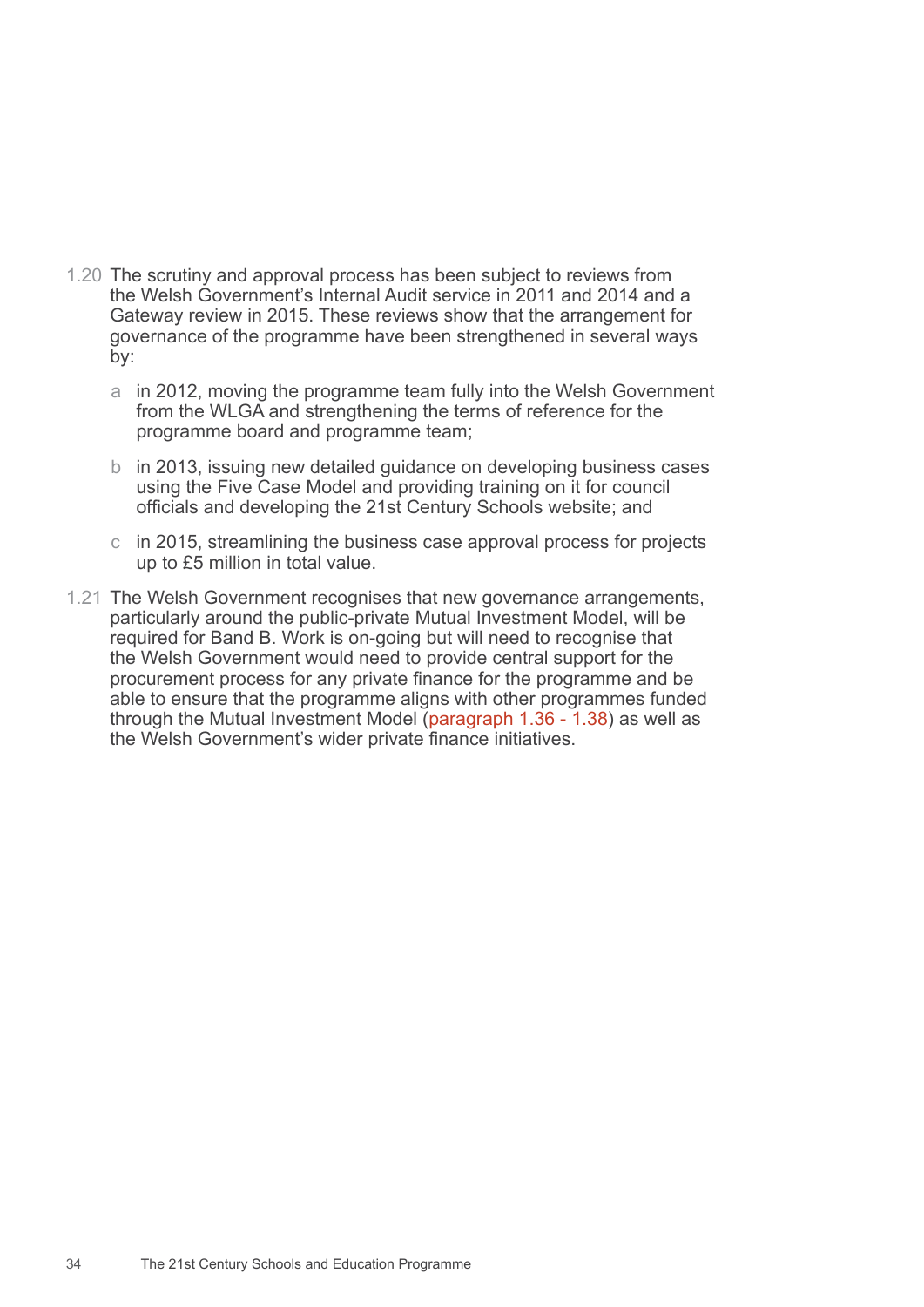## The Welsh Government uses the approval process to challenge proposals and is now seeking to reduce costs but there are weaknesses in its following up and reporting of concerns ahead of Ministerial decisions on funding

- 1.22 We reviewed how well the approval process works in practice in a sample of 11 projects. In each case, we found examples of good challenge taking place against the key criteria. Assessors from across the Welsh Government provided challenge on impact on links with wider education policy and surplus places. While there was challenge on costs, this appeared ad hoc, for example referring to costs appearing high rather than being clearly linked to a benchmark cost for particular types or sizes of schools. More recently, the Welsh Government has been drawing on Constructing Excellence in Wales' work to challenge the costs of individual projects (Box 7). By doing this, it intends to drive down the cost of projects in the pipeline in order to fund more new and refurbished schools than are currently in the programme.
- 1.23 In 6 of 11 cases we reviewed, assessors required supplementary information or details before they were willing to sign off the business cases. However, the Welsh Government's documentation did not clearly record how those concerns were dealt with. There were examples where the business case was signed off subject to additional information being made available but we could not verify how and when those issues were resolved. The Welsh Government has amended its processes and documentation to improve the recording of decisions and tracking of actions.
- 1.24 We were particularly concerned that outstanding risks and concerns were not included in the briefings that formed the basis for Ministerial approval of project plans. The Ministerial briefings set out a high level description of the project and some of the intended benefits. However, the briefings did not make clear that the Capital Investment Panel had recommended approving the project subject to conditions nor did they set out what outstanding issues and risks remained. The Welsh Government has updated its approach and is including some detail on residual risks in the Ministerial submissions. However, in our view there remains scope to strengthen this further by clearly setting out what actions are being taken in response to any concerns or conditions identified by the Capital Investment Panel.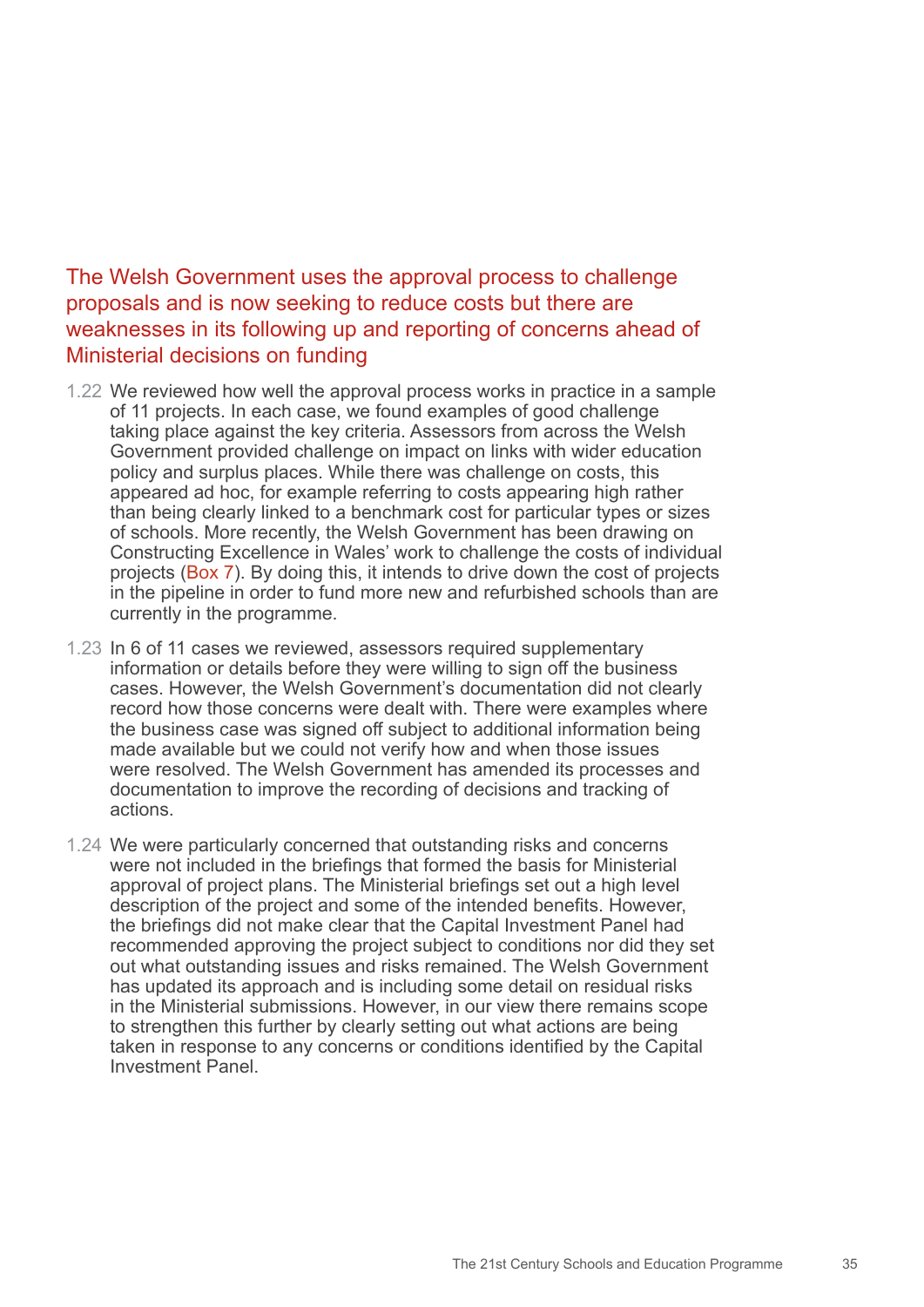### There has been little public reporting of the programme as a whole

- 1.25 The Welsh Government and councils have been keen to publicise their investment as well as the completion of individual projects. However, to date there has been no public reporting on all of the planned, approved or completed projects on either a one-off or regular basis. The 21st Century Schools website includes some programme information, guidance and examples of good practice but has not been updated since 2015 and does not include information on the progress of the programme. This lack of information means that members of the public cannot see what progress is being made or what work is going on or planned in their area. It is also not clear what work remains to bring all schools in Wales up to a satisfactory or good standard or a timetable for doing so.
- 1.26 School leaders would welcome more information about projects in the programme in order to learn from other schools that have already completed or are undergoing building and/or reorganisation projects. Facilitating this peer support is valuable as school leaders report that some head teachers and senior staff have found managing schools undergoing building work and reorganisation both difficult and frequently stressful, especially where the changes involve mergers, closures or redundancies.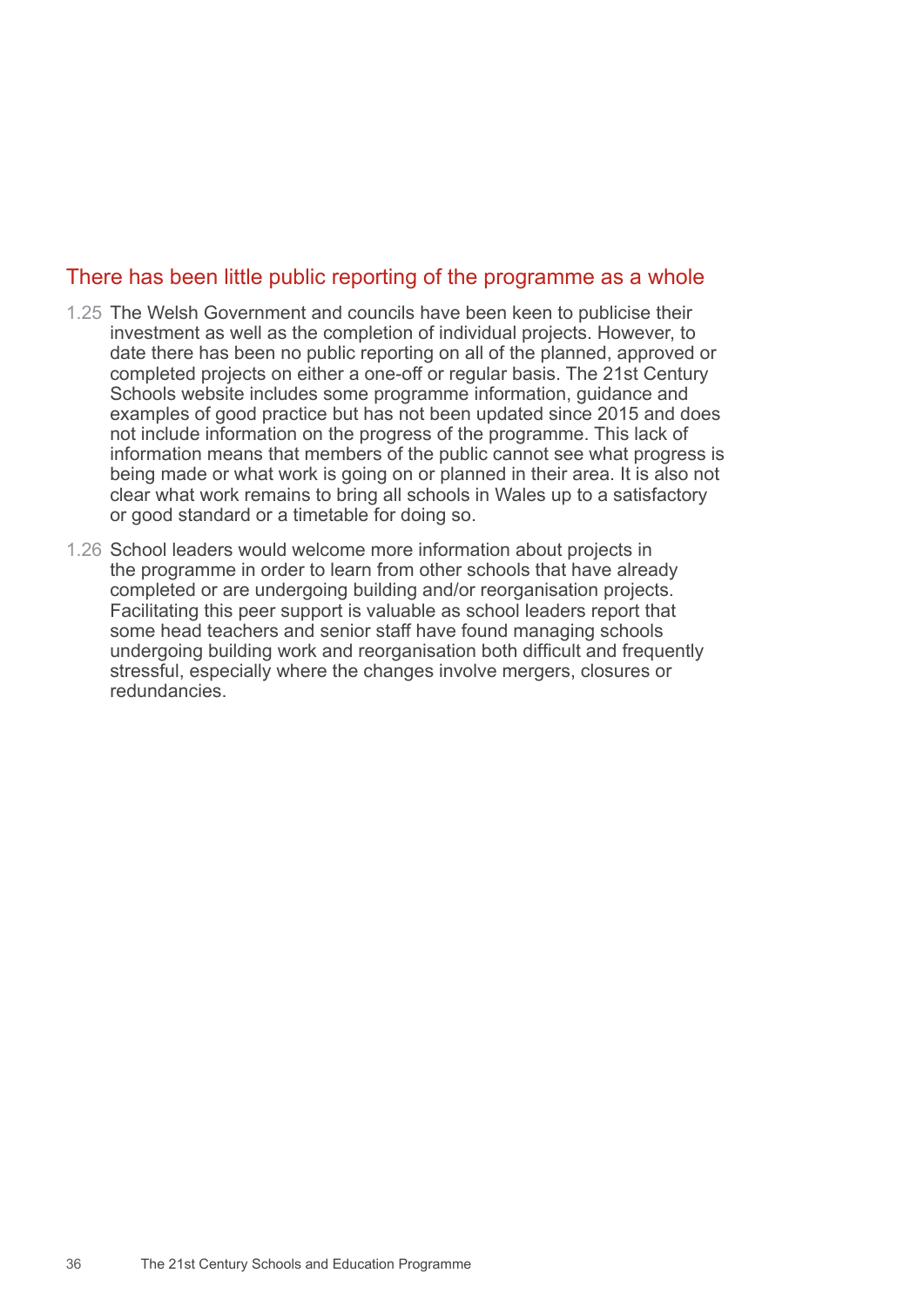The Welsh Government manages its funding flexibly and the current phase of the programme looks set to remain within budget although there is uncertainty about future investment

The Welsh Government made several important changes to the funding and timetable in the early days of the programme

- 1.27 The Welsh Government's initial announcement, developed in collaboration with the WLGA, envisaged a programme of schools investment worth £2.2 billion over a 10 year period from 2012. However, as councils' plans emerged and better information became available about the condition of schools across Wales, it became clear that the likely costs of eliminating poor and bad condition schools were substantially more than Welsh Government's first estimate. By November 2010, the Welsh Government indicated in its national business case that a programme of between 15 and 20 years, spending £220 million a year was likely to be needed. This equated to a total cost of around £3.3 billion to £4.4 billion, without taking account of inflation. Allowing for economy-wide inflation, that figure for a 15 to 20 year programme is between £3.6 billion and £5.1 billion.
- 1.28 The Welsh Government decided to run the programme in phases or 'bands'. It initially expected Band A to run from 2012 to 2015. Following a difficult funding settlement in the UK Spending Review, the Welsh Government announced in December 2011 that Band A would be completed over seven years from 2014-15 to 2020-21 with a total budget of £1.4 billion. It introduced a 'transition phase' for priority projects that were ready to start ahead of the revised start date. Including the transition projects and further education projects, the total budget is around £1.5 billion. The Welsh Government recognised that councils were disappointed at the prolonged timescale and indicated that it was looking for ways to accelerate that timetable. In October 2013, the Finance Minister announced that the Welsh Government would bring forwards £200 million of its contribution allowing the programme to be delivered by 2018-19, two years earlier than previously announced.
- 1.29 Reduced capital budgets led the Welsh Government to reduce its contribution to Band A. Initially, the Welsh Government told councils it would pay 70% of the cost but in 2011, the Minister for Education and Skills paused the programme and asked the councils to re-submit their plans on the basis of the Welsh Government contributing 50% of the project cost. Figure 4 sets out the sources of funding for Band A of the programme.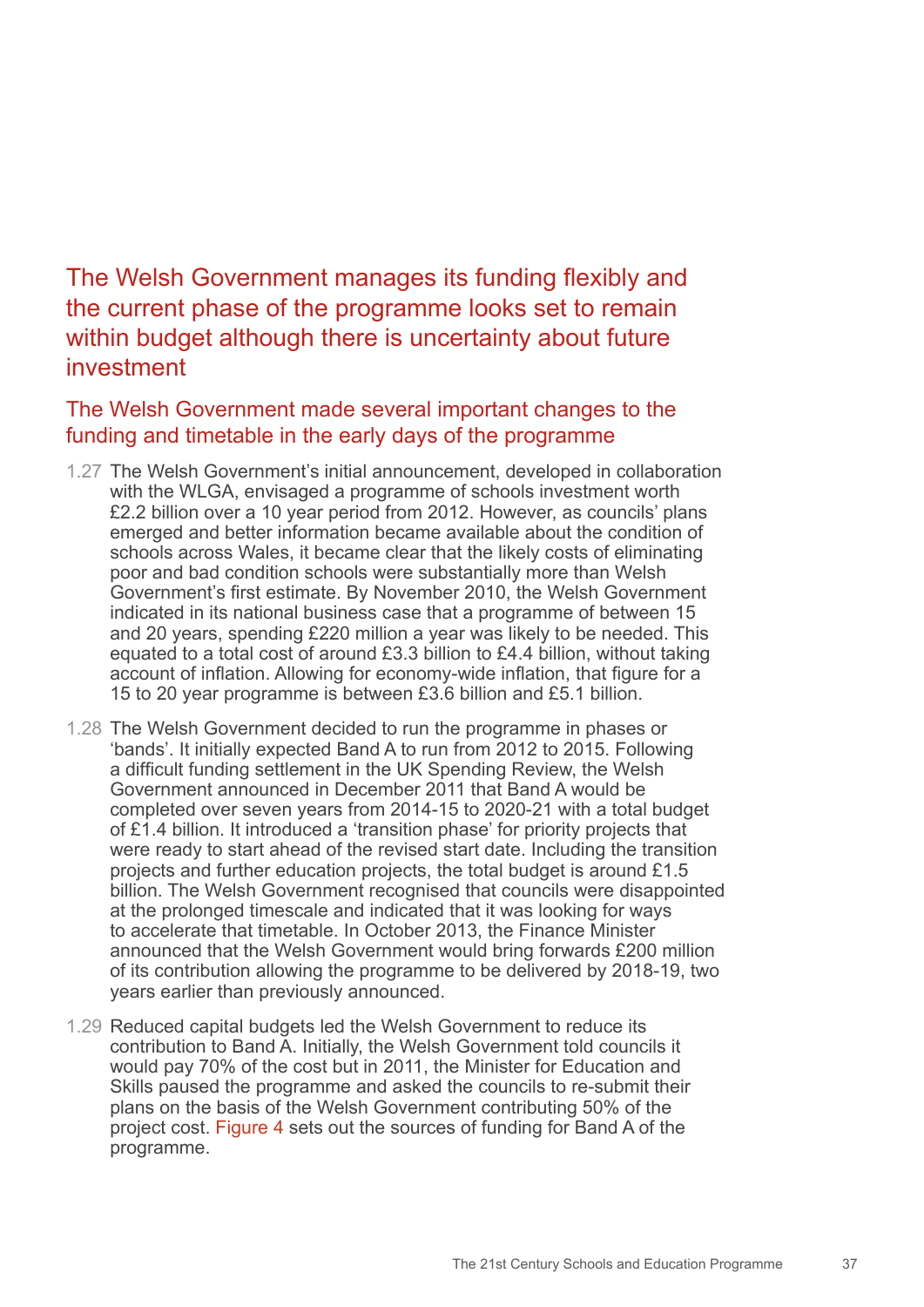#### Figure 4: Profile of the funding for Band A of the programme (£ millions)

|                                                        | <b>Transition</b><br><b>Programme</b> | 2014-15 | 2015-16 | 2016-17 | 2017-18 | 2018-19 |
|--------------------------------------------------------|---------------------------------------|---------|---------|---------|---------|---------|
| <b>Total Welsh</b><br>Government                       | £42                                   | £72     | £146    | £198    | £187    | £107    |
| WG capital (outturn/<br>budget)                        | £42                                   | £69     | £128    | £133    | £101    | £107    |
| <b>Local Government</b><br><b>Borrowing Initiative</b> | 0                                     | £3      | £18     | £59     | £92     | £0      |
| Local sources                                          | £34                                   | £48     | £120    | £181    | £216    | £170    |
| <b>Total</b>                                           | £76                                   | £120    | £266    | £373    | £409    | £277    |

Note: Councils expect some projects to extend beyond 2018-19 and have budgeted for around £30 million spending on Band A during 2019-20.

#### Source: Welsh Government data

1.30 Many councils told us that they had struggled to find an increased contribution and some had to reprioritise funding away from other projects. Nevertheless, all councils have developed plans to fund their full 50% contribution. Collectively, they intend to fund half of their contribution (£382 million) through borrowing, much of which will be funded from savings from reducing the number of surplus school places (Figure 5).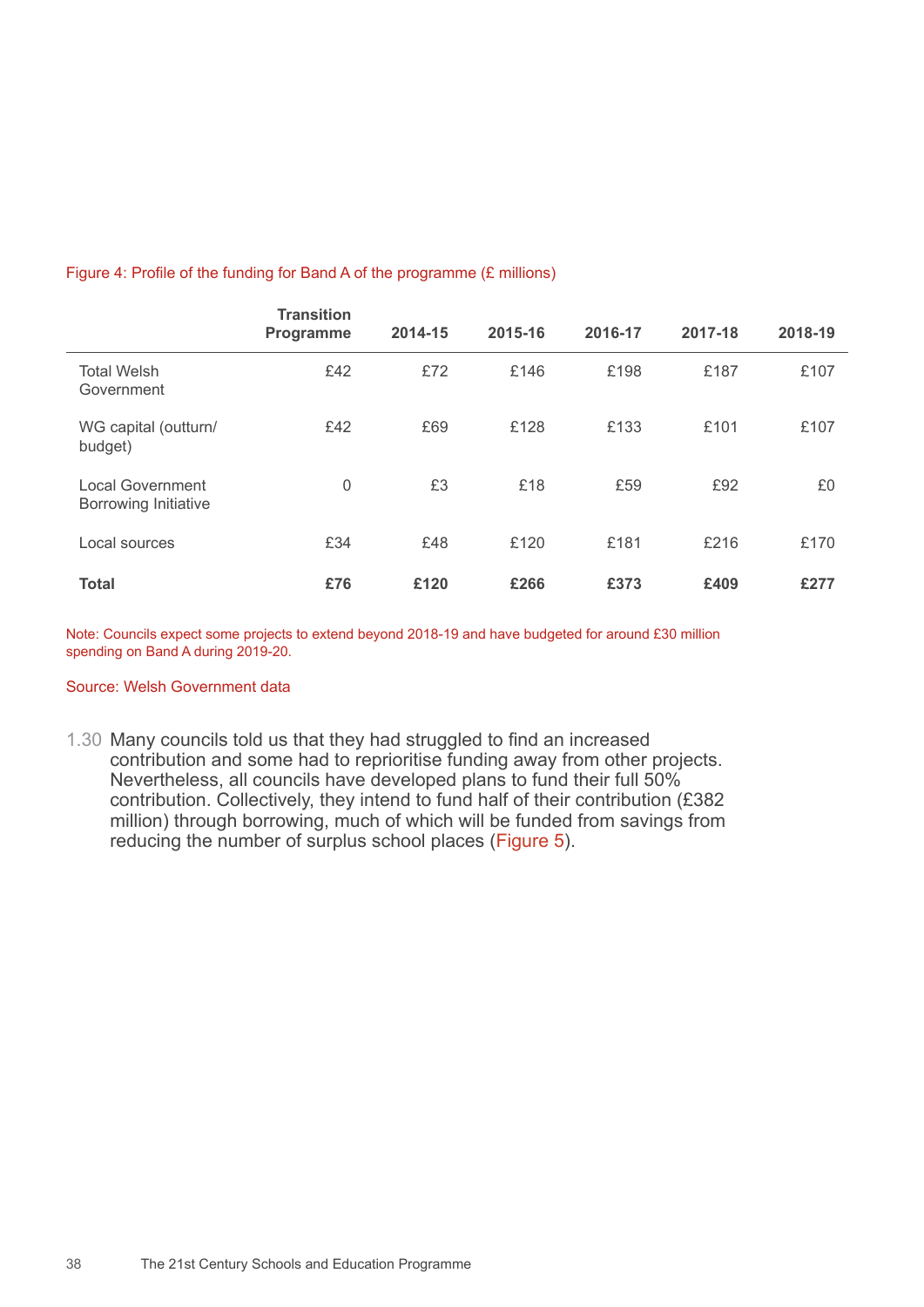|                                            | <b>Amount (£ millions)</b> | % total funding |
|--------------------------------------------|----------------------------|-----------------|
| Total revenue borrowing                    | 382                        | 50              |
| WG capital (outturn/budget)                | 167                        | 22              |
| Local authority general capital<br>funding | 96                         | 12              |
| Capital reserves programme                 | 88                         | 11              |
| Other                                      | 37                         | 5               |
| Total                                      | 770                        |                 |

#### Figure 5: Sources of councils' funding for Band A of the programme.

Source: Wales Audit Office analysis of Welsh Government data

1.31 The Welsh Government is contributing £752 million to the programme in Band A, including transition projects and further education, split between £580 million capital funds and £172 million from the Local Government Borrowing Initiative (Box 4). The Welsh Government agreed a discounted borrowing rate for the programme with the UK Treasury. However, this deal finishes at the end of 2016-17. In part, because the Welsh Government has allocated additional capital funding to the programme from its capital reserves, it has required less funding from the Local Government Borrowing Initiative between 2014-15 and 2016-17 than initially planned. The Welsh Government now intends to use the borrowing facilities in 2017-18 but will not benefit from the discounted borrowing rate.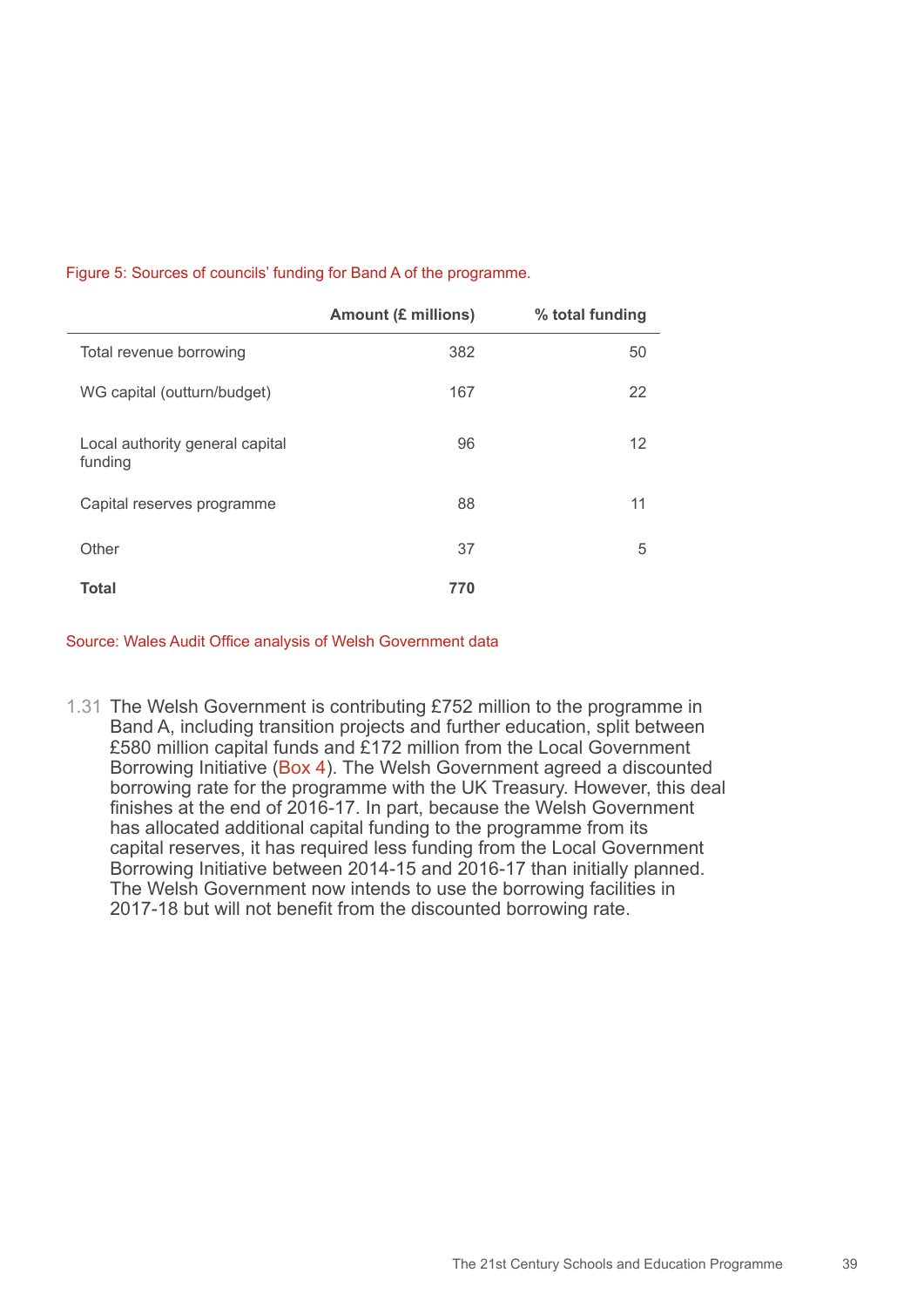#### Box 4: Local Government Borrowing Initiative

The Local Government Borrowing Initiative was launched by the UK Treasury in 2012-13 to enable local authority capital investment. It coincided with a reduction in Welsh Government capital funding following the UK Government's 2010 spending review.

Under the initiative, the Welsh Government provides revenue funding to support council's' borrowing over the 20 year life of the scheme. Councils in Wales have borrowed to invest in a wide range of capital projects including road building and repairs as well as schools. The Welsh Government announced that it would provide £170 million of funding under the initiative in 2012 for Band A of the programme. This enabled Band A to be completed in five rather than seven years.

### The Welsh Government is managing the programme finances flexibly to respond to local changes and delays while remaining within the budget

- 1.32 The Welsh Government's approach to funding local programmes includes an element of flexibility which is needed to manage any large capital programme. Each council has been allocated a 'programme envelope' representing their maximum expenditure. It covers the costs of multiple school construction or refurbishment projects within a council area. The Welsh Government expects councils to manage cost increases on a particular project within the cost envelope by making changes that reduce costs on other projects. However, there are circumstances where the Welsh Government will consider revising the cost envelope if there is a clear business case. Over 2016-17 there have been adjustments upwards and downwards to most councils' envelopes, with a net increase of £22 million for the schools programme. There have been three principal reasons where the Welsh Government has adjusted the cost envelope:
	- a the council has fundamentally changed its plans for school reorganisation, for example in Pembrokeshire;
	- b a particular project has had to be rethought, for example the Welsh language medium school in Newport; and
	- c a project has encountered unexpected costs, such as happened in the two secondary schools in Monmouthshire where there were higher than expected costs related to the preparation of the site.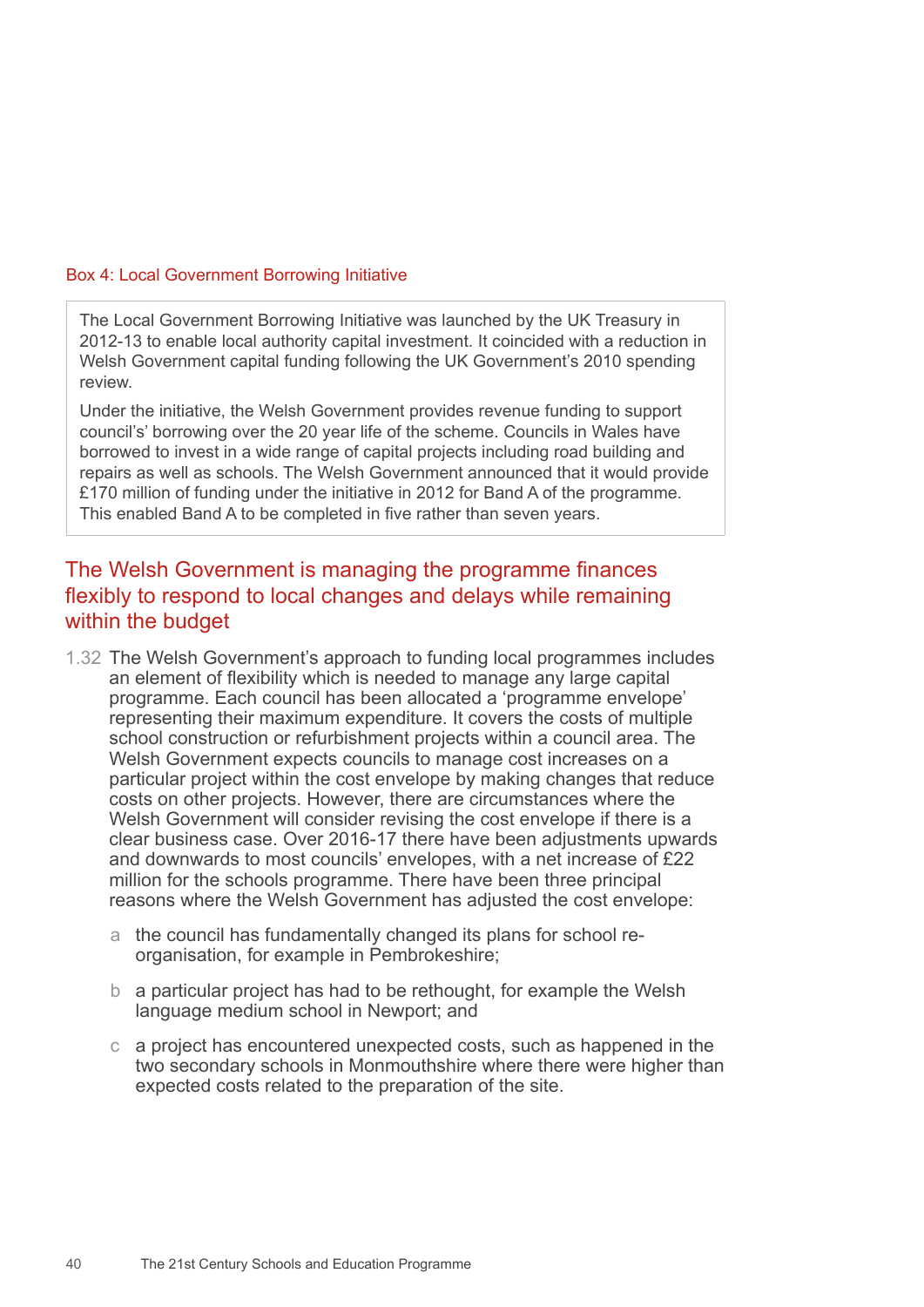- 1.33 To address the risks of over-optimistic cost estimates, the Welsh Government requires councils to make an allowance for optimism bias in their strategic outline plans and in the business case for individual projects. This allowance varies between projects depending on the risks and uncertainties involved. So far, the approach appears to be working well and Welsh Government financial management data suggests that approved projects are generally on track to be completed within their budgets. We are aware of a relatively small number of projects where the cost has changed after the project was approved, notably the Newport and Monmouthshire examples referred to above.
- 1.34 The Welsh Government uses 'over-programming' to manage optimism about the pace of delivery. Over-programming means that the approved spending plans exceed the budget for the whole programme and for individual years. Managing the programme in this way reflects the fact that by end of the year or the programme, it is highly likely that some projects will be delayed and not spend as planned. Conversely, if it looks like the programme will overspend in any year, the Welsh Government can pause some projects or spending until the next year. In future, it anticipates using this flexibility to undertake preparatory work for Band B capital programmes that are able to start early. This approach requires the Welsh Government to work with councils to update the spending profiles regularly. So far, the programme has spent in line with budget. Nonetheless, there remain risks associated with the pace of progress in some councils and with some secondary school projects where complex and difficult public consultations are still being undertaken (paragraph 2.4).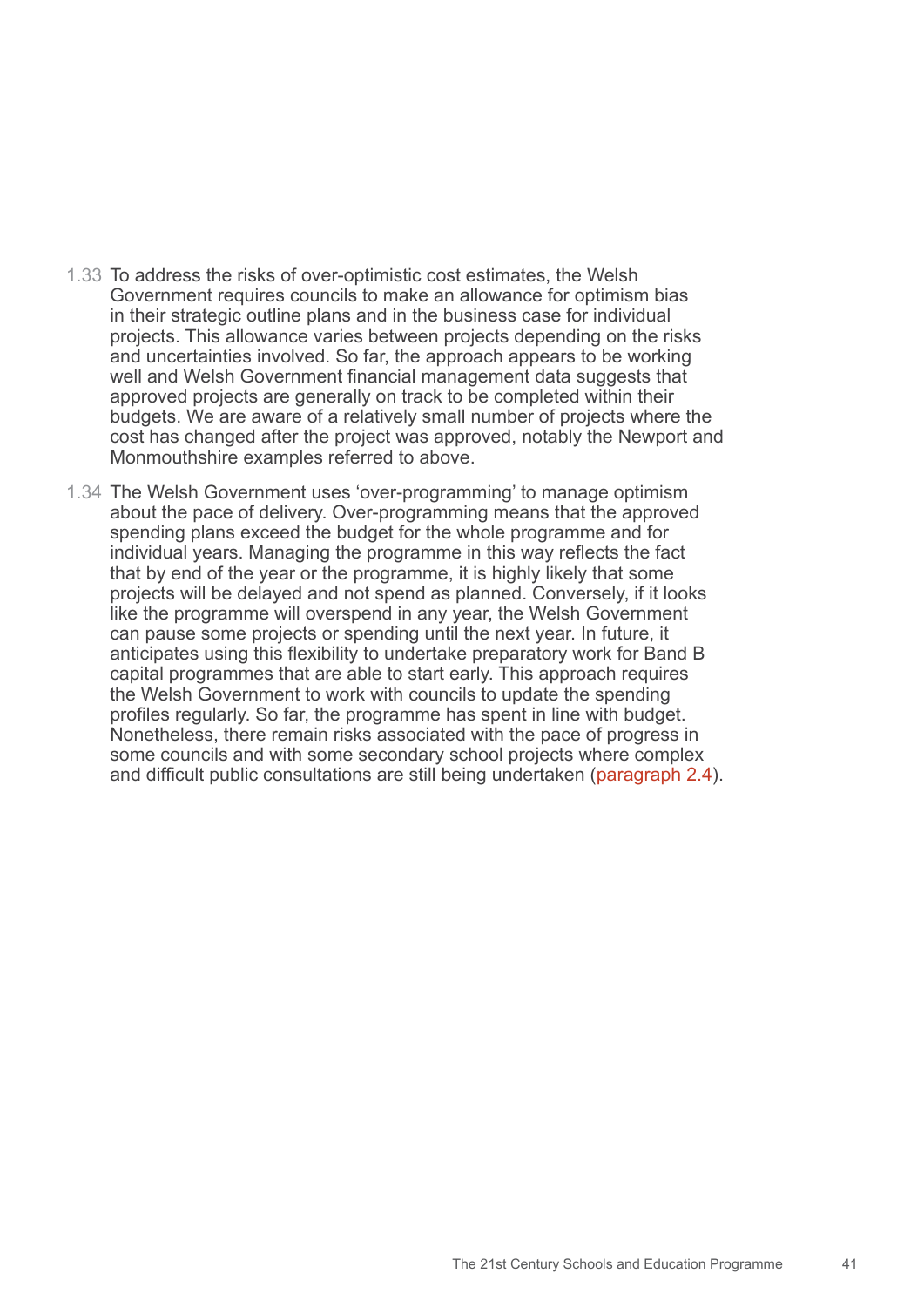# There are risks to manage around future funding sources

The Welsh Government has committed to providing funding towards Band B from 2019-20 onwards although not all of the funding is in place and it faces new risks associated with a revenue funded programme

- 1.35 In September 2016, the Welsh Government confirmed its earlier manifesto commitment to invest £2 billion in improving the schools and the further education estate by 2024. The draft budget 2017-18 includes around £500 million capital funding over a four year period to improve the school and further education estate, some of which is a reaffirmation of funding committed to Band A. The funding for 2019-20 and 2020-21 is in line with spending trends over the period of Band A but was made ahead of a precise assessment of the condition of the estate being available or the councils submitting their plans. In February 2017, the Cabinet Secretary for Education approved a Strategic Outline Case for Band B<sup>9</sup> . This included a planning assumption that capital funding would continue at the current rate, totalling around £640 million over the five years of Band B.
- 1.36 In 2014, the Welsh Government announced plans to use a form of publicprivate finance for Band B. At that time it intended to adopt the Non-Profit Distributing model used by the Scottish Government<sup>10</sup>. However, the nonprofit distributing model has faced significant challenges and the Welsh Government has developed a variant – the Mutual Investment Model – which will enable an additional investment of up to £500 million over Band B (Box 5). The Welsh Government has written to stakeholders to explain the features of the Mutual Investment Model and, at the time of writing, is consulting with councils and further education institutions to establish their appetite for funding projects using the model. Councils who do not wish to pursue schemes through the Mutual Investment Model can still apply for capital funding programme albeit that there is a restricted level of funding.

- 9 Welsh Government **21st Century schools and education programme: Band B Strategic Outline Case** 2 February 2017 (Unpublished)
- 10 In 2015, following a change in the European accounting rules, the Office of National Statistics ruled that some of the projects funded under the non-profit distributing model could not be counted as 'offbalance sheet'. Essentially this was because the fixed returns to the private sector and the high degree of Government control inherent within model meant that the asset could not be considered as 'private'. As a result the public sector had to pay capital charges associated with it, reducing funds available for other investment and reducing its attractiveness as an investment option.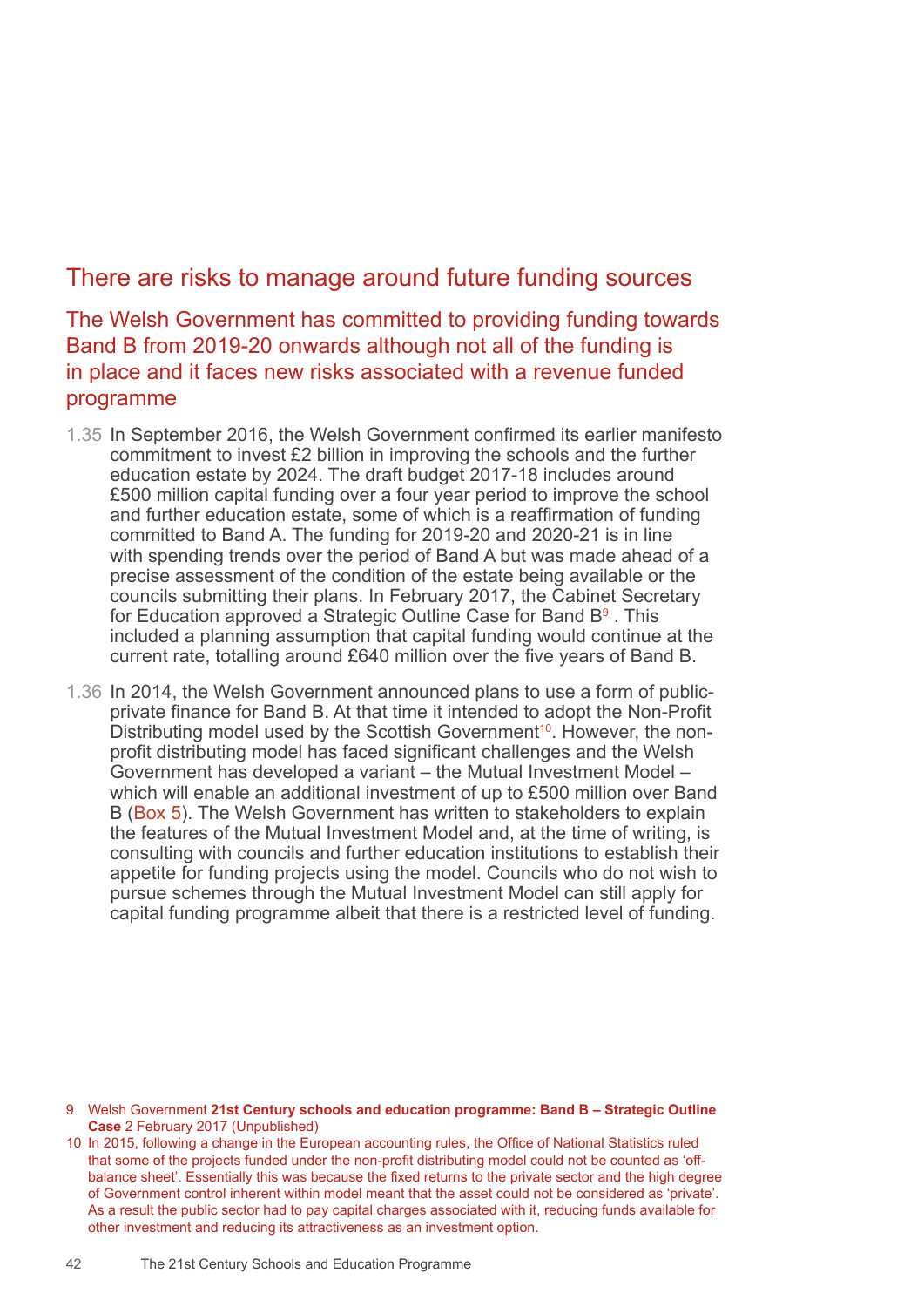#### Box 5: The Welsh Government's Mutual Investment Model

The Mutual Investment Model is an alternative form of public private partnership developed by the Welsh Government. In essence, Mutual Investment Model is similar to the long established private finance initiative. However there are several important areas of difference, which the Welsh Government intends will promote the public interest, increase transparency, and enhance value for money:

- the Welsh Government is able to invest in the company that is created to design, build, finance and maintain the asset. This ensures that the public sector has a share in profits of the project company;
- the Welsh Government is able to appoint a director to the Board of the company formed to deliver the project giving greater say and visibility on decision-making; and
- the service payment will be made by a monthly revenue charge over a 25 year period and will not start until the facilities are built and ready for use.

The Office of National Statistics has confirmed that the Mutual Investment Model proposal can be classified as off balance sheet.

1.37 The Welsh Government developed the Mutual Investment Model after we completed our fieldwork for this study and we have not reviewed the model in depth. However, it is clear that introducing a form of public-private finance will necessarily carry new risks for the programme which the Welsh Government will need to manage carefully as it moves into Band B. The Mutual Investment Model is unlikely to be suitable for all projects in the programme, including refurbishments or bespoke projects, those likely to result in long and complex consultations, where there are complex land ownership issues or if there is a doubt about the long-term demand for places. It is not clear to us if voluntary aided schools could participate in a revenue funded programme. All public private finance programmes carry the challenge of balancing good value for money for the public sector with providing sufficient incentives to make the model attractive for private investment. Also, the model will require some changes to the approach to procurement which may not be popular, or even feasible, for some councils (paragraphs 1.15 and 1.39).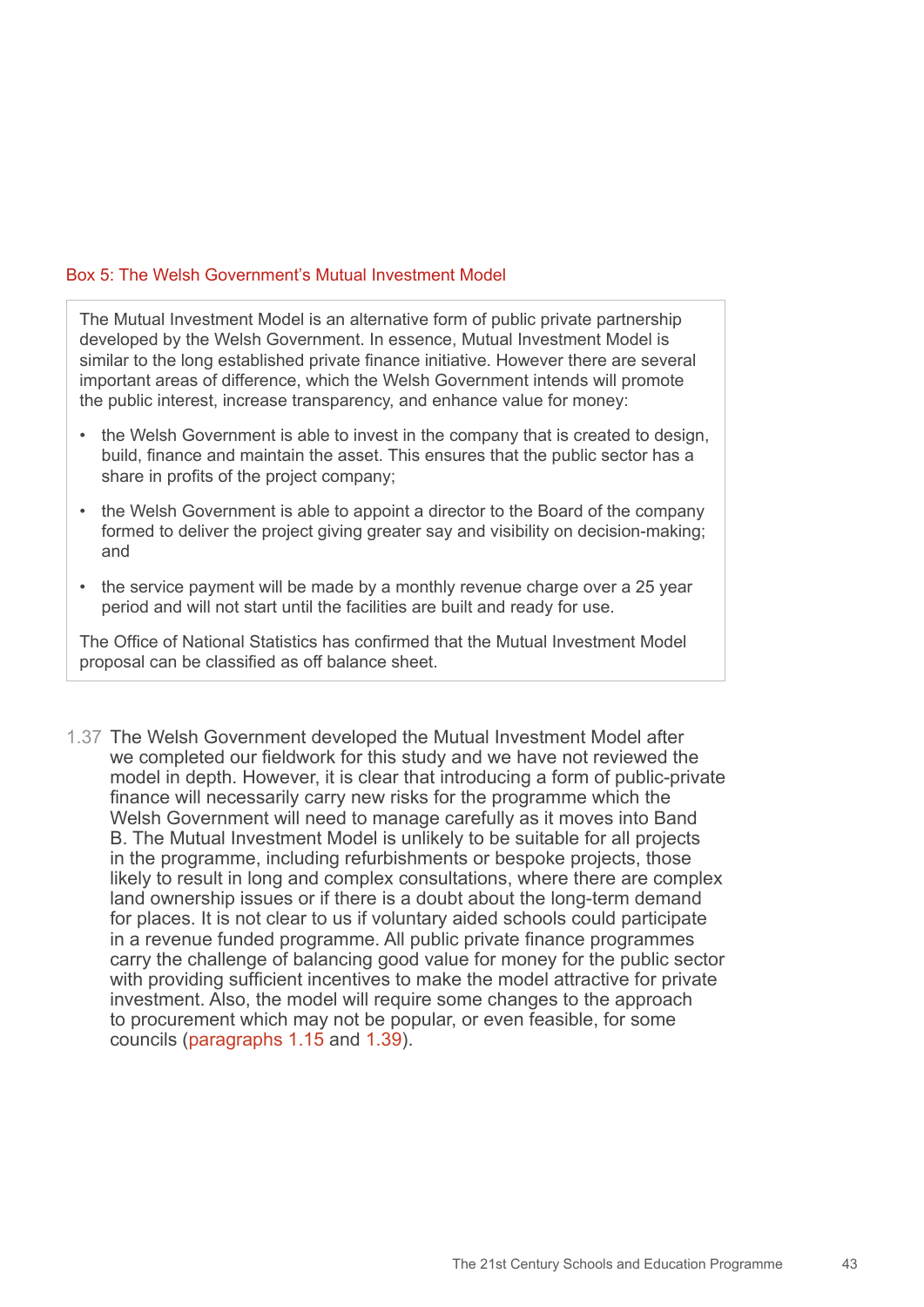1.38 Taken together, the Welsh Government's capital contribution and the Mutual Investment Model make £1.1 billion of investment. The Welsh Government is yet to confirm what level of contribution it expects councils and further education institutions to make for Band B. At the time of drafting, the Welsh Government is consulting with its partners on the basis of continuing to require a 50% contribution. However, it recognises that there are concerns, particularly amongst councils, as to whether they can continue to fund their school programmes at the same level.

### There are concerns that some councils, further education institutions and voluntary-aided schools could struggle to fund the level of capital investment required in Band B

- 1.39 Councils are concerned about their ability to continue to contribute financially to the programme at the same rate as previously, regardless of the model of funding. Some said that that there will be less scope in future to sell assets to fund school investments having already disposed of their most valuable land and buildings. Others reported that they have prioritised their own capital funding towards schools during Band A but will need to address a resulting underinvestment in other areas of infrastructure.
- 1.40 Councils are also worried about their ability to continue to borrow to fund spending on schools. Over recent years, councils have become increasingly reliant on borrowing to fund their infrastructure programmes. In 2015-16, more than half of capital spending was funded from borrowing: up from around a quarter a decade earlier. Figure 6 shows that the proportion of borrowing for infrastructure for which councils get funding from Welsh Government has fallen, while borrowing funded from its own revenue sources has increased. Loan repayments still make up a relatively small amount of council revenue expenditure (around 3% of net spending). However, between 2008-09 and 2015-16, the amount that councils spent on loan repayments increased by 16% (£25 million).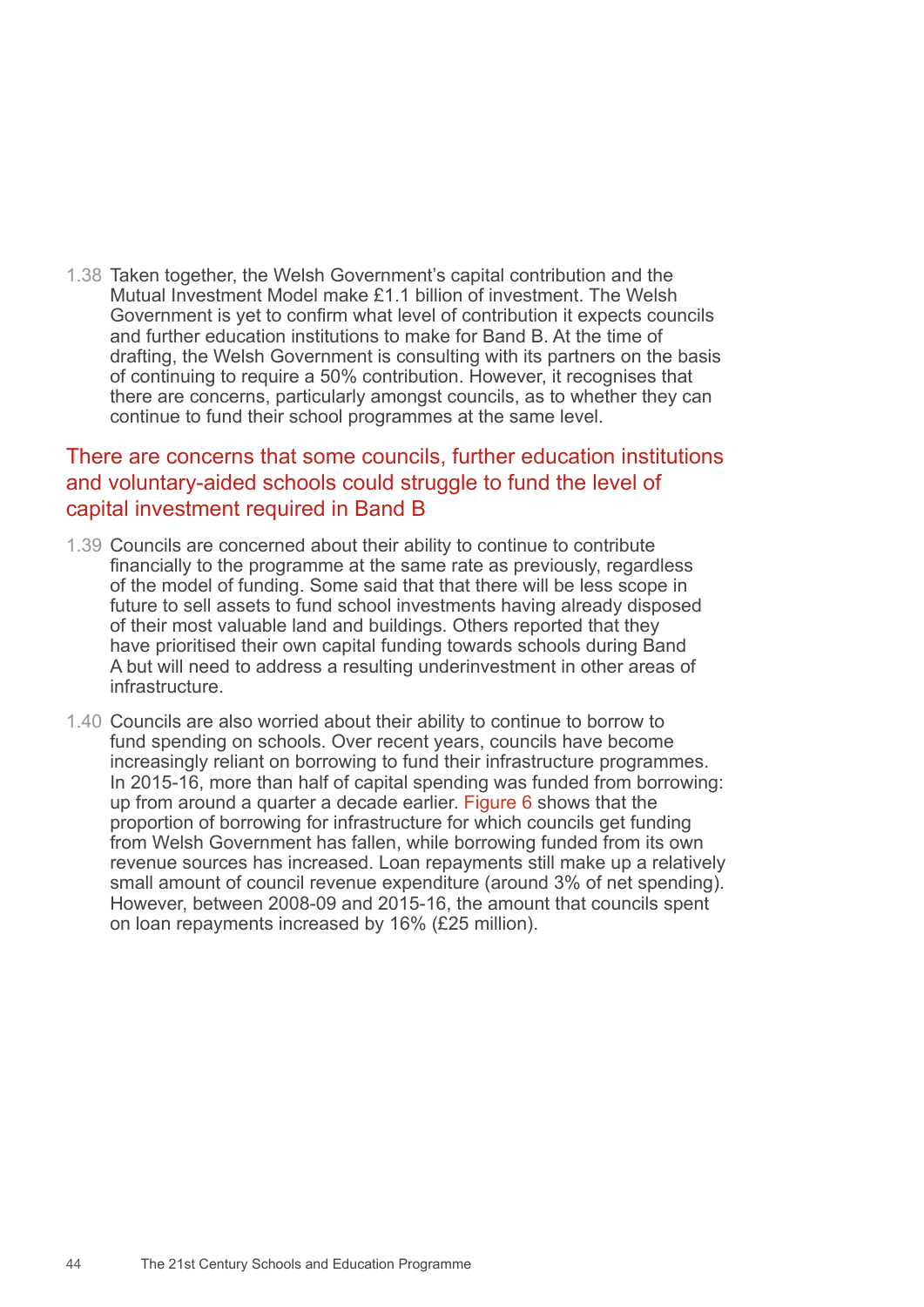

#### Figure 6: Percentage of council infrastructure spending funded by borrowing – Wales, 2004- 2016

- Other borrowing and credit arrangements (2)

#### **Notes**

1 Covers council borrowing where repayments are provided by central government, primarily the Local Government Borrowing Initiative

2 Covers borrowing where the council makes the repayments from its general revenue funds

Source: Local Government Capital Outturn Dataset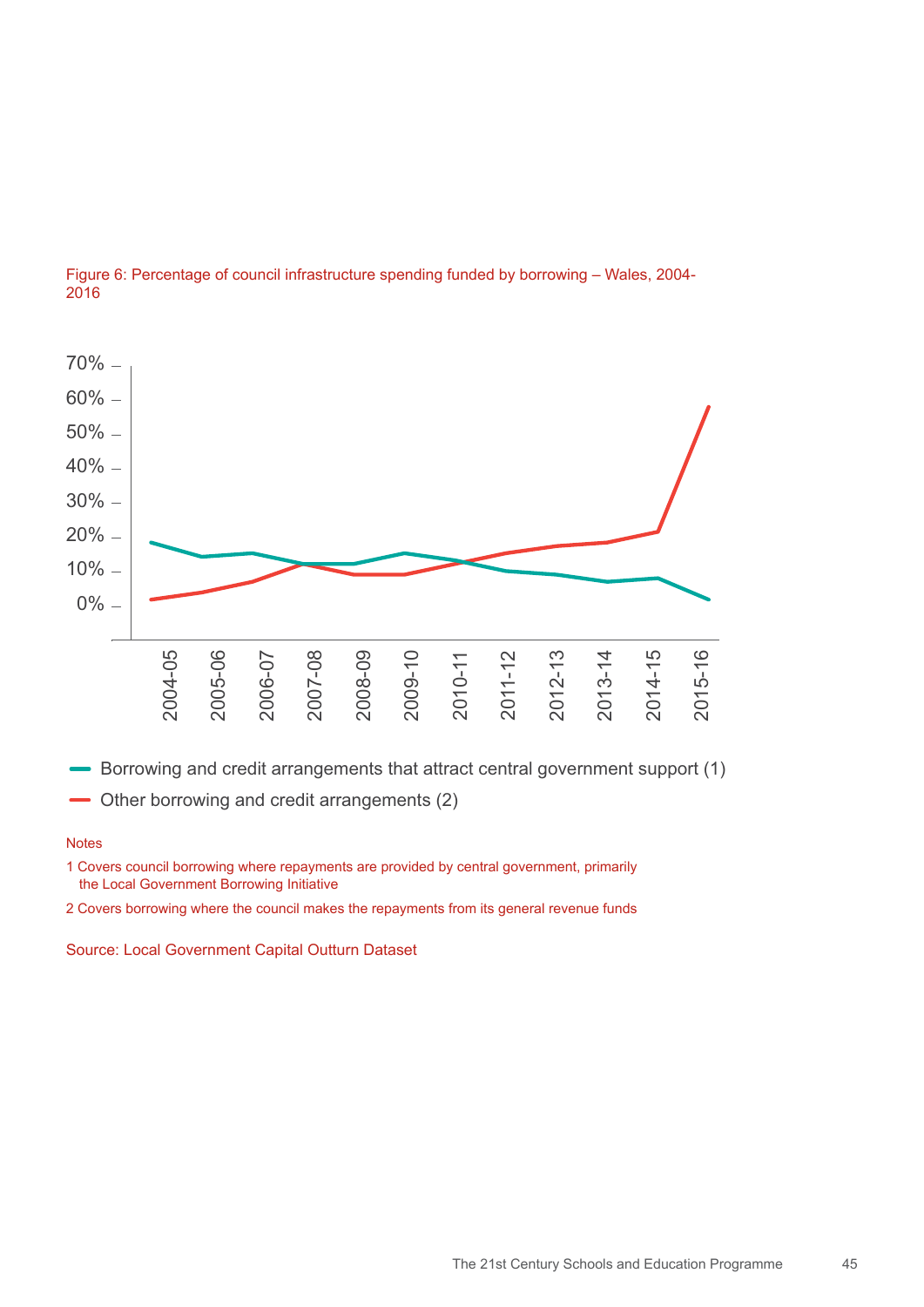- 1.41 The Welsh Government's own assessment suggests that councils in Wales have borrowed less than their counterparts in the rest of the UK. Nonetheless, the Welsh Government recognises that councils face difficult choices. Because the repayments come from revenue budgets, increased borrowing ultimately means less funding for other areas of day-to-day local service delivery.
- 1.42 In light of the funding pressures on councils, the Welsh Government is reconsidering the relative mix between Welsh Government and local funding of the programme. Currently, councils are developing their plans for Band B on the basis of 50% Welsh Government contribution. At the time of writing, the Welsh Government is consulting with councils and further education colleges before Ministers decide an intervention rate. The Welsh Government has indicated that the grant contribution could be different for capital and revenue funded projects.
- 1.43 Further education college leaders told us that some colleges will face difficulties funding future capital investment. Our recent study of further education college finances<sup>11</sup> reported that most colleges saw the future availability of funding for capital investment as a major risk. Some colleges reported using reserves to fund essential maintenance, replace routine assets or fund minor works. In our recent report on the financial position of further education colleges, we recommended that the Welsh Government require colleges to prepare medium term financial plans and long-term financial forecasts which would enable an assessment of capacity to fund further capital work. We also recommended that the Welsh Government reviews how ready colleges are to respond if capital funding becomes available at short notice.

<sup>11</sup> Auditor General for Wales (February 2017) **Welsh Government oversight of further-education colleges' finances and delivery**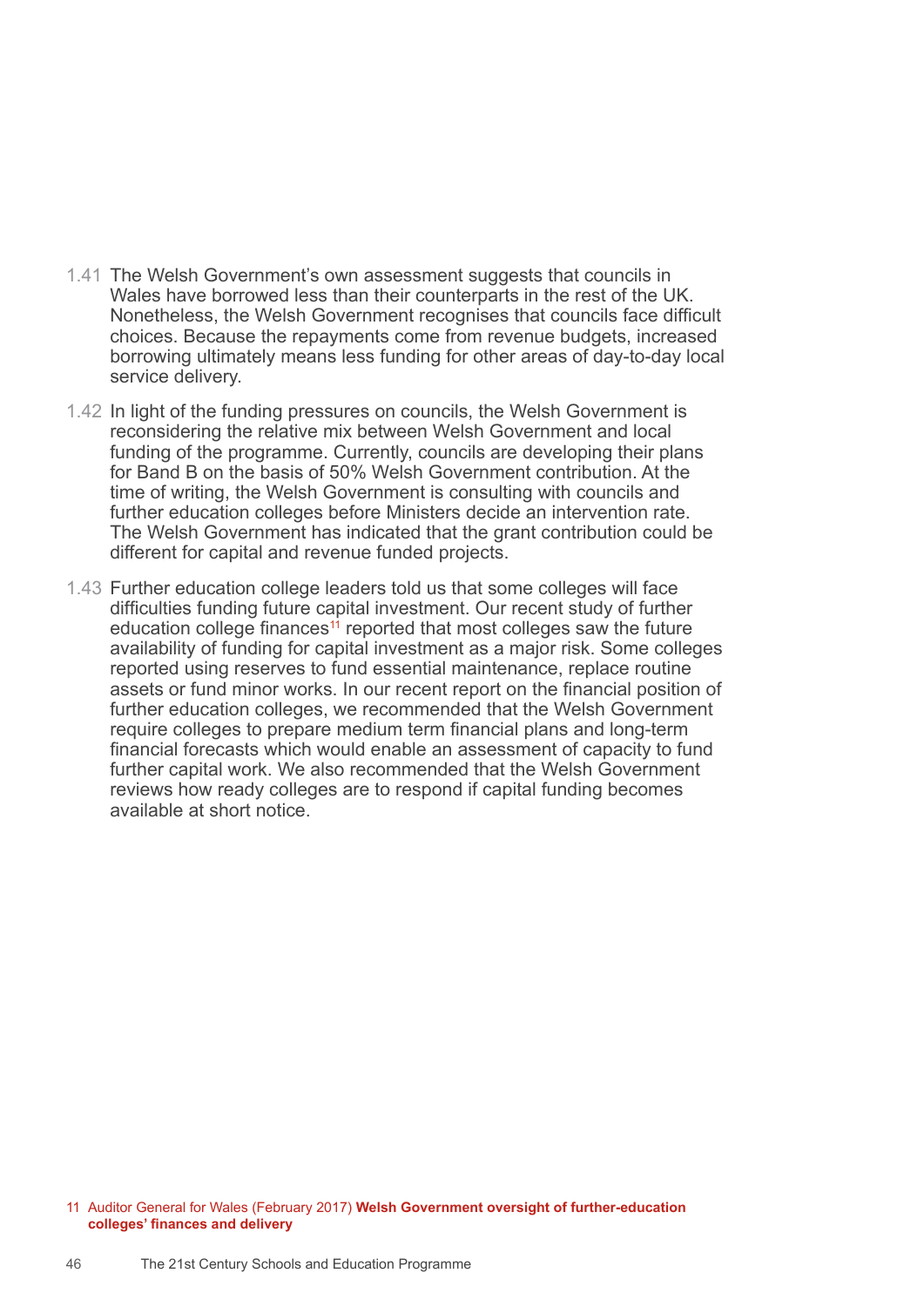1.44 Diocesan education leaders told us that voluntary-aided schools' governors have struggled to meet the 15% contribution required from them either through borrowing or by fundraising efforts. They believe that the dioceses' freedom to raise capital from asset sales is often more restricted than for councils because, as charities, they must meet the particular requirements of charity law in disposing of assets. Endowments and covenants that frequently apply to the land and buildings can also restrict the potential to realise funds through asset sales. Based on evidence from the 2016 estate condition survey and the average costs of projects in Band A, we estimate that addressing voluntary-aided schools rated poor or bad for condition or suitability would require a total contribution of £54.9 million including VAT from the three Catholic dioceses in Wales and of £14.1 million including VAT from the seven Church in Wales dioceses<sup>12</sup>. The Welsh Government is currently discussing funding options for Band B with diocesan education leaders and councils.

12 These estimates are based on 2016 survey data which found that 25 of 67 Catholic voluntary aided primary schools and 8 of 15 voluntary aided Catholic secondary are in poor or bad condition. 14 of 74 voluntary-aided Church in Wales's primaries but none of the secondary schools are in bad or poor condition. These calculations assume that the condition is assessed correctly and that the Governors will contribute 15% of the cost of addressing poor or bad condition voluntary-aided schools. Costs are based on the average costs of Band A projects and including VAT.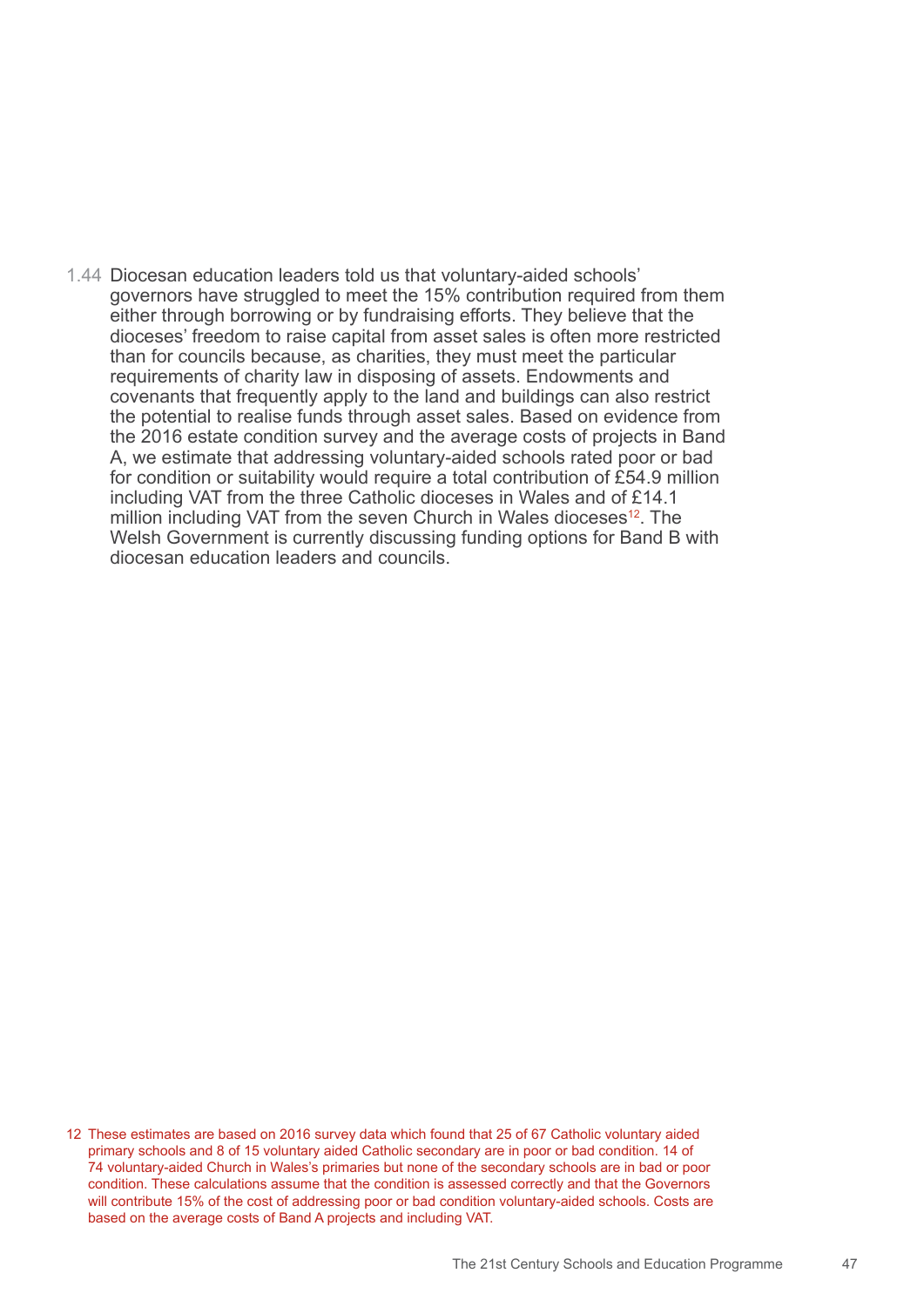# The regional frameworks for procurement have been a positive development but could operate more effectively and will need to change for Band B

The Welsh Government requires local authorities to use one of the three regional procurement frameworks unless there are exceptional circumstances

- 1.45 The Welsh Government initially required councils to use one of three regional frameworks<sup>13</sup> for schools and other public buildings for procuring works unless there are exceptional circumstances not to do so. In 2016, the South and Mid Wales framework was re-tendered and now includes sixteen of the 22 councils, three dioceses and two further education institutions. The frameworks differ in size and the total value of work available. The original South and Mid Wales framework (SEWSCAP) accounted for more than half of the programme with 85 projects valued at £820 million. The re-tendered framework accounts for 71% of the potential projects still to be approved.
- 1.46 Construction industry representatives said they were concerned at the long gap between framework contracts being set-up and the actual work coming through. There is evidence that these concerns are shared more widely across other construction framework contracts in Wales. A report from the National Assembly for Wales Cross-Party Group on Construction in June 2015 highlighted similar concerns across construction projects. As time passes, contractors become uncertain as to what work will become available and when or even if the work will become available at all. The Cross-Party Group argued that minimising uncertainty can reduce the risk that contractors effectively withdraw from the frameworks over time as they commit to other work<sup>14</sup>. Greater certainty of the timing of the pipeline of work also allows contractors to plan training and recruitment to increase the potential wider community benefits from the investment.

<sup>13</sup> The three initial frameworks were South and Mid Wales (12 councils led by Rhondda Cynon Taf), South West Wales (four councils led by Neath Port Talbot) and North (six councils led by Denbighshire) which finishes in 2018. In 2016, SEWSCAP was re-tendered, combining the 16 councils in South and Mid Wales and South West Wales.

<sup>14</sup> National Assembly for Wales (June 2015) **The report of the Cross-Party Group on Construction: The impact of procurement in Wales – a summary of consultation responses**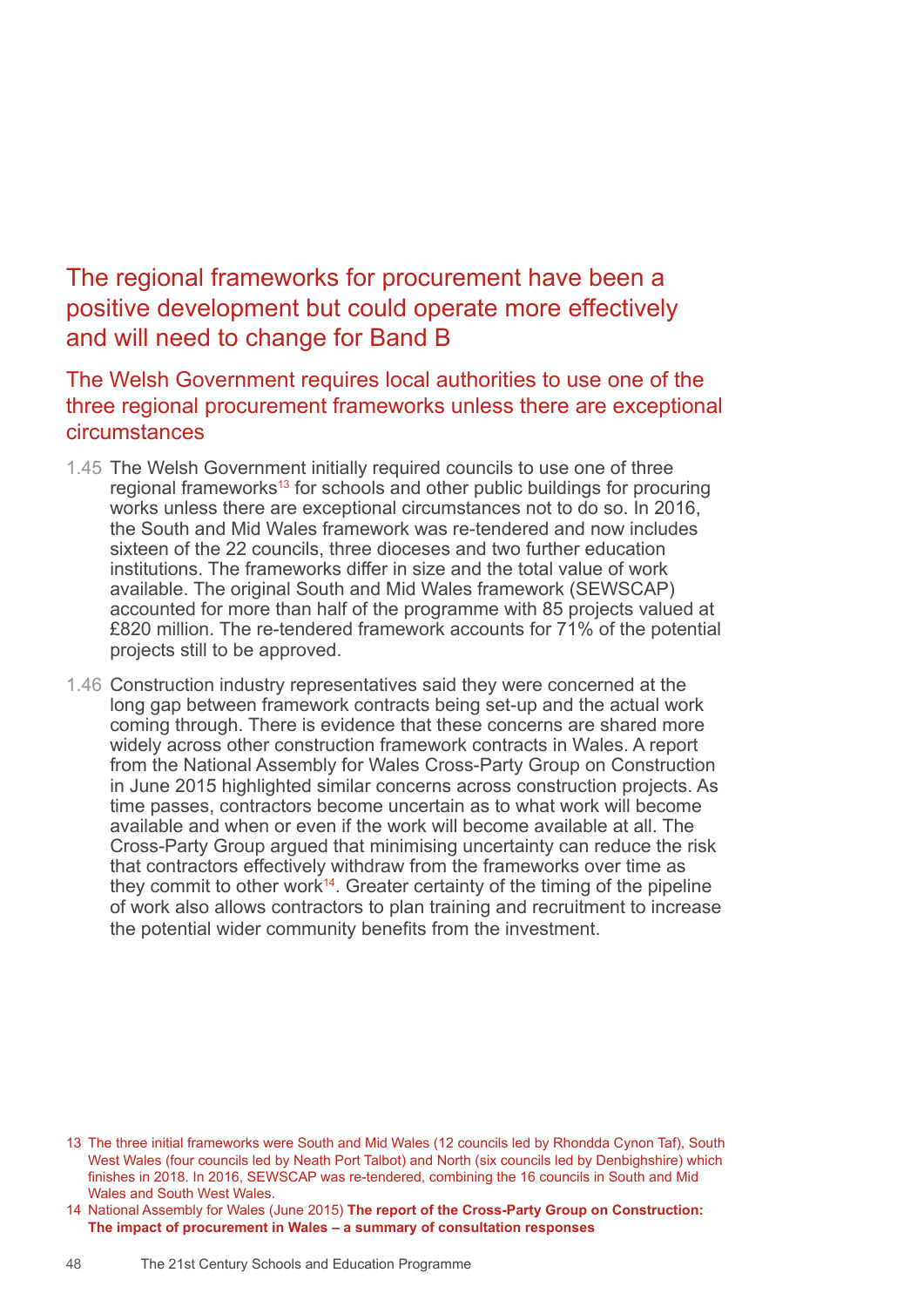1.47 Industry representatives also have concerns that the way in which some councils are using the frameworks is leading to delays and extra costs. To get onto the frameworks, companies go through a pre-tender qualification process. Through this qualification process, companies demonstrate that they meet certain criteria, for example financial standing and track record. The aim is that councils will not need to run their own pre-tender competitions for each project. While we did not look at the procurement process for individual projects as part of this study, we did review some documentation as part of our file review. These documents showed that in some cases, councils were still inviting a large number of bidders (up to 12) to participate in pre-tender bids, which suggests that councils are running their own qualification process despite the framework. We did not review why individual councils may have felt the need to run this process. This duplication of activity raises the risk that councils are adding in delay and cost that should have been removed by introducing the regional frameworks.

### The current frameworks could operate more effectively and future arrangements must reflect the changed funding and procurement for Band B

- 1.48 A May 2016 report by Constructing Excellence in Wales<sup>15</sup> highlighted inefficiencies in the operation of the frameworks:
	- **Mix of contract types**  contracts let to date include a mix of twostage procurement with early contractor involvement, design and build and traditional construction-only contracts. Industry good practice suggests a single stage design and build approach best enables collaborative working between the client and contractors. This variation frustrates contractors, increases bidding costs and results in councils bearing differing levels of risk depending on their chosen procurement approach. The strategic outline case for Band B makes clear that contracts will be expected to be either design and build or design, build, finance and maintainence for revenue-funded projects.
	- **Difference in project evaluation criteria** all three frameworks use price and quality to evaluate tenders but differ in the way they use the information. For example, lowest price is scored highest in South East and North Wales but average price is scored highest in South West **Wales**

15 Constructing Excellence Wales (May 2016) **Optimising the procurement and delivery of 21st century schools in Wales,** Main report and Appendices B, E and H, Unpublished report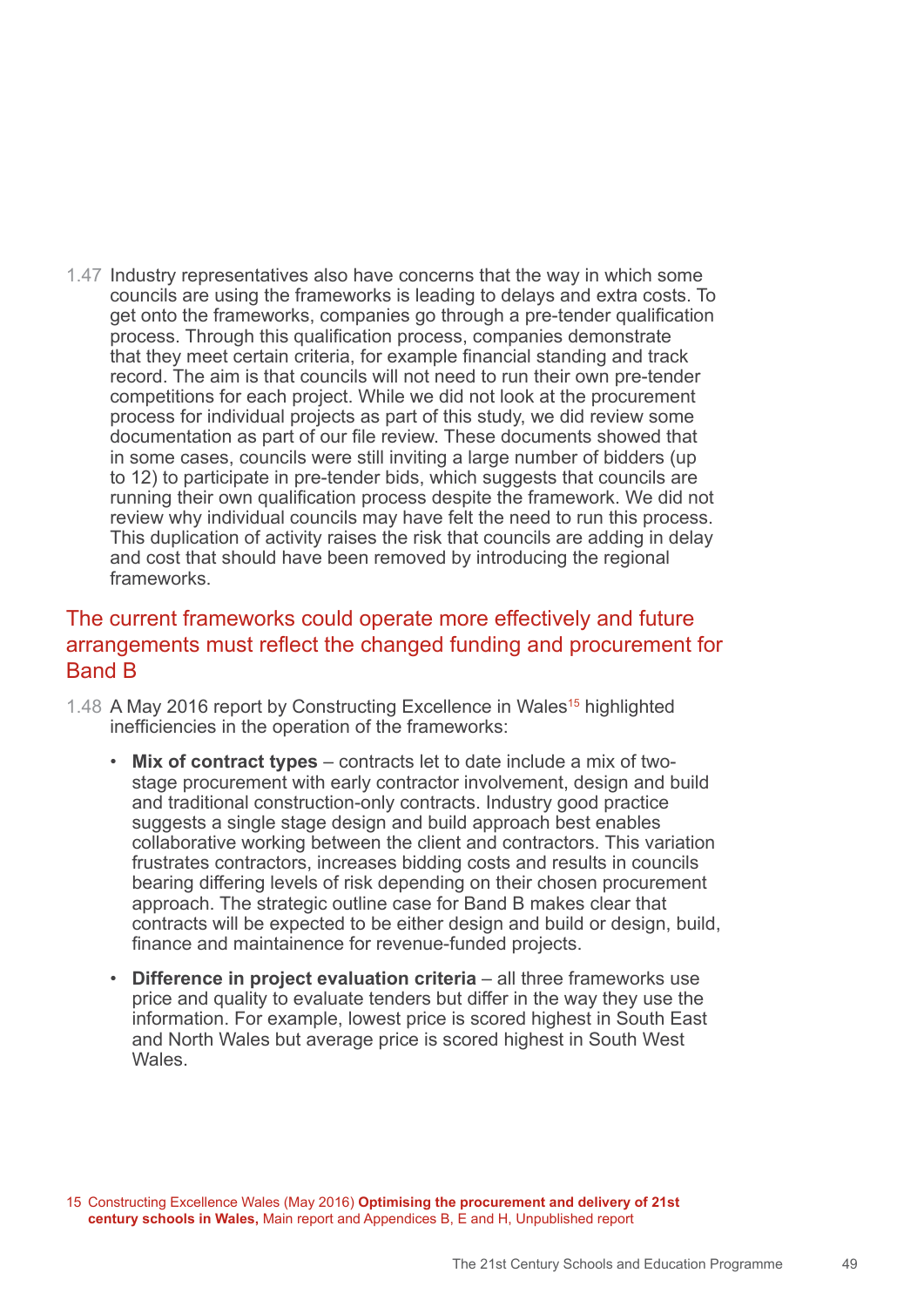- **Ensuring fair payment** some smaller companies sub-contracted on projects raised the issue of fair payment. Two schools projects have piloted 'project bank accounts' which are ring fenced bank accounts with trust status from which payments are made directly and simultaneously to members of the supply chain. Project bank accounts benefit sub-contractors who receive payment at the same time as the lead contractor which can reduce borrowing and provide greater transparency of the supply chain.
- 1.49 Constructing Excellence in Wales made recommendations (Box 6) to improve the operation of the regional frameworks<sup>16</sup>. The Welsh Government recognises that alongside incorporating lessons identified by Constructing Excellence Wales, any replacement will need to reflect changes brought about in Band B. In particular, a different procurement model will be required for projects funded through the Mututal Investment Model. For such projects, councils will need to procure their projects in batches rather than individually and to collaborate with others in their region. Such batching of projects is necessary to achieve the volume of work necessary to achieve economies of scale and to make the projects attractive to the private sector. To date, most councils have resisted procuring projects in batches. In part this reluctance is because of the risk that protracted consultations on one or two controversial projects that involve mergers or closures can potentially delay procurement for all the projects in a batch. The approach also requires councils to agree sequential timings for their projects with the possibility that some may be completed later than would otherwise be the case. However, failure to collaborate as envisaged in procurement would pose a significant risk to the revenue funded element of the programme.
- 1.50 The Welsh Government's Strategic Outline Case for Band B sets out how it would take a stronger role in procurement. It intends to lead the development of regional frameworks and networks, engage with the market and provide guidance and support on specific issues for Local Authorities. The Welsh Government would provide standardised documentation and some other support for projects using the Mutual Investment Model.

16 Constructing Excellence in Wales (September 2015) **No Turning Back – Review**  Cross-Party Group on Construction (Wales) (June 2015) **The impact of procurement policy in Wales – a summary of consultation responses**  Royal Society of Architects (November 2015) **A Procurement Action Plan for Wales**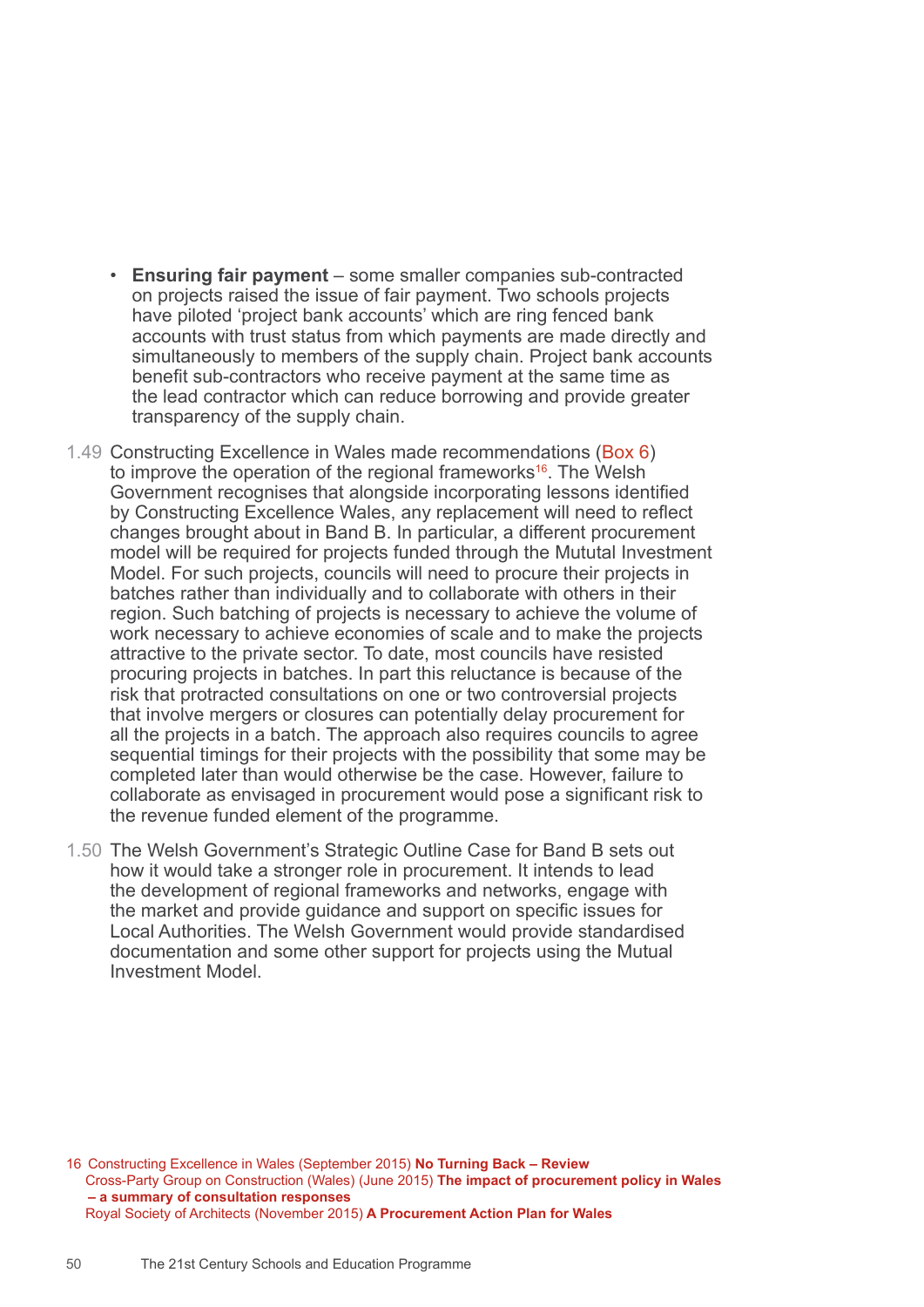#### Box 6: Construction Excellence Wales' recommendations to improve the procurement of public sector construction projects

In recent years there have been several reviews of the public sector construction procurement frameworks and other reports. In 2016, Constructing Excellence Wales summarised common issues identified across projects in Wales:

- procurement expertise needs to be coupled with construction expertise to deliver quality outcomes;
- greater communication is required in terms of both early engagement with the market and visibility of future workload pipelines;
- procurement processes need to be simple, open, and proportionate, and applied consistently across the public sector;
- frameworks, where used, should be appropriate and well structured;
- construction projects can and should deliver benefits to local communities; and
- public sector projects should enable collaborative bidding and ensure fair payment to support smaller suppliers.

Source: Constructing Excellence Wales (May 2016) **Optimising the procurement and delivery of 21st century schools in Wales**. Section 5.2.1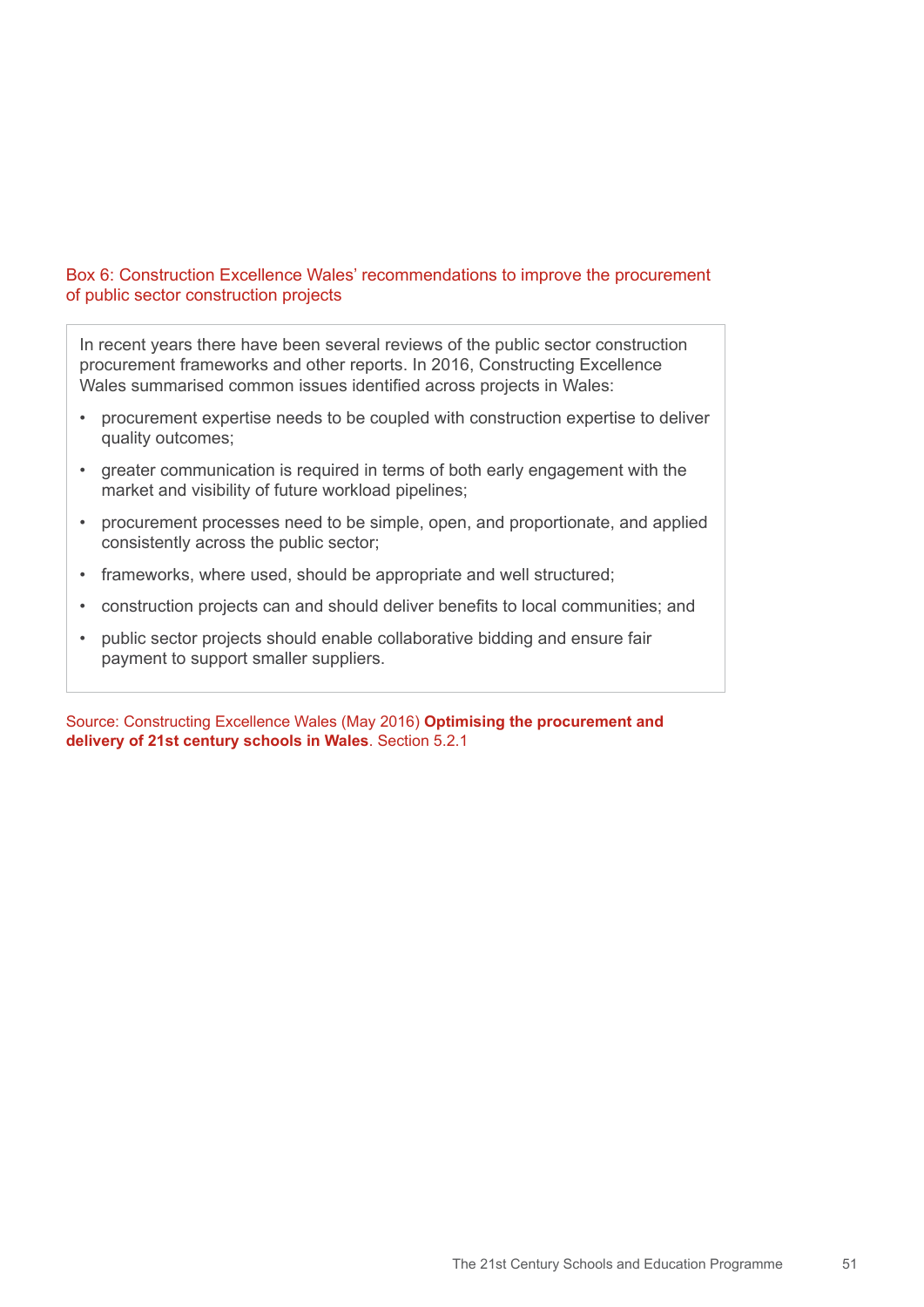Councils have generally valued the support provided by Welsh Government in developing their programmes to date and new arrangements for specialist advice and technical support are being put in place

Councils have generally welcomed the Welsh Government's support for their local programmes

1.51 The Welsh Government's programme team has supported councils in developing their schools programme from the initial strategic outline cases to individual business cases. The Welsh Government has funded project manager support for two councils that have struggled to manage reorganisation and project planning. We found that Councils believe that partnership working between councils and the Welsh Government has been effective or very effective. They also believe that the Welsh Government's support for partners had been effective or very effective. A Gateway review in early 2015 also found that the Welsh Government team was highly regarded by stakeholders. These close working relationships enable Welsh Government staff to clearly demonstrate a detailed knowledge of local progress and issues in the monthly update reports to the Programme Board.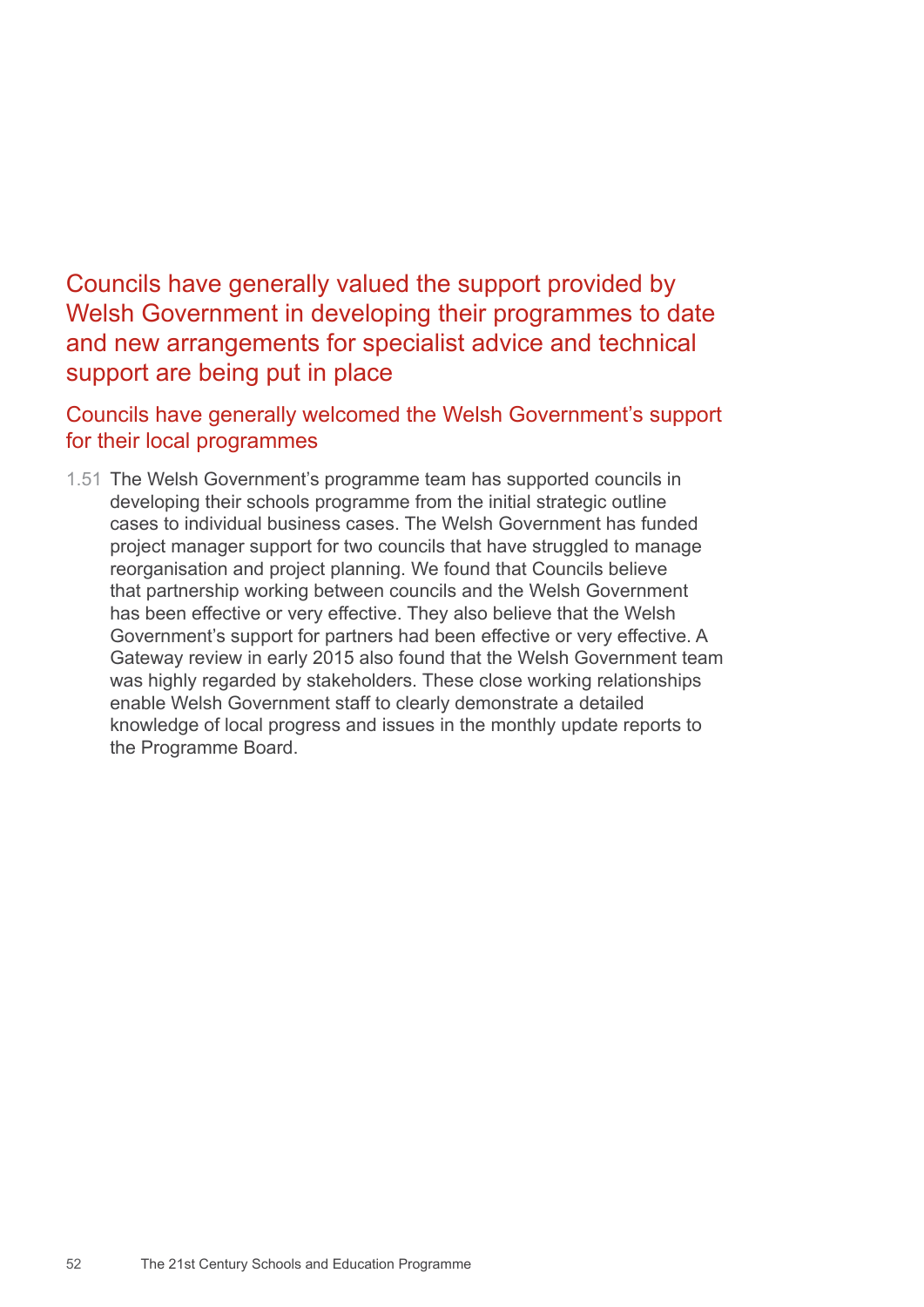### The programme benefited from technical advice and support from Constructing Excellence in Wales and new arangements to provide support and technical advice are being made

- 1.52 The Welsh Government has adopted a range of approaches to ensure it has the necessary technical skills to manage the programme, particularly in understanding the construction industry. There were concerns about the level of technical knowledge and advice available within the Welsh Government to shape the programme following the departure of technically qualified staff in 2012-13. The programme's senior responsible officer reassured the National Assembly's Public Accounts Committee in June 2013 that the Welsh Government was taking steps to meet this acknowledged gap. In 2013, a representative from Constructing Excellence in Wales was appointed as a member of the Capital Investment Panel to provide challenge to the technical and cost elements of the business cases as well support to the programme team. However, the position has been vacant since March 2016 and it is not clear how external challenge informed by technical expertise on the panel will be maintained going forward. The Welsh Government has appointed consultants with knowledge of public-private partnerships to the programme team to support the development of the Mutual Investment Model. A technical specialist has also been seconded to the Welsh Government. Legal, financial and insurance advisors have been sourced on a call-off basis.
- 1.53 In September 2014, the Welsh Government awarded Constructing Excellence in Wales a grant of £400,000 to provide technical advice and support to the programme for a two year period (Box 7). The Welsh Government decided that awarding grant funding directly to Constructing Excellence in Wales for this purpose rather than through a competitive procurement process was appropriate in the circumstances and having assessed that Constructing Excellence in Wales was the only external organisation capable of providing the full range of technical expertise required. The Welsh Government had otherwise been planning to recruit three members of staff to undertake equivalent work. In April 2015 the Welsh Government increased its grant offer to £415,000 to provide for some additional work. The Welsh Government later extended the contract to December 2016 to allow work to be completed at no additional cost but is not renewing its grant to Constructing Excellence in Wales. At the time of writing, the Welsh Government was finalising plans to develop a Technical Advisors Framework through which councils could procure advice for both revenue and capital funded projects as they see fit.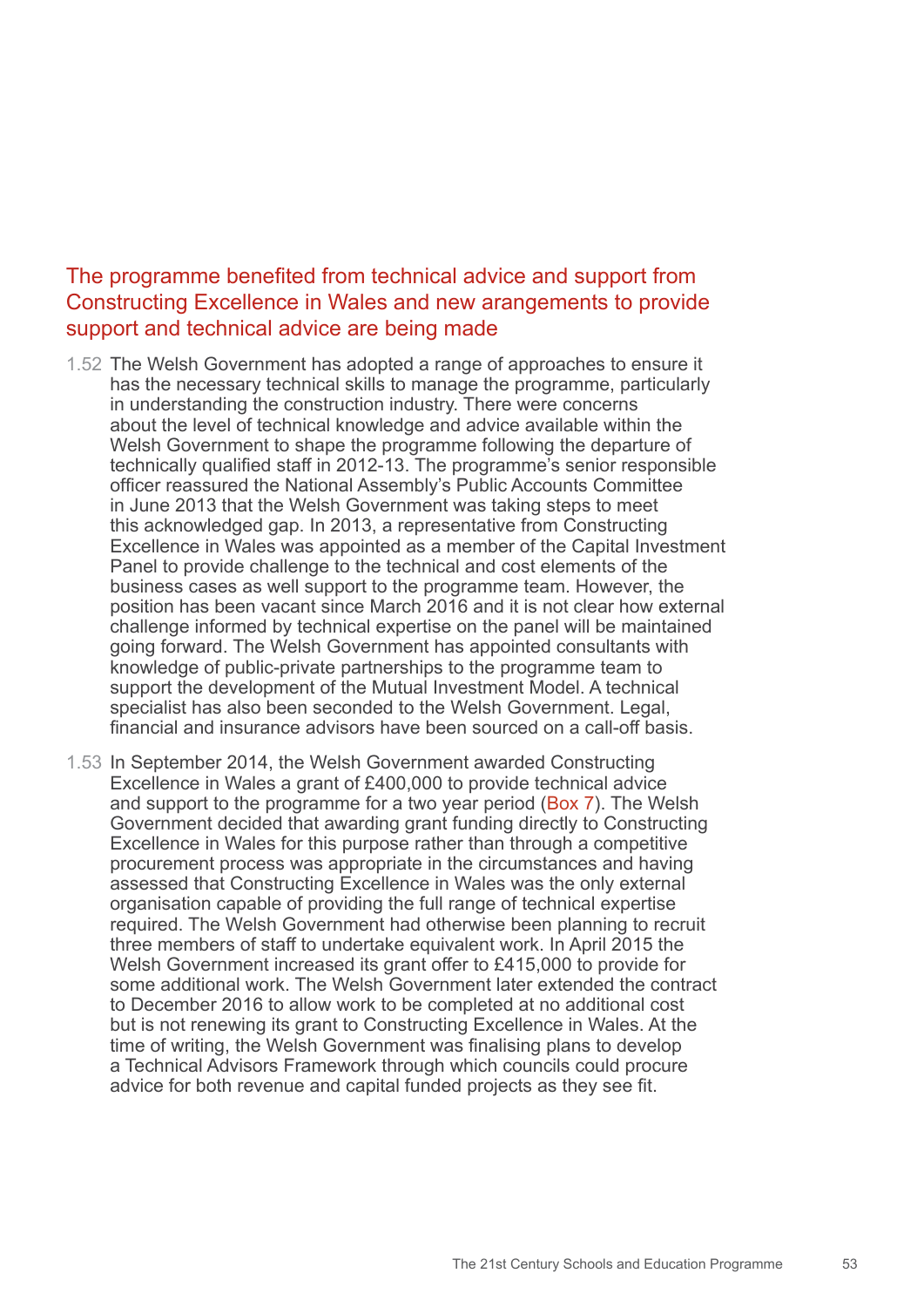#### Box 7: Constructing Excellence in Wales support for the programme

In 2014, the Welsh Government commissioned Constructing Excellence in Wales to undertake work to suggest an optimal approach to delivering, designing and procuring the Programme. This was originally over two years, but was extended by six months to allow the work to be completed. This work has included:

#### **Design:**

- developing a template design for primary and secondary schools; and
- establishing standard costs and area, including standard classrooms.

#### **Procurement:**

reporting on current procurement models and identifying areas for improvement;

#### **Delivery:**

- reporting on current delivery models;
- developing a post-occupancy and benefits realisation toolkit;
- developing best practice guides for BREEAM; sustainability; and community use of assets; and
- whole life costing work.

Source: Constructing Excellence in Wales and information supplied by the Welsh Government, February 2017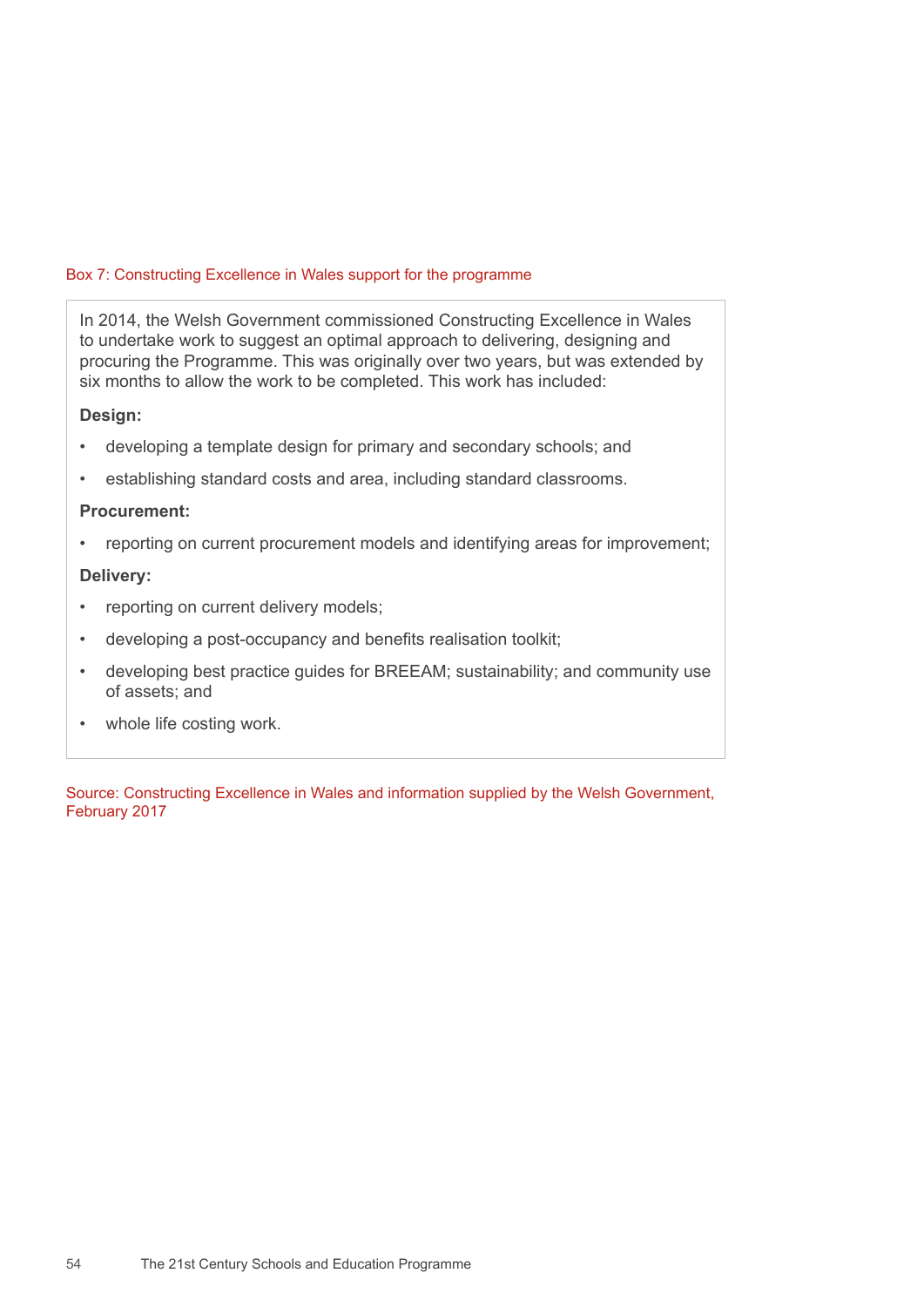# Part 2

The programme is beginning to deliver improved school buildings and reduce surplus places but needs to get better value from future investment

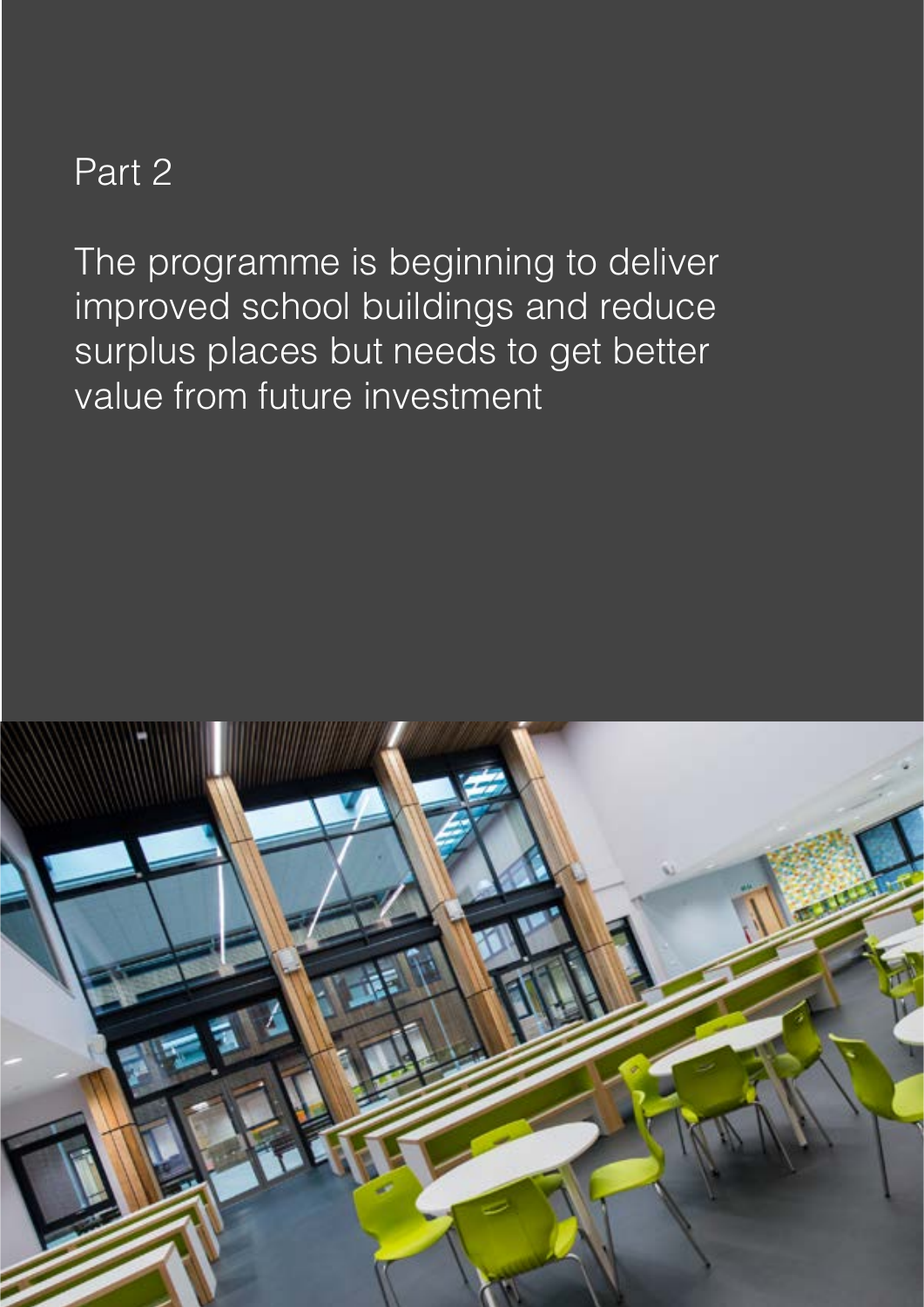2.1 In this part of the report, we look at the progress made so far in achieving and monitoring the intended benefits of the programme. We focus primarily on improving the condition of school buildings and reducing surplus places, although we do recognise the work done to improve the condition of further education institutions. We then consider wider benefits that could potentially come from the substantial public investment in the programme, improving educational attainment, benefitting local economies and communities and creating a more sustainable estate with lower running costs.

# The programme is beginning to achieve improved school buildings but many are still in poor or bad condition and there is scope to get better value from the investment

While the level of investment varies, all councils have school building projects underway and some are complete although progress with some secondary schools is very slow

- 2.2 The Welsh Government set a target of building or refurbishing 150 schools in Band A of the programme. As of 31 March 2017 there are 169 schools projects currently included or planned within Band A although more schools are affected by the programme as a result of mergers or closures (Figure 7). Every council has at least 2 individual projects in the programme with an average investment of £68.9 million (ranging from £19.0 million in Merthyr Tydfil to £164.1 million in Cardiff (Figure A1, Appendix 2). There are also seven projects in further education colleges. Just over half (52%) of projects involve refurbishing or remodelling existing school buildings rather than new build projects.
- 2.3 As at March 2017, 132 school projects have been approved by the Cabinet Secretary for Education, the final stage necessary before contracts are signed. Of those that have been approved, 57 school projects have been completed: 11 secondary and post-16 schools, 3 special schools and 43 primary schools. The combined value of the completed schools projects was £432 million. In addition, of the seven further education projects which have been approved, two have been completed with a combined value of £48.9 million.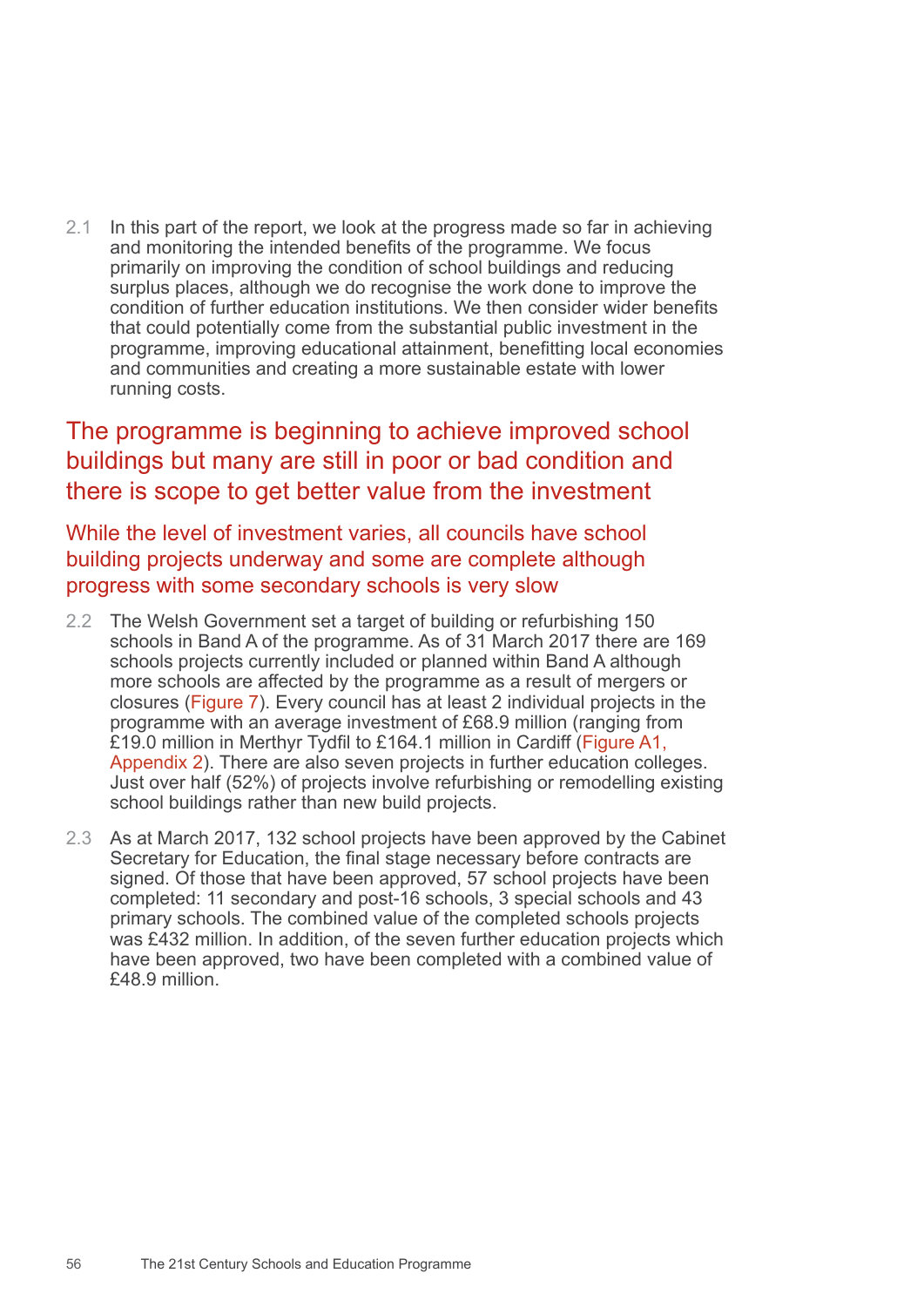### Figure 7: Profile of the programme at 31 March 2017

|                           | <b>Current</b><br><b>Indicative</b><br>Number of<br>projects | <b>Agreed cost</b><br>programme<br>£ millions | <b>Number</b><br>approved<br>as at 31 March<br>2017 | <b>Number</b><br>complete<br>as at 31 March<br>2017 |
|---------------------------|--------------------------------------------------------------|-----------------------------------------------|-----------------------------------------------------|-----------------------------------------------------|
| Total schools             | 169                                                          | 1,516.73                                      | 132                                                 | 57                                                  |
| Further<br>education      | 7                                                            | 79.73                                         | 6                                                   | 2                                                   |
| <b>Total</b><br>programme | 176                                                          | 1,616.78                                      | 138                                                 | 59                                                  |

#### **Note**

1 The cost of projects in the programme exceeds the budget available for the programme because there is a degree of over-programming to provide flexibility to allow for delays and changes that can be expected in a programme of this size and complexity (paragraph 1.32)

Source: Wales Audit Office analysis of programme data from the Welsh Government

- 2.4 Some councils have made more rapid progress than others. The business case and finance for all of the councils' planned projects has been approved in 7 of the 22 councils. In Powys, complex consultations mean that just two of seven planned projects have reached final approval. Nationally, secondary school projects which tend to involve more complex consultations affecting more families and several feeder primary schools are less likely to be approved at this point in the programme: of the 37 planned school projects not yet approved, 11 are secondary or post-16 schools. Most councils have completed at least one project in their area although four councils (Anglesey, Blaenau Gwent, Conwy and Merthyr) had not completed any projects at 31 March 2017.
- 2.5 The cost of individual projects varies across a wide range, from £67,000 to £47.7 million. Two-thirds of projects are primary schools, accounting for 41% of the total investment (Figure 8). However, the much greater average cost of a secondary projects means that the 48 secondary school projects (including 6 post-16 centres) account for just over half of programme expenditure. There are five secondary school projects and one further education project which are individually costed at over £40 million<sup>17</sup>.

<sup>17</sup> Projects costing over £40 million are: Cardiff City Campus for Cardiff and the Vale College, Eastern High School (Cardiff), Aberdare secondary school and Tonyrefail 3-19 school (Rhondda Cynon Taf) and Caldicot Comprehensive and Monmouth Comprehensive (Monmouthshire).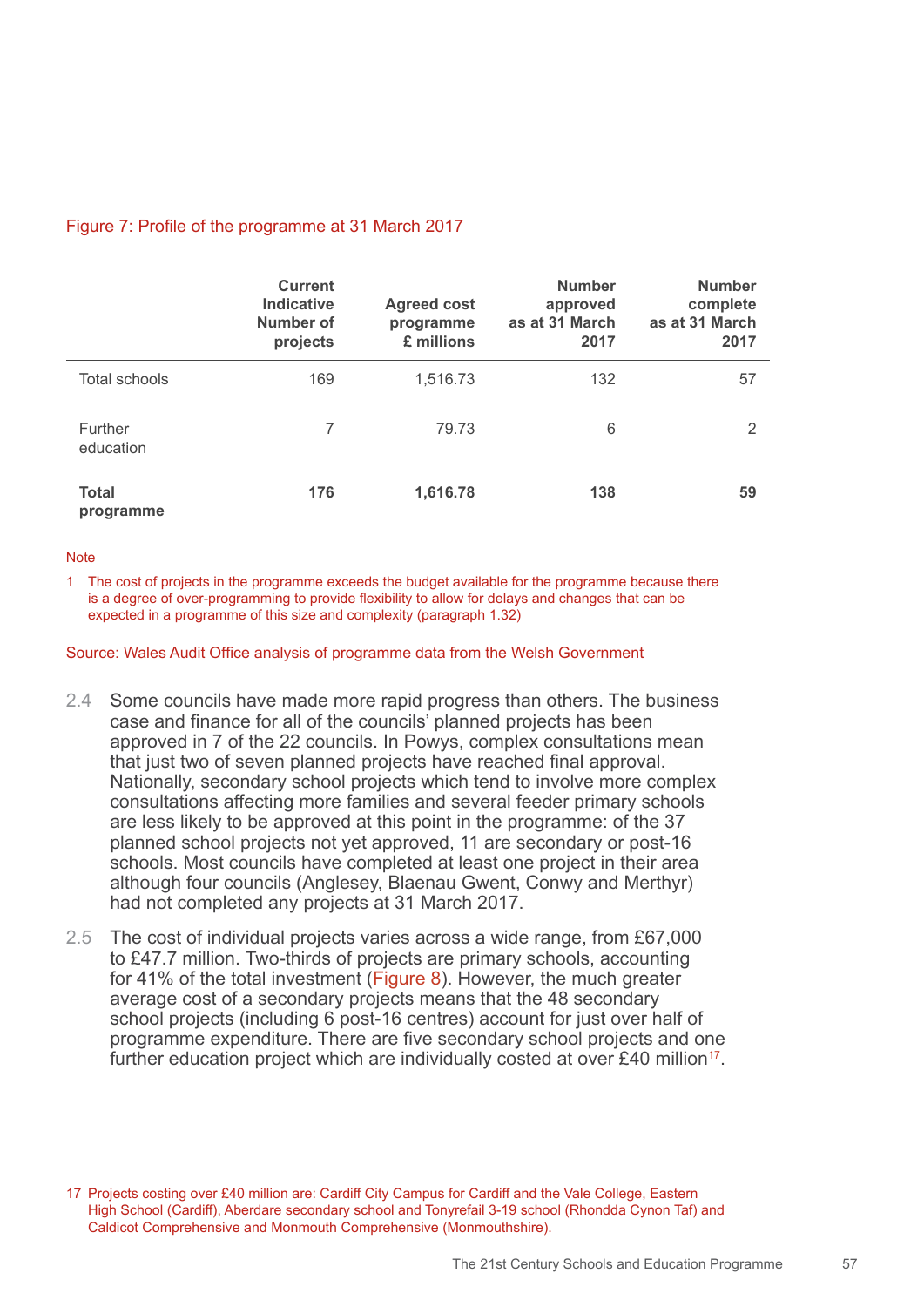#### Figure 8: Planned expenditure by sector at 31 March 2017

|                             | <b>Total project</b><br>costs<br>(£ millions) | <b>Average cost</b><br>(£ millions) | % total<br>programme<br>cost |
|-----------------------------|-----------------------------------------------|-------------------------------------|------------------------------|
| Primary                     | 657.2                                         | 5.62                                | 41                           |
| Secondary                   | 709.5                                         | 16.50                               | 44                           |
| Sixth form<br>centres       | 108.6                                         | 21.71                               | 7                            |
| Special schools             | 25.7                                          | 4.29                                | 2                            |
| Unallocated/<br>unspecified | 15.8                                          | 3.96                                | 1                            |
| <b>Further</b><br>education | 100.0                                         | 14.29                               | 6                            |
| <b>Total</b>                | £1,616.78                                     | £8.79                               | 100                          |

Source: Wales Audit Office analysis of data supplied by the Welsh Government

### A recent survey of estate condition suggests that the number of good or satisfactory school buildings is higher than in 2010 but there are still many schools in poor or bad condition

2.6 The Welsh Government anticipates that, by the end of Band A in 2019, almost all schools that were classified as 'bad' for either condition or suitability at the start of the programme will have either been improved or replaced. In 2014, 44 schools were classed as 'bad' for one or both reasons. As at 31 March 2017, 20 of these schools were either completed or approved as part of the planned Band A. Of the remainder, councils carried out remedial work to three such that they were no longer considered 'bad'; nine were no longer considered in bad condition after an independent reassessment; and nine had either closed or were closing. All of the remaining three are being considered for inclusion within Band A, including Brecon High School in Powys for which the Welsh Government approved the outline business case following lengthy consultation in October 2016. Consultation on the closure of its Welsh-medium stream is on-going.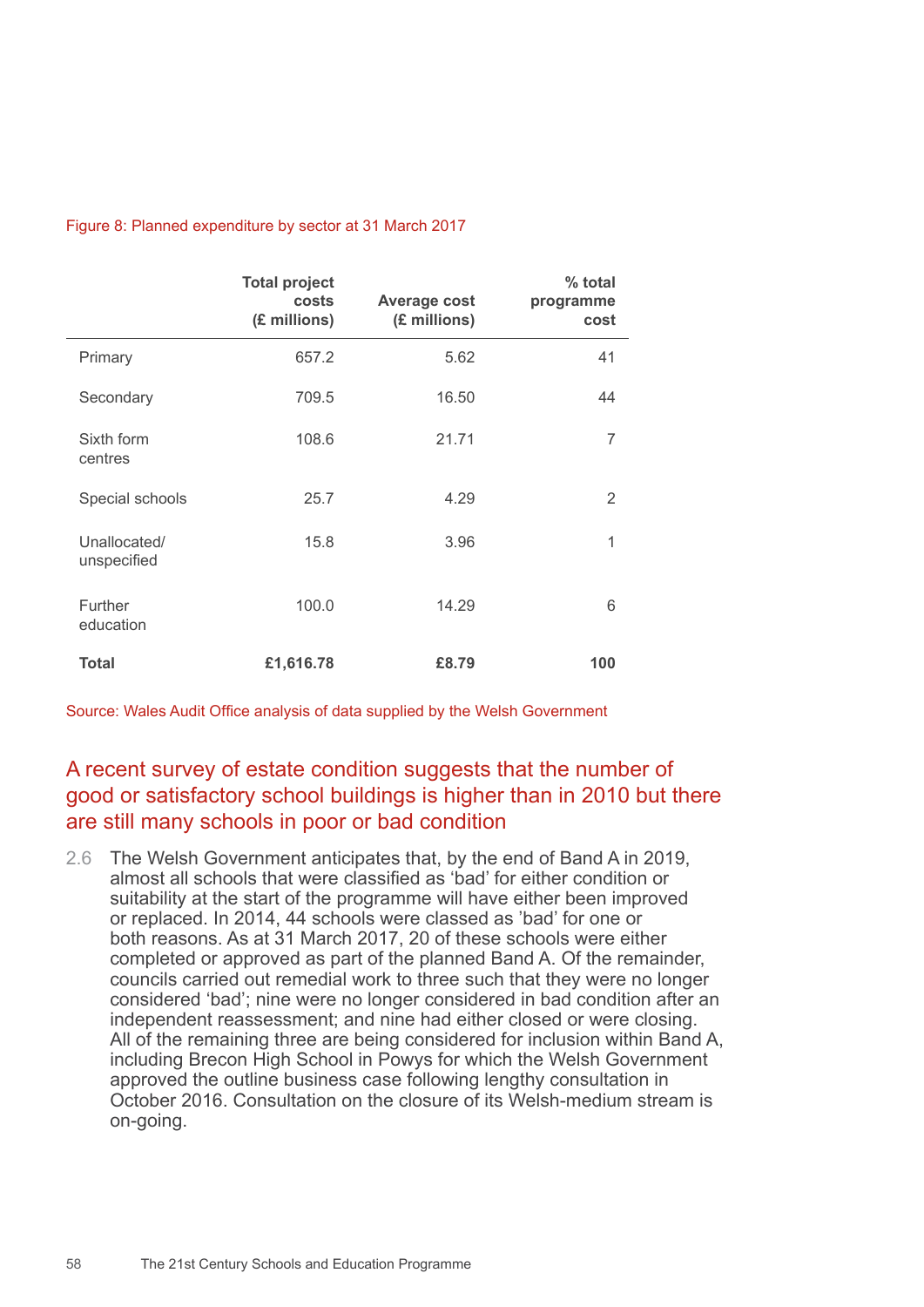2.7 Council data shows that the number and proportion of schools in good or satisfactory condition increased between 2010 and 2016. But the data also showed that many schools had deteriorated over the period. Council returns suggested that 21 different schools were in bad condition in 2016 and 37 were classed as bad in terms of their suitability to deliver the curriculum. Five schools were categorised as bad for both condition and suitability. Overall, the Welsh Government estimates that there are about 450 schools and further education institutions which are 'poor' or 'bad' for condition, suitability or both. However, a 10% sample survey to assess consistency of the data held on condition commissioned by the Welsh Government in 2016 raised doubts for us about the accuracy of the councils' data because the surveyors' categorisation of the school's condition was different from that of the local authority in 32% of the schools sampled. In 13% of the sample, the surveyors' categorisation was worse than the councils, which means that, applying this to the whole estate, as many as 490 schools and further education sites could be in poor or bad condition.

### New school buildings will improve accessibility for learners with disabilities but the programme will not make the school estate fully accessible

2.8 Schools are exempt from the general duty in the Disability Discrimination Act 1995 to make reasonable adjustments to their buildings. However, they are subject to a duty to plan to progressively make their buildings accessible. They must also make reasonable adjustments for learners attending the school. Councils and schools have been required to have an accessibility strategy and accessibility plans since guidance was issued in 200418. The Children's Commissioner reported in 2014 that many councils did not have a comprehensive accessibility strategy in place. In practice, many councils have focused on making at least one secondary school and one primary school fully accessible. While this approach enables limited resources to be focused, it also means that disabled pupils and their parents may not have any choice in schools or be able to attend a local  $school<sup>19</sup>$ .

<sup>18</sup> National Assembly for Wales Circular No: 15/2004 **Planning to Increase Access to Schools for Disabled Pupils**

<sup>19</sup> Children's' Commissioner for Wales (2014) **Full lives: equal access? Spotlight report on wheelchair accessibility in secondary schools in Wales**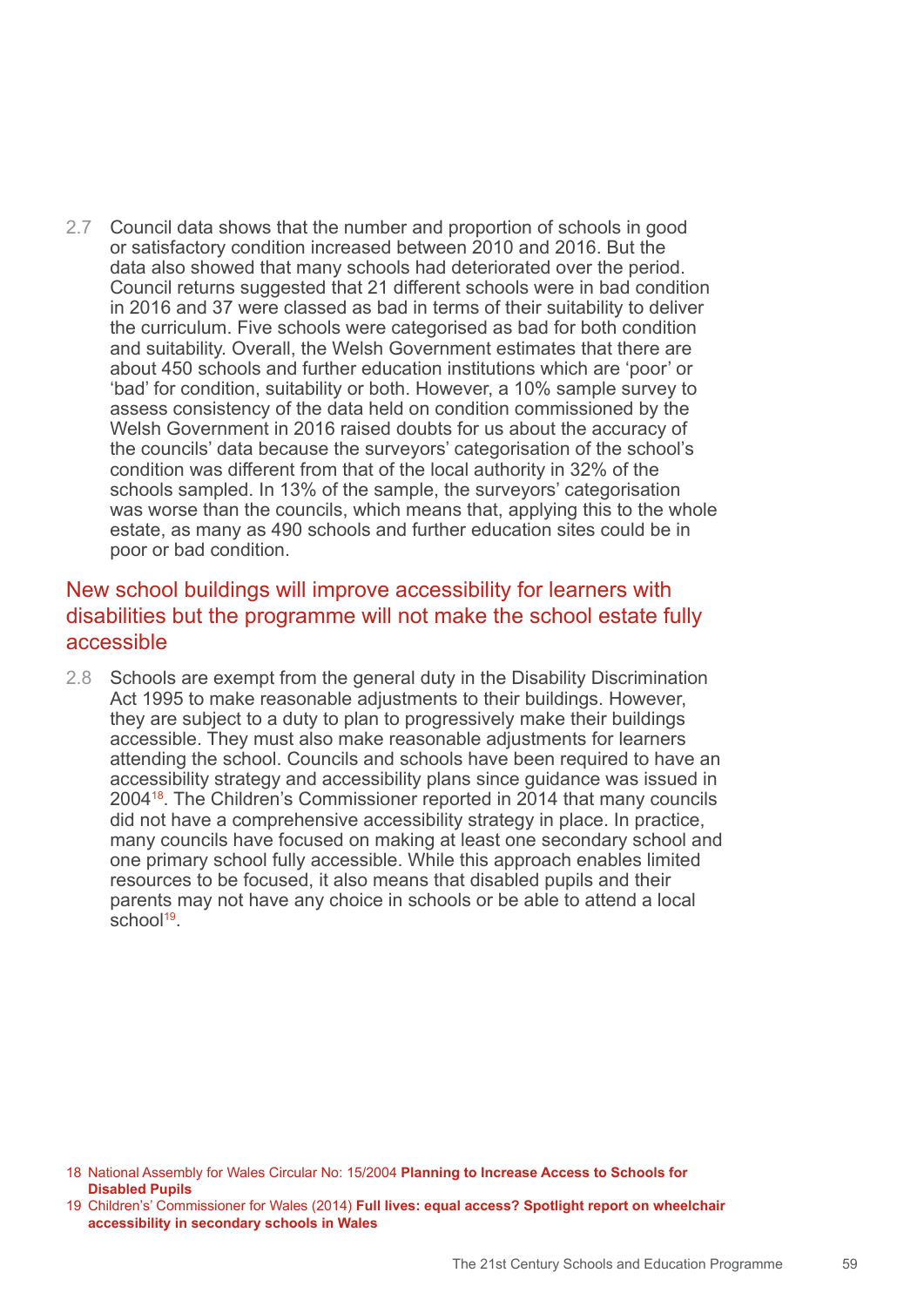- 2.9 The programme will improve the accessibility of schools to learners with disabilities, including wheelchairs users, because new buildings must comply with current building regulations on accessibility. The UK Government has provided guidance on designing schools for children with disabilities and those with other special needs<sup>20</sup> and pupil referral units<sup>21</sup>. However, projects falling short of full refurbishment are not required to meet these access standards. In practice, learners with access needs may also find themselves unable to attend schools which are a mix of old and new buildings because they may not be to access all parts of the site.
- 2.10 Further education colleges are required to make public buildings accessible to people with disabilities. The Children's Commissioner reported that, compared to schools in 2012, a larger proportion of further education buildings are largely accessible: a picture that is likely to have improved with the completion of several new buildings including the Cardiff city campus of Cardiff and the Vale College and building underway at Coleg y Cymoedd in Aberdare.

### The Welsh Government could have achieved more with the available funding through stronger oversight of costs and specifications of new build schools

2.11 In 2015 and 2016, Constructing Excellence in Wales analysed the costs of a sample of new build and refurbished schools. Overall, the total costs of 18 new build primary schools varied between £3.2 million and £10.4 million and of 11 new build secondary schools between £16 million and £50 million. Variations in cost largely relate to the number of pupils the school is designed for. However, there were also variations relating to abnormal costs associated with the chosen site of the building<sup>22</sup>. Likefor-like building construction costs per square metre were reasonably consistent across the projects<sup>23</sup>. The 'above ground' construction costs of projects sampled showed a reasonable degree of consistency with an average cost of  $£2,500$  per  $m<sup>2</sup>$  for both primary and secondary schools.

- 20 Department for Children, Schools and Families (2008) **Building Bulletin 102 Designing for disabled children and those with special educational needs**
- 21 Department for Children, Schools and Families (2007) **Learning environment for pupil referral units: accommodation requirements and design guidance**
- 22 There are significant costs associated with building on some sites which may be unavoidable: for example, it is generally more expensive to build on a steep hill or a brownfield site than on a flat or greenfield site due to the more extensive site preparatory work
- 23 Construction costs cover all project costs excluding design and professional fees, ICT and fixtures fitting and equipment.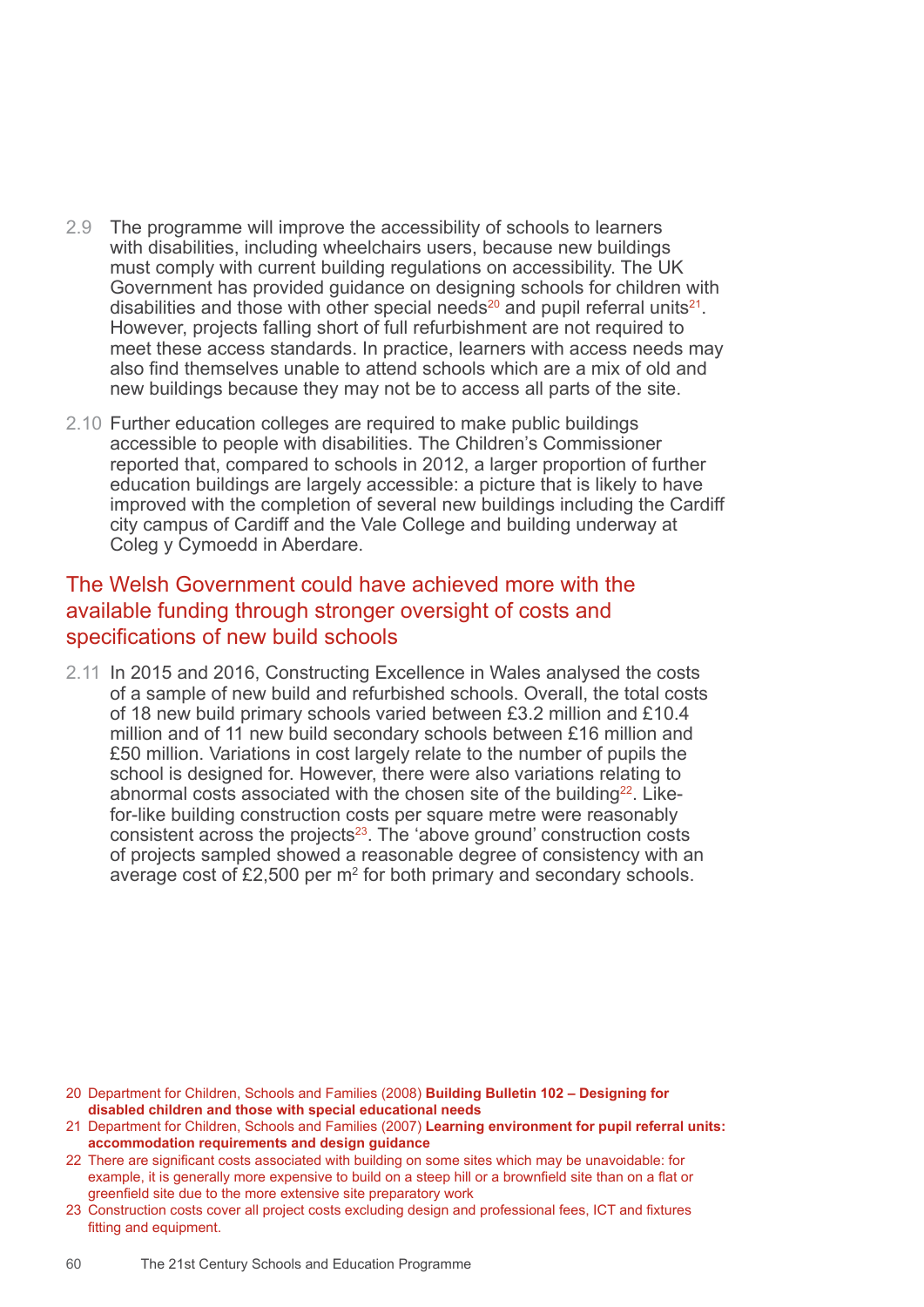- 2.12 Size is a major driver of costs in any construction project: larger buildings are more expensive to build and subsequently to maintain and run. The size of many school buildings in the programme is greater than suggested by industry standards. The Welsh Government currently considers that Building Bulletins 98 (secondary)<sup>24</sup> and 99 (primary)<sup>25</sup> are relevant standards for the programme. These bulletins set out the maximum and minimum area requirements needed for teaching and learning<sup>26</sup>. Constructing Excellence in Wales analysed a sample of schools in the Programme and found that a number of these are in excess of the maximum area guidance detailed in Building Bulletins 98 and 99: on average, the primary schools currently being delivered in Band A are 10% larger than the maximum and secondary schools are 7% larger than the maximum. Applying industry standards at the outset would have enabled the programme to achieve better value: we estimate that reducing the size of new-build schools to the maximum set out in the building bulletins would save between £28 million and £35 million over the programme. Moreover, costs could also be contained by designing new buildings with less than the maximum area standards: using the example of a single form entry primary school, the cost of building the minimum size outlined in Building Bulletin 99 would be £3,410,000 compared to £3,750,000 if it was built to the maximum size suggested, a difference of £340,000 or  $10\%^{27}$ . These figures exclude abnormal costs arising from the site or purchase of land.
- 2.13 The cost of 'non-construction' elements of the projects have also varied substantially (Figure 9). While the project specification and the efficiency of procurement will influence costs, the level of variation suggests that there scope to standardise the specification of elements in projects. For example, the ICT spend per pupil varied in secondary schools from £118 per pupil to £1,037. It is likely that this represents councils' differing approach to specifying and funding ICT – in one example, the school borrowed to invest in ICT facilities above basic ICT infrastructure whereas in the other the council included much more ICT within the project's specification. This formed part of the capital cost of the project shared with the Welsh Government. This is an area where further standardisation or guidance would be beneficial to standardise specifications and Welsh Government contributions.
- 24 Education Funding Agency (March 2014) **Building Bulletin 98 Buildings framework for secondary school projects second edition**
- 25 Education Funding Agency (March 2014) **Building Bulletin 99 – Buildings framework for primary school projects second edition**
- 26 These standards do not cover additional areas for non-core teaching and learning, pure community use or for other agencies. The Welsh Government has chosen not to adopt updated guidelines that apply in England, which had the effect of reducing the average size of a secondary school by 15% and a primary school by 6%. Their decision followed feedback on a number of operational issues that stakeholders had experienced in the smaller school buildings. Education Funding Agency (June 2014) Area guidance for mainstream schools – Building Bulletin 103
- 27 These figures are based on a minimum floor area of 1,364 m2 and maximum of 1,500 m2 and a construction cost of £2,500 per m2. Source: Constructing Excellence Wales (May 2016) **Optimising procurement** Appendices A and L, Unpublished briefing note to the Welsh Government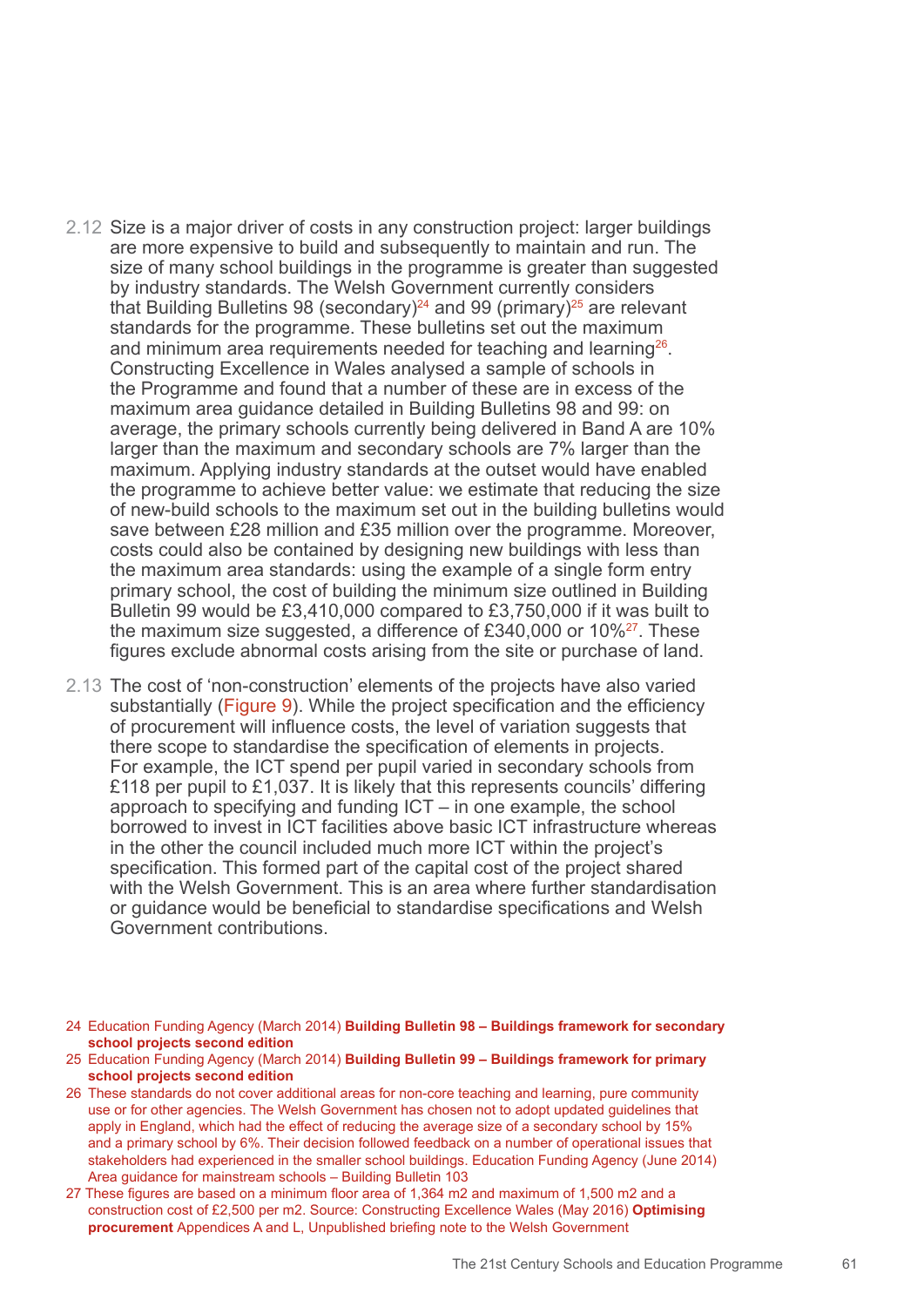#### Figure 9: Costs of elements of a sample of new-build schools

|                                                                                              | <b>Range for primary</b><br>schools | <b>Range for secondary</b><br>schools |
|----------------------------------------------------------------------------------------------|-------------------------------------|---------------------------------------|
| External works (£ per pupil) eg<br>landscaping, car parking, sports<br>facilities Table text | £482 - £5,551                       | £1,240 - £6,621                       |
| Fixtures, fittings and equipment (£)<br>per pupil) eg desks, gym equipment,<br>storage       | £710 - £2.095                       | £972 - £2.768                         |
| ICT $(E$ per pupil) eg network, IT screens                                                   | £112 - £996                         | £118 - £1034                          |
| Design fees (total)                                                                          | £162,416 - £656,972                 | £725,970 - £2,635,076                 |

Source: Constructing Excellence Wales, May 2015 **Optimising procurement, Appendices B and C** Analysis of costs of 7 secondary and 11 primary new build schools

2.14 Constructing Excellence in Wales used its analysis to produce model school costs for a range of types of primary schools and secondary schools of varying sizes<sup>28</sup>. The Welsh Government's Strategic Outline Case for Band B has adopted this approach to an extent and assumes that there will greater standardisation of cost, design and area for new-build projects. The Welsh Government is currently consulting with councils on this approach. As noted in Part 1, it is also using the analysis to challenge and drive down the costs of projects currently in the pipeline for Band A.

28 Constructing Excellence Wales (May 2016) **Optimising procurement,** Appendix D Unpublished briefing note to the Welsh Government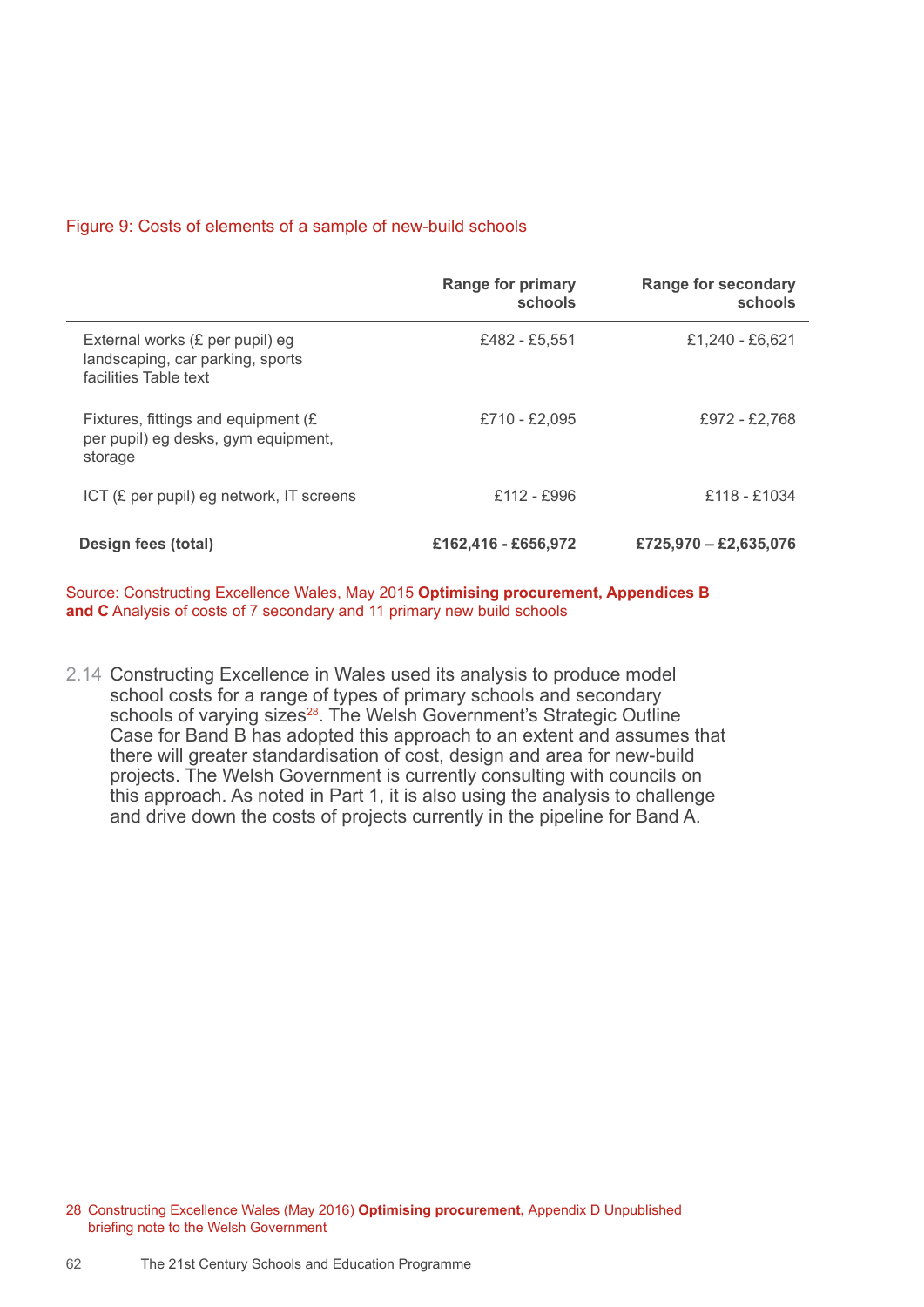### Increasing use of Building Information Modelling during the construction process could reduce costs

2.15 Buildings information modelling (BIM) is becoming standard practice in the construction industry. There is considerable evidence of the effectiveness of BIM in reducing costs<sup>29</sup>. The UK Government has strongly supported its uptake in publicly funded projects (Box 8). The Welsh Government endorsed the approach in its 2013 procurement strategy but it has not required publically funded construction projects to use BIM. A number of initiatives have sought to increase the uptake of BIM in Wales, for example a BIM taskforce was established in 2012 for the whole construction section by Constructing Excellence in Wales who are also planning to produce good practice guidance specifically for the programme. The Consortium of Councils in Wales also developed a BIM Toolkit for clients in 2014 to help public sector clients in Wales to specify their BIM requirements more consistently. There have been examples of the effective use of BIM in 21st century schools but it has not been consistently used across the programme.

### The Welsh Government and councils need to challenge the variable costs of refurbishment projects to ensure that they represent value for money over new build options

- 2.16 Just over half (52%) of Band A projects are refurbishments rather than new builds. The building work undertaken ranges from full refurbishments, where the building is taken back to its shell and rebuilt, to more limited work to the existing structure, replacing some services and redecorating.
- 2.17 Constructing Excellence in Wales identified significant variation in total project costs in a sample of refurbishment projects (Figure A4, Appendix 2). The costs for a sample of three secondary schools varied from £755 to £1,471 per m<sup>2</sup> and for ten primary schools between £524 and £3,274 per  $m<sup>230</sup>$ . While this may partly reflect abnormal costs – for example because of the nature of the site or if buildings are listed –some refurbishments cost as much or more than the average costs of a new build project per  $m<sup>2</sup>$  (£2,500). We did not examine the details of individual projects in this audit. However, given these apparently high costs, it is important that the Welsh Government and councils examine the costs and benefits of refurbishments against those of new-builds in order to ensure that projects offer the best value for money over the longer term.

29 Mosey, D. et al, (July 2016) **Enabling BIM through procurement and contracts - A Research Report by the Centre of Construction Law and Dispute Resolution, King's College London** 30 Constructing Excellence in Wales (May 2016) Optimising procurement – Appendix D, Pilot Projects Refurbishment Costs Unpublished briefing note to the Welsh Government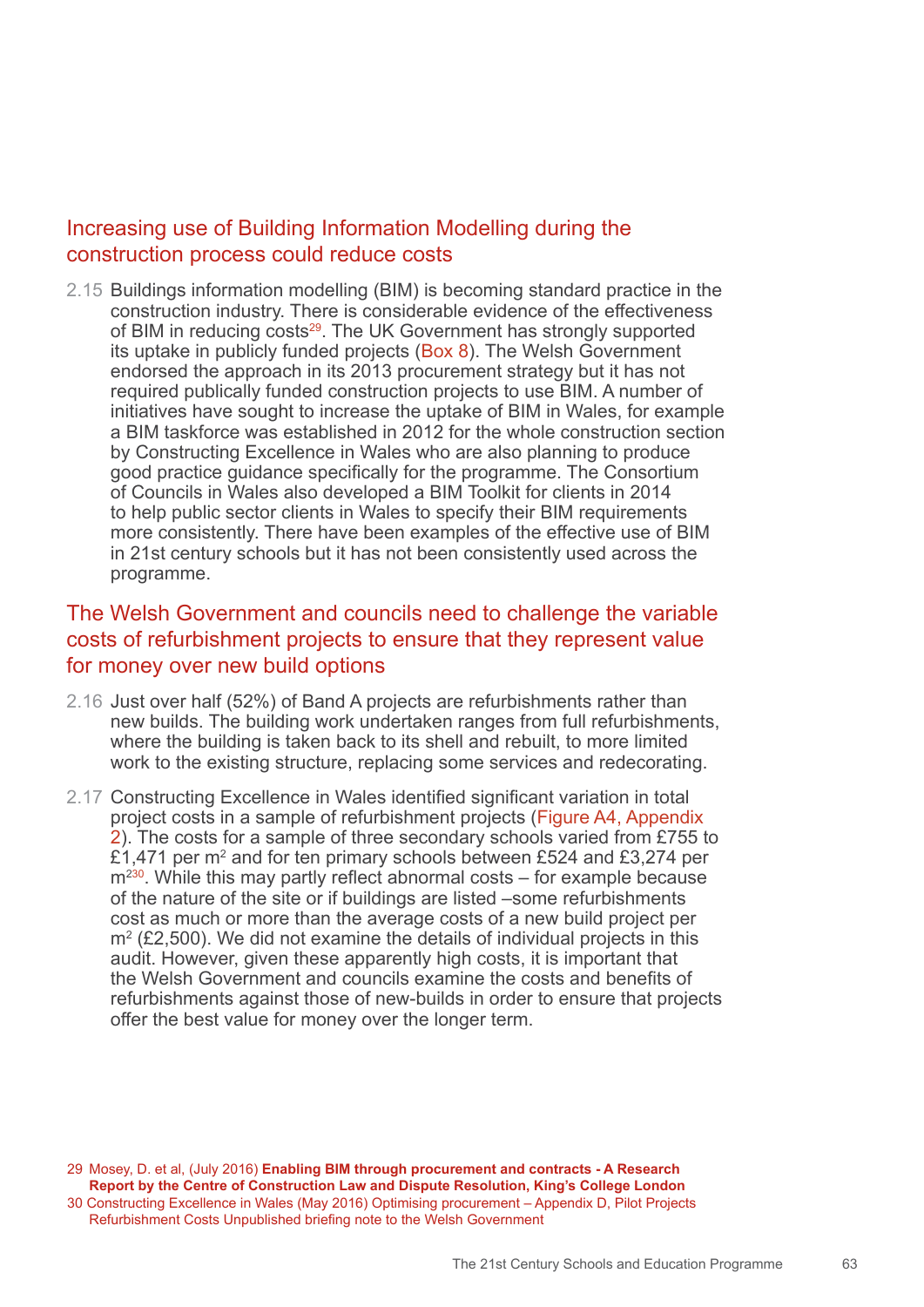#### Box 8: Building Information Modelling

Building information modelling (BIM) is a process involving the generation and management of digital representations of physical and functional characteristics of buildings and places. It is increasingly common within the construction and property industry. BIM can be applied incrementally, with increasing degrees of integration of stages of the construction process.

Research for the UK Government's Cabinet Office (July 2016) suggests BIM projects can achieve agreed savings in the region of 20-25%. The approach improves the management of construction projects, leads to greater integration of elements of the process, reduces error and provides greater price certainty. Construction industry experts believe that greater savings could come from reduced whole life costs as BIM supports more effective facilities management.

There are examples of projects in the programme that have successfully used BIM. For example the Holywell Learning Campus was the first BIM level 2 project to be commissioned by Flintshire County Council under the 21st Century Schools Programme. They felt that using BIM fostered a genuinely collaborative process between themselves, designers, construction teams, schools and, ultimately, facilities managers. The BIM model was used to cost the major plant on a whole life basis; for example, enabling the client to take maintenance costs into consideration alongside capital expenditure when planning budgets. Facilities managers have been involved throughout. In awarding it 'BIM project of the year' in 2016, Constructing Excellence Wales' judges felt that the project had set new standards in best practice in the use of BIM. The knowledge and lessons learnt will be used in the development of the Consortium of Local Authorities in Wales (CLAW) BIM toolkit.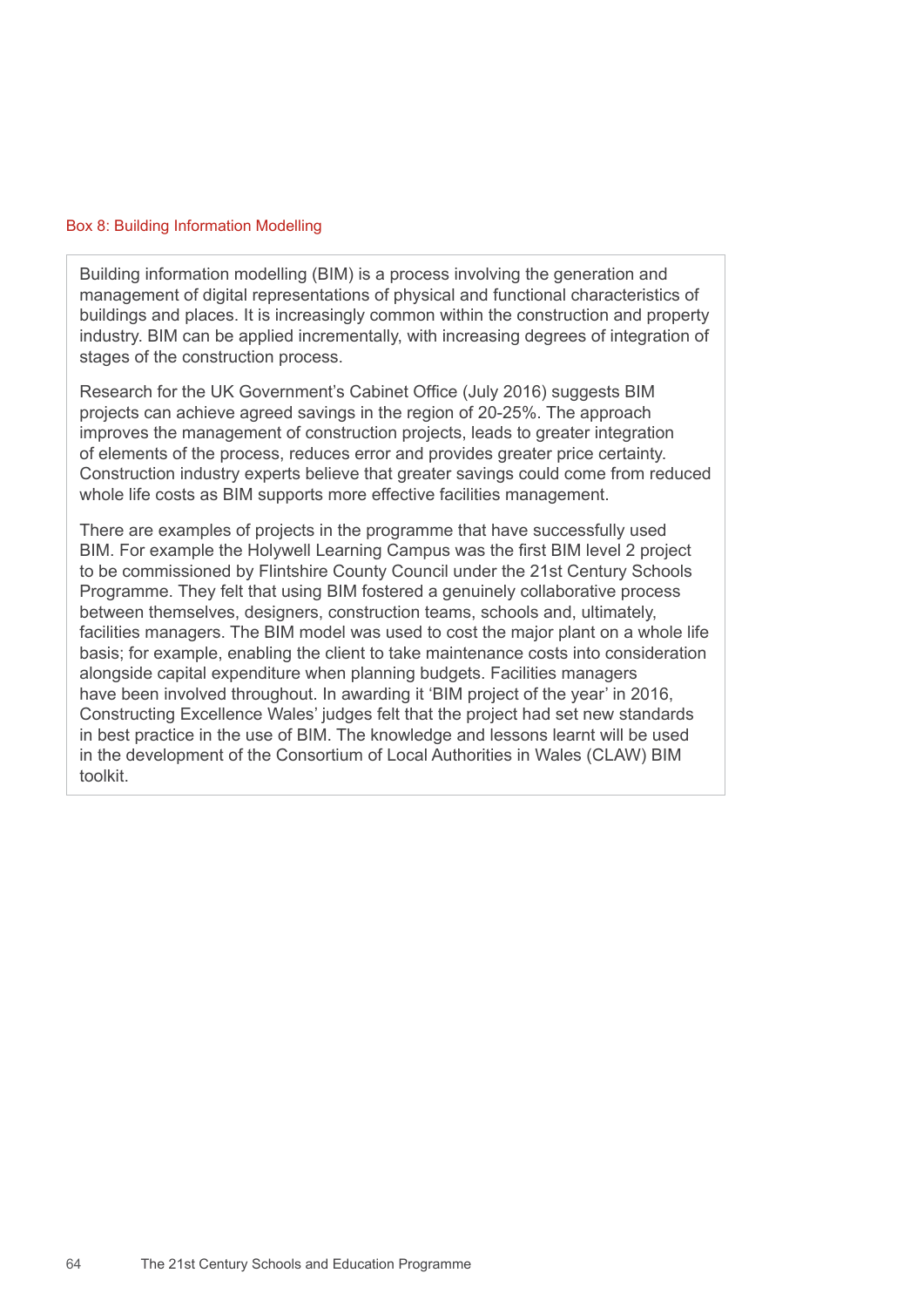# The programme has contributed to reducing the number of surplus school places although difficulties matching demand and supply remain

### Many factors, including the programme, have contributed to a fall in surplus places

- 2.18 Councils are statutorily responsible for ensuring sufficient school places taking account of parents' preference for language and faith education. The Welsh Government's School Standards and Organisation Act 2013 and associated guidance sets out the factors that they are required to take into account in decisions about school closures and organisation. Demand for school places is affected by many factors including the birthrate, migration pattern from within and outside of Wales, new housing developments and parents' preferences for language category, faith designation, gender intake, private education<sup>31</sup> and journey times<sup>32</sup>.
- 2.19 Historically, there has been significant surplus capacity in Welsh schools: in 2010, 19% of school places were unfilled. 16% of all schools places were unfilled in 2016 although the picture varies between primary and secondary schools (Figure 10 and table A5 in Appendix 2). Some of the fall in primary surplus places is due to the impact of an increasing birth rate since 2006 and to migration to and within Wales. These population changes have combined with school reorganisation to reduce the percentage of unfilled primary school places from 21% in 2010 to 13% in 2016. Over the same period, the proportion of unfilled places in secondary schools increased from 16% to 20.5%. In some councils, this will reduce naturally as the growing number of pupils in primary schools move on to secondary school. The latest population projections however do not expect the birth-rate to continue to increase and certainly not at the current rate<sup>33</sup>. Estimating the future population is one of the difficulties that councils face in planning places as population projections have been very volatile in recent years (See also paragraphs 2.22 -2.23).

- 31 The proportion of learners attending private schools is lower in Wales (4%) than in England or Scotland but varies across the country: in Monmouthshire 11% of learners attend independent schools while in other local authority areas less than 1% do so
- 32 The Welsh Government's statutory code on School Organisation (June 2013) sets out its expectations for a reasonable journey time as a one way journey time of up to 45 minutes for a primary pupil and an hour for a secondary pupil.
- 33 Generally, the birth-rate increased across Wales since 2006. Population projections suggest that this increase will peak in 2017-18 and then decline. There is always significant uncertainty in these projections but latest published forecast suggest only Cardiff and Gwynedd will see an increase in the birth-rate post 2020. (Source: Stats Wales **Population projection components of change by local authority and year 2013)**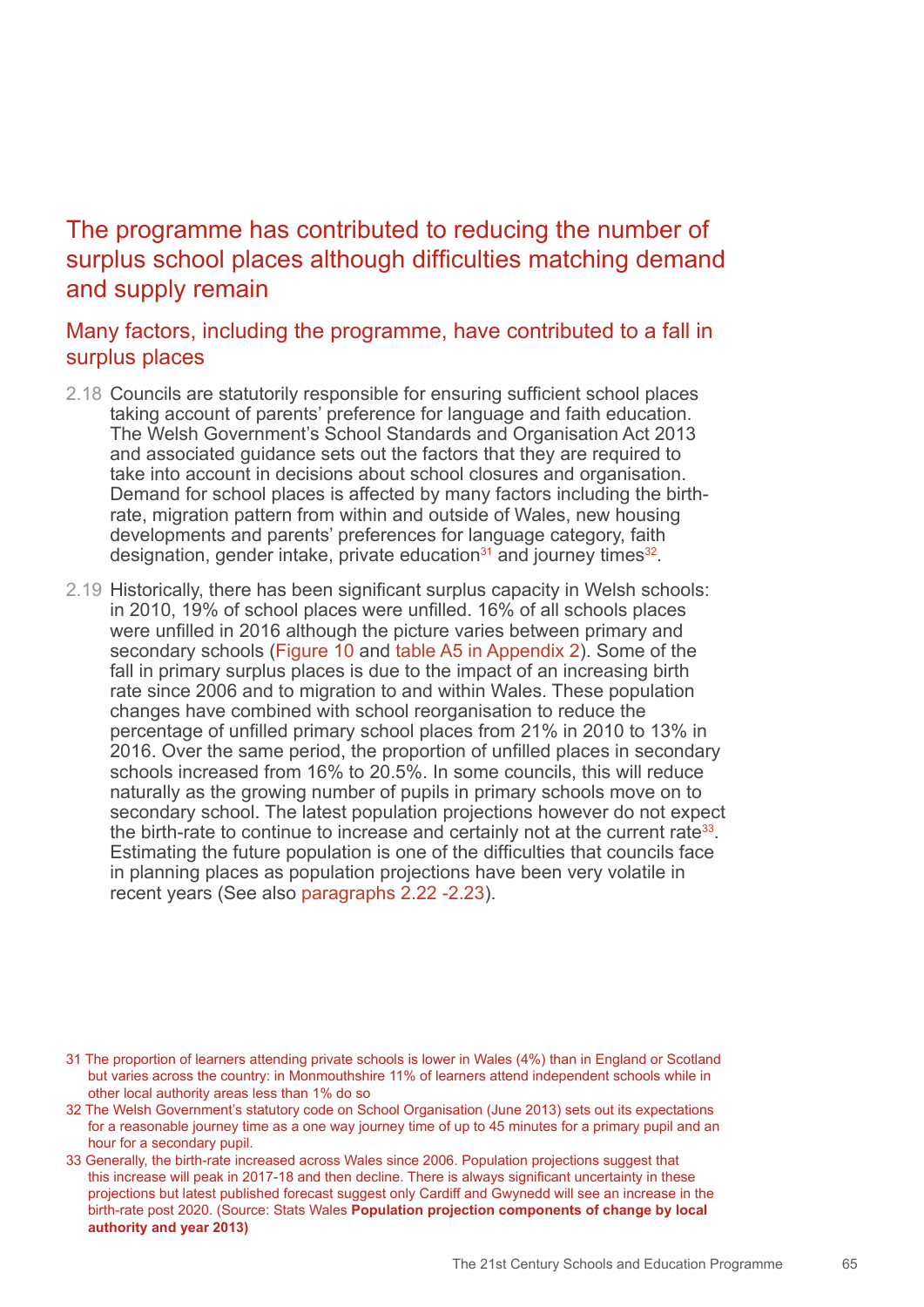

Figure 10: Percentage of school places that are surplus, Wales, 2010-2016.

Source: Wales Audit Office analysis of Association of Directors of Education in Wales School places – benchmarking exercise (April 2017) (Unpublished)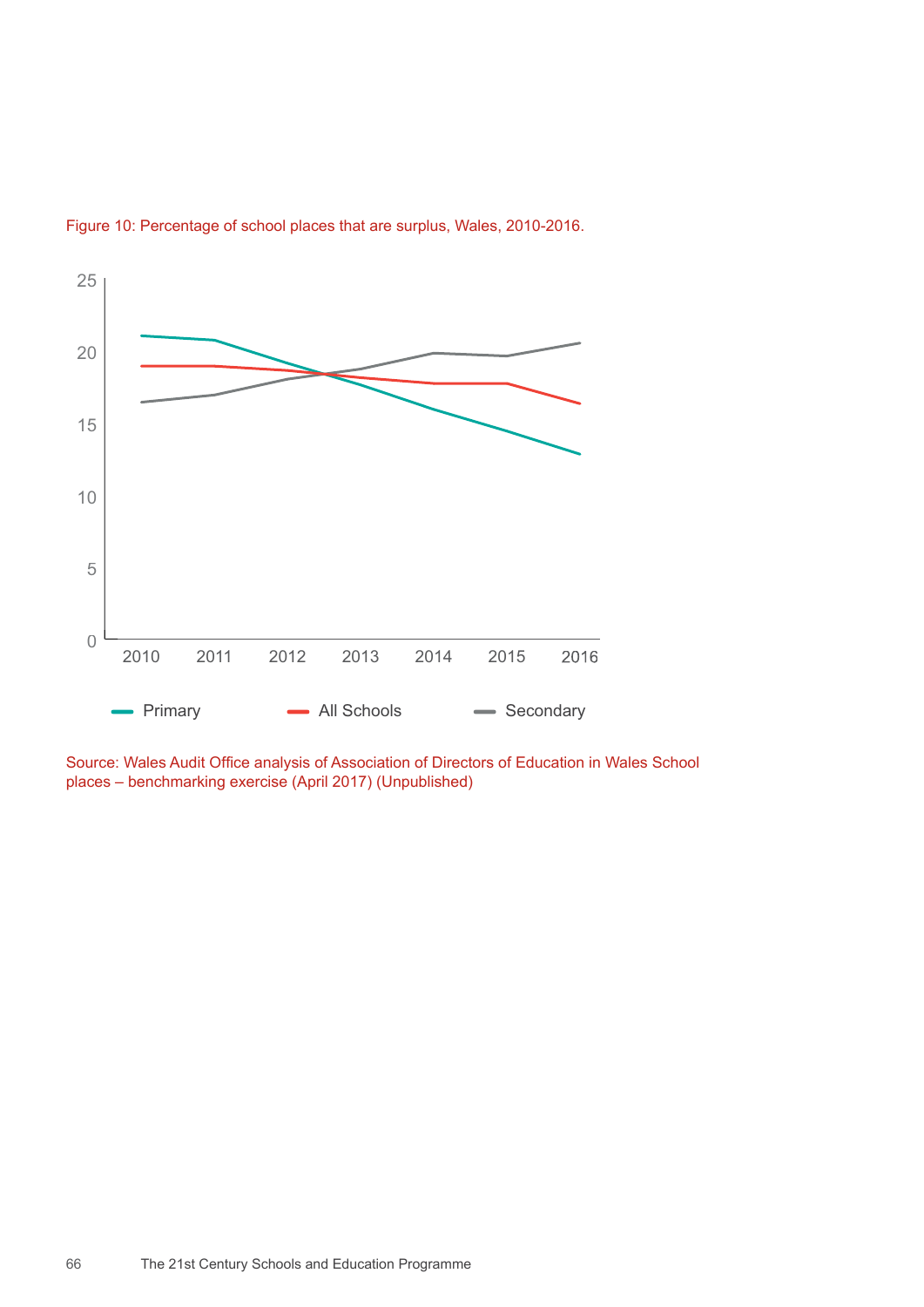### The proportion of surplus places varies across Wales and even in councils with high surplus capacity, individual schools may be oversubscribed.

- 2.20 The proportion of surplus places and the expected impact of demographic change varies across Wales: overall the proportion of surplus places varies from 7% in Newport to 25% in Gwynedd (Figure 11). Fourteen of 22 councils met the Welsh Government's target of less than 15% surplus places in primary schools by 1 January 2015. In 2016, Bridgend, Cardiff, Merthyr Tydfil, Newport and Torfaen demonstrated a demand for new primary places as they were below the target of 10% surplus capacity. Several other councils are close to the 10% target. However, just three councils (Cardiff, Swansea and Newport) met the 15% 2015 target for secondary schools although just 8% of secondary places in Newport were unfilled in January 2016 and Swansea, Torfaen, Cardiff and the Vale of Glamorgan secondary schools were also close to the target of 10% unfilled capacity (Figure A5, Appendix 2).
- 2.21 Even in councils with high surplus capacity, individual schools may be oversubscribed either due to parental preferences, catchment area changes and/or because of population shifts within the council. Overall, 13% of schools in Wales were oversubscribed in 2016: 14% (183) of primary schools and 7.5% (16) of secondary schools. In Anglesey, Bridgend, Cardiff, Newport and Torfaen more than a fifth of schools are oversubscribed<sup>34</sup>. In 2012, the then Minister for Education and Skills made it clear that councils should not build new schools or expand popular schools if there was spare capacity within other schools within reasonable travelling distance. This means that popular schools are not able to expand to meet demand other than as part of the council's plans for the whole authority.

34 Barrett, P. Zhang, Y., Davies, F. and Barrett, L. (2015) **Clever Classrooms: report of the holistic evidence and design project** University of Manchester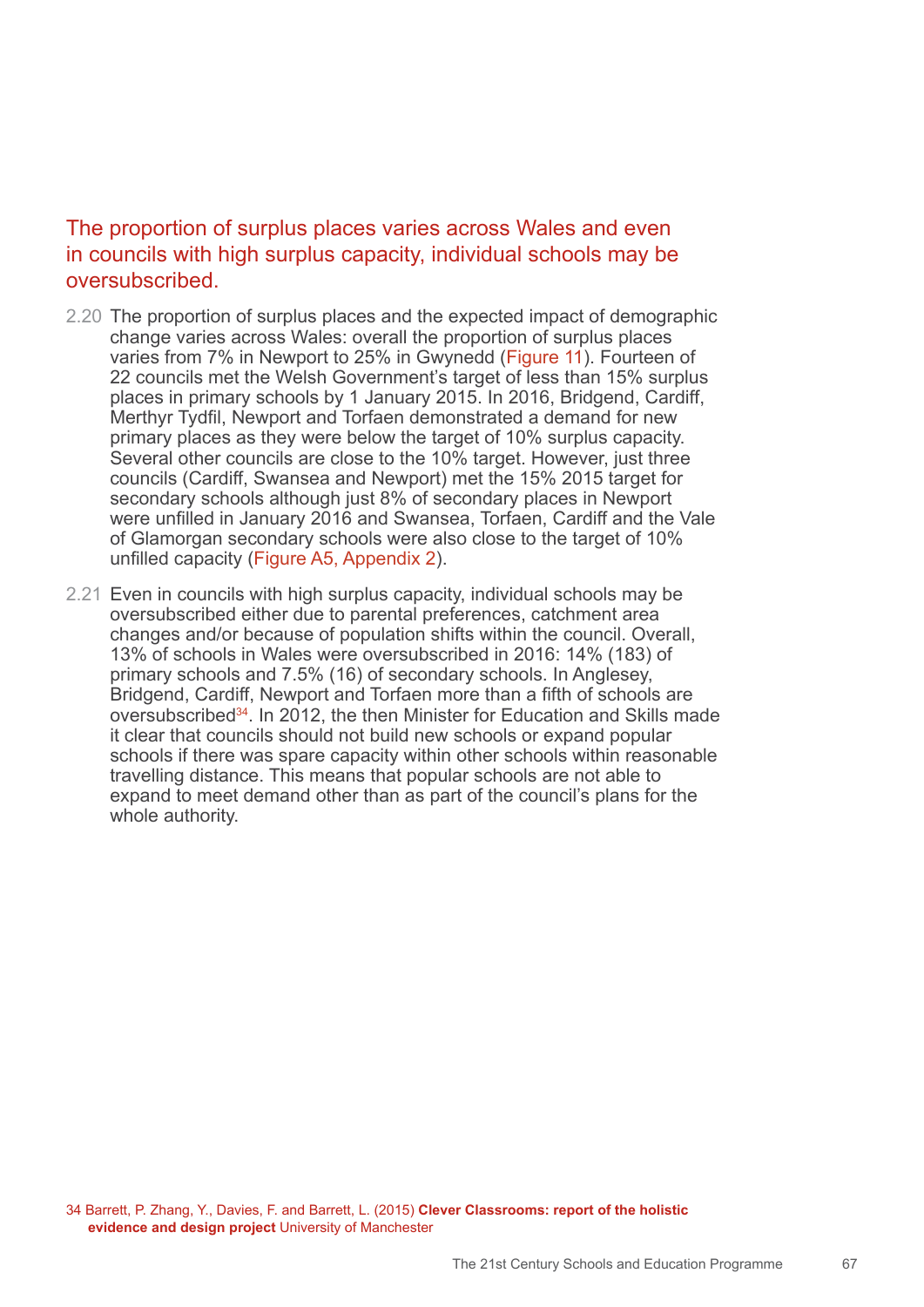

#### Figure 11: Percentage of school places that are surplus by council, January 2016

Source: Association of Directors of Education in Wales – School places benchmarking exercise (April 2017) (Unpublished)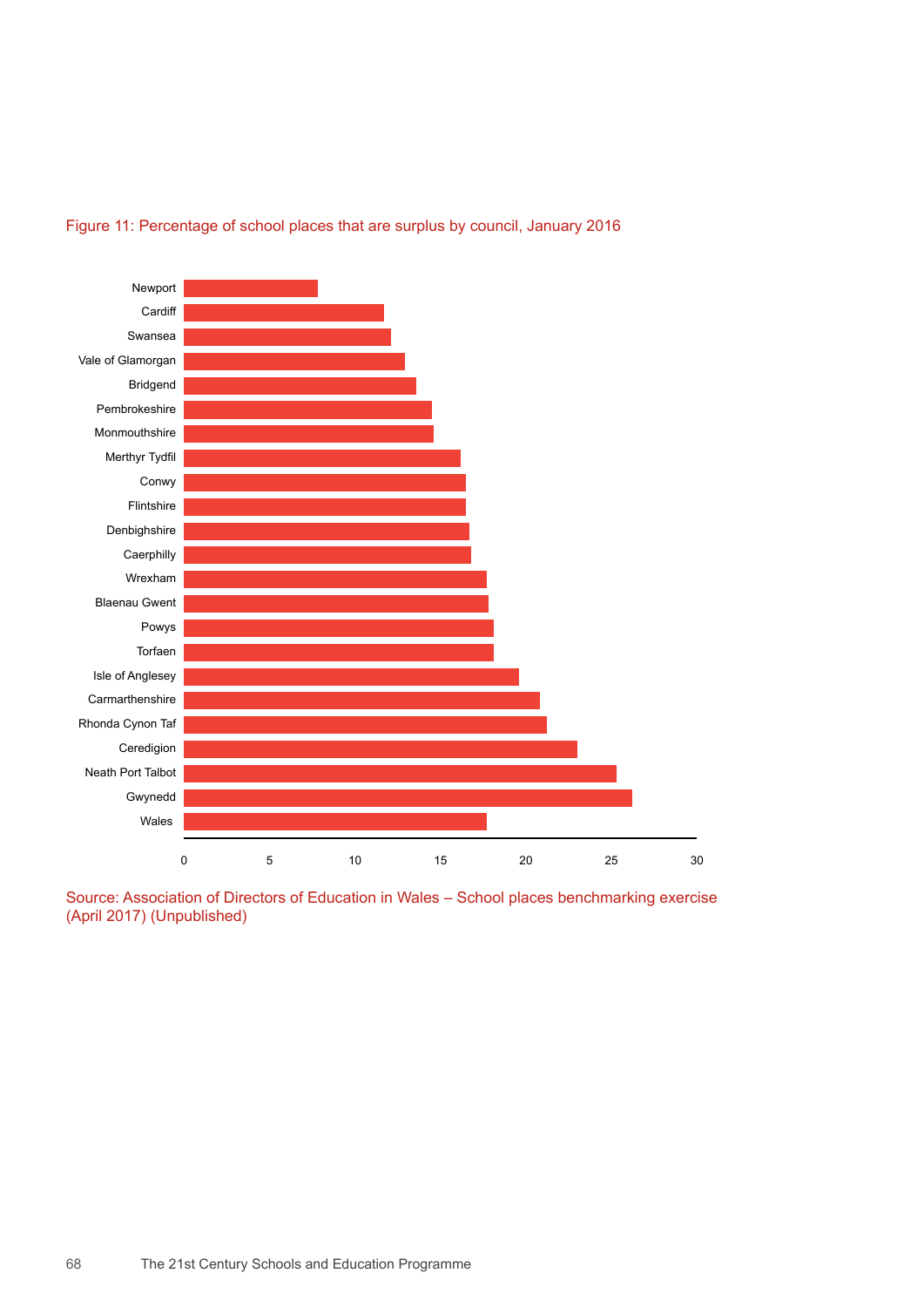### There are inherent difficulties in accurately predicting and providing for demand for Welsh language and voluntary-aided schools

- 2.22 Matching demand for and supply of Welsh language education is complex and a capital programme could only ever help rather than solve these challenges. In 2009, the Welsh Government set a target of 30% of seven year olds being taught through the medium of Welsh by 2020 compared to 21% in 2009. Although overall there is a higher percentage (19%) of surplus places in Welsh medium schools, achieving this target would require a substantial switch in the language classification of the existing school estate and/or building new schools to meet the demand for Welsh-medium education. Fifty two Band A projects (31%) are Welsh-medium schools, including six which are English and Welsh schools. Welsh-medium projects account for 30% (£441.4 million) of the total budget. These projects include new Welsh-medium schools to meet increased demand as well as replacement for existing schools. Although not definitive evidence, that Welsh-medium schools account for a disproportionate amount of the programme budget compared to the number of learners suggests that councils have prioritised Welsh-medium in their reorganisation plans.
- 2.23 There are also difficulties assessing and meeting demand for faith schools across Wales. Most voluntary aided schools are primary schools and, as there are only four Church in Wales and 19 Roman Catholic secondary schools, some pupils do not have the option to continue to secondary faith schools. Some pupils travel across council boundaries under local arrangements to access faith education. There is evidence of a demand for places in voluntary aided schools as the proportion of surplus places is lower than in other schools: 9% of both primary and secondary places were unfilled in 2016. More than a quarter (27%) of voluntary aided schools are oversubscribed. The Welsh Government has worked with Diocesan leaders to assess demand for church schools but it is not clear to us if demand is increasing or falling across all or any parts of Wales.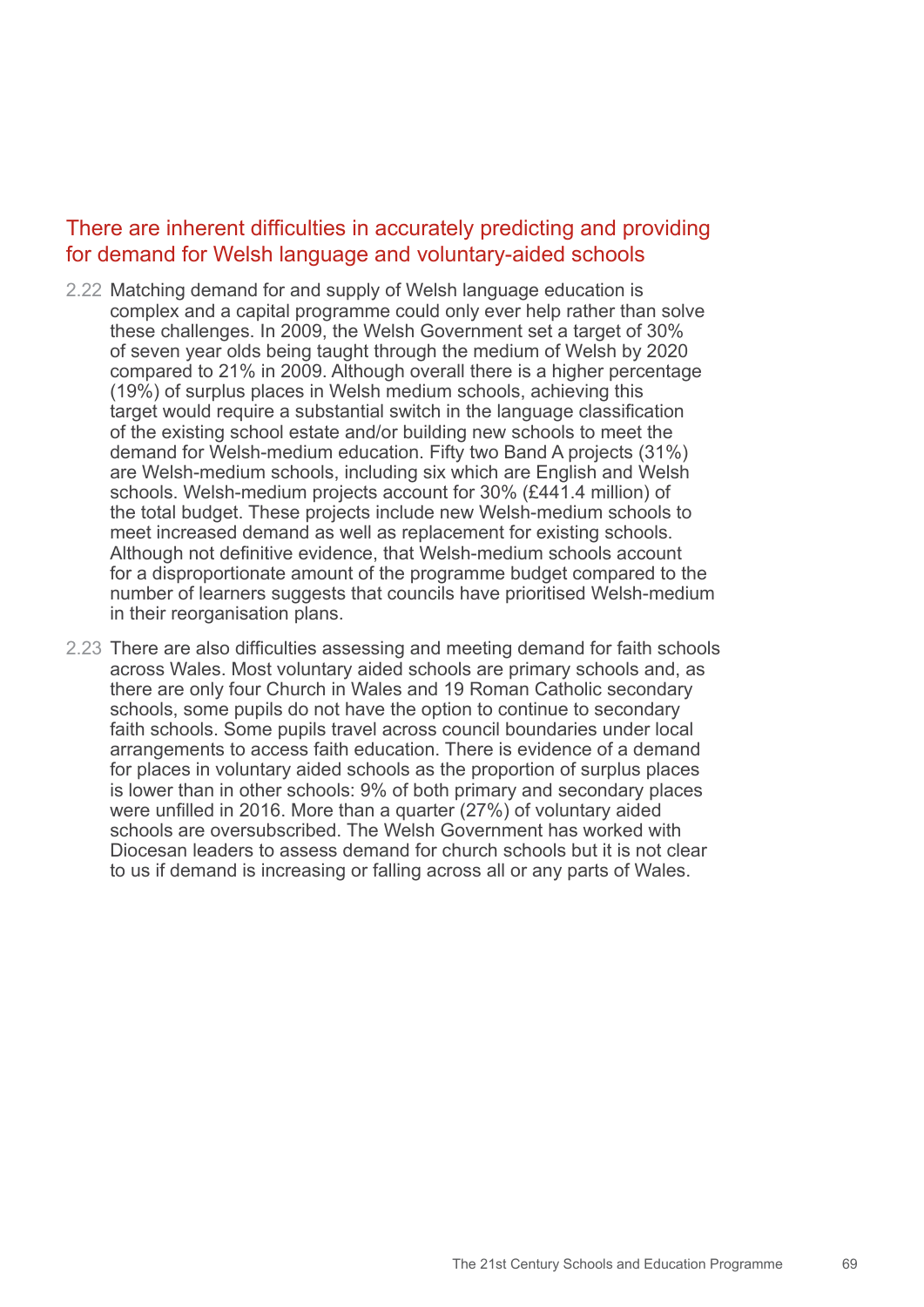# Identification and monitoring of wider benefits is patchy and there are concerns that intended cost savings from energy efficiency are not being achieved

There is some evidence of wider economic benefits from the investment to date and the Welsh Government improving its approach to measuring these benefits in future

- 2.24 From the outset, the Welsh Government emphasised the potential economic benefits to local communities from the investment. Projects valued at more than £2 million are required to provide evidence of their wider impact using Value Wales' 'community benefits measurement tool for construction and infrastructure projects'. Using data from 26 completed projects with a value of £177.1 million, the Welsh Government assessed the achievement of benefits against a sample of the measures within the toolkit (Figure 12).
- 2.25 The Welsh Government is improving the information it gathers about the wider benefits of the programme by revising the generic Value Wales toolkit to better fit the programme (paragraphs 1.12 - 1.13). It is also piloting a post-occupancy survey, which captures staff and learners' views of the building as well as data about running, energy costs and educational outcomes. This will be collected 1, 3 and 5 years after completion to allowing a measure of the long term benefits from the investment. If the pilot is successful, the information from this comprehensive postoccupancy evaluation will provide valuable insight for councils, school leaders and the construction industry.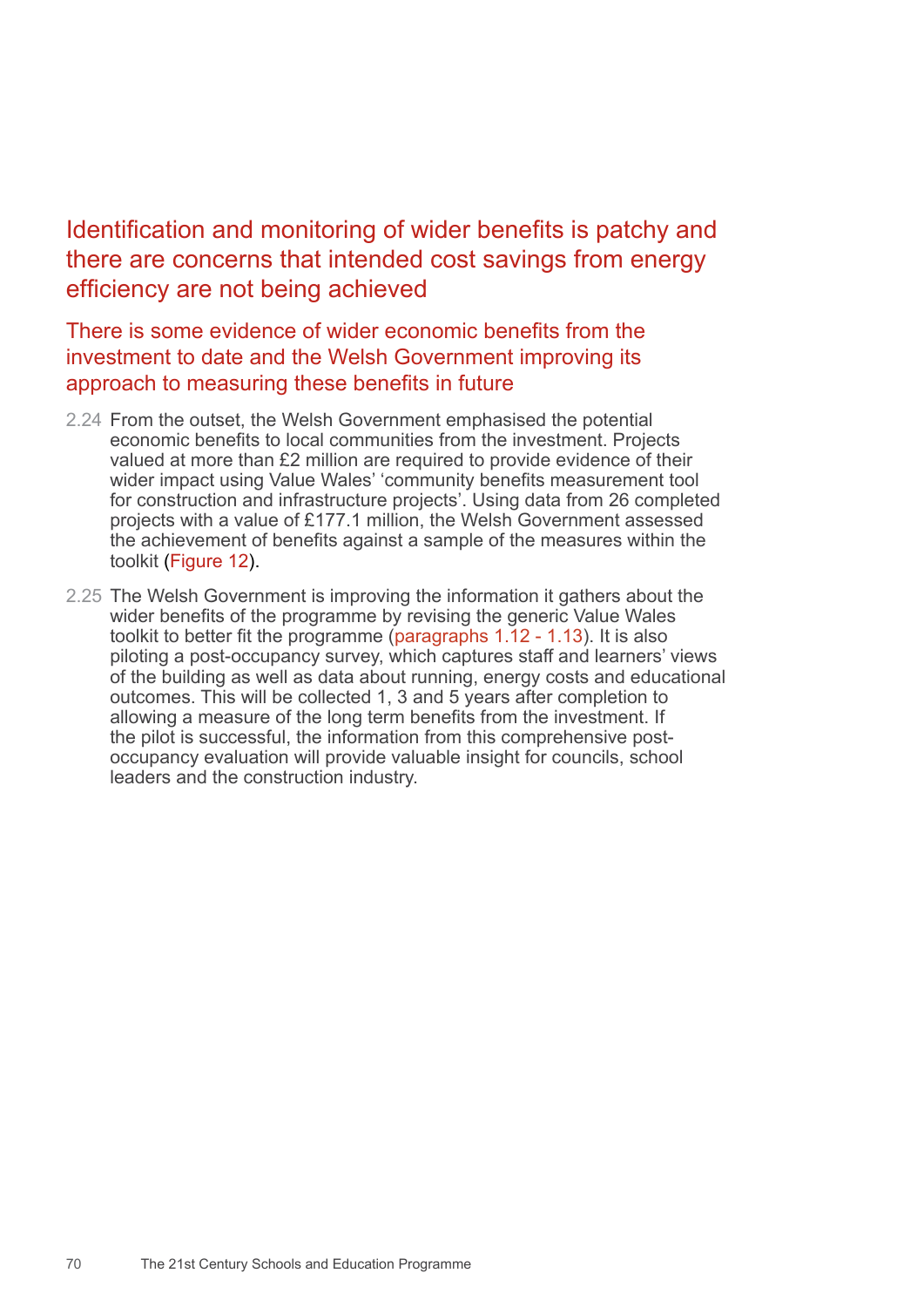#### Figure 12: Welsh Government's measures of the economic benefits from capital investment in 26 completed projects valued at over £2 million in the programme at 31 July 2016.

| Total contract value from 26 projects                       | £177.1 million   |
|-------------------------------------------------------------|------------------|
| Revenue to Welsh businesses                                 | £136.6 million   |
| Percentage to Welsh based business                          | 87%              |
| Percentage spent on Welsh businesses<br>and salaries        | 83%              |
| Percentage Welsh small and medium sized<br>enterprises      | 88%              |
| Contribution to Welsh small and medium<br>sized enterprises | $£121.3$ million |
| Disadvantaged people helped into<br>employment              | 277              |
| Training weeks to disadvantaged people                      | 1,587            |
| Income to Welsh residents                                   | £16.7 million    |

Source: Extract of data supplied from 26 schools projects, Welsh Government, October 2016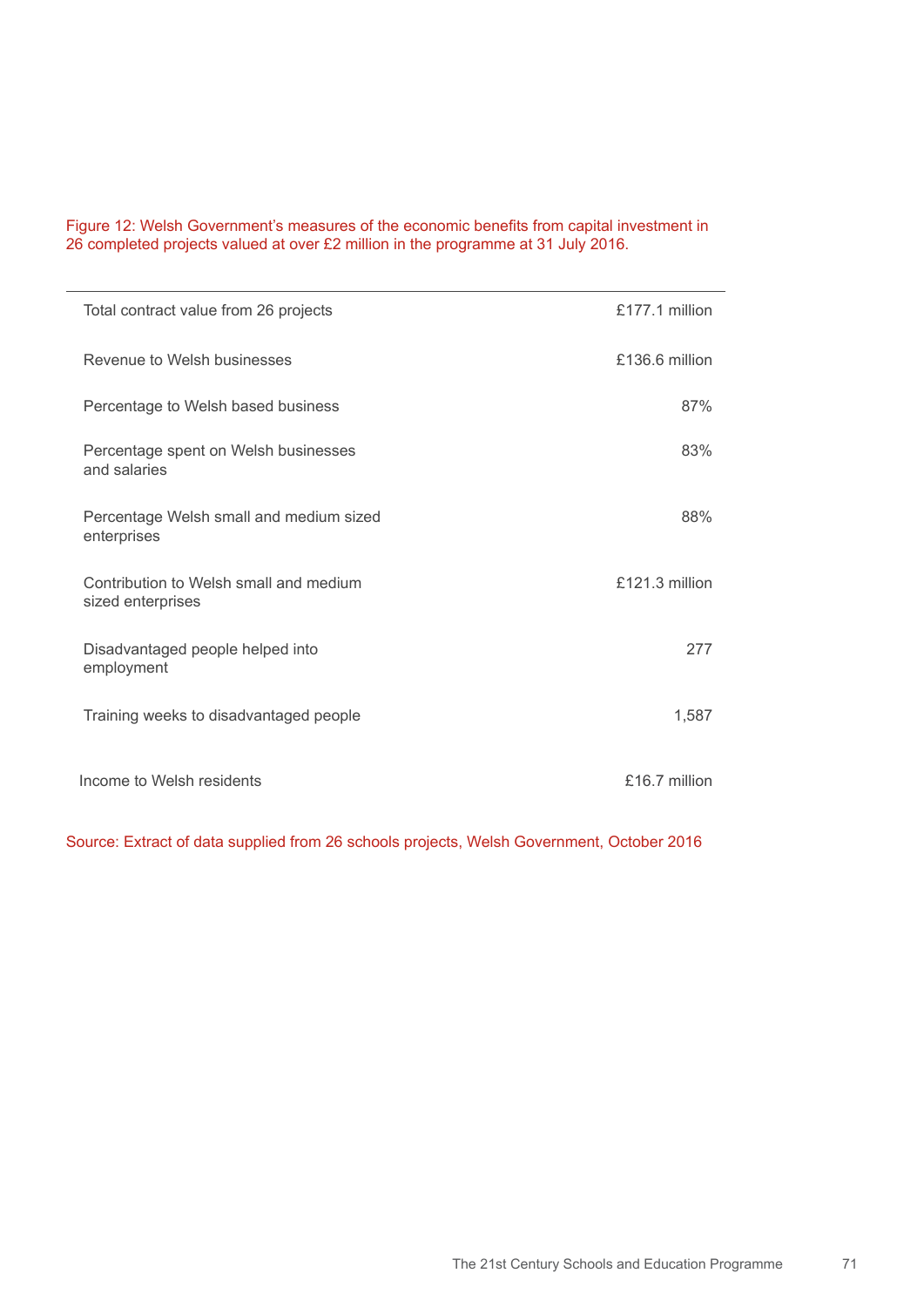### The link between school condition and improving educational attainment is not clear but future investment could learn from emerging research in Wales and elsewhere

2.26 The Welsh Government stated at the outset that the Programme should lead to improved educational attainment. At this stage, it is too early to assess what impact, if any, the programme has had on attainment. Many factors influence learners' attainment, in particular the quality of school leadership and teaching. As a result, the causal relationship between the quality of buildings and learning outcomes has been difficult to establish. However, recent academic research by Salford University – The Clever Classrooms project<sup>35</sup> – has begun to provide evidence of a correlation between the physical teaching environment (lighting, colours, display work and so on) and the pupils' academic progress. The researchers showed that a well-designed classroom can boost learning progress in primary school pupils by up to 16% in a single year. This research can inform the design of schools going forward. In addition, the Welsh Government's proposed approach to post-occupancy evaluation will provide more evidence of any link between the school design and attainment by linking data about the school to educational outcomes.

### More work is needed to ensure that new and refurbished school building achieve the sustainability and energy efficiency targets set for them and benefit from related cost savings

2.27 The Welsh Government requires centrally funded public buildings to achieve several design and energy efficiency standards to meet its aim of a sustainable estate for the future that achieve carbon targets and results in reduced energy costs. A review of 18 new build projects by Constructing Excellence in Wales for the Welsh Government early in 2016 found that some were not achieving the sustainability and energy efficiency standards required for publicly funded buildings<sup>36</sup>. Figure 13 sets out progress against the environmental standards.

<sup>35</sup> Barrett, P. Zhang, Y., Davies, F. and Barrett, L. (2015) **Clever Classrooms: report of the holistic evidence and design project** University of Manchester

<sup>36</sup> Instructing Excellence Wales Briefing note (May 2016) **Optimising procurement** Appendix P Unpublished briefing note to the Welsh Government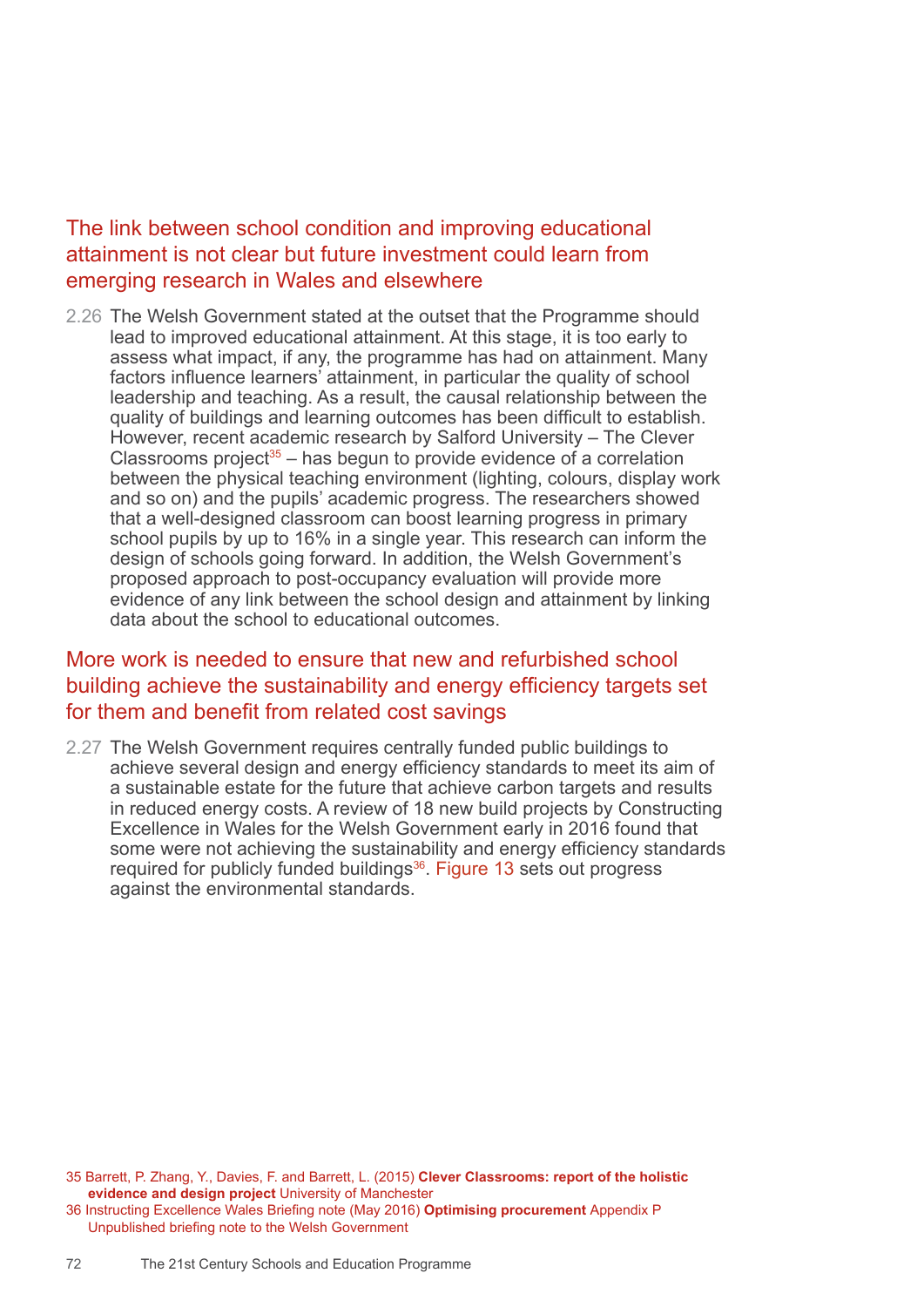## Figure 13: Sustainability and energy efficiency standards that apply to the programme

| <b>Environmental standard</b>                                                                                                                                                                                                                                                                                                                                                                                                                                                                                                                                                                                                                                                                                                                                                                                                                                                                                                                                 | <b>Wales Audit Office commentary of</b><br>progress to date                                                                                                                                                                                                                                                                                                                                                                                                                                                                                                                                                                                                                                                                                        |
|---------------------------------------------------------------------------------------------------------------------------------------------------------------------------------------------------------------------------------------------------------------------------------------------------------------------------------------------------------------------------------------------------------------------------------------------------------------------------------------------------------------------------------------------------------------------------------------------------------------------------------------------------------------------------------------------------------------------------------------------------------------------------------------------------------------------------------------------------------------------------------------------------------------------------------------------------------------|----------------------------------------------------------------------------------------------------------------------------------------------------------------------------------------------------------------------------------------------------------------------------------------------------------------------------------------------------------------------------------------------------------------------------------------------------------------------------------------------------------------------------------------------------------------------------------------------------------------------------------------------------------------------------------------------------------------------------------------------------|
| <b>BREEAM Excellent - The Building</b><br>Research Establishment's Environmental<br>Assessment Method (BREEAM) is a widely<br>used environmental assessment method for<br>buildings, setting standards for best practice<br>in sustainable design. BREEAM covers<br>nine categories and scores them against 5<br>different ratings of Pass, Good, Very Good,<br><b>Excellent and Outstanding</b><br>Since 2010, all publically funded buildings<br>in Wales are required to achieve a BREAM<br>rating of Excellent. There have been<br>concerns about the cost of achieving<br>BREEAM Excellent for some time. In<br>England, school buildings are required<br>to achieve 'Very Good' standards, after<br>research showed high costs associated with<br>achieving a BREEAM - excellent standard.<br>The Welsh Government reviewed this<br>requirement in 2015 but decided to continue<br>with the excellent standard for projects<br>receiving public funding | Constructing Excellence in Wales found<br>that not all new builds had achieved the<br>BREEAM Excellent rating although it is<br>not required for small extensions and<br>refurbishments. As a result aspects of<br>sustainable design have been incorporated<br>into new build projects but are less<br>common in other work. Constructing<br>Excellence in Wales concluded that<br>improving water efficiency (for example<br>through rainfall harvesting) and managing<br>flood risks were progressing well. Some<br>areas including designing for overheating<br>- a particular problem in schools due to<br>their uneven usage and high ICT use -<br>and incorporating sustainable construction<br>methods and materials require further work. |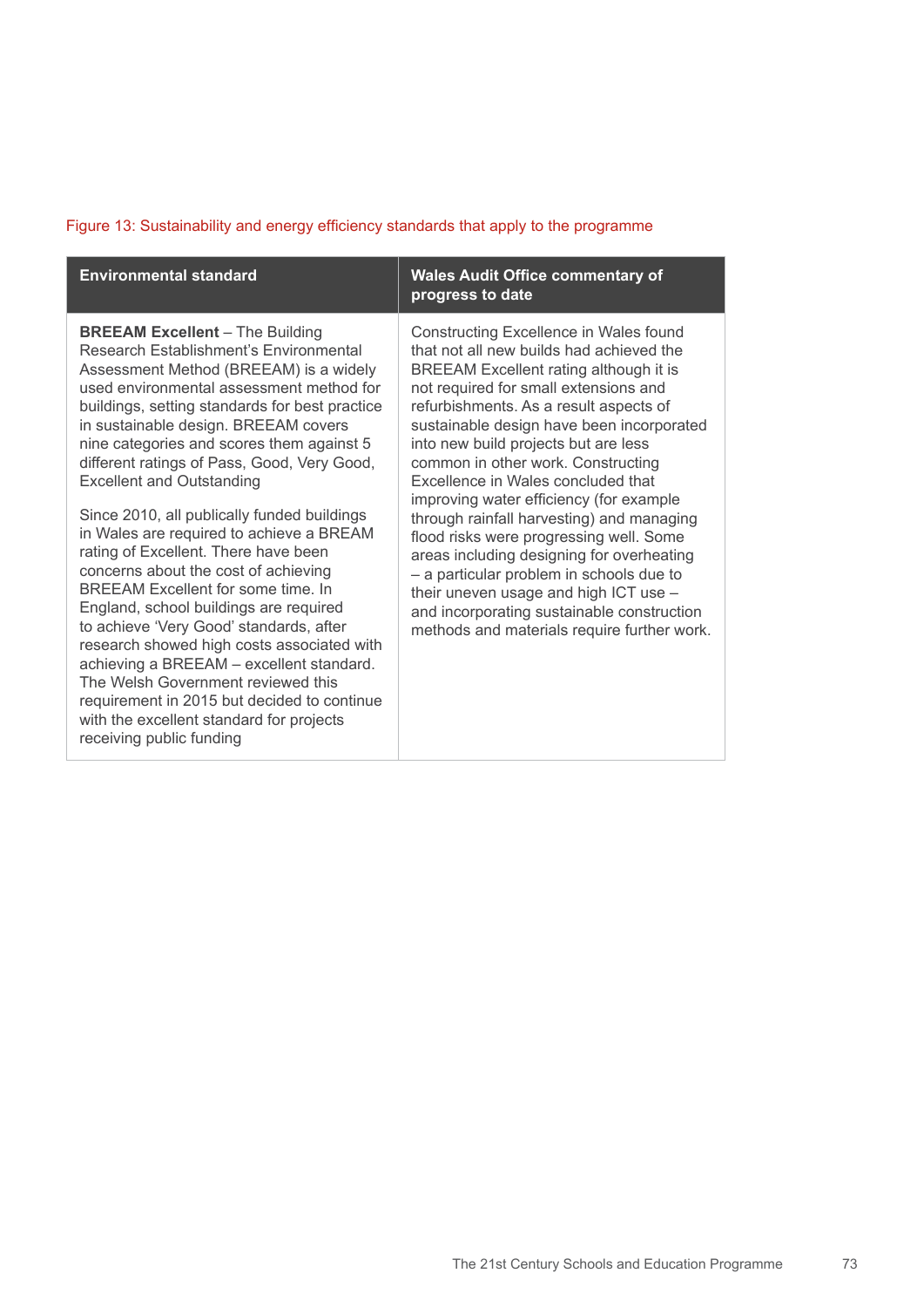| <b>Environmental standard</b>                                                                                                                                                                                                                                                                                                                                                                                                                                                                | <b>Wales Audit Office commentary of</b><br>progress to date                                                                                                                                                                                                                                                                                                                                                                                                                                                                      |
|----------------------------------------------------------------------------------------------------------------------------------------------------------------------------------------------------------------------------------------------------------------------------------------------------------------------------------------------------------------------------------------------------------------------------------------------------------------------------------------------|----------------------------------------------------------------------------------------------------------------------------------------------------------------------------------------------------------------------------------------------------------------------------------------------------------------------------------------------------------------------------------------------------------------------------------------------------------------------------------------------------------------------------------|
| <b>Energy Performance Certificate (EPC)</b><br>'A' Measures the potential for energy<br>efficiency at the point of completion. A<br>Welsh Government funding requirement for<br>Band A projects is for an EPC 'A' rating to be<br>achieved. Achieving this rating means that<br>the building has been designed to be energy<br>efficient, but does not take account of actual<br>energy usage.                                                                                               | On completion, only two thirds of new build<br>schools reviewed achieved the desired<br>EPC A rating: 6 of 18 sampled were<br>rated B and 1 was C for part of the build.<br>The reviewers did not establish if these<br>projects had secured a derogation from the<br>requirement at the outset or whether this<br>represented a failure to achieve the original<br>design.                                                                                                                                                      |
| <b>Display Energy Certificates (DEC)</b><br>A DEC rating will include all energy use on<br>the site including catering, teaching walls<br>and ICT equipment. It can allow renewable<br>technologies installed which may have<br>generated energy and off-set fossil fuel<br>consumption. The assessment is based on<br>records of energy use over 12 months and<br>so provides an accurate assessment of the<br>building actual energy use compared to the<br>EPC. It can repeated annually. | The new buildings that had undertaken the<br>assessment achieved variable results and<br>energy consumption increased at some<br>sites. The exact reasons are unclear but<br>could include more IT leading to higher<br>energy use and additional opening hours<br>for community services. Several sites<br>had renewable technologies that are not<br>included in the DEC assessment.<br>Councils have concerns that some of<br>the technology may not be delivering the<br>intended benefits (paragraphs 2.28 and<br>$2.29$ ). |

#### Note:

1 Research for the UK Governments Department for Schools, Children and Families in 2008 suggested that achieving BREEAM – 'very good' cost around £19 per m2 compared to £60 per m2 for 'excellent'. Subsequently, improvements in industry practice have reduced costs: in 2012 it was estimated that achieving 'very good' could be done at no additional cost while BREEAM – Excellent' would add 6-10% for a primary school and around 4% for a secondary schools. Source: Faithful and Gould (2008) **Schools for the future: The cost of BREEAM compliance in schools.**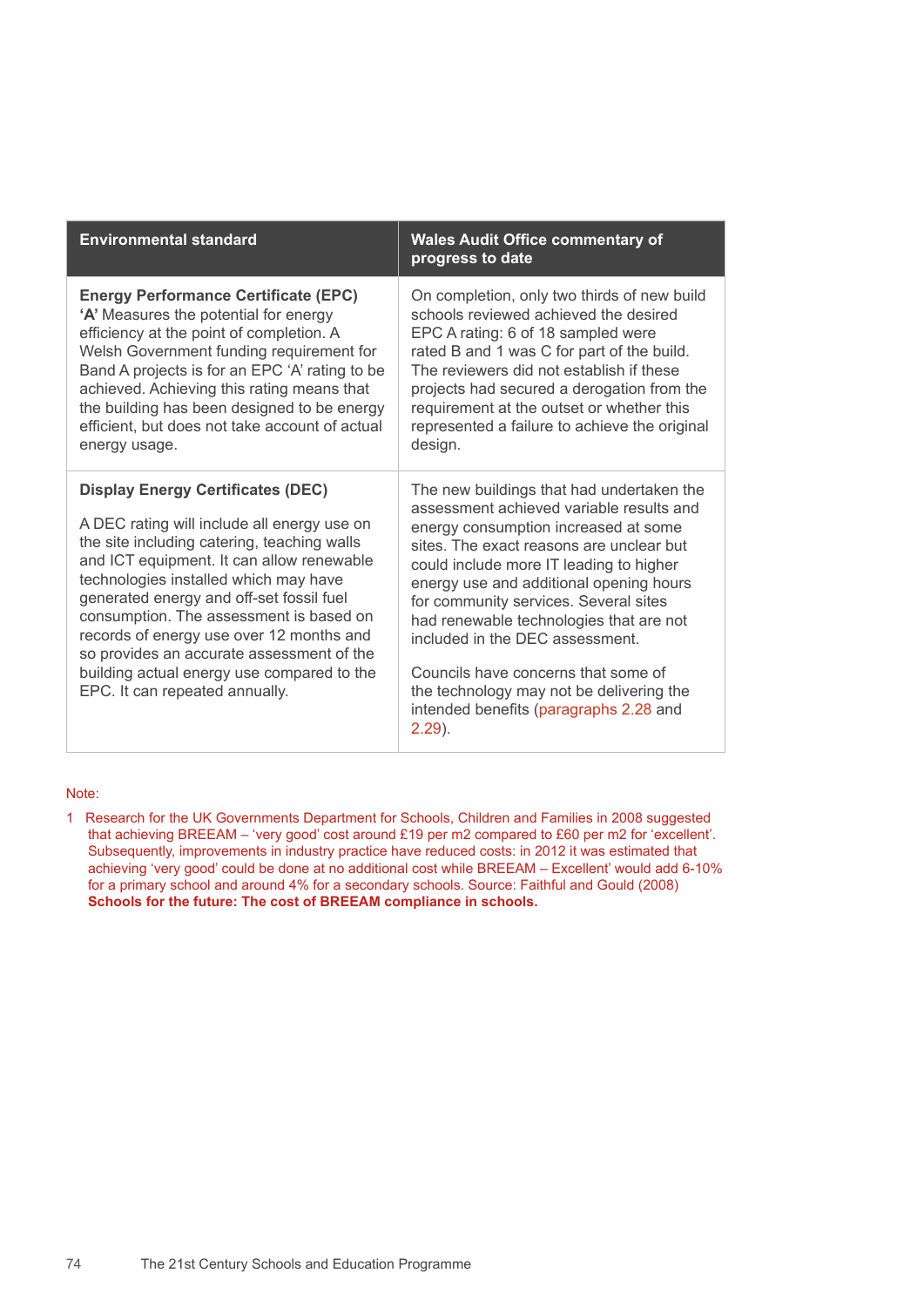2.28 It is important to understand the findings on energy efficiency and energy use in the context of a growing awareness within the construction industry that many low energy buildings use more energy than designers envisaged and building owners expected. For schools, this performance gap places demands on their fixed revenue budgets and means that funders may not see the expected pay-back from their investment. The performance of low energy designs is often little better, and sometimes worse, than that of an older building they have replaced or supplemented<sup>37</sup>. Constructing Excellence in Wales have produced good practice guidance to help school managers understand and manage this risk, which the Welsh Government intends to publish on the 21st Century Schools and Education Website. This can include 'soft landings' where designers and constructors continue to provide support during the first months of operation and beyond, to help fine-tune and de-bug the systems, and ensure the occupiers understand how to control and best use their buildings.

## Some projects are clearly benefitting the wider community but the programme could do more to increase the community use of facilities

2.29 The potential for increasing community use of school facilities forms part of the business case approval process for each project in the programme. However, the Welsh Government does not keep a consistent record of the extent to which projects are intended to achieve increased community use. The 2002 Education Act (England and Wales) gave governing bodies powers to provide services to help meet the needs of their pupils, their families and the wider community. In 2003, the Welsh Government produced guidance to schools, governors and councils about how they can develop such services<sup>38</sup>. The Community Focused School initiative encourages schools and councils to view their schools as a community resource. In practice this means not only using schools for after school clubs for children and young people and increasing use in the weekends and holidays but also as a possible base for additional services such as health, social services, libraries and adult education activities.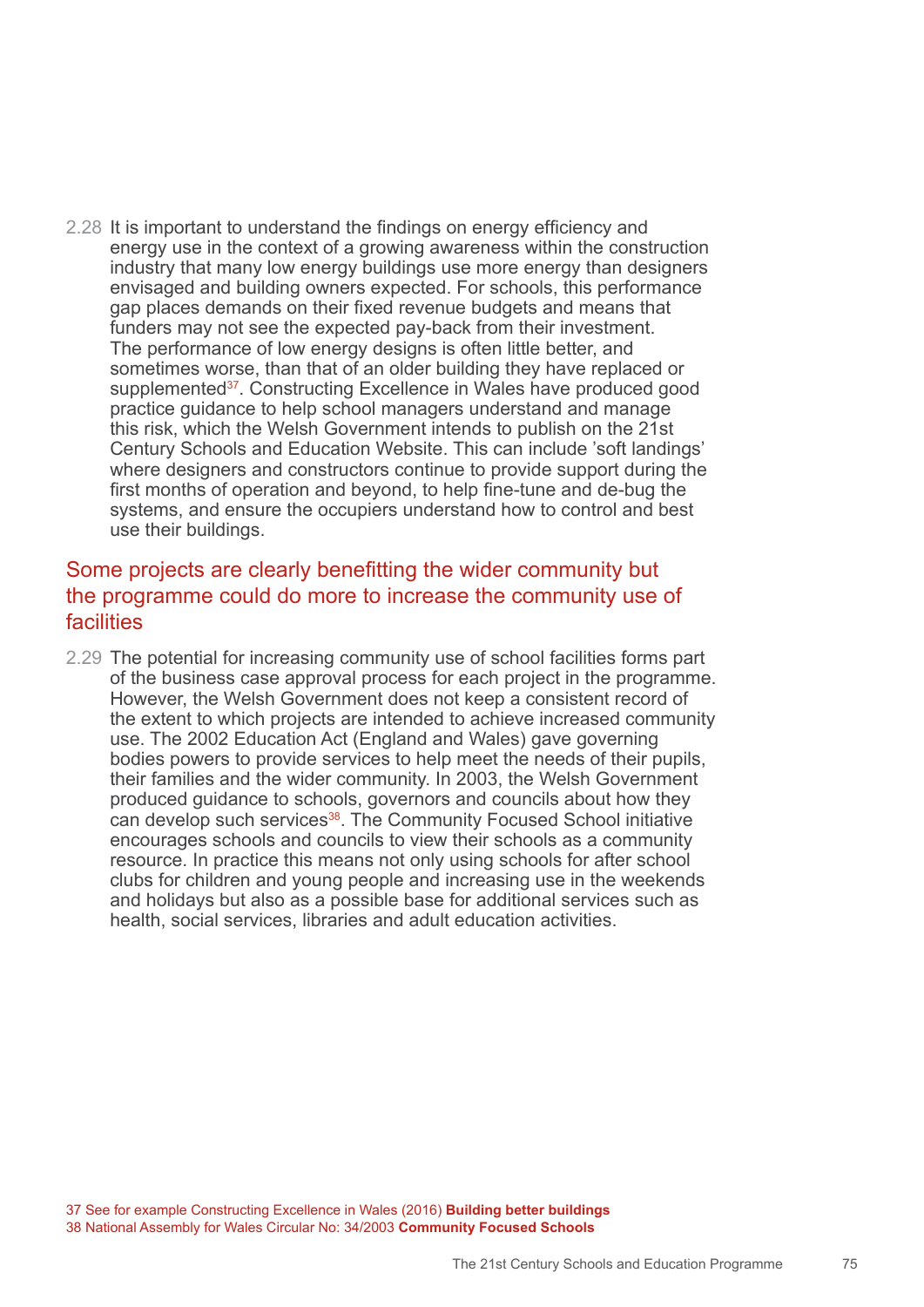- 2.30 In practice, recent research commissioned by the Welsh Government by the Public Policy Institute for Wales found that community use of schools takes various forms (Box 9). Some projects in Band A have incorporated community resource in their design: for example Pontprennau Primary School, Cardiff where the new build primary incorporates a community hall and other facilities that can be used by the community while ensuring appropriate separation from the children during school hours. Some activities that previously took place in a separate community hall have transferred to the new school, including a crèche and pre- and postschool wrap around child care. There are separate showers and changing facilities available for community users. Several projects in the programme have included grant funding from the Flying Start capital grants to include early years' provision. In 2015-16, there were 11 Flying Start<sup>39</sup> capital projects ranging from £2,500 for playground adaptations at Ysgol Penmorfa, Denbighshire to £554,000 for a new Flying Start centre at the new Delta Community Primary school in Carmarthenshire.
- 2.31 The Welsh Government and councils recognise that there is more to do to widen the provision of services in school sites as well as to increase the community use of school buildings. The Strategic Outline Business Case for Band B makes community use one of the two key investment objectives. It sets a specific target that 10% of schools/colleges that receive funding from the Programme have co-located public services on site if local demand exists However, some of the barriers to increased community use are as much about attitudes and school leadership as the available infrastructure of a school building. The 2016 report warned against a 'one size fits all' approach, particularly in urban areas where there may be many potential providers of facilities and services. However schools can play an especially important role in rural areas where the school buildings may be the only community resource and for faith and Welsh-medium schools which can become cultural hubs in community life. The Welsh Government has created a taskforce to examine the potential for increasing the community use of school buildings and increasing the role of schools in providing local services.

39 Flying Start is the Welsh Government's targeted early years programme for families with children under 4 in some of the most disadvantaged areas of Wales.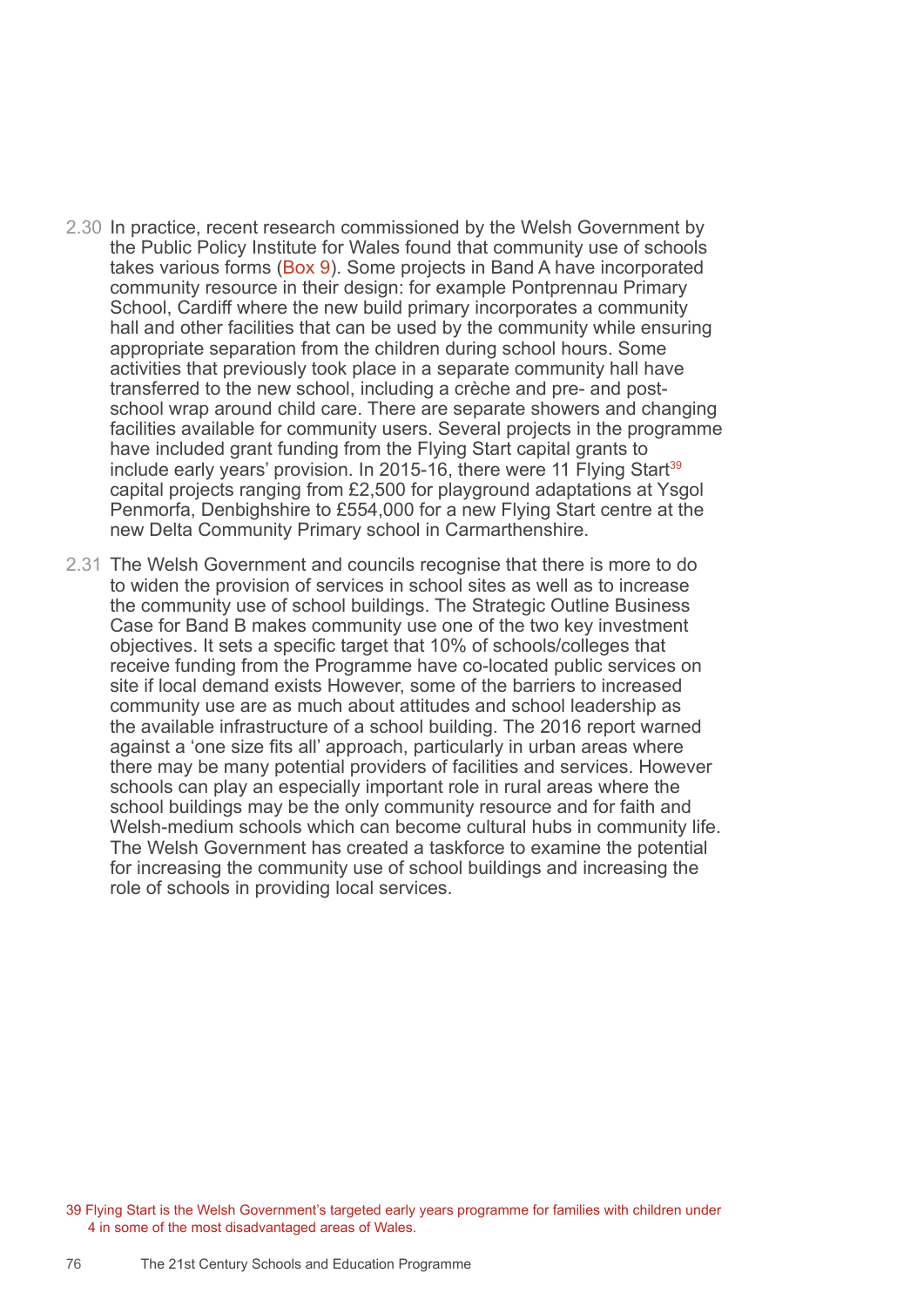#### Box 9: Community use of buildings takes various forms

- **Direct provision of services**  school makes services available to others. For example, accommodation for school staff running extra curricular activities, family learning or sports clubs. Activities for pupils are often free but families or others may pay.
- **Hosting** The school opens its facilities to others. Examples include adult education classes using classrooms and facilities, sports clubs on the school field or gym or local community groups using the school hall. Can be at no/low cost for community groups or at a market rate for private hire.
- **Separate use of the same building but under indirect school control** – the school relinquishes main use of part of the school building to another organisation but retains the right to use it by agreement with the main user. For example, a further education college may take over part of the school building for adult education and create a computer suite which the school uses by prior agreement. Usually at a competitive but realistic charge to the group.
- **Separate use of the same building but under alternative user control** part of the school is controlled by another organisation and the school relinquishes the possibility of using that facility/building for the time of any agreement. For example, social services or police take part of the building with responsibility for all associated costs. This is usually at a 'business rate'.
- **Other user builds new facilities on site** the other user meets all the costs and pays for shared areas or offers use of the facilities as an alternative to payment, for example for child care provision, after school clubs or sports **facilities**

Source: Adapted from Public Policy Institute for Wales (2016) **Increasing community use of school facilities** pages 15-16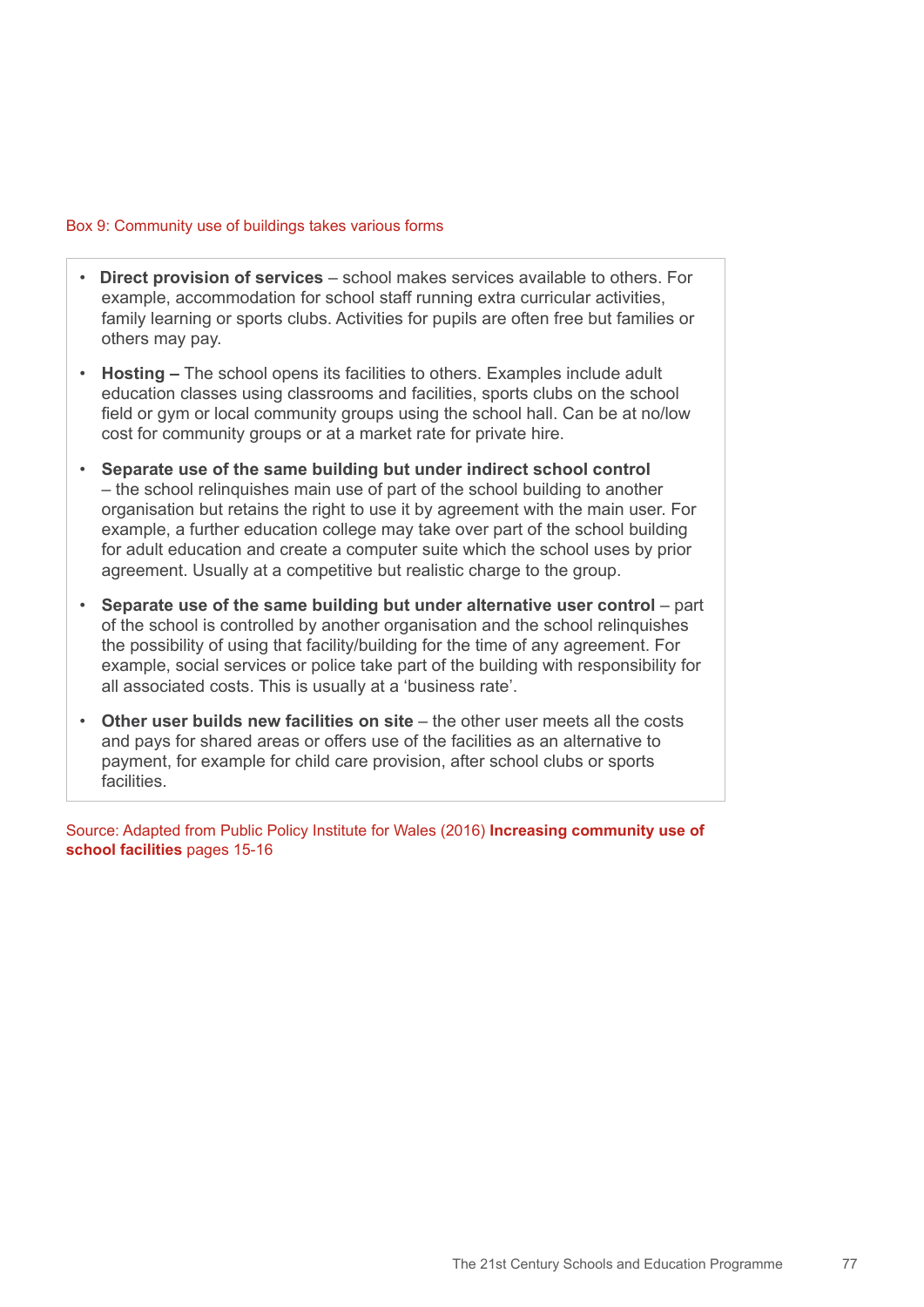## Appendices

Appendix 1 - audit methods Appendix 2 - profile of the 21st Century Schools and Education Programme

Photograph Credit JonesMillbank

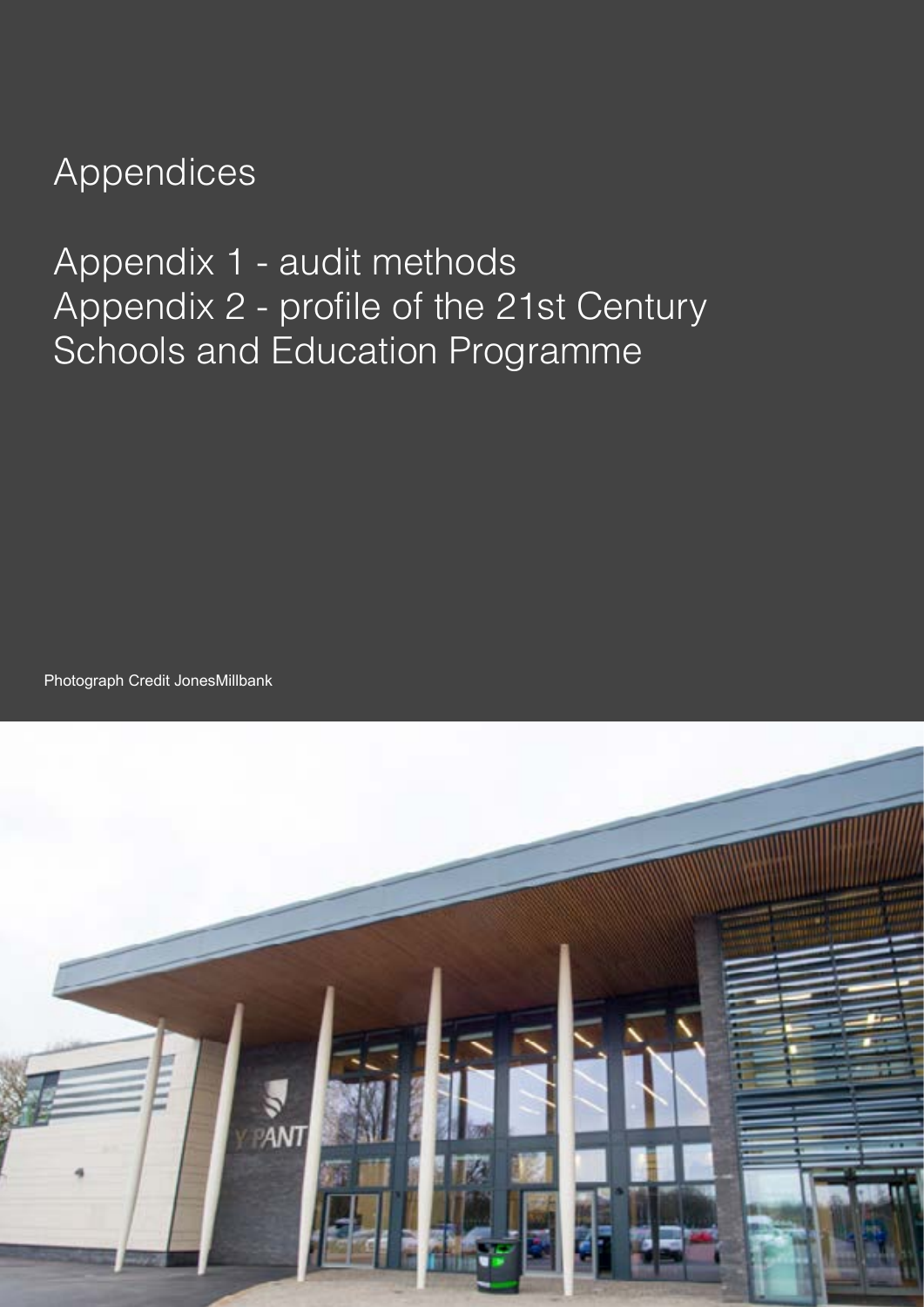## Appendix 1 - audit methods

- 1 We have reviewed a range of documents published or provided by the Welsh Government including:
	- a Welsh Government (December 2010) **National Business Case: 21st century schools;**
	- b Business Case Guidance (2012, revised in 2014);
	- c Gateway Review (March 2015);
	- d Constructing Excellence in Wales (May 2016) **Optimising the Procurement & Delivery of 21st century schools in Wales.**
	- e Welsh Government Internal Audit reports (2011, 2014 and 2016);
	- f Minutes and papers of the Business Case Scrutiny Group and the Capital Improvement Panel (on-going); and
	- g Welsh Government (February 2017) 21st century schools and education programme: Band B – Strategic Outline Case.
- 2 We interviewed a range of people including Welsh Government officials, WLGA officials, the Association of Directors of Education in Wales (ADEW), Colegau Cymru, officials from the Church in Wales and Roman Catholic Dioceses in Wales and the Chair of the Association of School and College Leaders Wales. We also sought views from staff in Estyn and the Office of the Children's Commissioner for Wales.
- 3 We liaised with Constructing Excellence in Wales to understand the work carried out on behalf of the Programme up until December 2016. We also reviewed the 21st century schools website and published good practice guidance.
- 4 We analysed official statistics on school places and local government spending. We also analysed unpublished 2010 data collected by the Welsh Government on school building condition and 2016 data provided by councils. A sample of the 2016 data was tested by consultants for the Welsh Government. Their review found that almost 40% of the schools tested were incorrectly classified by the council. As a result, we have been cautious in drawing on this data in our findings.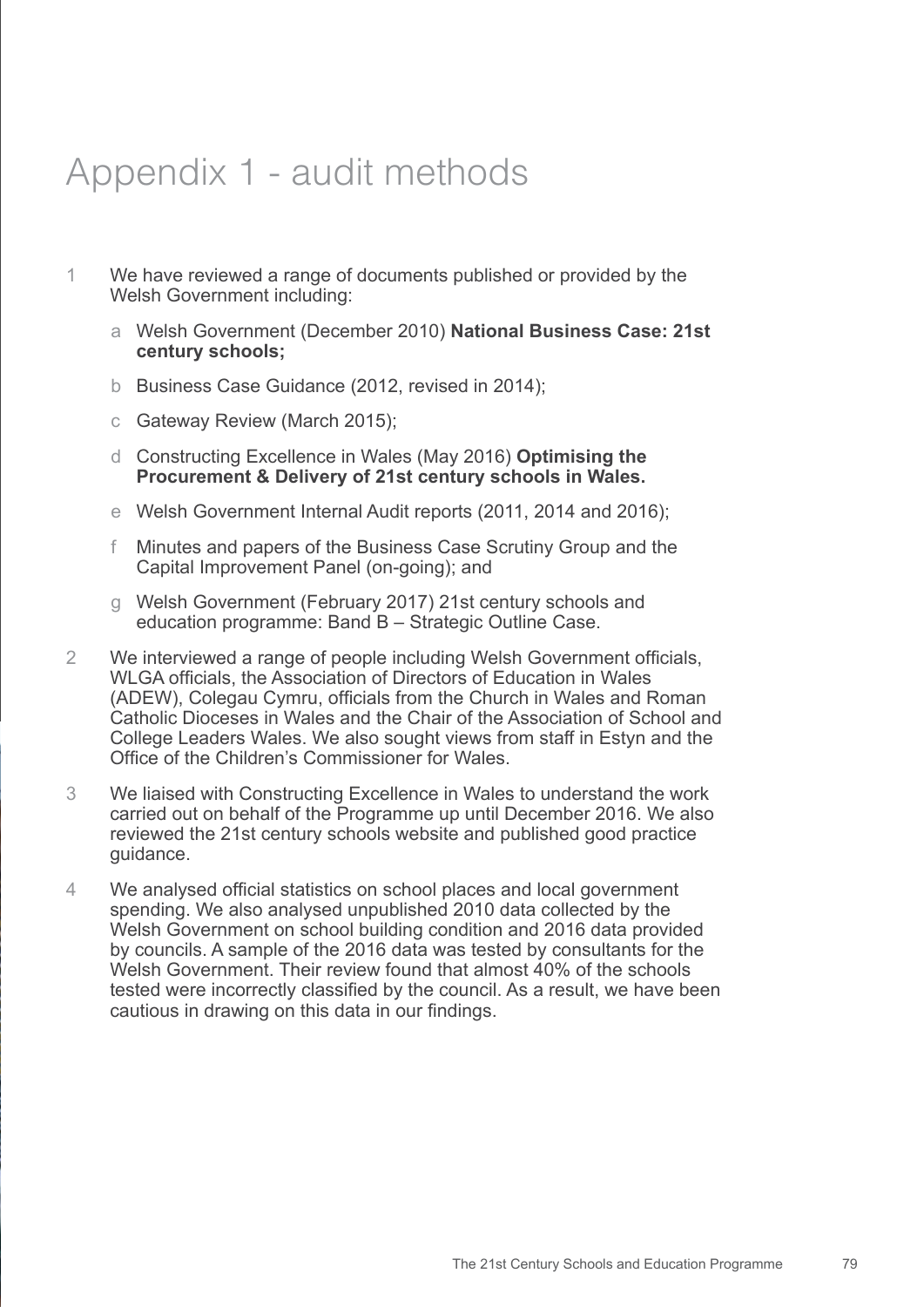- 5 We reviewed the Welsh Government's decision-making process in a randomly chosen sample of 11 approved projects against the criteria set out in the business case guidance for the programme.
- 6 During June 2016, we conducted a survey of councils in Wales to seek their views on Welsh Government's management of the programme so far and its approach to future investment. We received responses from 15 of the 22 councils. Seven councils did not reply (Cardiff, Swansea, Merthyr Tydfil, Pembrokeshire, Flintshire, Denbighshire and Neath Port Talbot).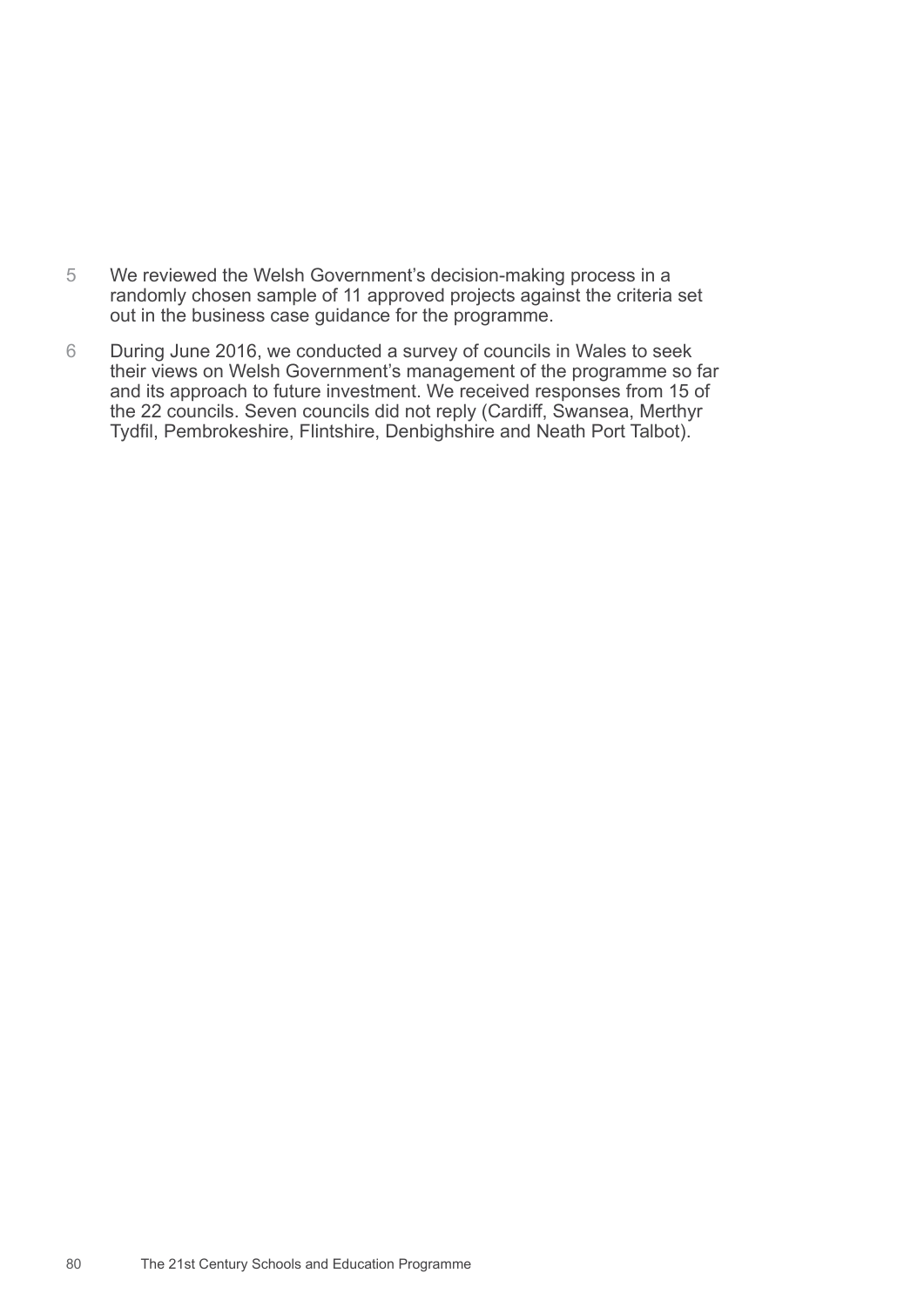# Appendix 2 - profile of the 21st Century Schools and Education Programme

This appendix reports more detailed information on the programme. Figure A.1 shows the detail of the programme in each council as it stood at 31 July 2016.

Figure A1: Profile of the 21st century schools and education programme by council at 31 March 2017

|                      | <b>Number</b><br>planned<br>projects | Programme<br>cost<br>(£ millions) | <b>Number</b><br>approved<br>projects | <b>Number</b><br>completed<br>projects |
|----------------------|--------------------------------------|-----------------------------------|---------------------------------------|----------------------------------------|
| Isle of Anglesey     | 5                                    | 33.7                              | $\overline{2}$                        | $\mathsf{O}\xspace$                    |
| <b>Blaenau Gwent</b> | $\overline{4}$                       | 20.3                              | 3                                     | $\mathsf 0$                            |
| <b>Bridgend</b>      | 6                                    | 43.0                              | $\overline{2}$                        | $\overline{2}$                         |
| Caerphilly           | $\overline{4}$                       | 56.5                              | 3                                     | $\mathbf{1}$                           |
| Cardiff              | 25                                   | 164.1                             | 18                                    | 15                                     |
| Carmarthenshire      | 16                                   | 87.4                              | $\overline{7}$                        | $\overline{4}$                         |
| Ceredigion           | 3                                    | 39.2                              | $\overline{2}$                        | $\mathbf{1}$                           |
| Conwy                | $\overline{4}$                       | 19.4                              | $\overline{4}$                        | 0                                      |
| Denbighshire         | $\hbox{9}$                           | 92.5                              | 6                                     | $\mathfrak{S}$                         |
| Flintshire           | $\overline{4}$                       | 64.2                              | $\overline{2}$                        | $\overline{2}$                         |
| Gwynedd              | 6                                    | 52.3                              | 6                                     | $\mathfrak{S}$                         |
| Merthyr Tydfil       | $\overline{2}$                       | 19.0                              | $\mathbf{1}$                          | $\mathsf{O}\xspace$                    |
| Monmouthshire        | 3                                    | 93.4                              | 3                                     | $\mathbf{1}$                           |
| Neath Port Talbot    | $\overline{7}$                       | 126.9                             | $\overline{4}$                        | $\overline{2}$                         |
| Newport              | $\,$ 6 $\,$                          | 51.8                              | $\overline{4}$                        | $\overline{2}$                         |
| Pembrokeshire        | 10                                   | 121.9                             | 5                                     | $\mathfrak{S}$                         |
| Powys                | $\overline{7}$                       | 80.6                              | $\mathbf{1}$                          | $\mathbf{1}$                           |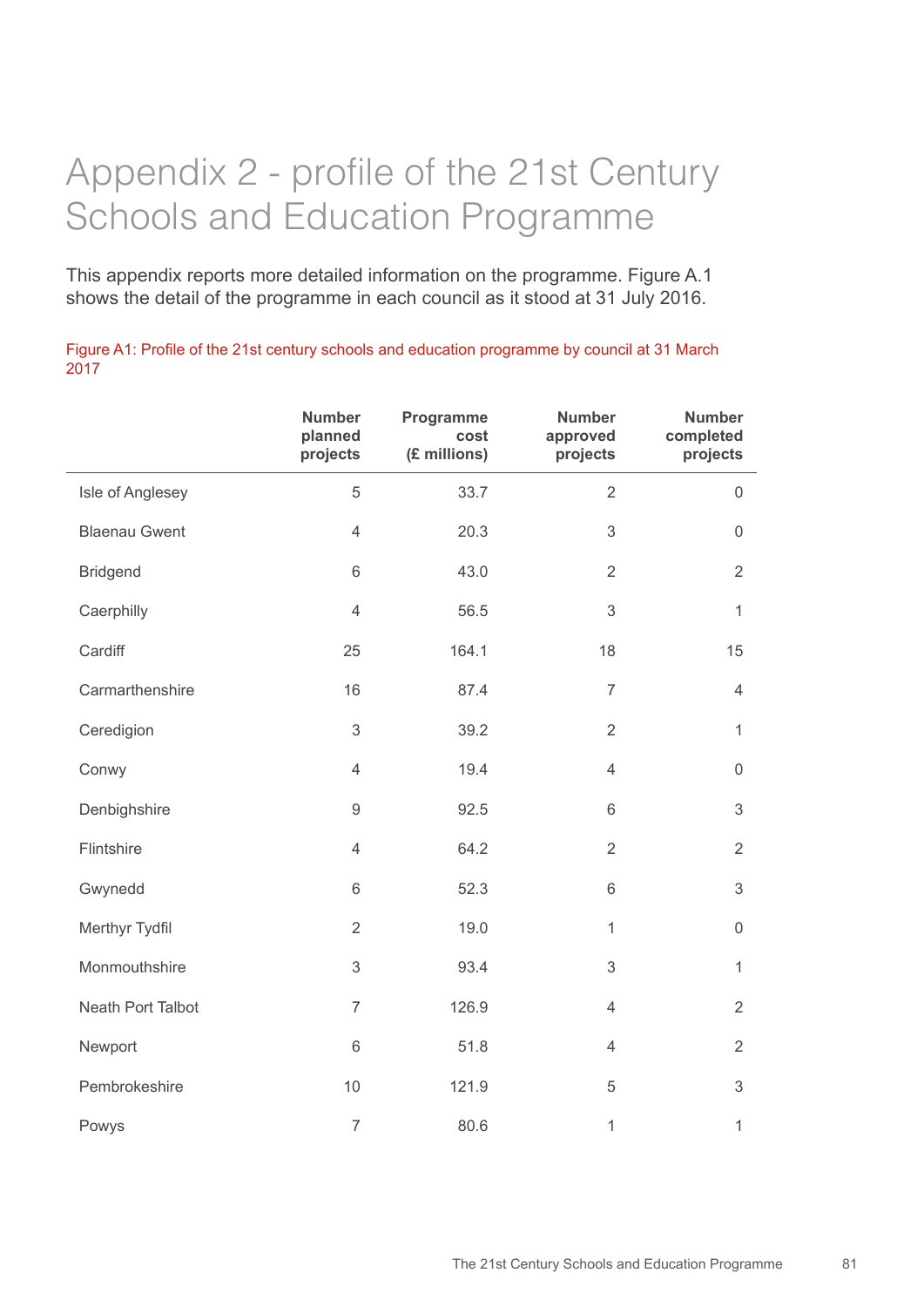|                        | <b>Number</b><br>planned<br>projects | <b>Total project</b><br>costs<br>(£ millions) | <b>Number</b><br>approved<br>projects | <b>Number</b><br>completed<br>projects |
|------------------------|--------------------------------------|-----------------------------------------------|---------------------------------------|----------------------------------------|
| Rhondda Cynon Taf      | 11                                   | 160.0                                         | 8                                     | 3                                      |
| Swansea                | 11                                   | 51.3                                          | 8                                     | $\overline{4}$                         |
| Torfaen                | $9$                                  | 86.1                                          | $\overline{4}$                        | 3                                      |
| Vale of Glamorgan      | 8                                    | 32                                            | $\overline{4}$                        | 5                                      |
| Wrexham                | $\overline{9}$                       | 22.3                                          | 6                                     | $\overline{2}$                         |
| <b>Total schools</b>   | 169                                  | 1,515.7                                       | 132                                   | 57                                     |
| Further education      | 7                                    | 100.0                                         | 6                                     | 2                                      |
| <b>Total programme</b> | 176                                  | 1,616.8                                       | 138                                   | 59                                     |

#### Notes:

1 Figures may not total because of rounding

2 Information is based on council progress reports to the Welsh Government

Source: Wales Audit Office analysis of Welsh Government data on programme at 31 March 2017.

Investment per learner varied substantially among councils from £7041 per learner to £1177 (Figure A2). This variation reflects many factors including their ambition for Band A as well as the condition and suitability of their schools and historical patterns of investment in school building and maintenance. For example, Newport council has a relatively low investment per learner in Band A but had significantly invested in new secondary schools prior to 2014. Councils with a higher proportion of their programme focused on secondary schools or with more small schools which face greater costs per learner will also have high levels of investment per learner. There was a clearer link with the proportion of surplus places, suggesting that reorganisation was the bigger driver of Band A of the programme (paragraph 1.8).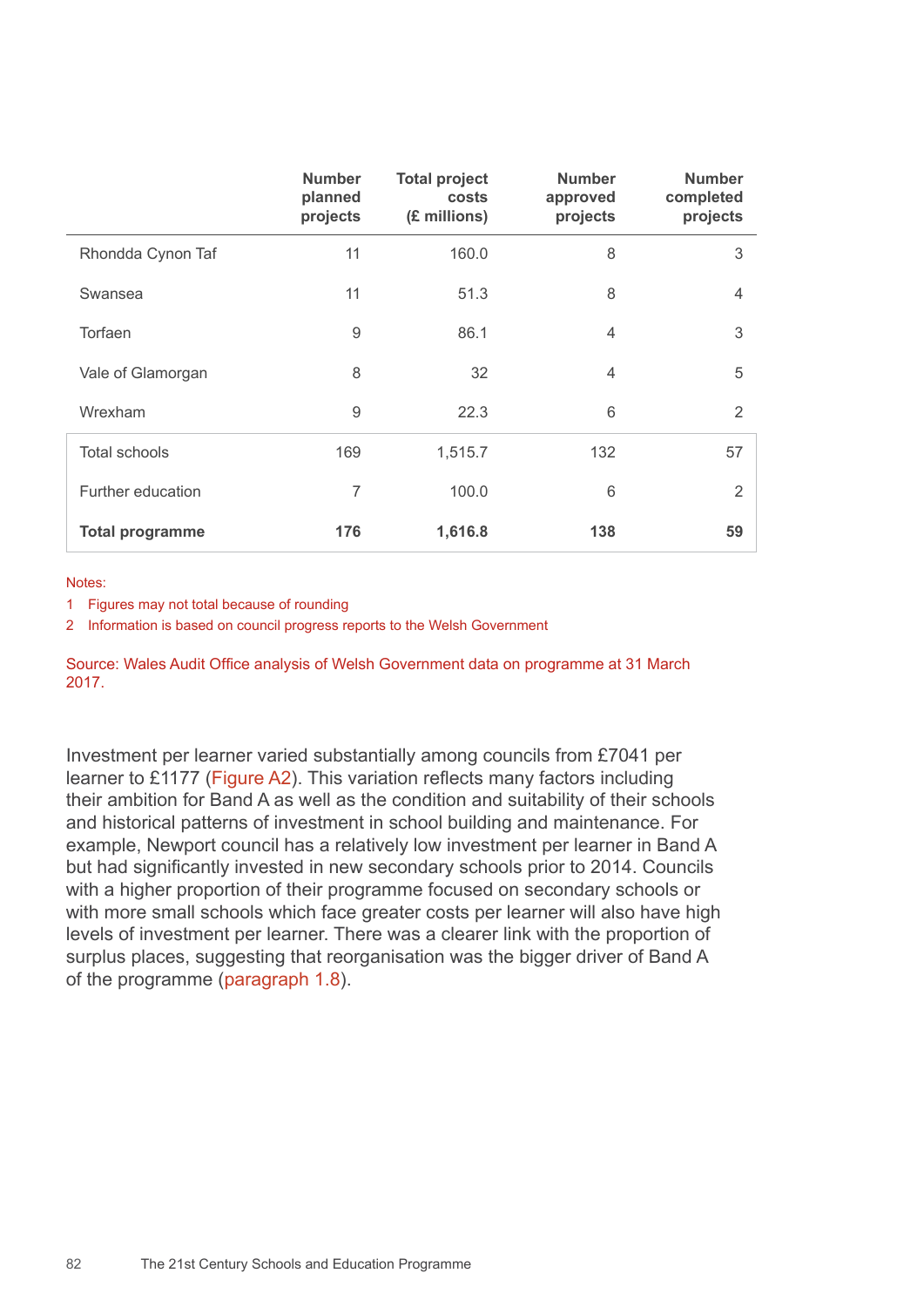| Council              | <b>Investment per</b><br>learner (£) 1 | % school places<br>which were unfilled<br>in 2010 | % schools classed<br>as poor or bad<br>condition in 2010 |
|----------------------|----------------------------------------|---------------------------------------------------|----------------------------------------------------------|
| Isle of Anglesey     | 3,565                                  | 25                                                | $\overline{2}$                                           |
| <b>Blaenau Gwent</b> | 2,010                                  | 25                                                | 52                                                       |
| <b>Bridgend</b>      | 1,899                                  | 16                                                | 17                                                       |
| Caerphilly           | 1,988                                  | 19                                                | 44                                                       |
| Cardiff              | 3,278                                  | 17                                                | 21                                                       |
| Carmarthenshire      | 3,162                                  | 21                                                | 52                                                       |
| Ceredigion           | 3,965                                  | 26                                                | 58                                                       |
| Conwy                | 1,177                                  | 20                                                | 36                                                       |
| Denbighshire         | 5,744                                  | 15                                                | 33                                                       |
| Flintshire           | 2,781                                  | 15                                                | 44                                                       |
| Gwynedd              | 2,976                                  | 28                                                | 41                                                       |
| Merthyr Tydfil       | 2,047                                  | 16                                                | 15                                                       |
| Monmouthshire        | 7,041                                  | 17                                                | 27                                                       |
| Neath Port Talbot    | 6,395                                  | 26                                                | 54                                                       |
| Newport              | 2,169                                  | 12                                                | 48                                                       |
| Pembrokeshire        | 6,666                                  | 13                                                | 46                                                       |
| Powys                | 4,083                                  | 19                                                | 33                                                       |
| Rhondda Cynon Taf    | 4,046                                  | 23                                                | 32                                                       |

### Figure A2: Band A Investment in schools per learner by local authority (£s)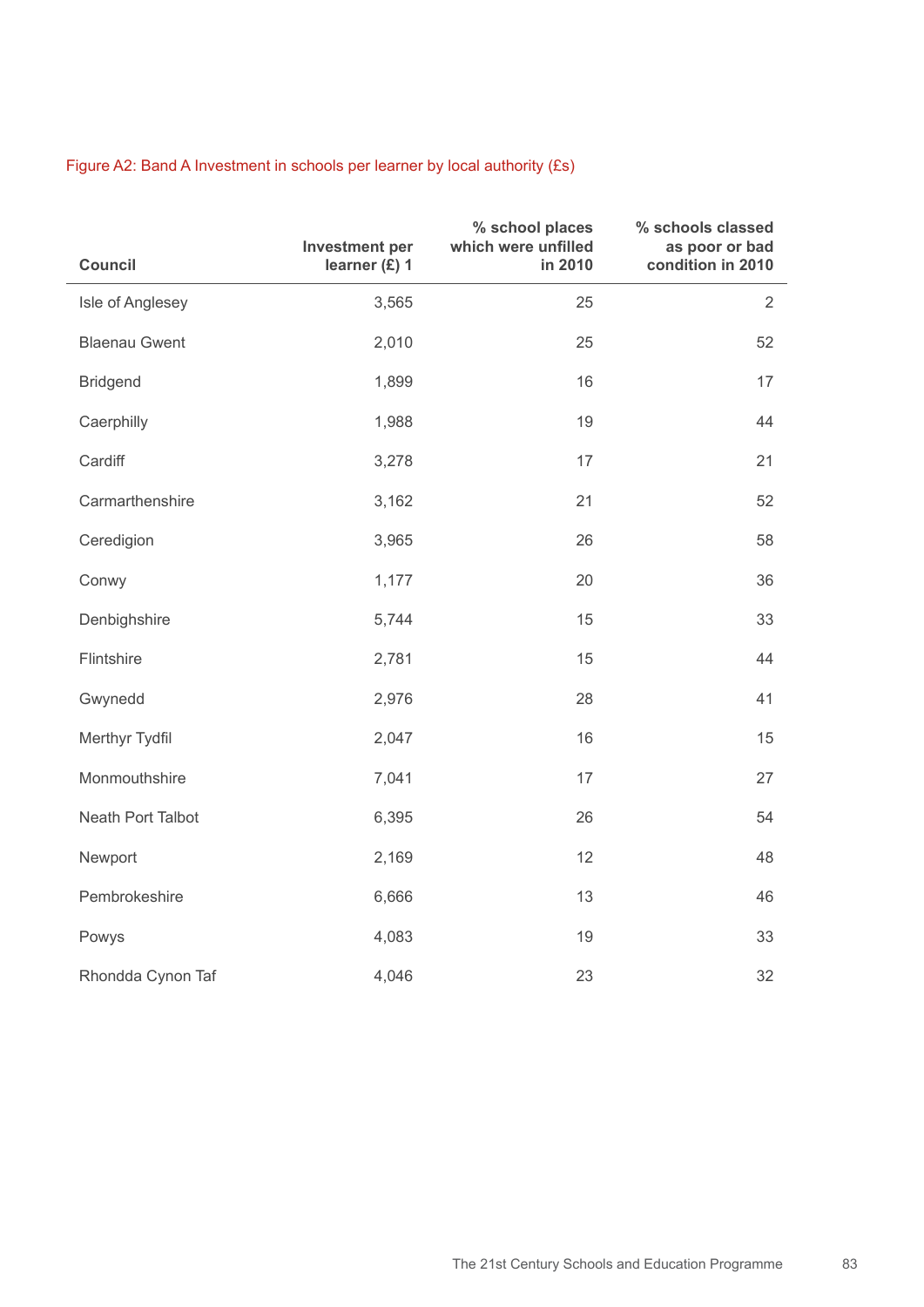| <b>Council</b>    | <b>Investment per</b><br>learner $(E)$ 1 | % school places<br>which were unfilled<br>in 2010 | % schools classed<br>as poor or bad<br>condition in 2010 |
|-------------------|------------------------------------------|---------------------------------------------------|----------------------------------------------------------|
| Swansea           | 1,519                                    | 18                                                | 29                                                       |
| Torfaen           | 5,546                                    | 14                                                | 11                                                       |
| Vale of Glamorgan | 1,518                                    | 13                                                | 60                                                       |
| Wrexham           | 1,217                                    | 19                                                | 29                                                       |
| <b>Wales</b>      | 3,274                                    | 19                                                | 36                                                       |

#### Note:

1 Based on the Council cost envelope at 31 March 2017

Source: Wales Audit Office analysis of programme data from the Welsh Government

Figure A3 shows the split of the investment across the school estate by local authority. Councils with high levels of investment in secondary schools tended to have larger overall programmes by value even though the number of projects may be less (paragraphs 2.4-2.5, Figure 8)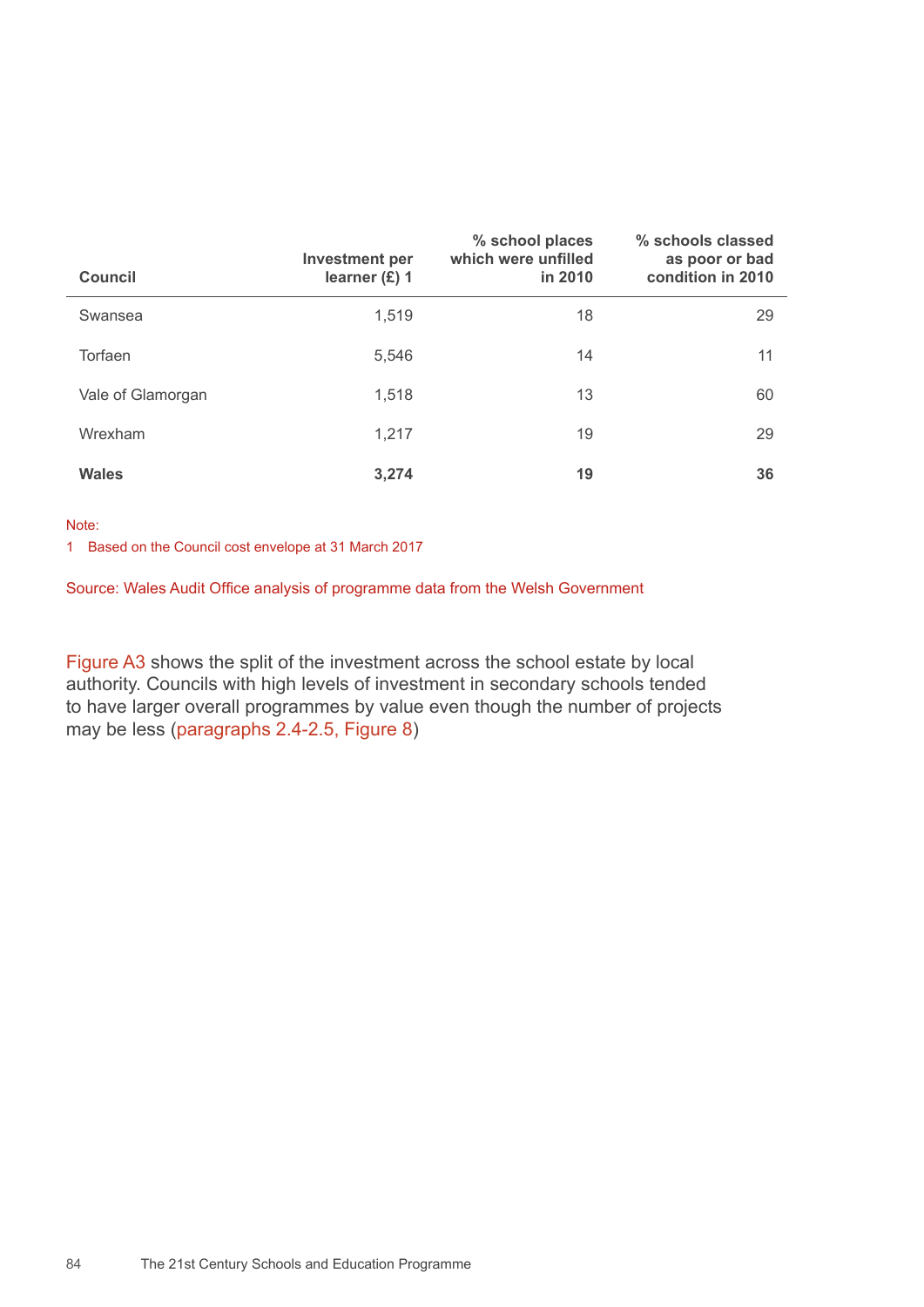| Council              | Primary | Secondary | Post-16 | Special school or<br>pupil referral unit | Not known /<br>unallocated | <b>Total council</b><br>programme |
|----------------------|---------|-----------|---------|------------------------------------------|----------------------------|-----------------------------------|
| Anglesey             | 31.2    | 2.3       |         |                                          | 2.5                        | 33.7                              |
| <b>Blaenau Gwent</b> | 17.2    |           |         |                                          | 0.8                        | 20.3                              |
| <b>Bridgend</b>      | 38.6    | 28.5      |         |                                          |                            | 43.0                              |
| Caerphilly           | 28.0    | 80.8      |         |                                          |                            | 56.5                              |
| Cardiff              | 83.3    | 9.7       |         |                                          |                            | 164.1                             |
| Carmarthenshire      | 77.7    | 34.7      |         |                                          |                            | 87.4                              |
| Ceredigion           | 4.5     | 11.8      |         |                                          |                            | 39.2                              |
| Conwy                | 7.6     | 64.0      |         |                                          |                            | 19.4                              |
| Denbighshire         | 28.5    | 11.8      |         |                                          |                            | 92.5                              |
| Flintshire           | 6.7     | 4.3       | 45.6    |                                          |                            | 64.2                              |
| Gwynedd              | 21.4    | 12.0      |         | 13.0                                     | 12.5                       | 51.3                              |
| Merthyr Tydfil       | 7.0     | 88.8      |         |                                          |                            | 19.0                              |
| Monmouthshire        | 4.6     | 56.0      |         |                                          |                            | 93.4                              |
| Neath Port Talbot    | 71.0    | 32.0      |         |                                          |                            | 126.9                             |
| Newport              | 11.8    | 85.1      |         |                                          |                            | 51.8                              |
| Pembrokeshire        | 36.7    | 0.1       |         |                                          |                            | 121.9                             |
| Powys                | 58.3    | 133.7     | 22.2    |                                          |                            | 80.6                              |
| Rhondda Cynon<br>Taf | 26.3    | 15.0      |         |                                          |                            | 160.0                             |
| Swansea              | 36.2    | 36.0      |         | 0.1                                      |                            | 51.3                              |
| Torfaen              | 30.1    | 0.3       | 20.0    |                                          |                            | 86.1                              |
| Vale of<br>Glamorgan | 10.8    | 2.5       | 20.7    | 0.2                                      |                            | 32.0                              |
| Wrexham              | 19.8    | 709.5     |         |                                          |                            | 22.3                              |
| <b>Wales</b>         | 657.2   |           | 108.6   | 25.7                                     | 15.8                       | 1516.7                            |

### Figure A3: programme by school type and council at 31 March 2017 (£ millions)

Source: Wales Audit Office analysis of programme data from the Welsh Government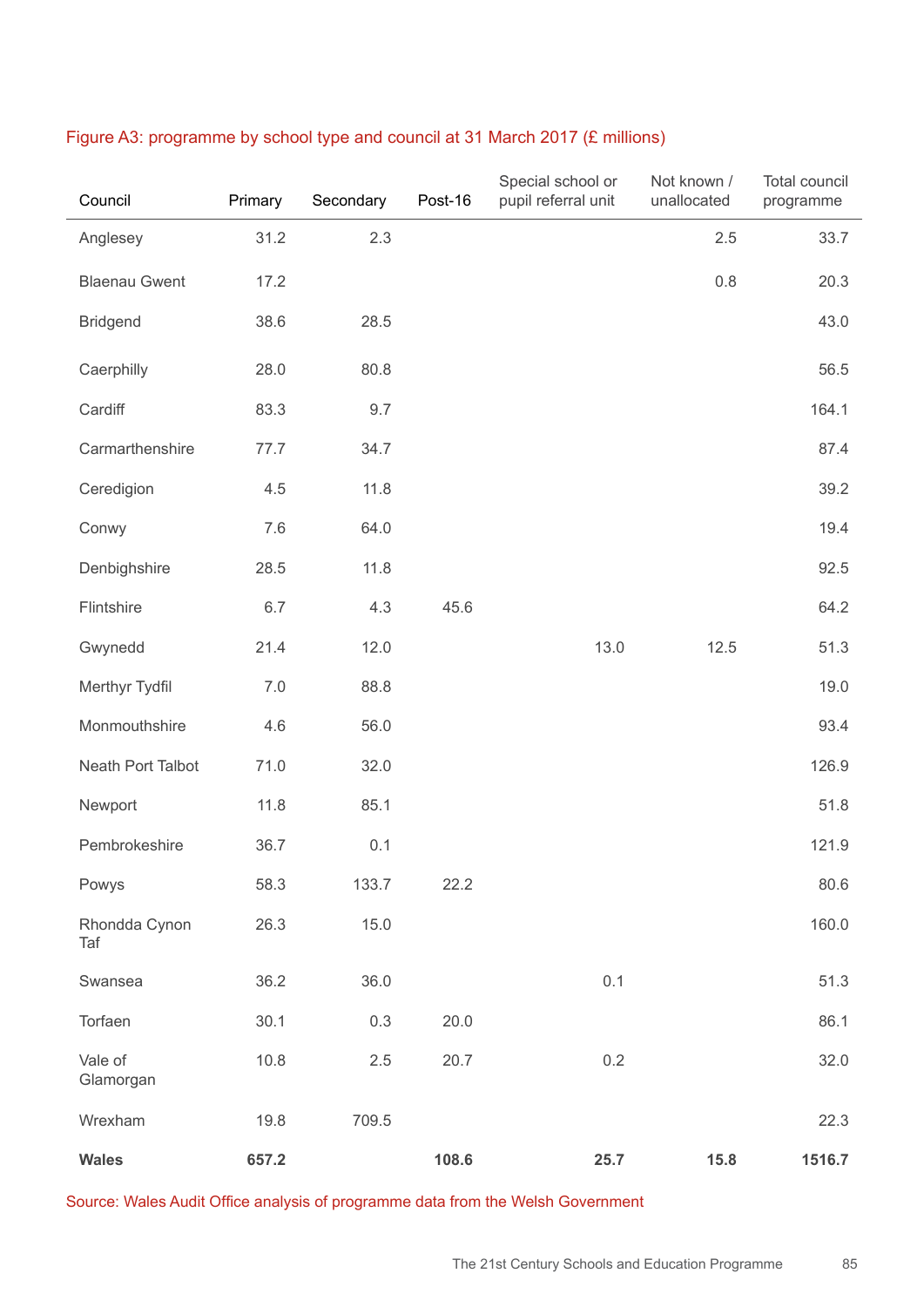Figure A4 shows the substantial variation of the costs from a sample of completed refurbishment projects in the programme (paragraphs 2.16 - 2.17).

#### Figure A4: Costs of school refurbishment projects

|           |                   | <b>Minimum</b> | <b>Maximum</b> | Average    |
|-----------|-------------------|----------------|----------------|------------|
| Primary   | <b>Total cost</b> | £1,150,839     | £8,200,000     | £3,292,475 |
|           | Cost per $m2$     | £524           | £3,274         | £1,890     |
|           | Cost per pupil    | £1,702         | £16,331        | £11,424    |
| Secondary | <b>Total cost</b> | £3,768,964     | £12,000,000    | £6,793,507 |
|           | Cost per $m2$     | £755           | £1,471         | £1,144     |
|           | Cost per pupil    | £14,925        | £24,271        | £19,598    |

Source: Constructing Excellence in Wales analysis of data from 10 primary and three secondary schools, Optimising procurement – **Appendix D, pilot projects refurbishment costs** 

Overall, 16% of school places are unfilled in Wales but Figure A5 shows that the proportion of surplus places in both primary and secondary school varies significantly between councils. In primary schools, Bridgend, Cardiff, Merthyr Tydfil, Newport, Torfaen and the Vale of Glamorgan have fewer surplus places than the Welsh Government's target of 10% to allow scope for changes within year and for a degree of parental choice. Several other councils are at or close to this target level. For secondary schools, only Newport has a total number of surplus places below the 10% target although Carmarthenshire, Swansea and Torfaen are close to it (paragraphs 2.20 - 2.21, Figure 11). These figures are only total places, they do not take account of learner and parent preference for particular schools or for Welsh medium schools or faith education (paragraphs  $2.21 - 2.22$ ).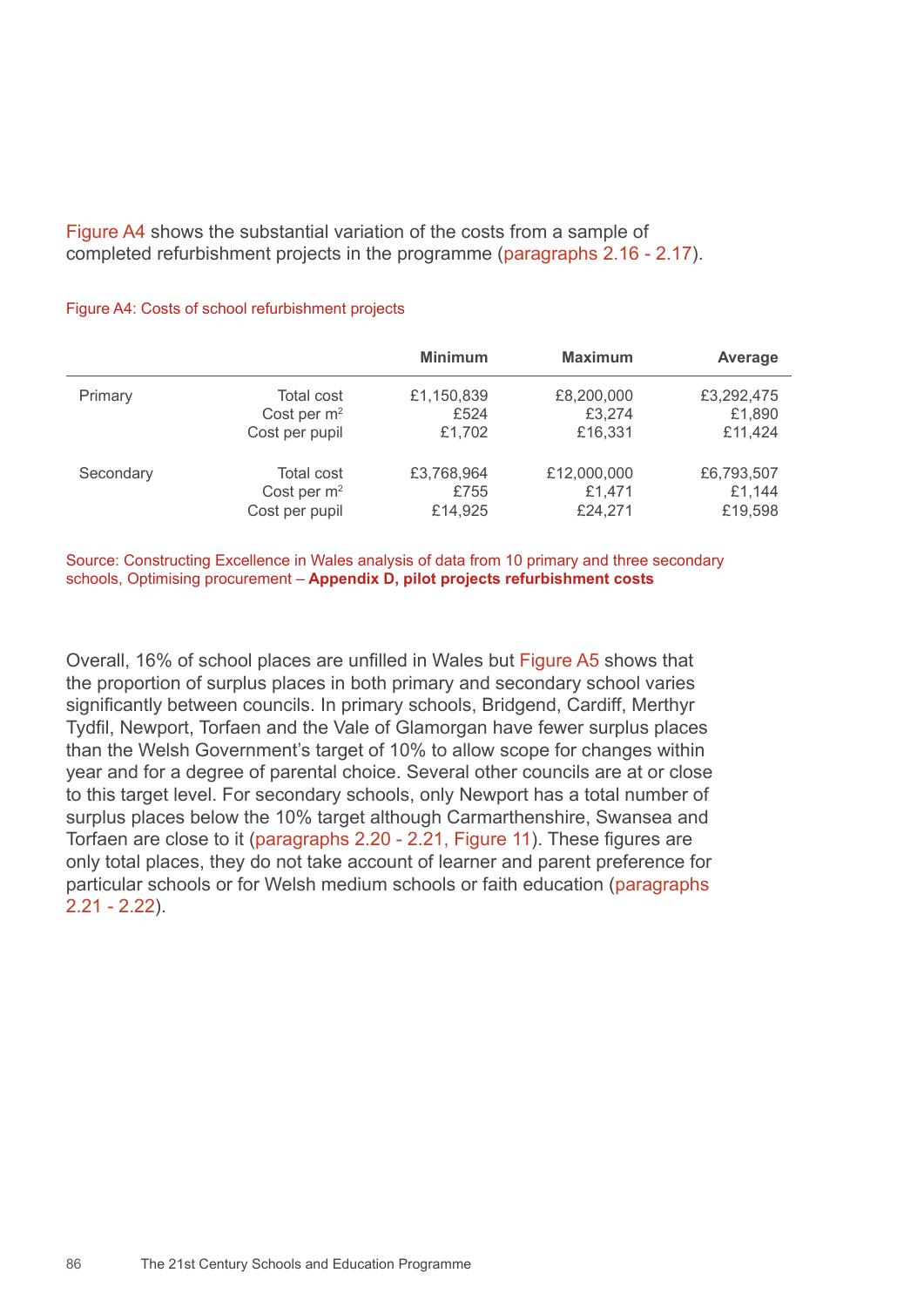## Figure A5: the percentage of school places that are unfilled by council, January, 2016

|                      | Primary                                |                                             | <b>Secondary</b>                       |                                             | <b>All Schools</b>                     |                                             |
|----------------------|----------------------------------------|---------------------------------------------|----------------------------------------|---------------------------------------------|----------------------------------------|---------------------------------------------|
| <b>Council</b>       | <b>Total</b><br>capacity of<br>schools | % total<br>capacity<br>which is<br>unfilled | <b>Total</b><br>capacity of<br>schools | % total<br>capacity<br>which is<br>unfilled | <b>Total</b><br>capacity of<br>schools | % total<br>capacity<br>which is<br>unfilled |
| Anglesey             | 5,818                                  | 13.9                                        | 5,171                                  | 26.2                                        | 10,989                                 | 19.7                                        |
| <b>Blaenau Gwent</b> | 6,339                                  | 17.7                                        | 3,701                                  | 20.0                                        | 10,040                                 | 18.5                                        |
| <b>Bridgend</b>      | 11,884                                 | 8.8                                         | 11,528                                 | 20.2                                        | 23,412                                 | 14.4                                        |
| Caerphilly           | 16,790                                 | 13.3                                        | 14,991                                 | 25.4                                        | 31,781                                 | 19.0                                        |
| Cardiff              | 30,552                                 | 8.0                                         | 23,733                                 | 17.2                                        | 54,285                                 | 12.0                                        |
| Carmarthenshire      | 16,385                                 | 17.6                                        | 12,725                                 | 12.9                                        | 29,110                                 | 15.6                                        |
| Ceredigion           | 5,945                                  | 20.2                                        | 6,050                                  | 28.0                                        | 11,995                                 | 24.1                                        |
| Conwy                | 9,021                                  | 14.7                                        | 7,984                                  | 16.9                                        | 17,005                                 | 15.7                                        |
| Denbighshire         | 8,589                                  | 11.8                                        | 8,398                                  | 21.0                                        | 16,987                                 | 16.3                                        |
| Flintshire           | 14,207                                 | 14.2                                        | 11,769                                 | 20.4                                        | 25,976                                 | 17.0                                        |
| Gwynedd              | 10,638                                 | 19.2                                        | 9,899                                  | 31.4                                        | 20,537                                 | 25.1                                        |
| Merthyr Tydfil       | 5,194                                  | 9.3                                         | 3,759                                  | 24.7                                        | 8,953                                  | 15.8                                        |
| Monmouthshire        | 7,079                                  | 12.5                                        | 5,757                                  | 18.0                                        | 12,836                                 | 15.0                                        |
| Neath Port Talbot    | 12,703                                 | 16.9                                        | 10,836                                 | 29.6                                        | 23,539                                 | 22.8                                        |
| Newport              | 13,614                                 | $7.2\,$                                     | 10,454                                 | $7.0$                                       | 24,068                                 | 7.1                                         |
| Pembrokeshire        | 10,669                                 | 12.1                                        | 8,666                                  | 21.7                                        | 19,335                                 | 16.4                                        |
| Powys                | 10,911                                 | 15.7                                        | 9,767                                  | 23.5                                        | 20,678                                 | 19.4                                        |
| Rhondda Cynon<br>Taf | 22,798                                 | 16.7                                        | 20,427                                 | 24.4                                        | 43,225                                 | 20.3                                        |
| Swansea              | 20,478                                 | 11.0                                        | 15,186                                 | 13.2                                        | 35,664                                 | 11.9                                        |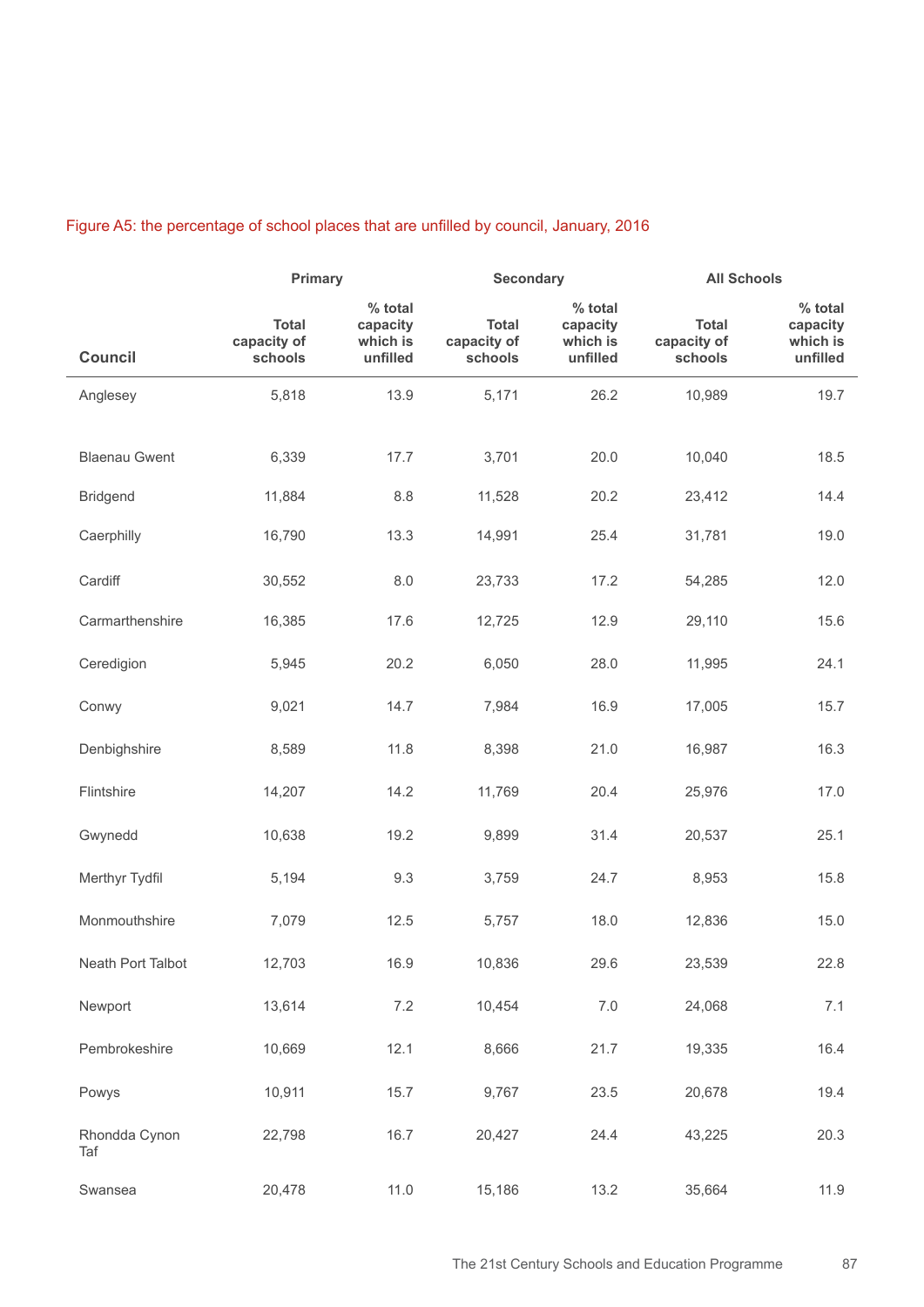|                   | Primary                                |                                               | <b>Secondary</b>                       |                                             | <b>All Schools</b>                     |                                             |
|-------------------|----------------------------------------|-----------------------------------------------|----------------------------------------|---------------------------------------------|----------------------------------------|---------------------------------------------|
| <b>Council</b>    | <b>Total</b><br>capacity of<br>schools | $%$ total<br>capacity<br>which is<br>unfilled | <b>Total</b><br>capacity of<br>schools | % total<br>capacity<br>which is<br>unfilled | <b>Total</b><br>capacity of<br>schools | % total<br>capacity<br>which is<br>unfilled |
| Torfaen           | 7.923                                  | 7.3                                           | 7.235                                  | 14.0                                        | 15.158                                 | 10.5                                        |
| Vale of Glamorgan | 12.036                                 | 8.2                                           | 10.645                                 | 17.4                                        | 22.681                                 | 12.5                                        |
| Wrexham           | 12.747                                 | 13.3                                          | 8.227                                  | 27.3                                        | 20.974                                 | 18.8                                        |
| <b>Wales</b>      | 272,320                                | 12.8                                          | 226,908                                | 20.5                                        | 499,228                                | 16.3                                        |

Source: Association of Directors of Education for Wales (April 2017), School places – benchmarking exercise (Unpublished)